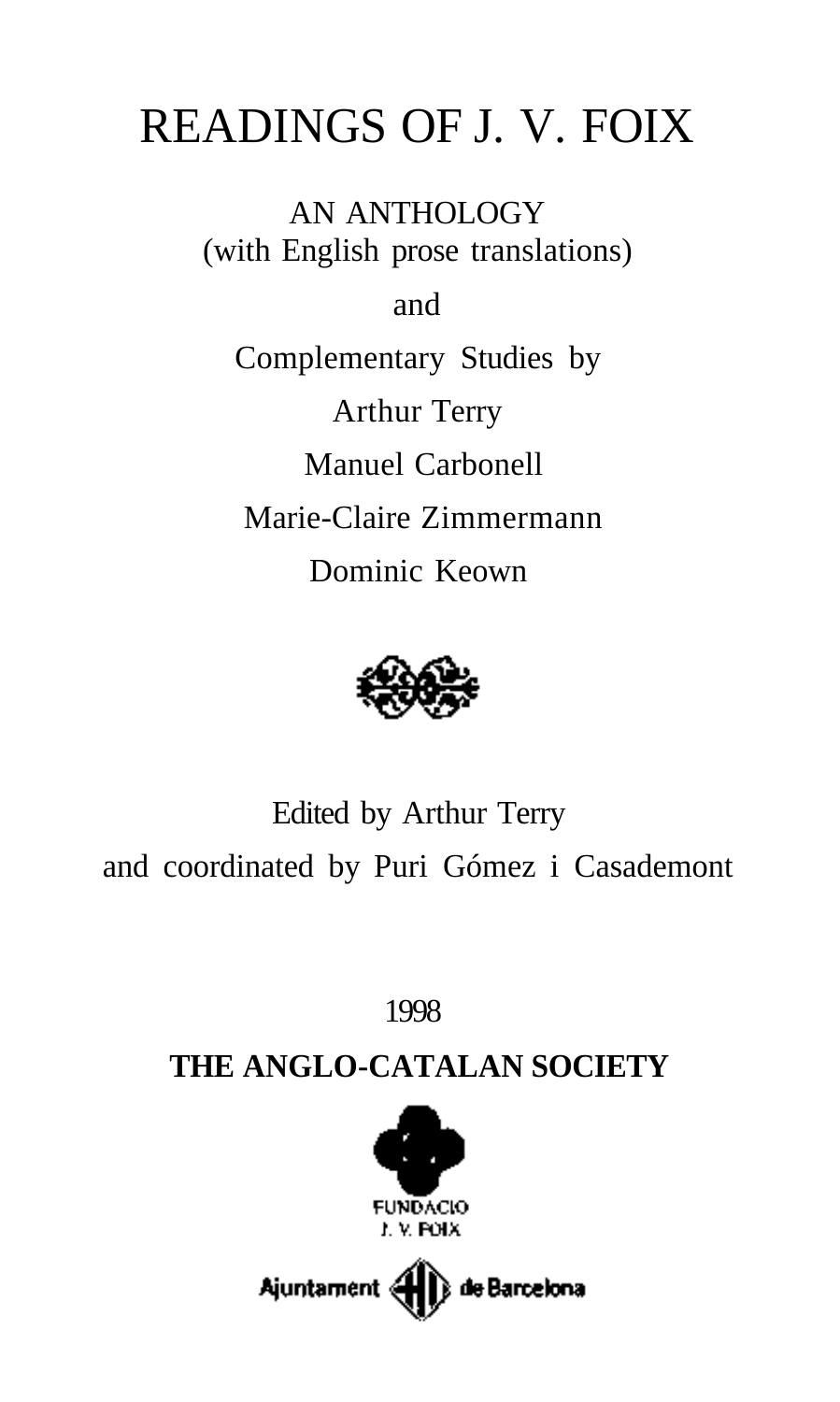# **THE ANGLO-CATALAN SOCIETY OCCASIONAL PUBLICATIONS**

- No. 1 Salvador Giner. *The Social Structure of Catalonia* (1980, reprinted 1984)
- No. 2 Joan Salvat-Papasseit. *Selected Poems* (1982)
- No. 3 David Mackay. *Modern Architecture in Barcelona* (1985)
- No. 4 *Forty Modern Catalan Poems (Homage to Joan Gili)* (1987)
- No. 5 E. Trenc Ballester & Alan Yates. *Alexandre de Riquer* (1988)
- No. 6 Salvador Espriu. *Primera història d'Esther* with English version by Philip Polack and Introduction by Antoni Turrull (1989)
- No. 7 Jude Webber & Miquel Strubell i Trueta. *The Catalan Language: Progress Towards Normalisation* (1991)
- No. 8 *Ausiàs March: A Key Anthology.* Edited and translated by Robert Archer (1992)
- No. 9 *Contemporary Catalan Theatre: An Introduction.* Edited by David George & John London (1996)
- No. 10 *Readings ofJ. V. Foix.* Edited by Arthur Terry (1998)
- © for the poems, by Heirs of J.V. Foix and Jaume Vallcorba
- © for the translations and individual essays, by the authors

Produced and typeset by Direcció de Serveis Editorials, Barcelona City Council.

Printed by Impremta Municipal, Barcelona City Council Cover design by Joan Gili

ISBN 84-7609-880-4 Legal Deposit: B. 12.710-1998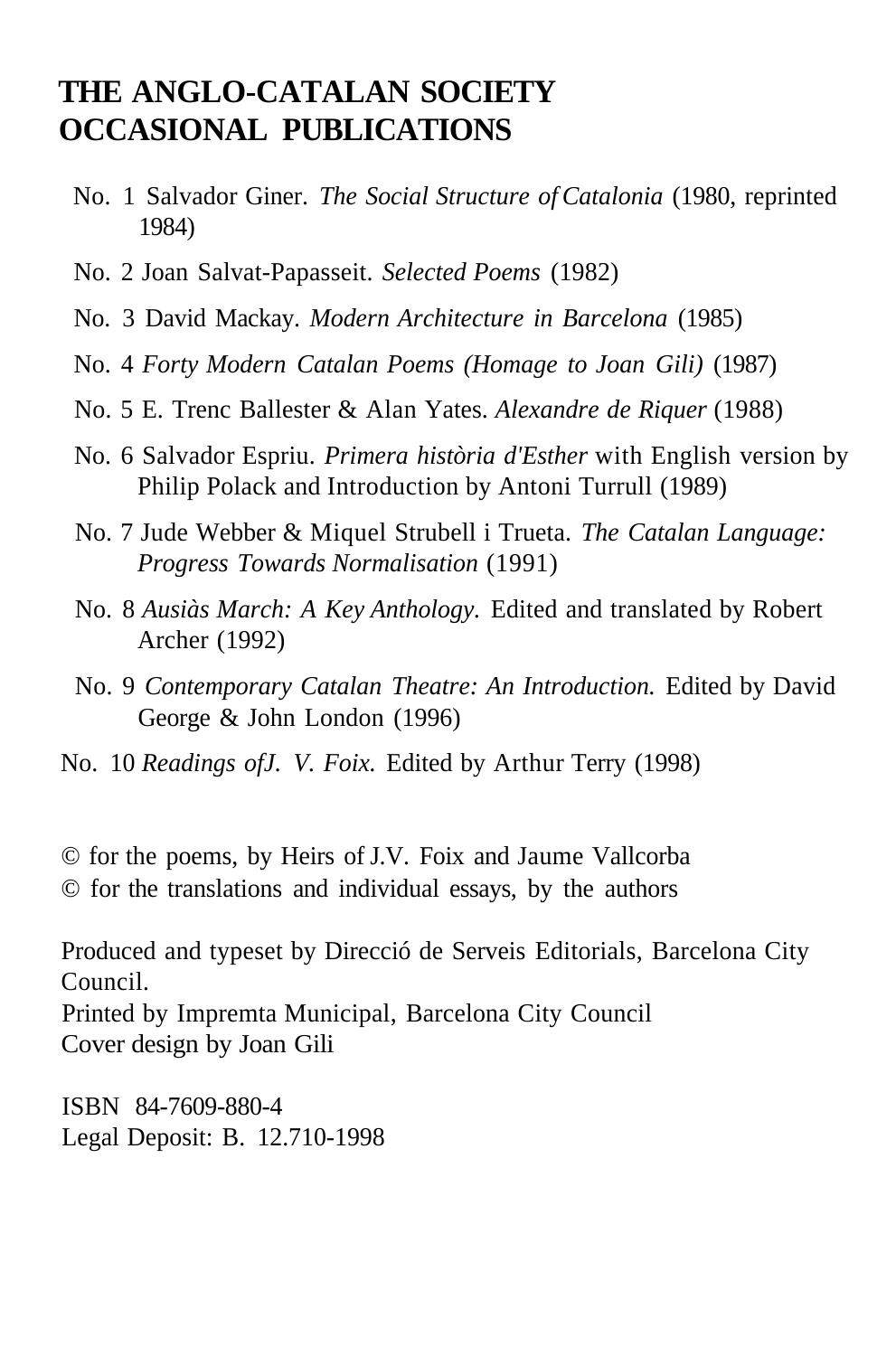# **Contents**

| Anthology and a substitution of the contract of the set of the set of the set of the set of the set of the set of the set of the set of the set of the set of the set of the set of the set of the set of the set of the set o |  |
|--------------------------------------------------------------------------------------------------------------------------------------------------------------------------------------------------------------------------------|--|
| <b>Complementary Studies</b>                                                                                                                                                                                                   |  |
|                                                                                                                                                                                                                                |  |
| 81<br>J. V. Foix. Modernity and Tradition, by Manuel Carbonell                                                                                                                                                                 |  |
| The Speaker in the Language of J. V. Foix: Construction and<br>Function of the Poetic Voice (Sol, <i>i de Dol</i> ), by <i>Marie-Claire</i>                                                                                    |  |
| Zimmermann 95                                                                                                                                                                                                                  |  |
| The Ironic Vision of J. V. Foix, by <i>Dominic Keown</i> 119                                                                                                                                                                   |  |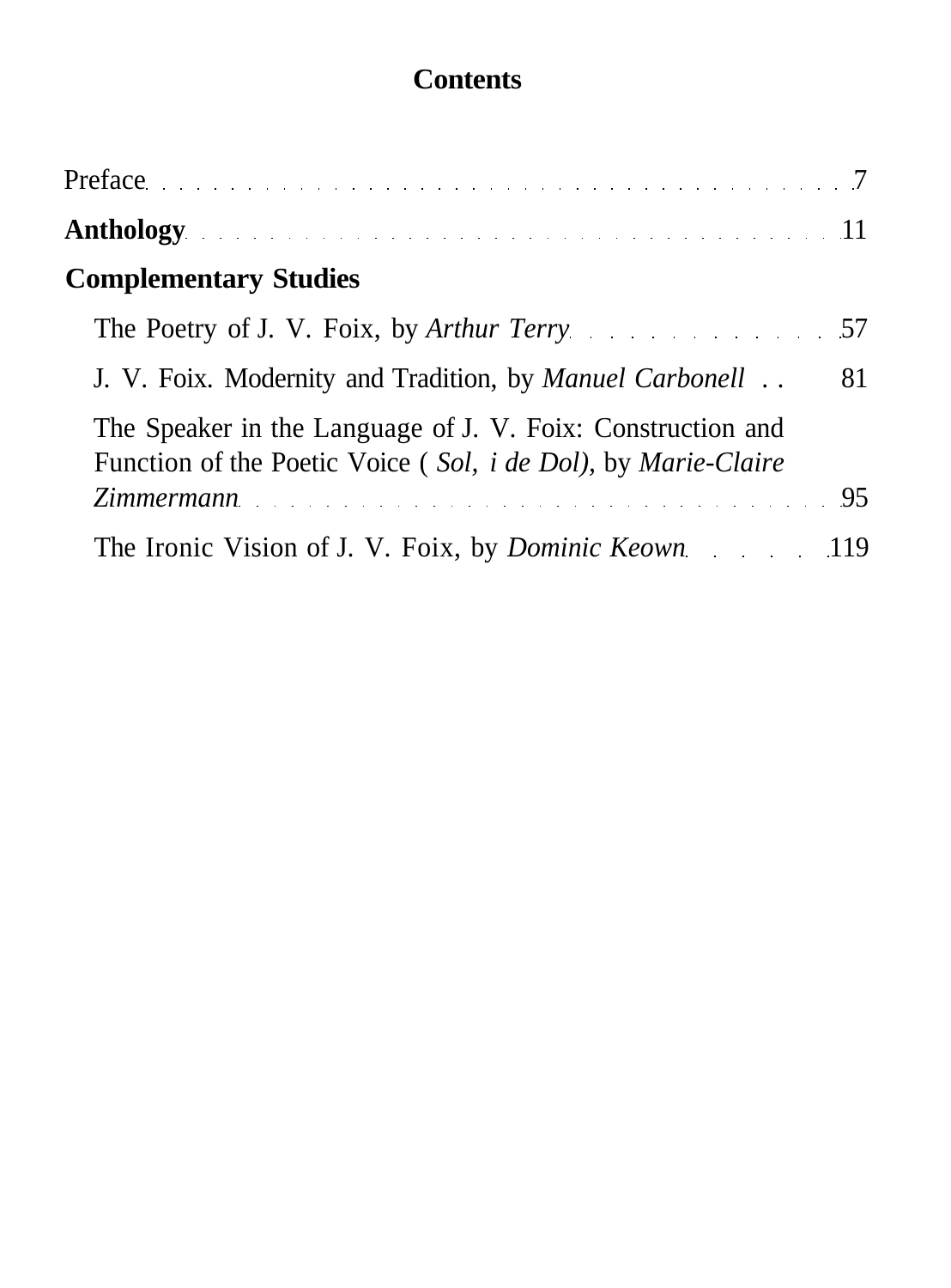#### **PREFACE**

The year 1993 marked the centenary of the birth of J.V. Foix (1893-1987), probably the most enduring of modern Catalan poets, and one whose work continues to present a formidable challenge to his readers. That year, appropriately, saw the establishment of the *Fundació J.V. Foix,* and the centenary was further celebrated with various exhibitions, readings and other activities related to his work. One of these was *Descobrir la poesia* ('Discovering Poetry') -the performance of a selection of Foix's poems in a stage version by Carme Sansa and other actors. The texts used for that occasion were chosen by Carme Sobrevila and Ferran Bach, and this book is effectively the first edition of the small anthology they prepared. The title chosen for this Anglo-Catalan Society Occasional Publication refers back, then, to the original circumstances of *Descobrir la poesia* and, at the same time, characterises the other texts that here accompany the poetry.

As an echo of the 1993 anniversary celebrations, the Anglo-Catalan Society devoted its annual conference in November that year to a series of lectures on Foix's work, and it is these -two of which have been translated from Catalan- which form the second part of this volume. (The delay in publication is due to various circumstantial factors, which we are glad finally to have overcome.)

My own paper, which comes first only because it is in the nature of a general introduction, attempts to explain Foix's poetics in terms of a cosmic vision which affects the smallest details of his poems and accounts for the constant presence of metamorphoses. Manuel Carbonell examines with great subtlety the relations between modernity and tradition in Foix's work, stressing the importance of the 'Instant' in which time is made eternal, and which frees us from historical contingency. Marie-Claire Zimmermann concentrates on a single collection, *Sol, i de dol,* and shows in impressive detail how the voice of the speaker is deliberately constructed as independent from the author: 'In *Sol, i de dol* the voice gradually constructs its solitude and its place in the world. It invents all kinds of interlocutors: things, woman, friends, God. Language is above all a movement, a tension,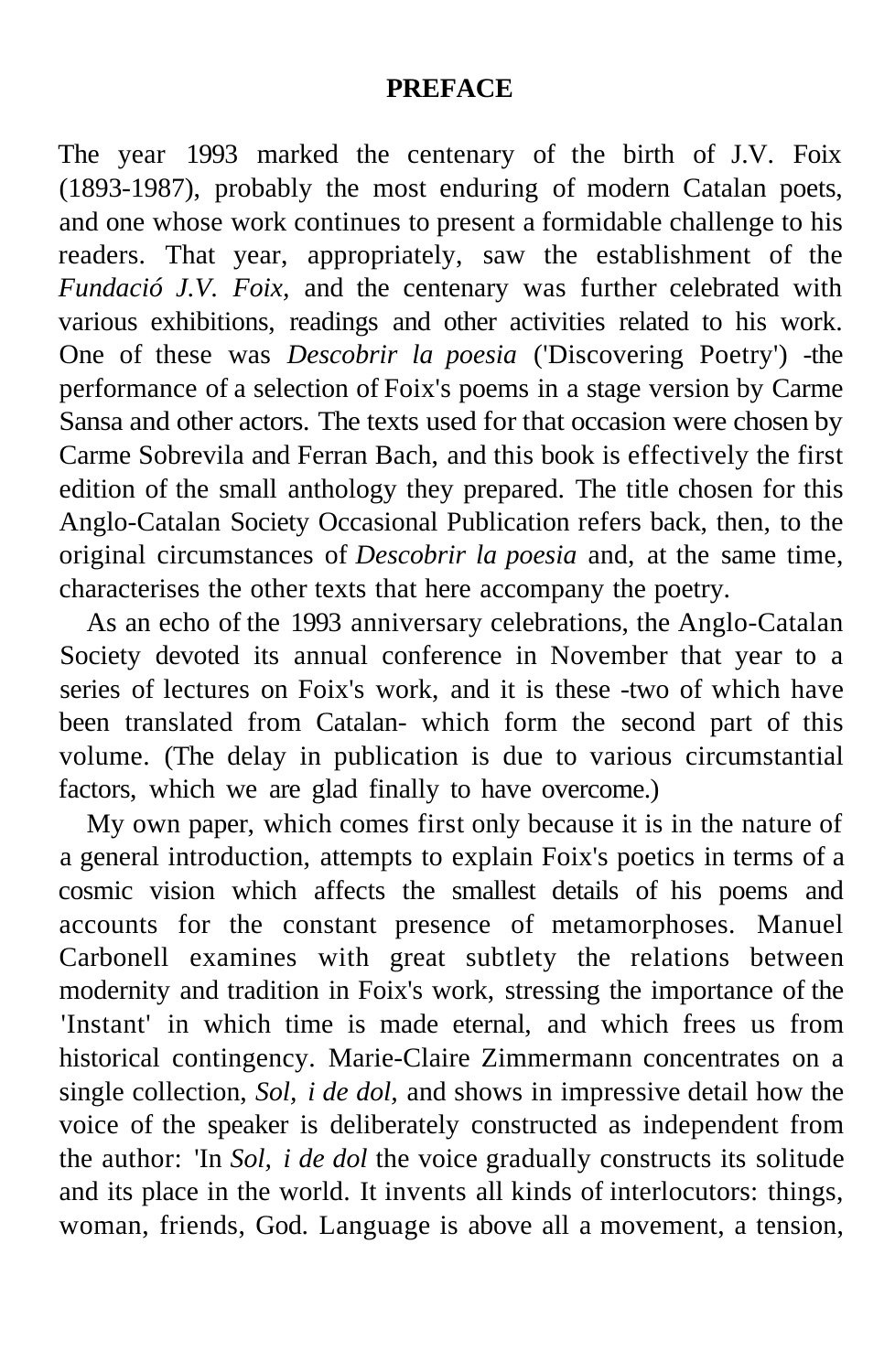the material energy of the world in a reduced, poematic space.' And finally, Dominic Keown provides a useful corrective to over-solemn interpretations of Foix by insisting on the centrality of humour in his works, or, as he puts it himself: 'at the heart of Foix's creativity there is a certain playfulness stemming from the tension between the uncomplicated nature of the poetic vision and the complexity of its expression'.

These 'readings' of J.V. Foix, though they by no means exhaust the implications of such a complex body of poetry, clearly point the reader in the right direction and, taken together, raise a number of important issues which had previously been neglected. Similarly with the anthology. Adhering strictly to the contents of the *Descobrir la poesia* selection was taken up as a challenge in translation: the operation certainly produced some interesting and satisfying results that would not have emerged if we had succumbed to the temptation to modify the original anthology. Although only a much larger selection could be truly representative, this relatively small group of poems, arranged by themes, covers practically the whole of Foix's writing career and highlights many of his characteristic strengths: the mercurial imagination which constantly creates new and surprising images, the unique verbal texture, the ability to work equally successfully in the relative freedom of the prose poem and in the strict metres of the sonnet and the ballad, and above all the absolute assurance with which he moves between a vast cosmic vision and the minutest detail. Foix, clearly, is a master of language: his vocabulary, for instance, is easily the largest of any modern Catalan poet. Even when the translator confines himself to so-called 'literal' translations (the basic policy followed for this collection) considerable and very particular difficulties are posed by Foix's writing, the limits being reached in the tantalizing 'Poem for Antoni Tàpies'. Each of my fellow translators - Dominic Keown, John London and Alan Yates - has faced up to these difficulties with enormous care, and the results, I think, are as faithful as it is possible to be. Nevertheless, as should be obvious, our versions are mostly intended as a help to the reader who is prepared to engage with the originals, for which of course there is no substitute.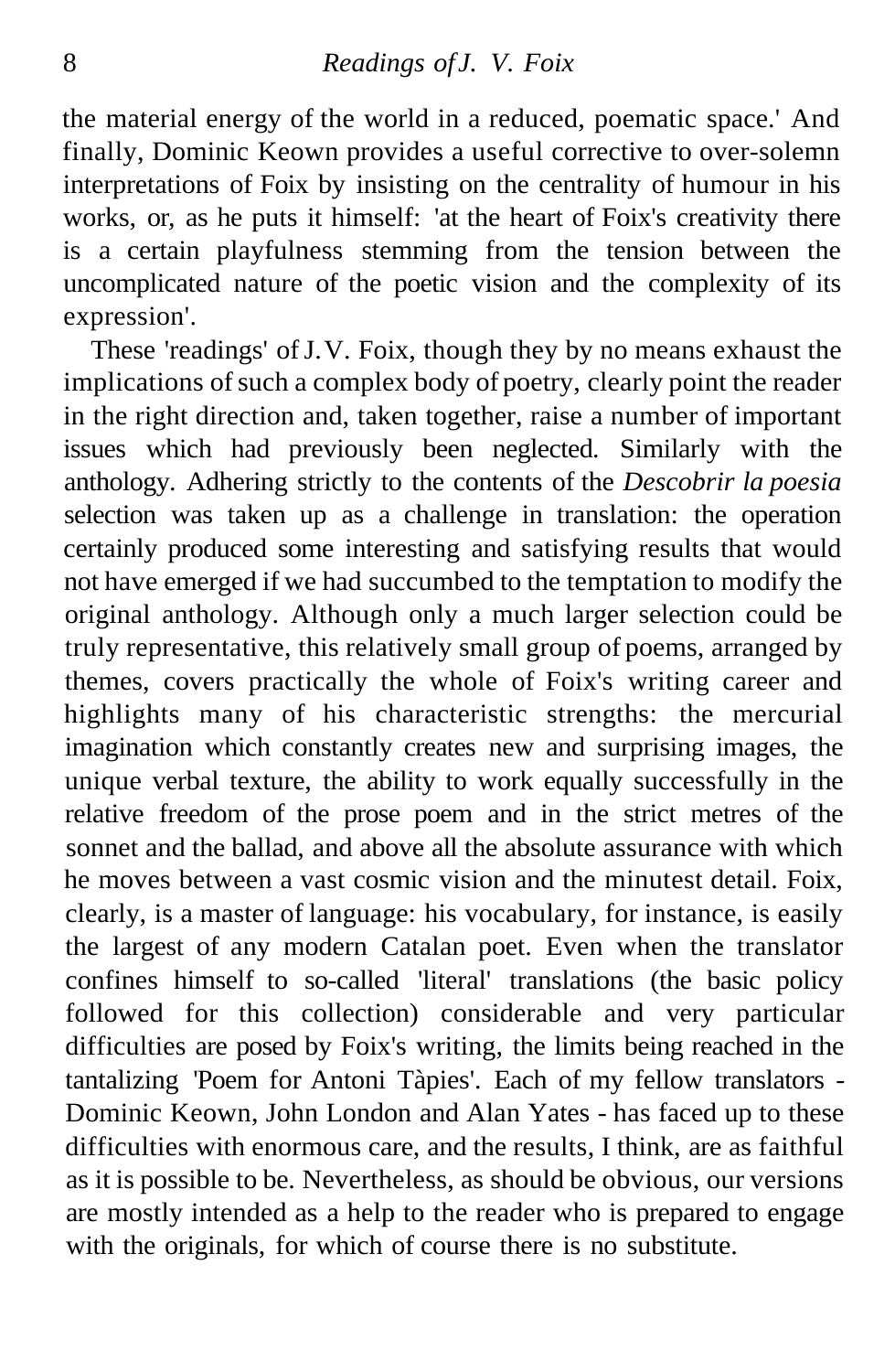Finally, we should like to thank the following for various kinds of help:

Joaquim Horta showed generous commitment to the original publication plans involving the Direcció de Serveis Editorials of the Ajuntament de Barcelona, without whose support this volume could not have appeared.

Jordi Fernando and Isabel Deniel in the Direcció de Serveis Editorials have provided sympathetic help and invaluable expertise during the production process.

Ferran Bach has been, throughout, the vital link between The Anglo-Catalan Society and the Fundació J.V. Foix. The interest of Jordi Madern in our collaboration has been particularly appreciated.

Helen Oppenheimer and Manuel Carbonell have helped with finetuning of some details of translation, and Spencer Groves cooperated in translating the other texts.

Puri Gómez i Casademont has coordinated the publication process, from inception to completion, with dedication and efficiency. This collaboration was possible thanks to her tenure of a "Generalitat de Catalunya" Graduate Tutorship in the Department of Hispanic Studies at Sheffield University (1994-97) and subsequent tenure (1997-98) of a Batista i Roca research bursary.

Special thanks are due to Dr. Jaume Vallcorba for encouragement and permission to reproduce the poetic texts from the Quaderns Crema copyright edition. (Where fragments of longer works have been used, line numbering of the Quaderns Crema edition has been retained.)

The Anglo-Catalan Society places on record gratitude to the Fundació Congrés de Cultura Catalana for continuing financial support to the ACSOP series.

## **Arthur Terry**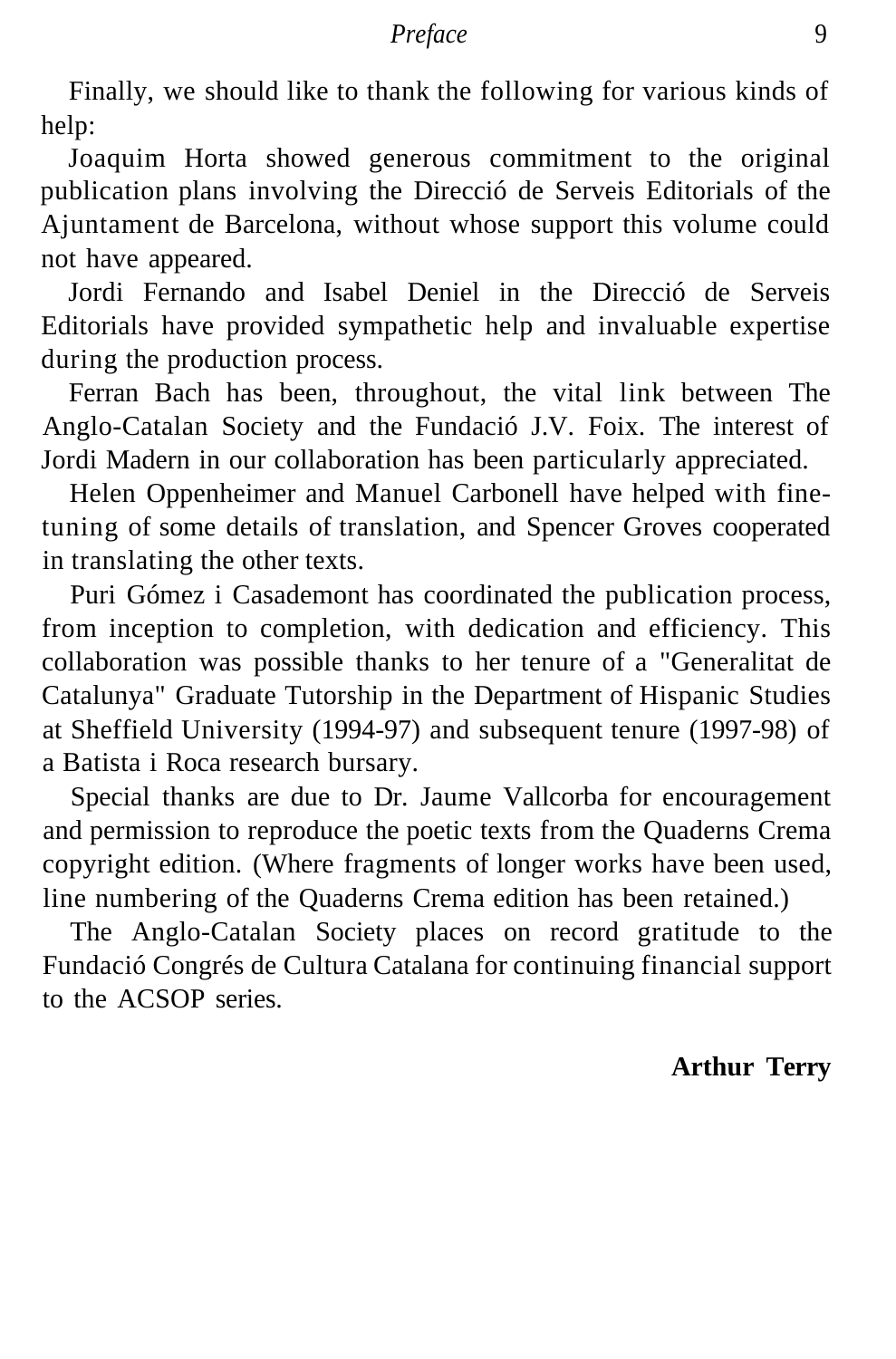# Anthology

*Descobrir la poesia /* Discovering Poetry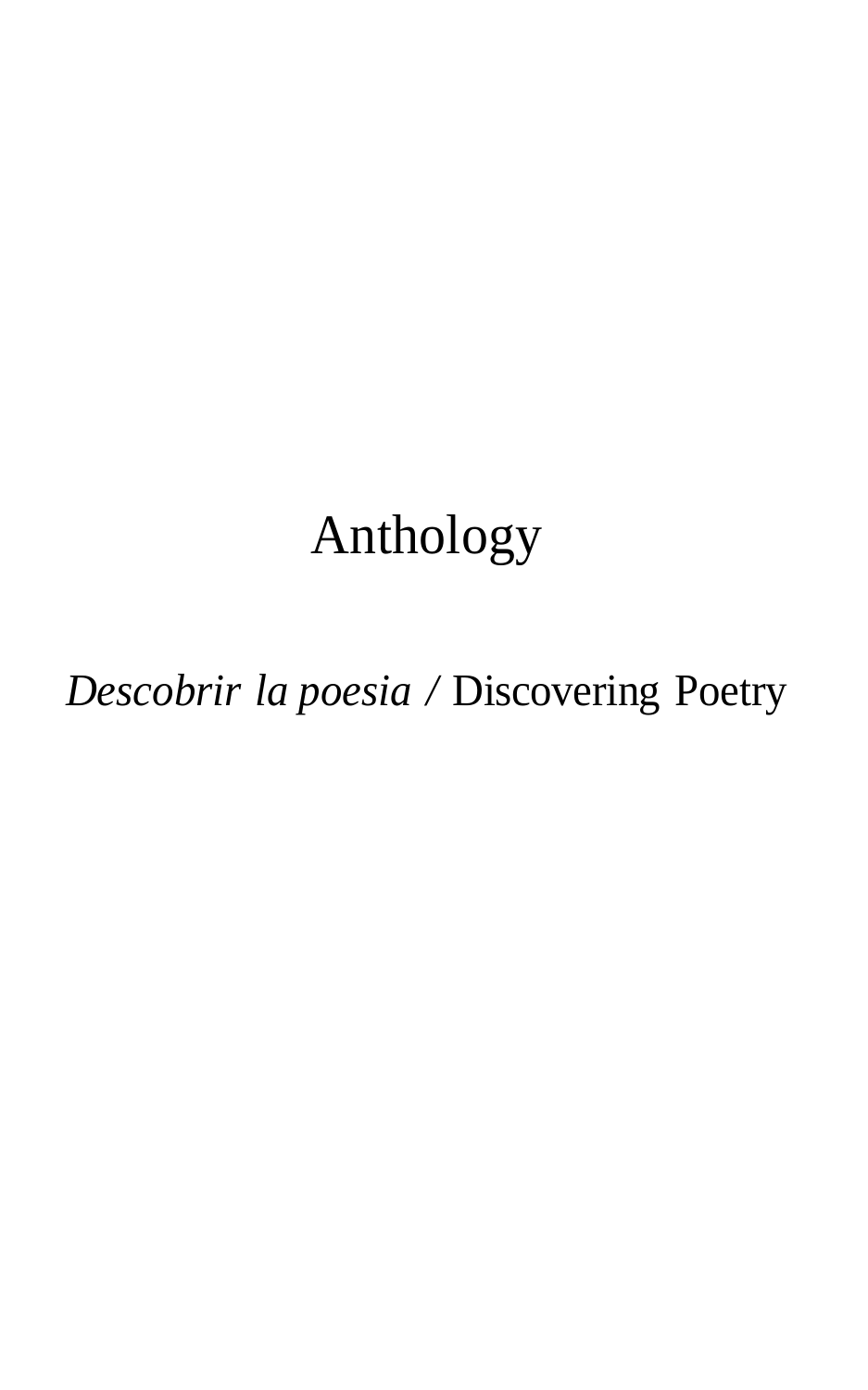# POEMS INCLUDED IN THE ANTHOLOGY

## **1. Landscapes and seascapes**

Pepa, la lletera *(Gertrudis,* 1927)

'Aquest matí ha vingut una dona,...' *(L'Estrella d'en Ferris,* 1963) 'De cap a cap del carrer, ple de clarors...' *(Del «Diari 1918»,* 1956) Notes sobre el port de la Selva *(KRTU,* 1932)

Érem tres, érem dos, era jo sol, érem ningú... *(On he deixat les daus...,* 1953)

## **2. Eros**

No m'omplis més de flors: ja no t'estimo *(Darrer comunicat,* 1970) 'Sota les voltes diu Marta que es mulla;...' *(Sol, i de dol,* 1947)

## **3. Religion**

També vindrem, infant, a l'hora vella *(Onze Nadals i un Cap d'Any,* 1960)

'Balada dels primers mesos de l'any...' *(Desa aquests llibres al calaix de baix,* 1972)

'Feu, Senyor Déu, el meu treball més dur,...' *(Sol, i de dol)* Déu, de cara al mar *(Darrer comunicat)*

## **4. The surrealist vision**

Noves de darrera hora *(Allò que no diu La Vanguardia,* 1970)

## **5. Dedications**

Dèiem: la nit!... *(On he deixat les claus)*

'Ahir es va escaure que...' *(Desa aquests llibres al calaix de baix)*

- Ah! qui, com vós, conegués la Jamaica... *(Desa aquests llibres al calaix de baix)*
- Poema per a N'Antoni Tàpies *(Poemes esparsos.* Obra Poètica XIV, 1997)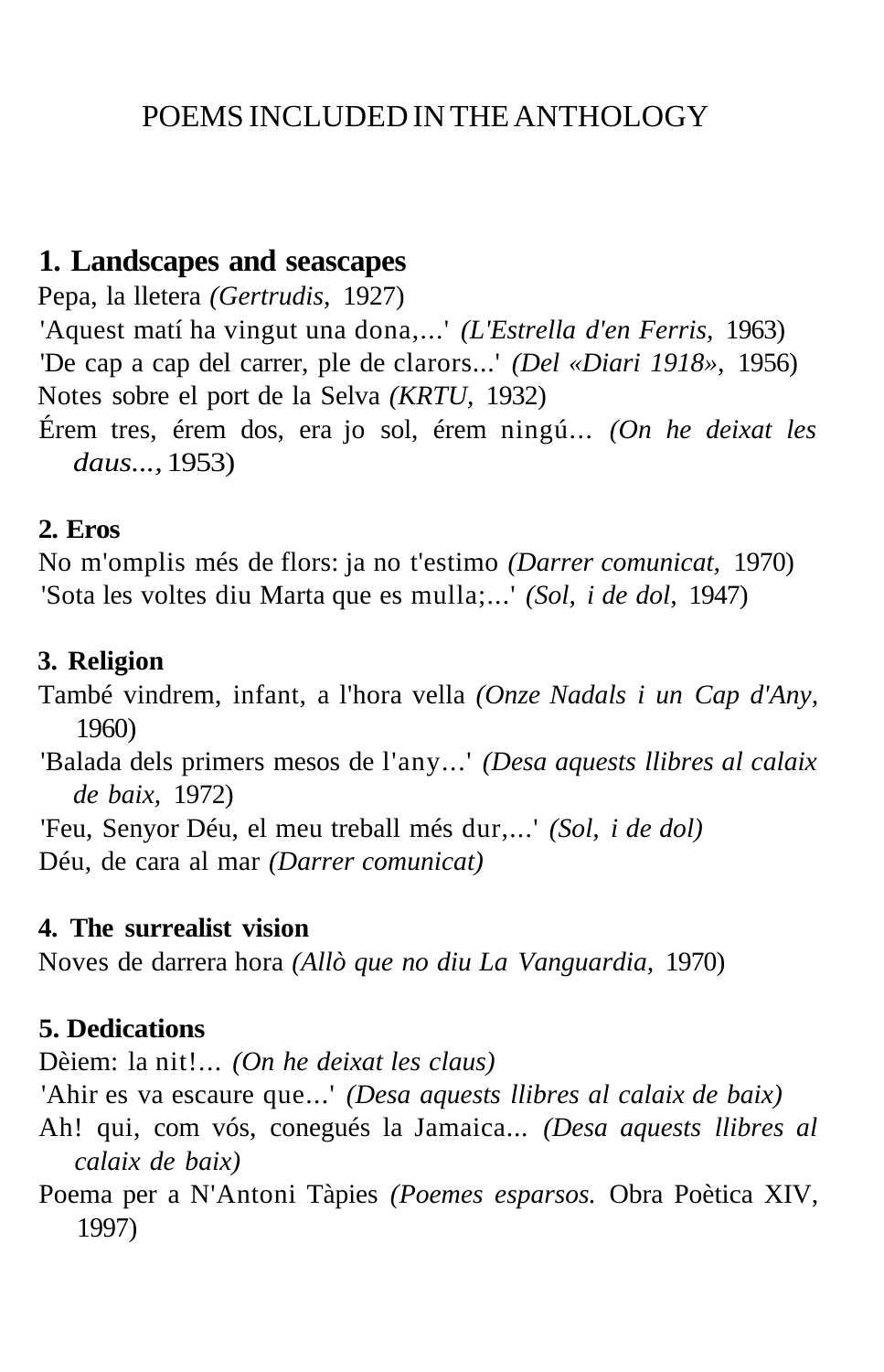## **6. Personal Poetics**

'Em plau, d'atzar, d'errar per les muralles...' *(Sol, i de dol)* Si l'altra nit jo cavalcava al ras *(Onze Nadals i un Cap d'Any)* És quan dormo que hi veig clar *(On he deixat les claus)* Ho sap tothom, i és profecia *(Onze Nadals i un Cap d'Any)*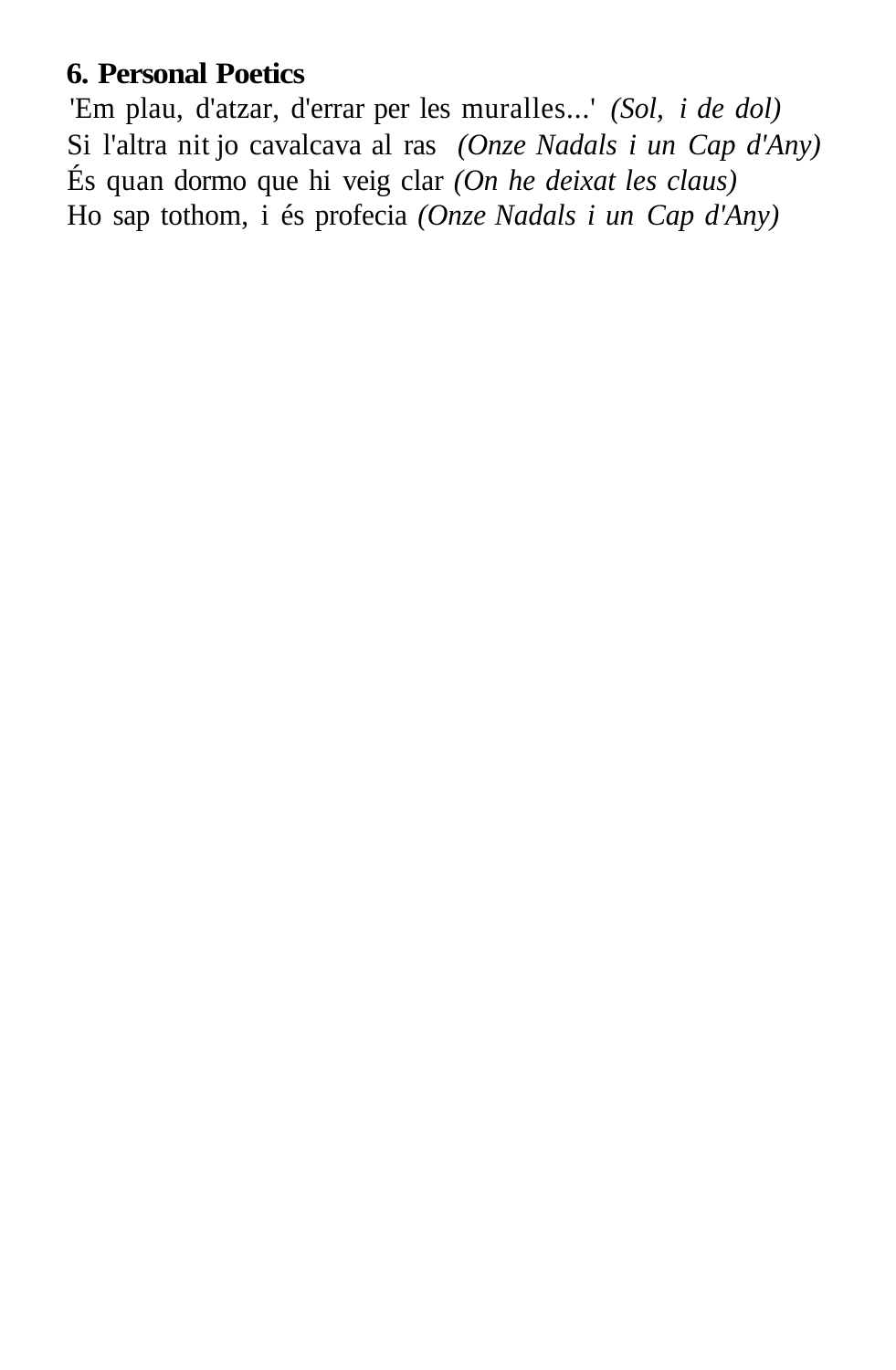#### PEPA, LA LLETERA

Pepa, la lletera, té les cames més fines del món. Fa vuit dies, al ball del carrer de Sant Vicenç, totes les noies li ho deien. Va anar a dormir tan a deshora, que son germà, matiner, ja apariava la bicicleta. Quan dues hores més tard 5 pujava Clos amunt, a cada mà dos pots de llet enormes, els ulls se li aclucaven. Veia, ballant, deu mil parelles amb un clavell de llustrina al front; dels fanals japonesos esberlats, els flams s'escapaven cap al cel i l'omplien d'estels incomptables. Les cases de banda i banda havien desapare-10 gut. I, tot d'una, els dansaires. Pepa es veia sola al món, de cara al cel lluminós. En entreobrir els ulls, era davant el convent de les monges. Sor Roser la renyà: era tan tard!

#### PEPA, THE MILKMAID

Pepa, the milkmaid, has the finest legs in the world. Eight days ago, at the dance in Sant Vicenç Street, all the girls told her so. She went to bed so late, that her brother, who's an early riser, was already repairing his bicycle. When two hours later she was walking up to the Enclosure, with two enormous milk cans in each hand, her eyes kept shutting. She saw ten thousand couples dancing, each of them with a lustring carnation on their foreheads; from splintered Japanese lanterns, flames shot out towards the sky and filled it with countless stars. The houses on both sides had disappeared. And, all of a sudden, the dancers. Pepa was alone in the world, facing the luminous sky. Opening her eyes just a little, she found herself in front of the nuns' convent. Sister Roser told her off: it was so late!

[15]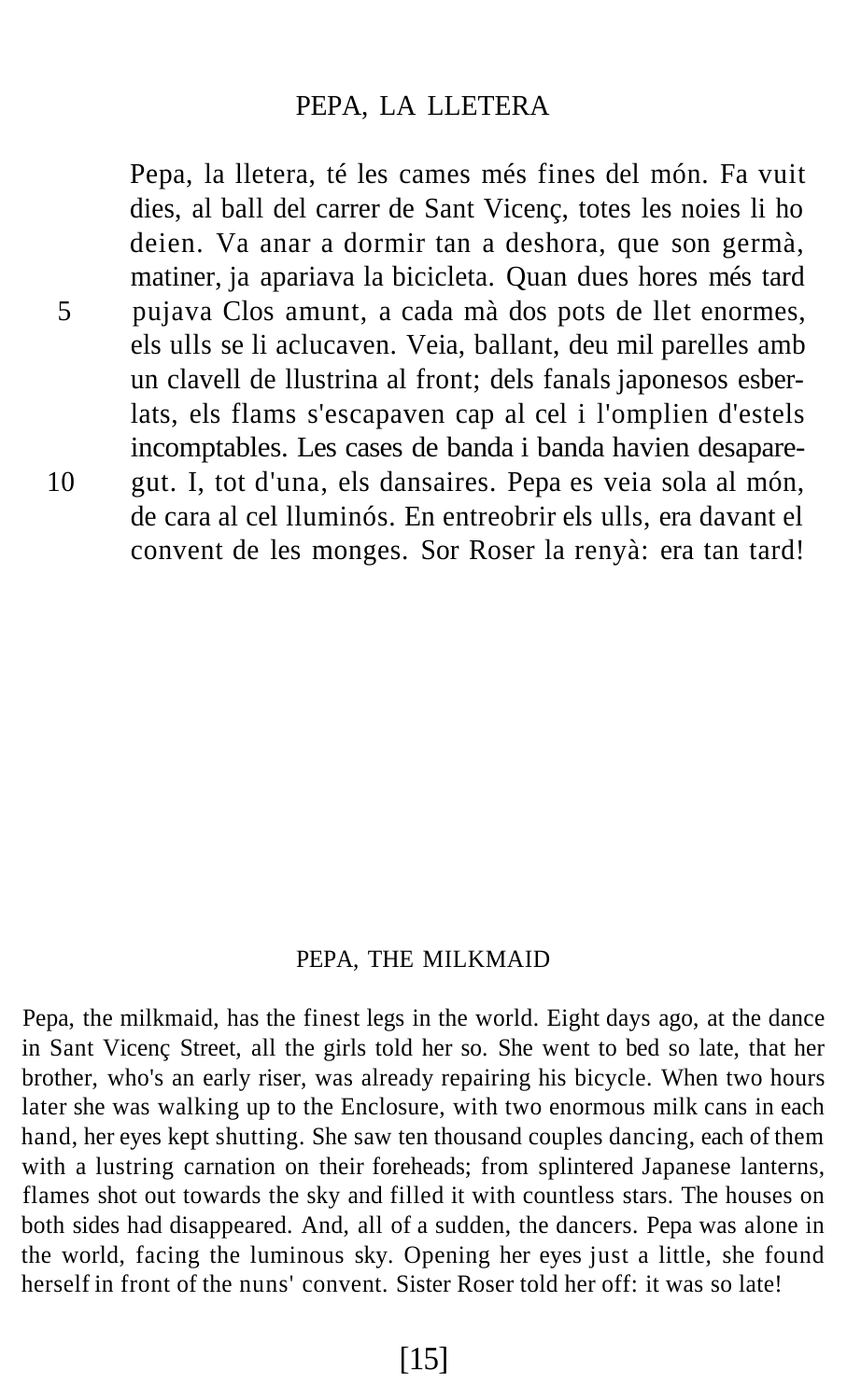Deixà els pots al graó i, entre reny i reny, els ulls se li tornaren a cloure. Aleshores, tots els balcons i totes les 15 finestres del Clos s'esbatanaren; se sentí un batec d'ales dolcíssim, i de cada obertura en sortí un àngel. S'acostaven silenciosament i ordenadament a Pepa, i omplien llurs petits gerros argentats. En descloure els ulls, els pots de llet eren buits i el carrer era ple d'un perfum de roses.

20 El diumenge següent, en sortint, a les tres de la matinada, del ball de «La Violeta», li vaig dir: —Pepa! Quina son aquest matí. Em va respondre que els dilluns santa Eulàlia li feia la feina.

*(Gertrudis)*

She put the milk cans down on the steps and, as she was being told off, her eyes shut again. Then, all the balconies and the windows of the Enclosure opened wide; the gentlest flapping of wings was heard, and an angel came out of each opening. Silently, they flew up to Pepa in an orderly way, and filled their little silver pitchers. When she opened her eyes again, the milk cans were empty and the street was full of a scent of roses.

On the following Sunday, as we were leaving, at three o'clock in the morning, the dance at "La Violeta", I said: 'Pepa! How sleepy we'll be in the morning.' She replied that on Mondays Saint Eulàlia did her work for her.

*(Gertrudis)*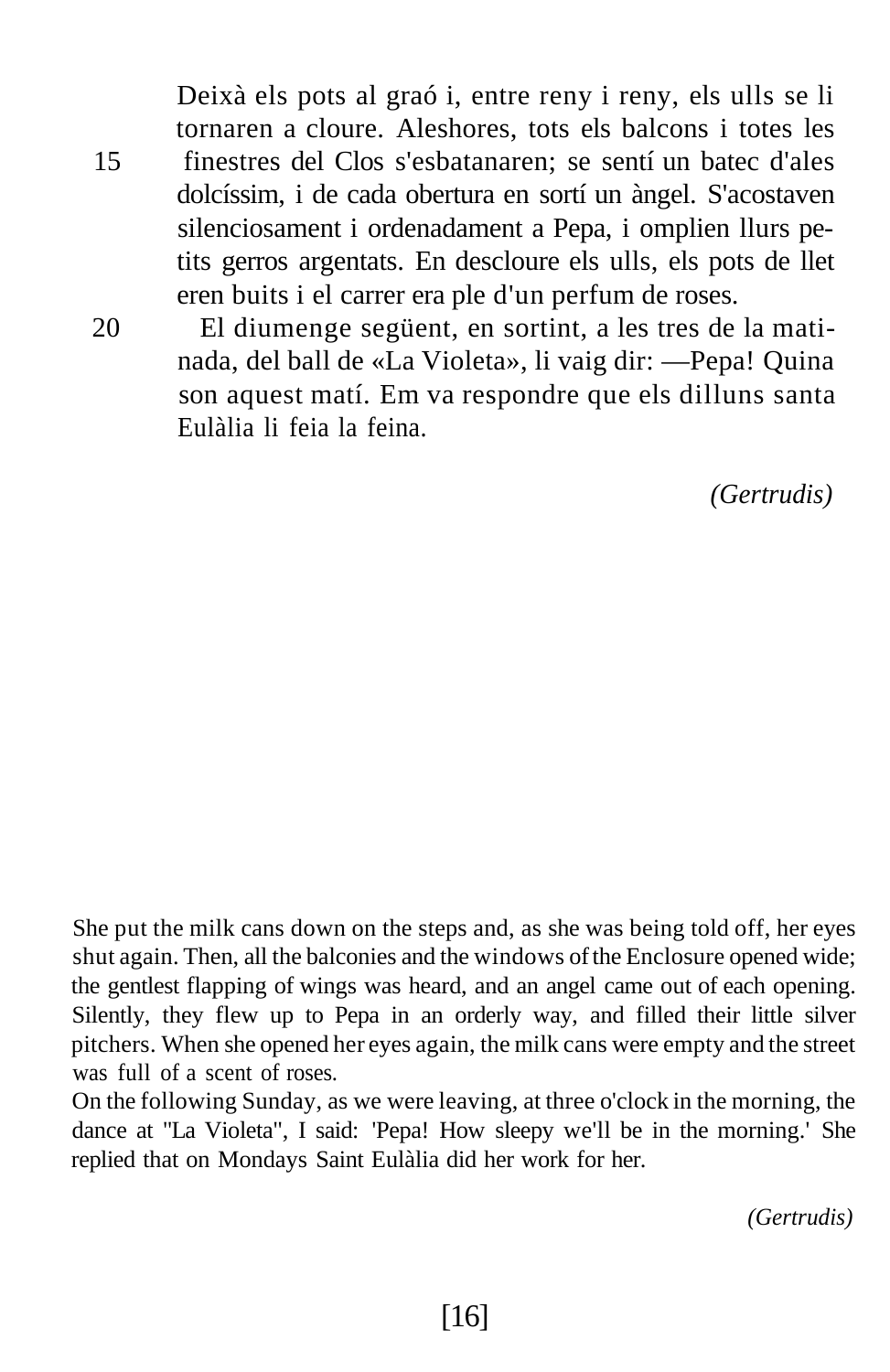Aquest matí ha vingut una dona, coneguda de casa, a contar com la seva filla—que conec prou per haver-hi ballat—era trastocada. Havia sortit de compres i havia tornat sense el cistell, amb les mans buides. En preguntar-li sa mare què li havia pas-5 sat—a ella, tan benevolent i fàcil—, ha respost amb la mirada esbarriada dellà el temps:—*M'he perdut de vista.* I en exclamar la mare:—*Santa innocència!,* la noia ha seguit dient:—*Ho podeu ben creure. En pujant carrer endalt, m'he vist a mi mateixa com tombava pel carrer de l'Hort de la Vila. Tota sorpresa, m'he cridat. M'he*

10 *vist com arrencava a córrer fins a desaparèixer perla Baixada de l'Estació. M'he perdut de vista, mare. Aviseu els qui caldrà, que no sé pas on és.*

*(L'Estrella d'en Ferris)*

This morning, a woman who's well-known in our family came round and explained how her daughter — whom I know well because I've danced with her — had gone mad. She had gone out shopping and had come back empty-handed, without her shopping basket. When her mother asked what had come over her for her little girl was so kind and simple — she replied with a gaze on the other side of time: 'I lost sight of myself.' And when her mother cried 'You silly girl!', the daughter went on: 'But it's true. As I was going up the street, I saw myself turning into Village Garden Street. Astonished, I shouted at myself. I saw how I broke into a run until I vanished into Station Descent. I lost sight of myself, mother. Tell whoever you need to, I don't know where she is.'

*(Perri.s's Star)*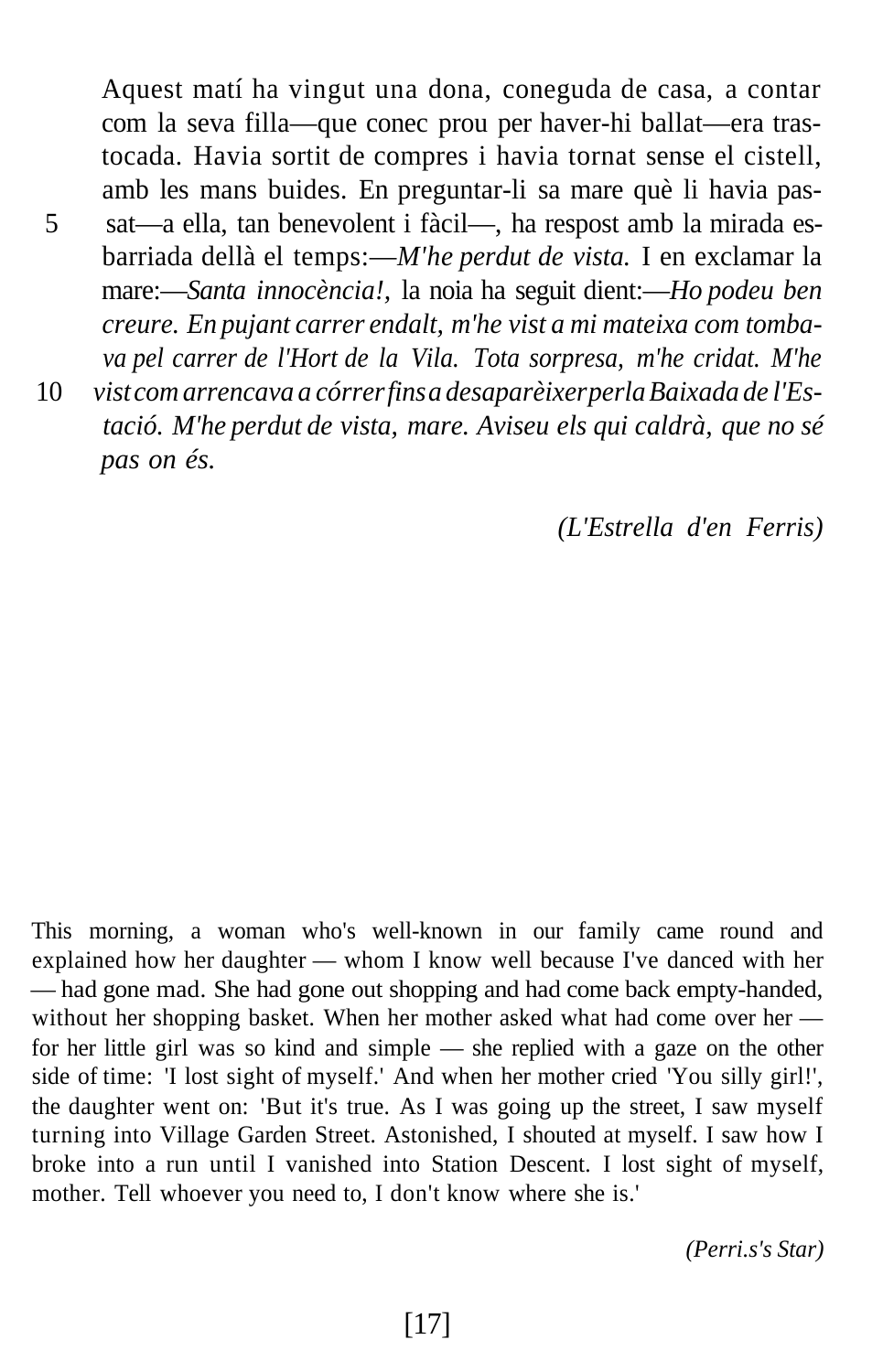De cap a cap del carrer, ple de clarors seques amb deix d'amoníac, hi havia el malendreç de sempre: bótes desajustades i descenyides del rovell de les rotllanes—on, d'infants, imaginàvem històries bíbliques—, un feix d'oliu, 5 galledes amb sediments de laques, cubells amb fragments d'aeròlit i caixes amb engrut d'escates plenes d'argiles. Hem passat, de puntetes, cofats amb caperulles vermelles, i hem penjat estels de cuir retallat a la tija dels guixos. L'home de la serradora ha tapat, amb borres espesses, les 10 portadores que obstrueixen el pas a les cales. Una brisa suau ha mogut les teranyines celestes, i, a la calma de l'hora, hem desat els pergamins a la Punta de l'Atzavara. D'amagat dels altres, he cremat les herbes de l'epistolari, i he fugit sorres enllà.

*(Del «Diari 1918»)*

From one end to the other of the street, saturated by sharp brightness with a smack of ammonia, there was the usual mess: dislocated casks loosened by the rust of their hoops — where, as infants, we dreamt up biblical stories —, an olive sheaf, buckets with lacquer deposits, vats with aerolite fragments and filthy flaky boxes full of clay. We tiptoed by, wearing big red hoods, and hung cut-out leather stars on to the vetch stems. The man from the sawmill plugged up, with thick shavings, the tubs which block the way through to the coves. A gentle breeze moved the celestial cobwebs and, in the calm of day, we stowed away the parchments in Agave Point. Secretly, away from the others, I burned the leaves of the epistles, and ran away to the far end of the sands.

*(From «1918 Diary»)*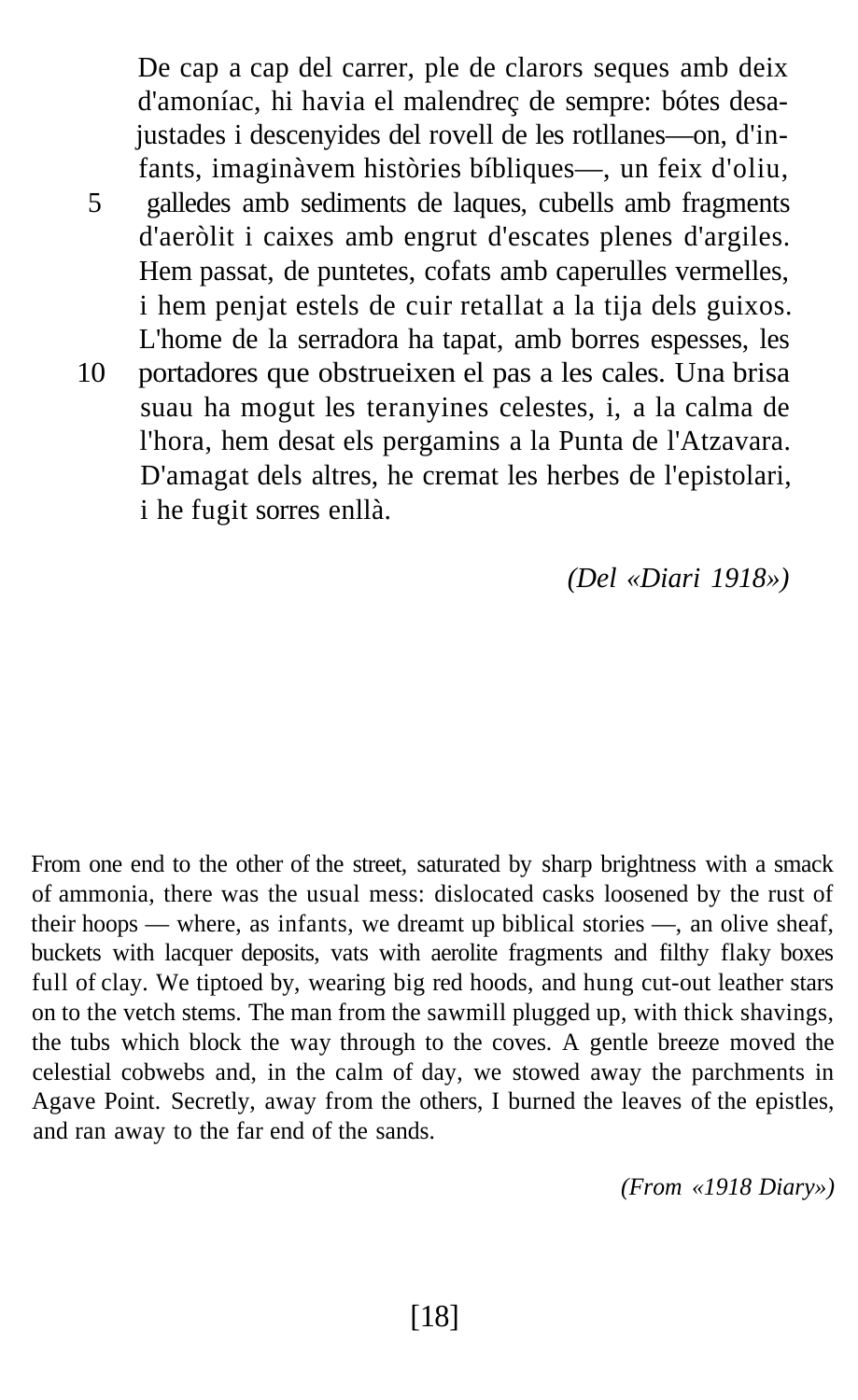## NOTES SOBRE EL PORT DE LA SELVA

#### 1

Em trobaren ajaçat a la sorra quan ja tots els banyistes havien desertat la platja. Enganxats a la nuca i a l'esquena tenia papers de totes les colors amb inscripcions de duanes i de grans hotels i balnearis exòtics. Me'ls volien arrencar, però seguien trossos de carn viva.

#### 3

Els ulls dels cavalls els pesquen a la cova de la Colomera quan toquen les dotze de la nit. Només en aquell instant precís es poden obrir com qui obre una ostra. Llur pupil·la flota damunt un licor tan ardent, que mai cap llavi humà no ha pogut acostar-s'hi. No els mireu mai de fit a fit, perquè us prendrà per sempre una tristesa sense fi, i la passió per les cales inabordables lligarà la vostra vida al més misteriós dels destins.

*(KRTU)*

#### NOTES ON PORT DE LA SELVA 1

They found me lying in the sand when all the swimmers had already abandoned the beach. Stuck on my back and the nape of my neck were pieces of paper in all colours with inscriptions from customs houses and from grand hotels and exotic spas. They wanted to tear them from me, but chunks of live flesh came off as well.

#### 3

They go fishing for horses' eyes in Colomera's cave when it strikes midnight. Only at that precise instant can they be opened as one opens an oyster. Their pupils float on a liquid which burns so strongly, that no human lips have ever been able to come near. Don't ever stare at them, because an endless sadness will take hold of you for good, and the passion for inaccessible inlets will bind your life to the most mysterious of destinies.

*(KRTU)*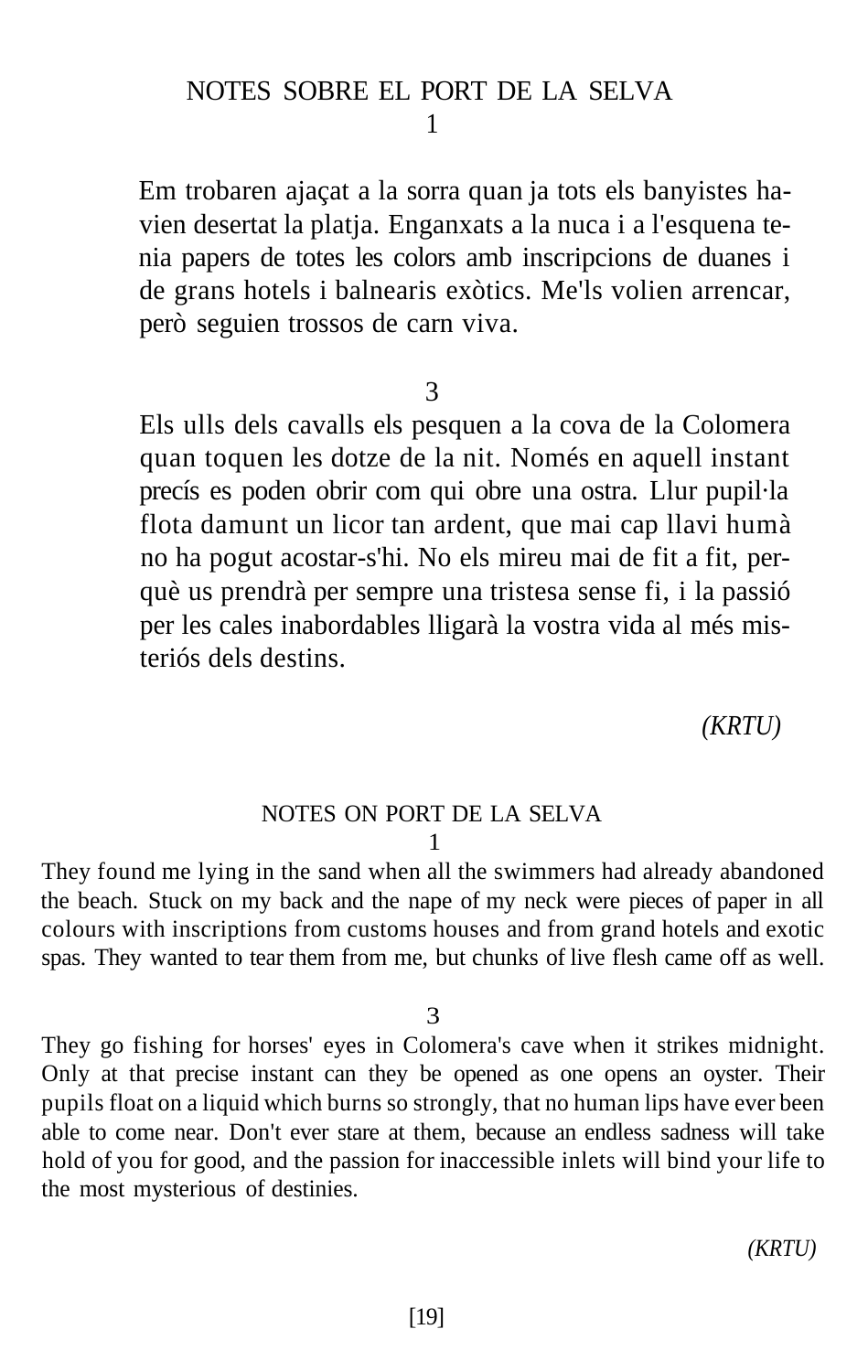# ÉREM TRES, ÉREM DOS, ERA JO SOL, ÉREM NINGÚ... *A Rosa Leveroni*

Érem tres, jups, al fosc de les veremes, Amb mar als ulls i vinassa a les mans, Quan fuma el rec a la sal de les selves I un plor d'infant espurneja al serrat.

- 5 Érem dos, drets, al roc de les estrelles, El cor sangós, sense fona ni dards, Quan crema l'erm i sangloten les brees Als clots latents a les feixes dels fars.
- Era jo sol, ombrós entre ombres velles, 10 Figuratiu d'una altra ombra, a l'escar On amarina, entre xarxes esteses, El son de tots en febrejants foscants.

WE WERE THREE, WE WERE TWO, I WAS ALONE, WE WERE NO-ONE... *For Rosa Leveroni*

We were three, heads bowed, in the darkness of the grape-harvest, with the sea in our eyes and wine-lees on our hands, when the dyke smokes in the salt of the woods and a child's tear glints on the hills.

We were two, erect, on the rock of the stars, our hearts bleeding, with neither sling nor darts, when the waste land burns and the tar sobs in the hollows latent in the lighthouse beams.

I was alone, a shadow among ancient shadows, figuring another shadow, at the anchoring place where, among stretched-out nets, everyone's sleep is fitted out in feverish nightfalls.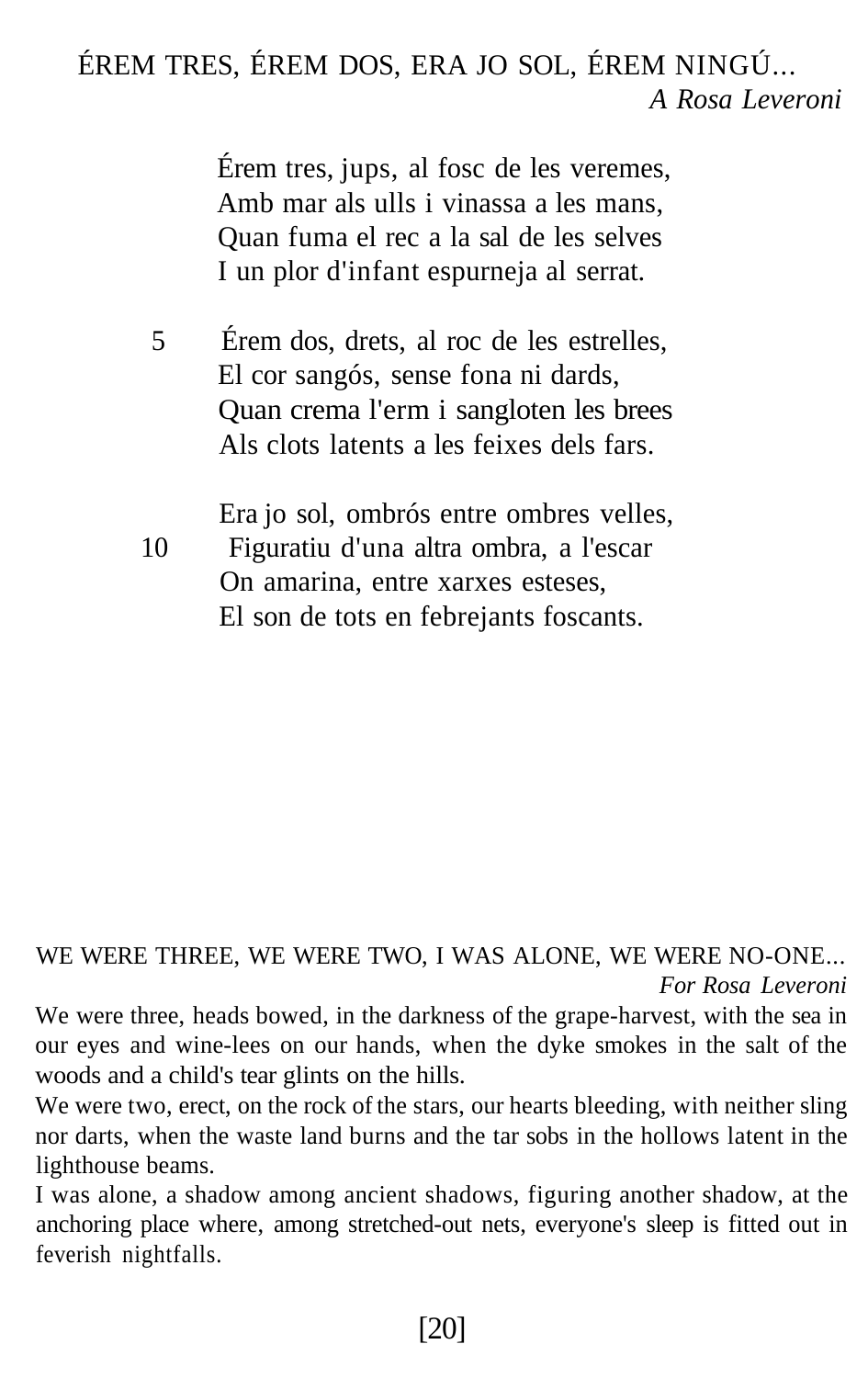Érem ningú, fullats per les tenebres Quan plou la por en els pètals dels aigualís 15 I l'altre, el Pur, llibert d'arjau i veles Salpa, vident, cap al clarós Instant. Port Lligat, agost de 1953

*(On he deixat les claus...)*

We were no-one, leafy in darkness when fear rains on the petals of the marshes and the other, the Pure One, freed from tiller and sails, steers, all-seeing, towards the bright Instant.

Port Lligat, August 1953

(*Where I Left the Keys...*)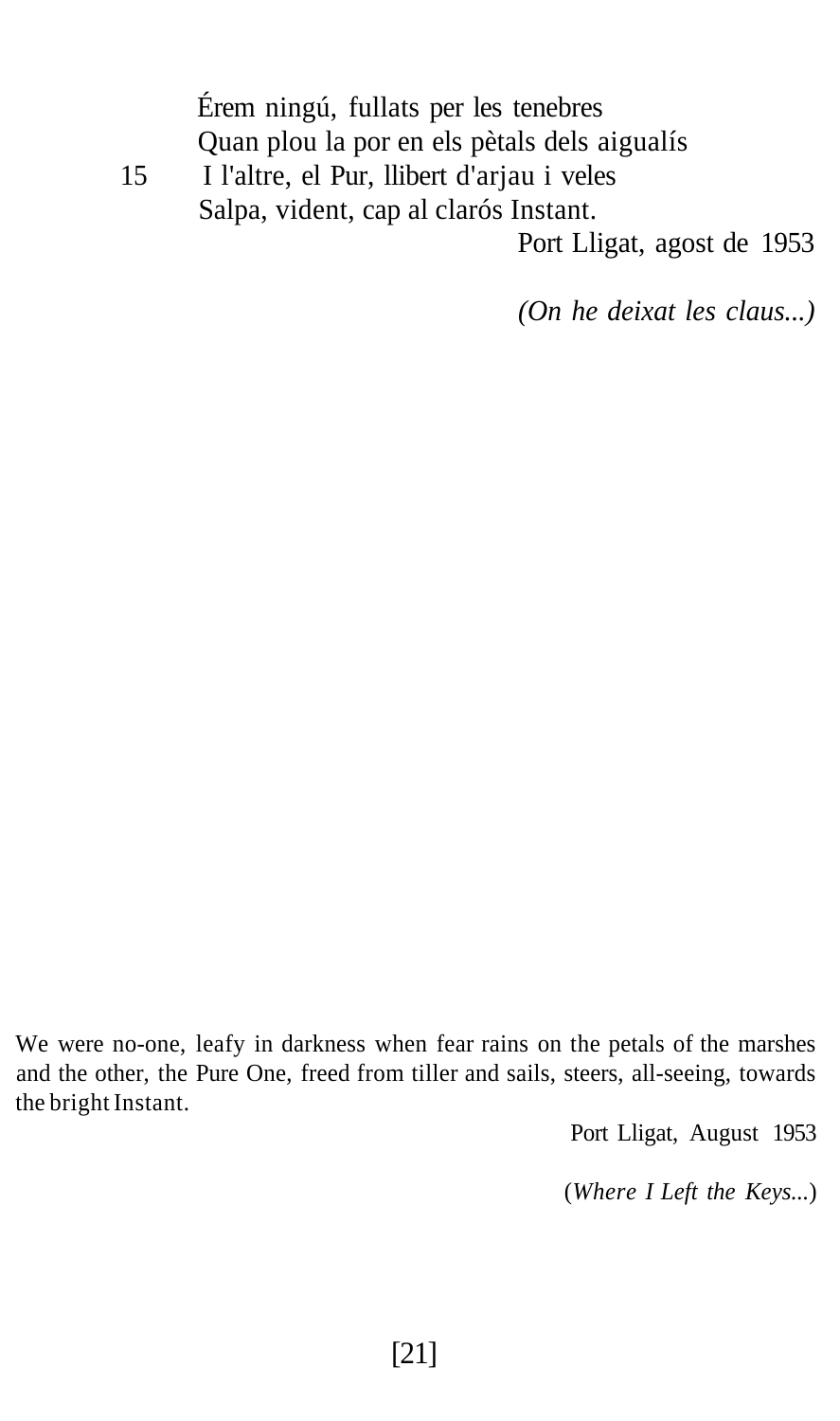## NO M'OMPLIS MES DE FLORS: JA NO T'ESTIMO

Que tu plantis papers per façanes i portes, al peu del campanar, als vidres de l'escola, als bancs de la capella de les monges, al portaló de l'hort de l'Oriola, a les estacions del tren de Valldoreix, a les parades del mercat de fruita, a la sor-5 tida del funicular, damunt les cartelleres del cinema, a la sala de ball, a la torratxa de la Casa del llamp, a l'escrivania de la rectoria, sota els fanals del passeig, a la mateixa porta de l'alcova.... Que ho escriguis en lletra rodona, o en pal sec, o bé a la romana, en caràcters d'impremta forastera, en elzevirià, en 10 lletra molt ampla, o en cursiva... Amb carbó dur i gruixut,

amb guixos exaltats o amb mangra de color de sang donada... Què hi puc fer jo, Francesca, què haig de dir, si amb els ulls aclucats ja sé el que escrius: «No m'omplis més de flors: ja no t'estimo.»

*(Darrer comunicat)*

#### DON'T COVER ME WITH FLOWERS ANY MORE: I NO LONGER LOVE YOU

If you put papers on the doors and house fronts, at the foot of the belfry, at the schoolroom windows, on the seats in the nuns' chapel, at the gate of the orchard of Oriola, at the stations on the trainline to Valldoreix, on the stalls of the fruit market, at the funicular exit, on the cinema posters, in the ballroom, on the tower of the House of Lightning, on the rectory desk, beneath the lamp-posts in the boulevard, at the very door of the bedroom... If you write in Roman type, or in uprights, in copper-plate, in foreign printing founts, in Elzevir, in broad lettering or in italics... With hard, thick charcoal, with heady chalks or with red ochre, the colour of given blood... What am I to do, Francesca, what can I say, if I know with my eyes closed what you're writing: «Don't cover me with flowers any more: I no longer love you.»

*(Last Message)*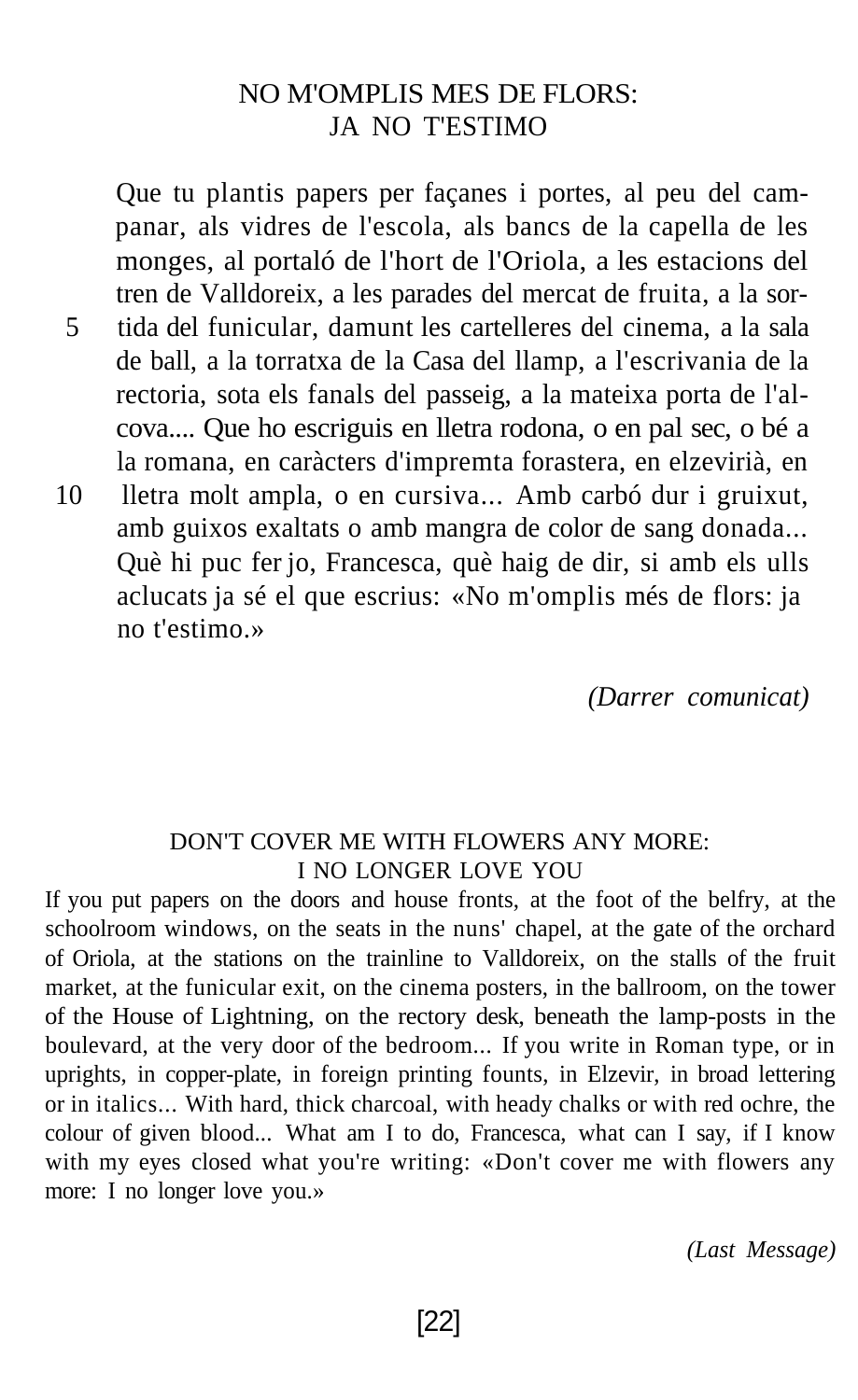Sota les voltes diu Marta que es mulla; Treu-te el mallot, guarneix-te de lilàs, Que sí que só, més que ningú, veraç: Em plaus, quan plou, tan nua com la fulla.

5 Cendra i boirassa: mar. Ni sol! La mulla, Rou del teu cos! Babau: omple el cabàs, Balla damunt la palla, ¿capiràs Per què entre aigua i lilàs no cal cogulla?

Porta el vi vell; arran de freu és dolça

10 La palma escassa. Cobrim d'alga i molsa Cossos i mots, bevem! De flor i ruixim

> Farem ample dosser. ¿Qui mira prim En cala breu? Un tret és un impacte: Sota paraigua som el Nombre Exacte.

> > *(Sol, i de dol)*

Beneath the arches Marta says she's feeling damp; take off your bathing costume, cover yourself in lilacs, for, indeed, I, more than anyone, speak the truth: when it rains, I like you to be naked as a leaf.

Ashes and mist: Sea. Not even sun! Soaked through, your body's dew! Softy: fill the basket, jump about on the straw; will you understand why between water and lilac there's no need for a monk's habit?

Bring the old wine; beside the straits the rare palm tree is sweet. Let's cover bodies and words with seaweed and moss, let's drink! We'll make a big canopy with flowers and water drops. Who is too careful in a tiny cove? A shot is an impact: beneath an umbrella we are the Exact Number.

*(Alone, and in Mourning)*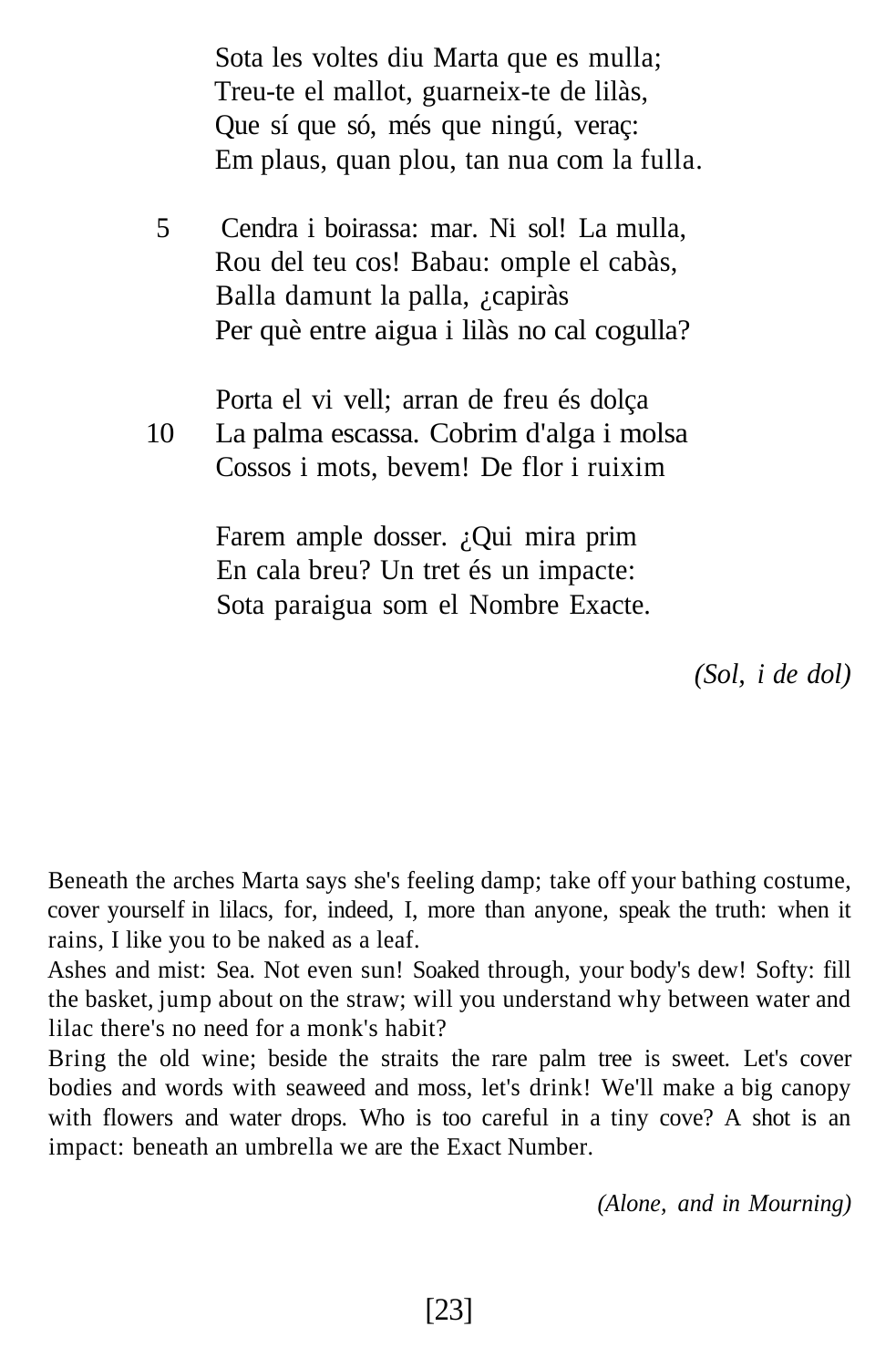# TAMBÉ VINDREM, INFANT, A L'HORA VELLA

També vindrem, Infant, a l'hora vella Com a pagès, per ser més sols amb Tu; Deixarem rella i la mula de sella, I a peu, pel rost, allà on l'estel ens duu.

5 Et portarem vegetals esperances I el que jo tinc en el graner tardà: Llibres marcits, amb versos de vacances On Tu no hi ets, i el camp és de secà.

Els vaig escriure en el parlar dels pares, 10 Que és el més dolç per qui el sap confegir, Però hi fa nit en platges i sahares, I el teu Nom és de sol i de jardí.

> Guardo per Tu gallines ponedores A camp obert, darrere el mur herbós,

15 Tocant al rec on maduren les móres Per als infants que Et saben dir de Vós.

#### WE SHALL ALSO COME, CHILD, AT THE ANCIENT HOUR

We shall also come, Child, at the ancient hour, like peasants, to be more alone with You: we shall leave our ploughshares and our packmules, and on foot, down the slope, whither the star leads us.

We shall bring you green hopes and what I have in the late granary: faded books, with holiday verses where You do not figure, and the land is barren.

I wrote them out in my fathers' tongue, which is the sweetest to him who can manage it, but it is night on beaches and Saharas, and your Name speaks of sun and garden.

For You I keep laying hens in the open country, beyond the grassy wall, beside the dyke where blackberries ripen for the children who can address You familiarly.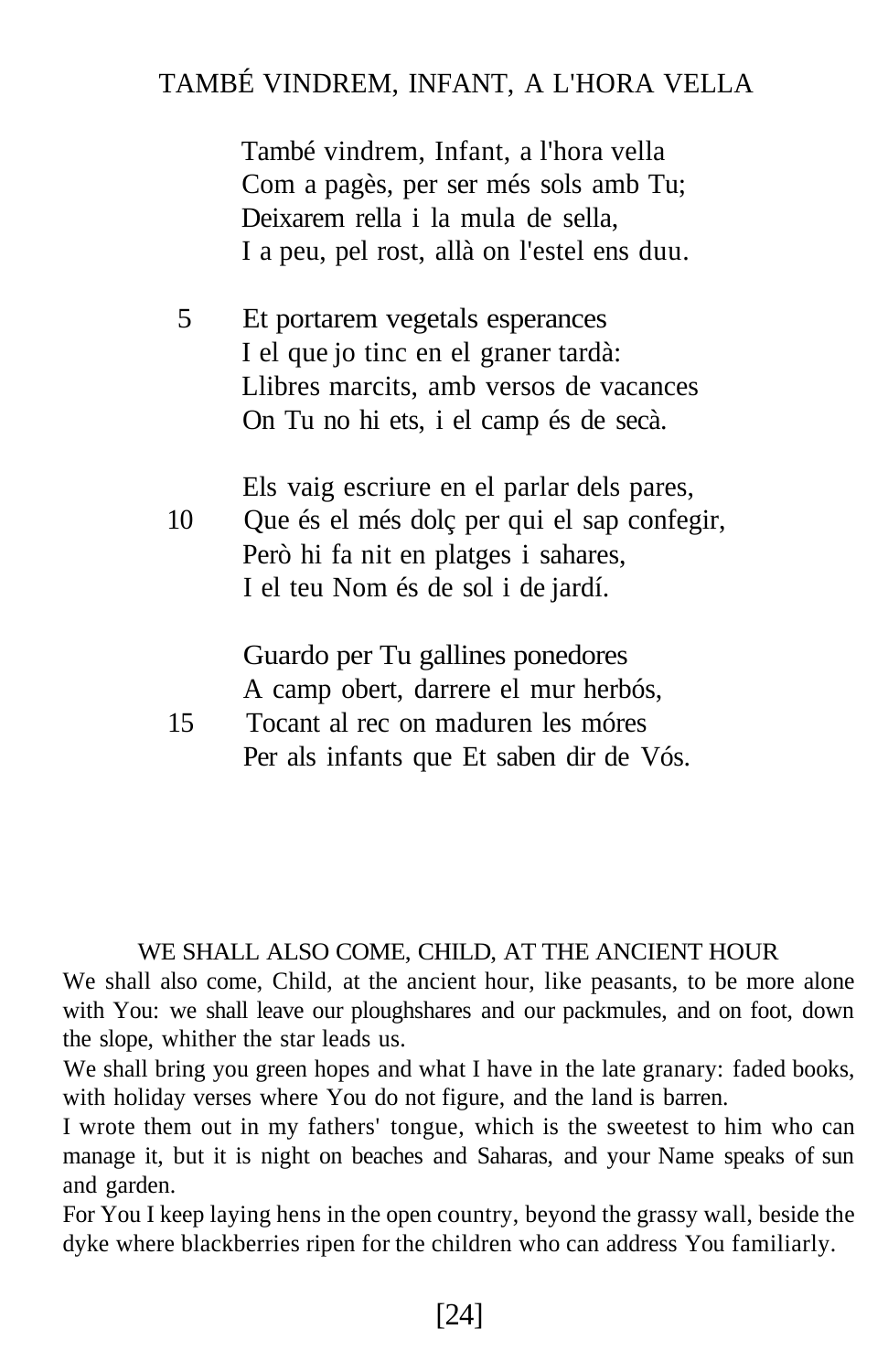| 20 | En embolcalls que em fan la passa curta,<br>Porto una leica i pàl·lids pensaments,<br>Cançons d'hivern en fontanes de murta<br>D'un monestir i un castell transparents. |
|----|-------------------------------------------------------------------------------------------------------------------------------------------------------------------------|
|    | Mantells eslaus i Florències alades,<br>Poliol de la Nou, brucs de Lladurs,<br>Illes ardents i gorgs negres amb fades,<br>Llavor de goig i guies del Pertús.            |
| 25 | I els segells nous de la Teva naixença<br>En atlas filatèlics estel·lars,<br>Vàlids per tots, per l'amo i pel remença,<br>Pels llibertins, els pròdigs i els avars.     |
| 30 | Porto els papers d'una casa forana<br>Escumejant vora la mar i el port;<br>—Omple-la Tu amb Ta divina ufana,<br>Deixa-hi un àngel si m'hi ve la mort.                   |

In wrappings which make me take short steps I carry a Leica and pale thoughts, winter songs in the myrtle springs of a transparent monastery and castle.

Slav mantles and winged Florences, germanders from La Nou, heather from Lladurs, burning islands and black gorges with fairies, seeds of joy and guides from El Pertús.

And the new stamps of Your birth in starry philatelic atlases, valid for anyone, for the master and the labourer, for libertines, prodigals and misers.

I bring the papers of a house outside the village, foaming beside the sea and harbour; — Fill it, Lord, with Your divine glory, leave an angel there if death comes to me.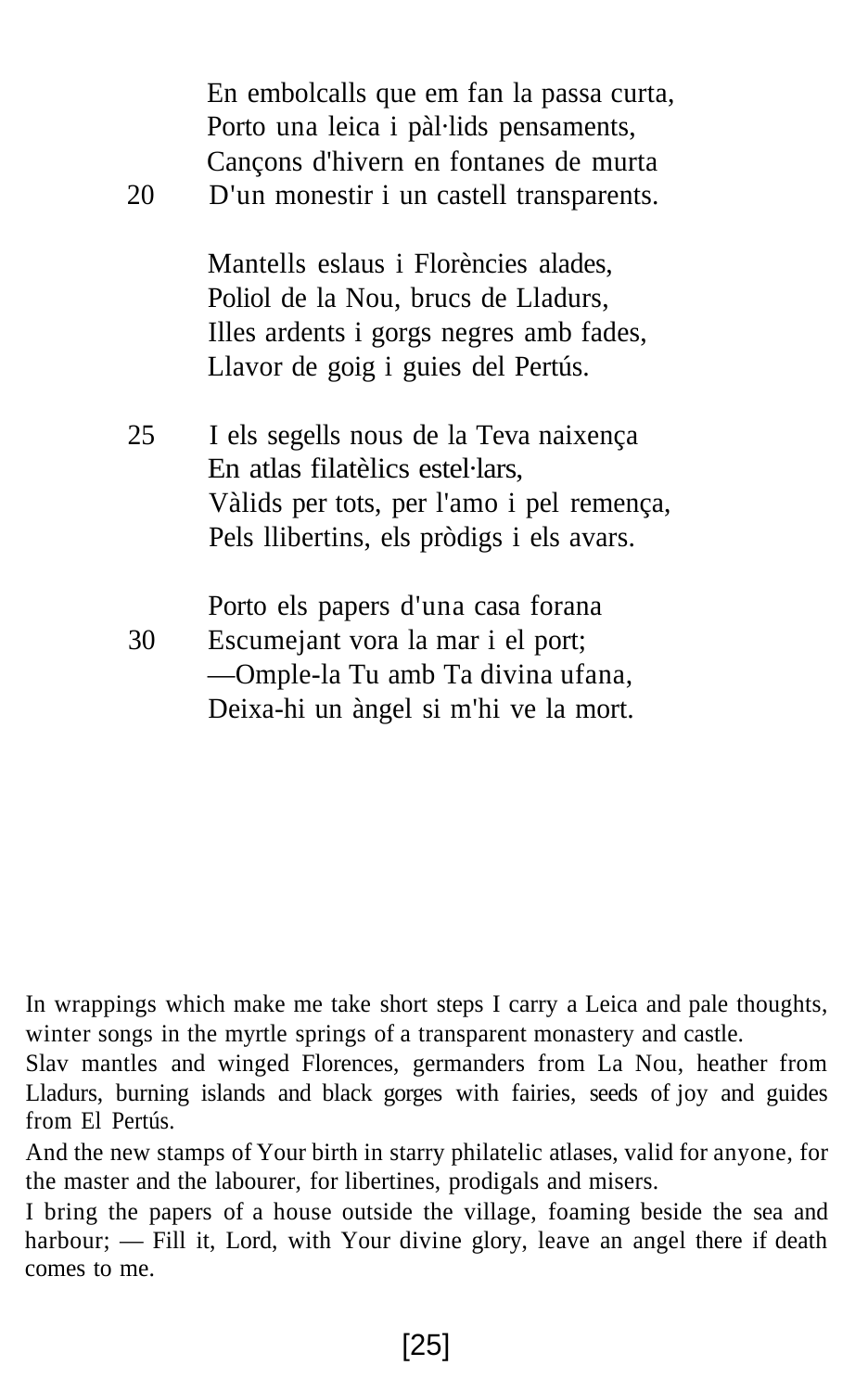I quan tot just si la tenora sona, Pastors i estels perduts serrat enllà, 35 La Verge i Tu tots sols, a l'Hora Sola, I els corns reials qui sap qui els sentirà, Vindré mudat, al costat de la dona, Amb els vestits de quan ens vam casar. El Port de la Selva Nadal de 1948

*(Onze Nadals i un Cap d'Any)*

And then just as the woodwind tenora sounds, shepherds and stars lost beyond the hills, the Virgin and You all alone at the Single Hour, and who knows who will hear the royal horns, I shall come, having changed my clothes, beside my wife, dressed as we were when we married.

> El Port de la Selva Christmas 1948

*(Eleven Christmases and a New Year)*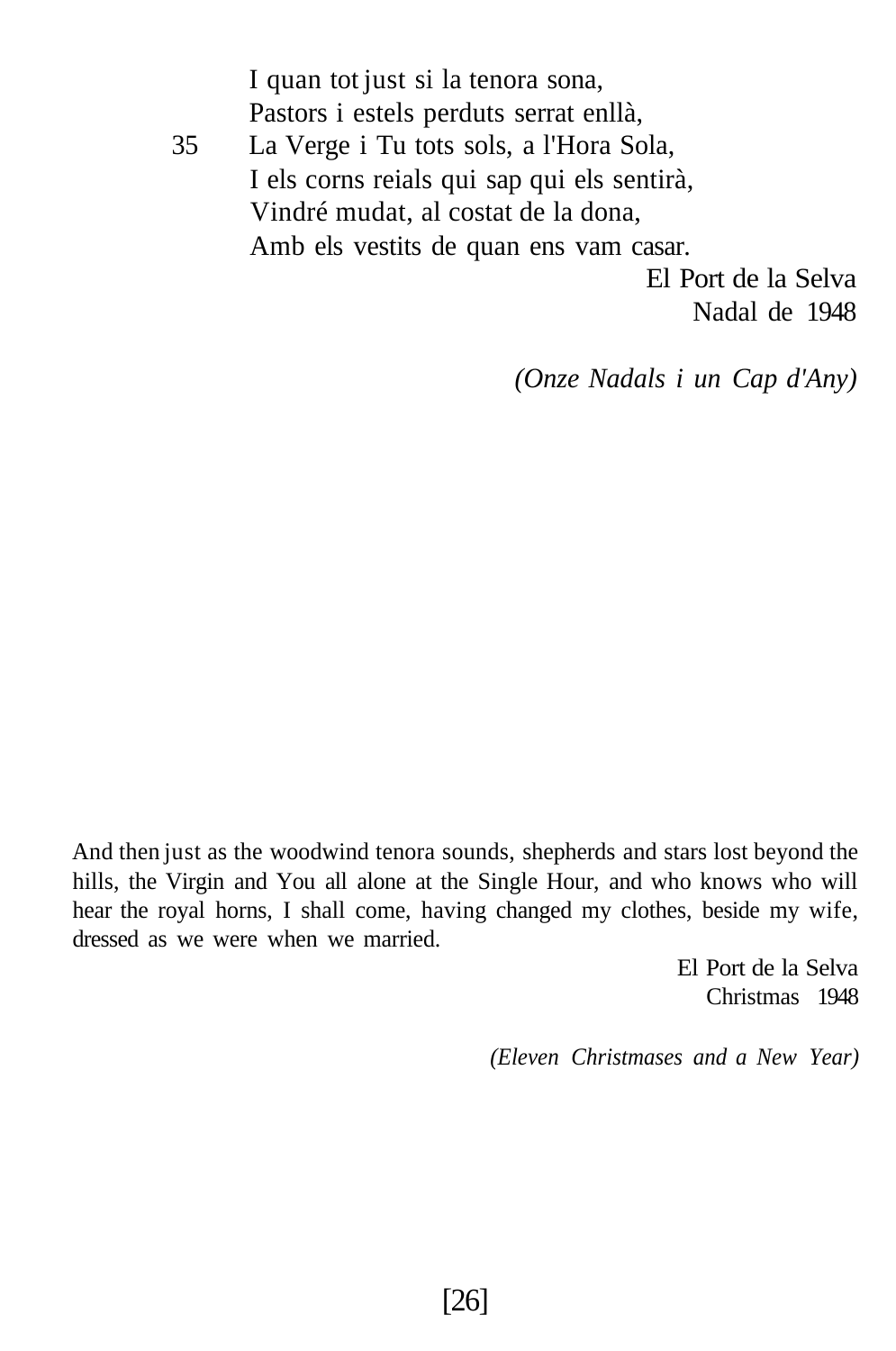BALADA DELS PRIMERS MESOS DE L'ANY EN EL PLANELL DE LA VIDA. ULTRA EL TROBADOR I UN ESTOL DE DISFRESSES QUE L'ACOMPANYEN, HI SURTEN ALGUNES FADRINES, LA MULASSA, 5 EL CAPELLÀ, LA MULLER DEL BASTER, EL CON-FRARE MULTIVALENT, EL MILCARES QUE ES-QUIVA ELS TRÀNGOLS, LA FILLA DEL SASTRE, UNA BRUIXA, LA LLUNA, LA FORCA D'EN BA-10 NYETA I EL MINYÓ QUE ENTRA AL SERVEI CAP ALLÀ EL FEBRER.

> Ai quin riure, al Pla del Viure, Si vesteixo de cabrer I el bestiar, pota lliure, S'empilloca amb vi terrer,

5 I ara calça la babutxa, O de boira s'encaputxa I el cabrot no sap què fer.

BALLAD OF THE FIRST MONTHS OF THE YEAR ON THE PLAIN OF LIFE. BESIDES THE SINGER AND A GROUP OF PEOPLE IN DISGUISE WHO ACCOMPANY HIM, THERE APPEAR SOME YOUNG WOMEN, THE *MULASSA\*,* THE CHAPLAIN, THE HARNESS MAKER'S WIFE, THE MULTIVALENT *CONFRERE,* THE ONE-OF-A-THOUSAND-FACES WHO AVOIDS ROUGH SEAS, THE TAILOR'S DAUGHTER, A WITCH, THE MOON, OLD NICK'S GALLOWS AND THE BOY WHO GOES TO DO HIS MILITARY SERVICE AROUND FEBRUARY.

O what a laugh, on the Plain of Life, if I dress up as a goatherd, and my beasts, free to roam, get drunk on earthy wine, and now put on slippers or hood themselves in mist and the leading goat doesn't know what to do.

*\** The imitation mule which, together with the ox, goes in front of the Corpus procession.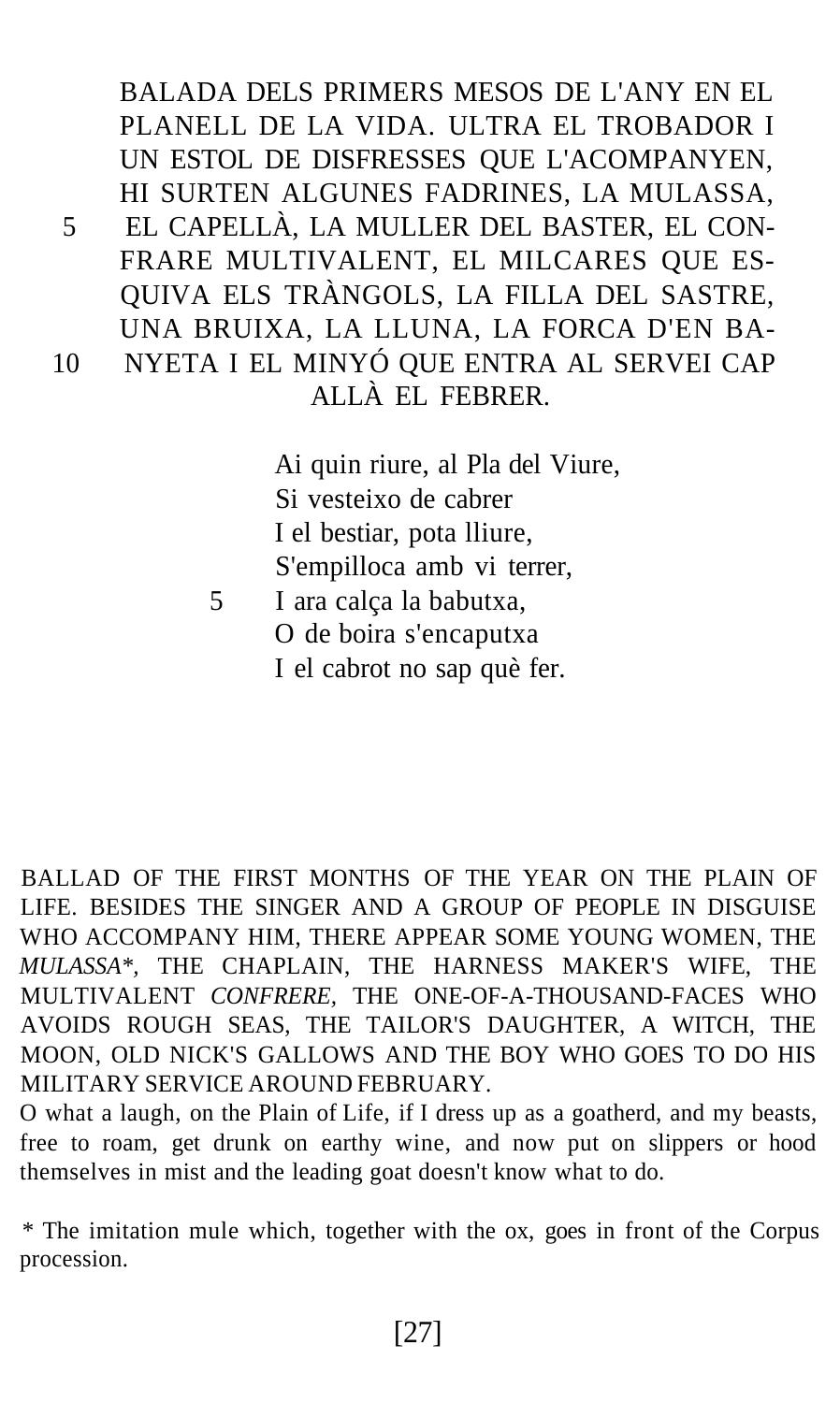| 10 | Quina folga, en nit de glaça,<br>Sortir amb noies al carrer<br>I darrere la mulassa<br>Córrer pel bosc carboner;<br>I si el clergue fa ganyotes<br>Cobrir-nos amb les carotes<br>De pelussa de mesquer. |
|----|---------------------------------------------------------------------------------------------------------------------------------------------------------------------------------------------------------|
| 15 | Ai quin pler, si em voleu creure,                                                                                                                                                                       |
|    | Qualsevol dia fester,                                                                                                                                                                                   |
|    | D'anar a veure, i s'hi pot seure,                                                                                                                                                                       |
|    | Com la dona del baster                                                                                                                                                                                  |
|    | S'esfullassa i s'empolistra                                                                                                                                                                             |
| 20 | I amb el poltre que ensinistra                                                                                                                                                                          |
|    | Dóna els tres tombs al paller.                                                                                                                                                                          |
|    | Quina fama té el confrare                                                                                                                                                                               |
|    | De la Verge del Celler,                                                                                                                                                                                 |
|    | Que per fires porta vara                                                                                                                                                                                |
| 25 | I cucurull de paper,                                                                                                                                                                                    |
|    | I, si el temps bresca o s'enfresca,                                                                                                                                                                     |
|    | El fan, d'una sola llesca,                                                                                                                                                                              |
|    | Bisbe, batlle i banderer.                                                                                                                                                                               |

What fun, on an icy night, to go out in the street with girls and to run behind the *mulassa* through the charcoal wood; and if the clergyman makes faces, to cover ourselves with masks of muskrat fur.

O what a pleasure, if you wish to believe me, on any feast day to go and see and you can sit down — how the harness maker's wife puffs and preens herself and, with the pony she's training, rides three times round the haystack.

How famous is the *confrere* of the Virgin of the Cellar who at fairgrounds sports a wand and a conical paper hat, and if the weather breaks up or turns fresh, they make him in one stroke bishop, bailey and standard bearer.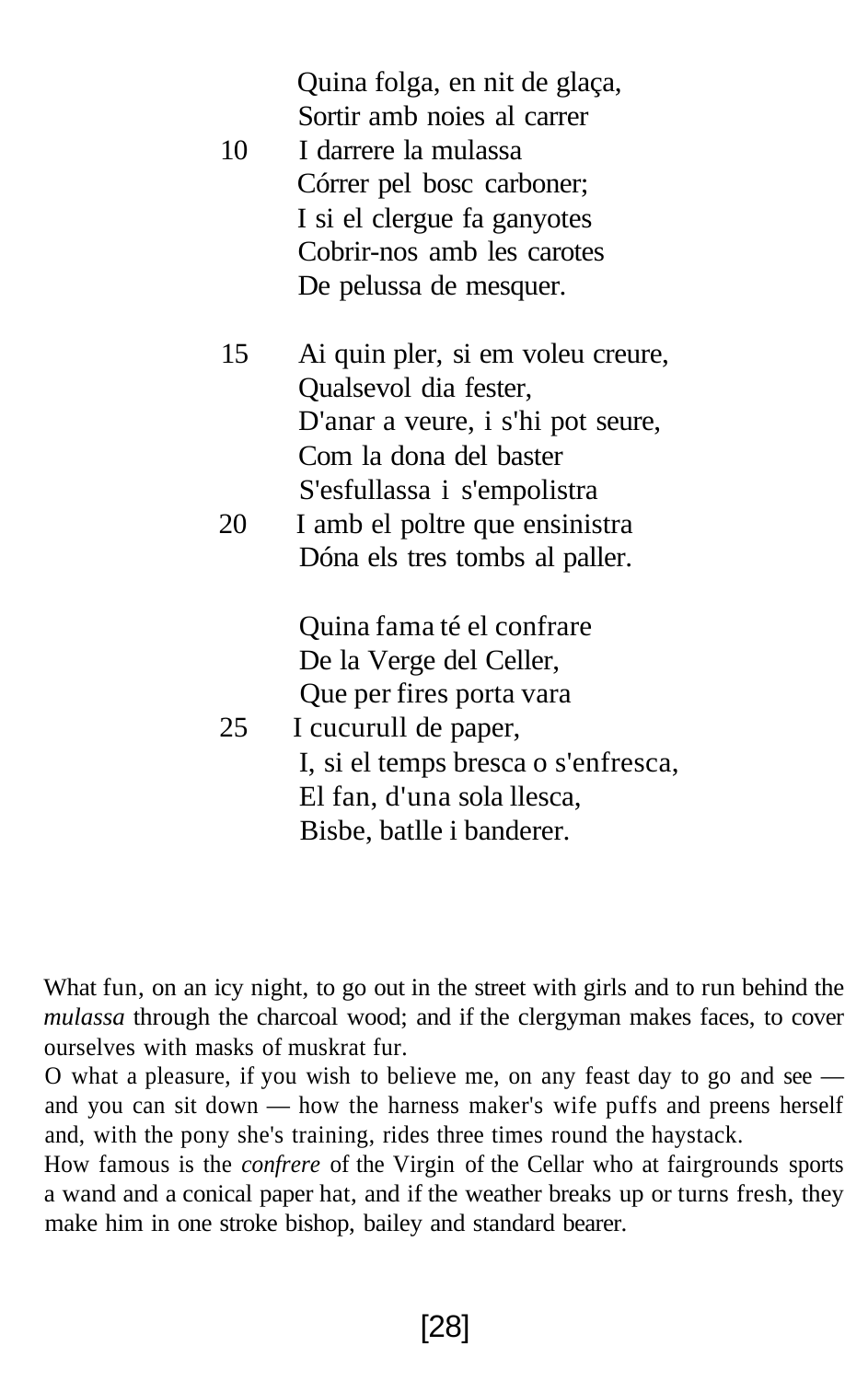|    | Ai quina aura, si et saps moure |
|----|---------------------------------|
| 30 | I fas l'auca, en un paper,      |
|    | Del qui fuig, perquè vol ploure |
|    | I no sap ben bé el sender,      |
|    | I ara es posa barretina,        |
|    | O el tricorni amb purpurina,    |
| 35 | I a la Seu fa l'encenser.       |
|    |                                 |
|    | Quina farsa, a colgant d'astre, |
|    | D'arraconar el semaler,         |
|    | I amb la fadrina del sastre     |
|    | Jugar als daus sota el quinqué; |
| 40 | I, quan la fosca ens arruixa,   |
|    | A l'esquena d'una bruixa        |
|    | Volar enllà, sense recer.       |

O what a breeze, if you can move and can draw an *auca\*\*,* on a piece of paper, of the man who takes to his heels, because it's going to rain, but doesn't rightly know the way, and now puts on a *barretina,* or a three-cornered hat with purple, and waves a censer in the Cathedral.

What a farce, when the stars are hidden, to put the stretcher in a corner and to play at dice under the oil lamp with the tailor's daughter; and when darkness drives us out, to fly away, beyond refuge, on the back of a witch.

\*\* A series of drawings or caricatures, each with a short rhyming text and often satirical in intent, describing the life of a single character, real or fictitious.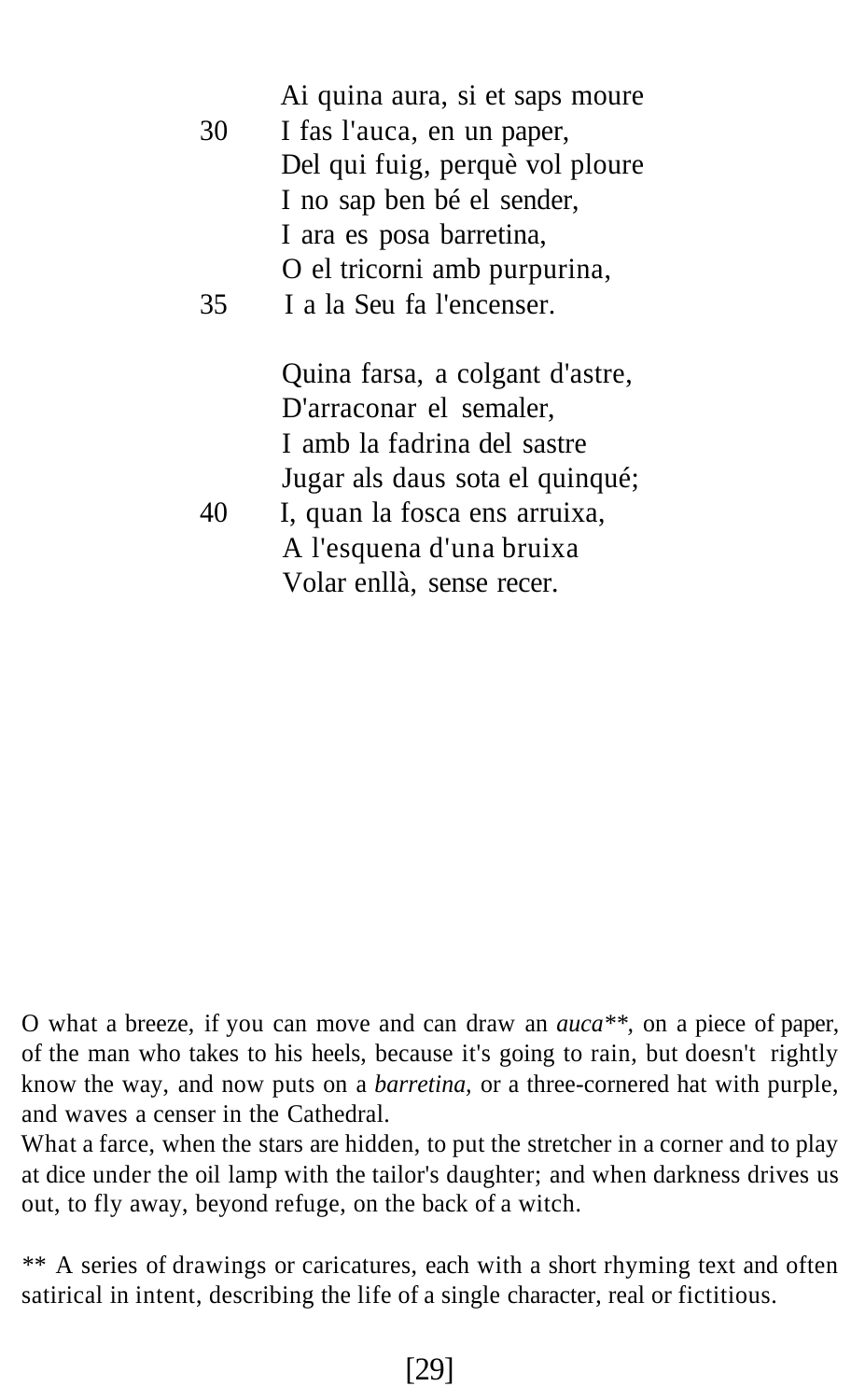Ai quin goig, a clar de runa, Caçar un herbot fetiller 45 I esperar, franca, la lluna Per no perdre'ns pel reguer; I amb la forca d'En Banyeta Anar al ball en bicicleta I a fer el soldat, pel febrer.

Cap d'Any de 1963

*(Desa aquests llibres al calaix de baix)*

O what joy, by the light of ruins, to search for a magic herb and to wait for the clear moon so as not to get lost in the dyke; and with Old Nick's gallows to go to the dance on a bicycle and to go soldiering, in February.

New Year 1963

*(Leave these Books in the Bottom Drawer)*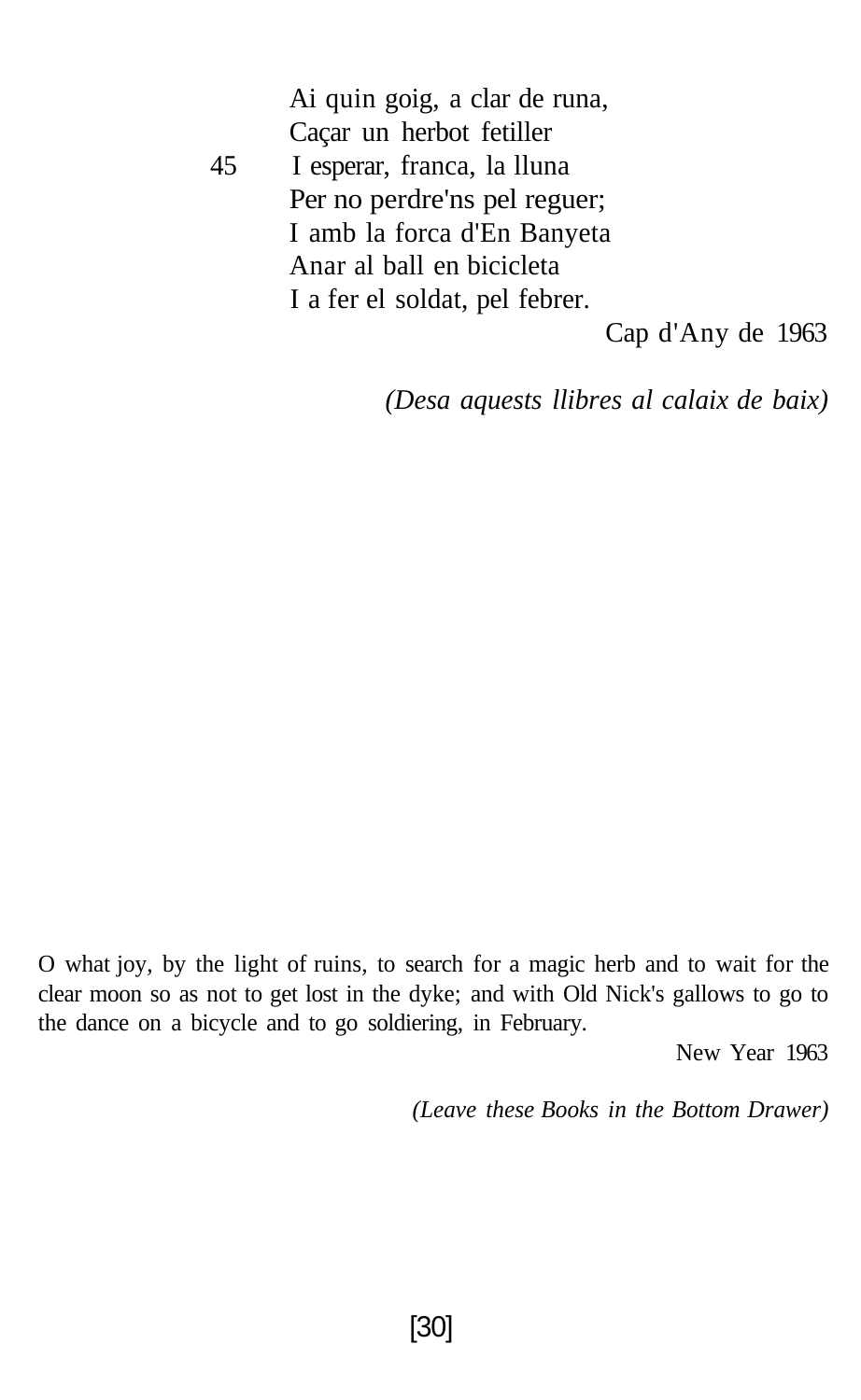|    | Feu, Senyor Déu, el meu treball més dur,<br>Fosca la nit, i el paisatge més clos,<br>Alceu-me murs en un ribatge cru,<br>Empal'lieu forests, prades i flors.   |
|----|----------------------------------------------------------------------------------------------------------------------------------------------------------------|
| 5  | Lligat de mans i sec com un hindú,<br>Vestit de pells, obriu al Vostre ròs<br>La meva ment! Entre tots, só ningú,<br>I Us dic el nom sense repòs, i amb plors. |
| 10 | Só el serf comú si així Us plau, Senyor Déu,<br>I en camps forçats o en foradats pregons,<br>Plagat de cos i amb fardells damunt meu,                          |
|    | Em sé llibert si en el més negre fons<br>Els Vostres ulls il·luminen els mons<br>Que amb Vós delesc, i em fan el viure lleu.                                   |

*(Sol, i de dol)*

Lord God, make my work harder, make the night dark and the landscape more closed, raise me walls on a harsh shore, hang tapestries on forests, meadows and flowers.

Hands tied and dry as a Hindu, dressed in skins, open my mind to Your dew! Among everyone, I am nobody, and I say Your name unceasingly, and with tears. I am the common serf if it pleases You, Lord God, and in violated fields, or in deep hollows, my body plagued and bearing burdens,

I know I am free if in the darkest depths Your eyes light up the worlds in which, with You, I delight, and which make my living easy.

*(Alone, and in Mourning)*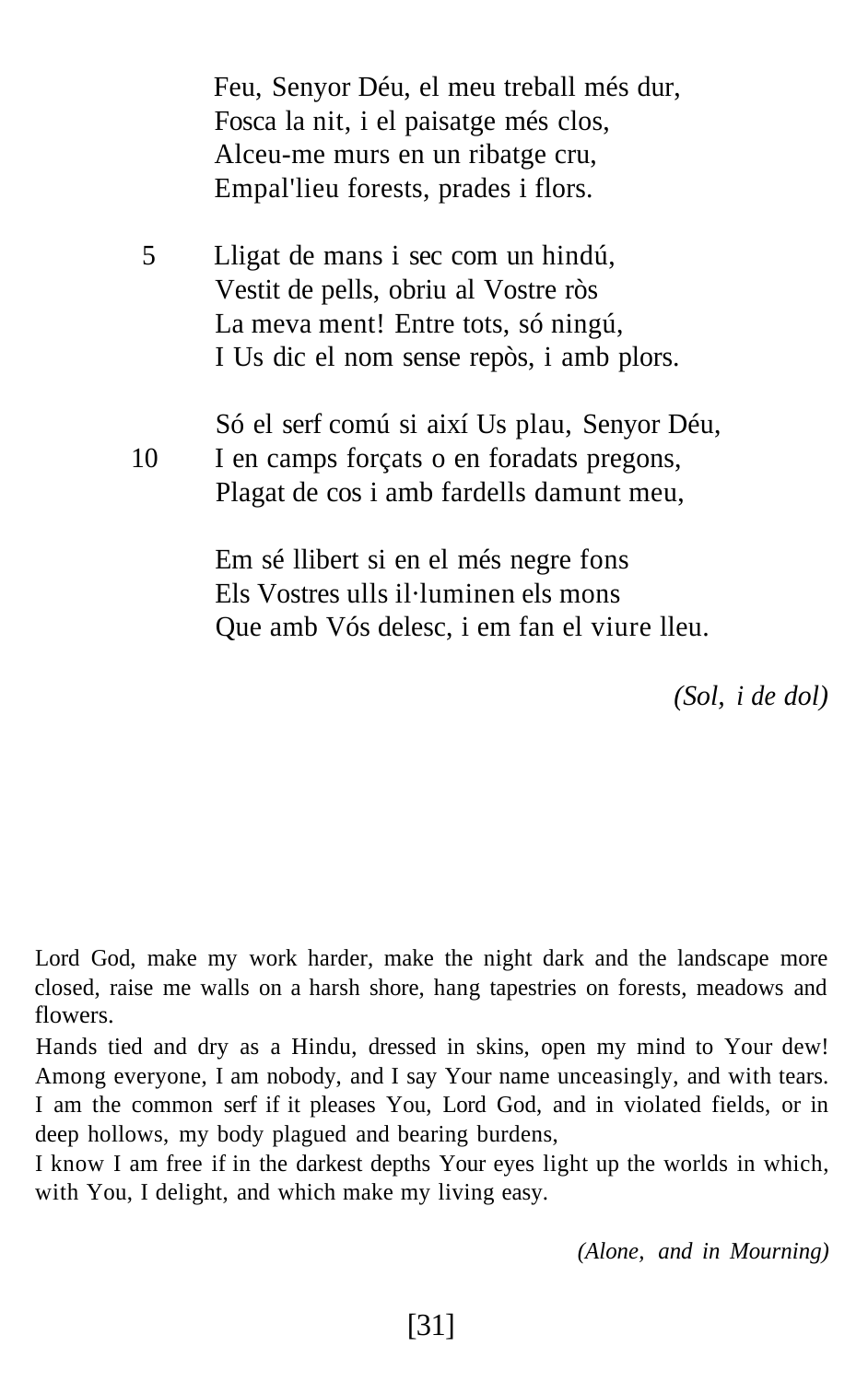#### DEU, DE CARA AL MAR

Havíem sentit fressa de passos, darrere nostre, i de fulla seca petjada per algú que caminava fatigat i apressat a la vegada. Era el pintor Joan Miró que ens volia aconseguir. Duia una imatge policroma del Sagrat Cor, a cada braç, de 5 bastant pes. Ens va dir que cercava Déu i que s'havia hagut d'acontentar amb una aproximació. Un de la colla—un que sempre es deixa el tapaboques al penjador dels cafès—li va respondre que... a Déu, fort i etern, principi i fi de tot, geòmetra de l'absolut, omnipresent, el trobaria, a totes ho-10 res i a tots països, de cara a mar, assegut, pacient i misericordiós, amb els vells i els jubilats, al banc dels si-no-fos.

*(Darrer comunicat}*

#### GOD, FACING THE SEA

We had heard the sound of footsteps behind us, and of dry leaves trodden by someone who was walking in a hurry, yet wearily. It was the painter Joan Miró who was trying to catch up with us. He was carrying under each arm a polychrome image of the Sacred Heart, quite heavy. He told us he was looking for God and that he'd had to be satisfied with an approximation. One of the group — one who always leaves his scarf on the peg in cafes — replied that... he would find God — strong and eternal, beginning and end of all, geometer of the absolute, omnipresent — at all hours and in every country, facing the sea, sitting, patiently and mercifully, with old men and retired people, on the bench of the if-it-weren'ts.

*(Last Message)*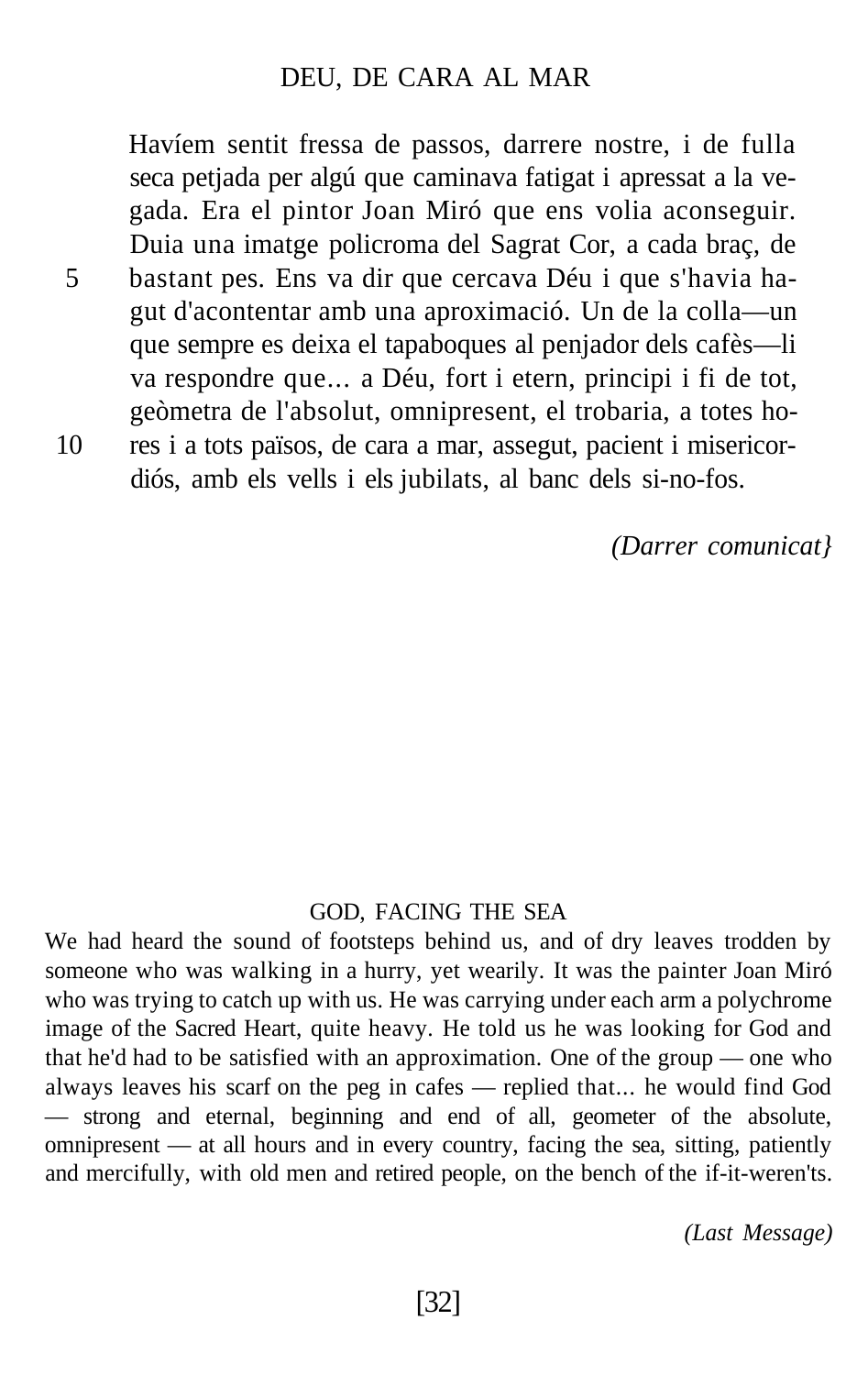#### NOVES DE DARRERA HORA

# NOVES PROVES DE LA IDENTITAT DE JESÚS

han estat obtingudes al peu de les Tres Fonts, a la claror de les colors primordials, tocant sensiblement a la Plaça dels Primers Quarts de Segon, i ben bé al cap de mitja hora 895 d'exposició cromàtica.

*No parla: diu. No escriu: fa. No raona: emancipa. No ofereix: dóna.* 900 *No s'enamora: ama.*

#### LATEST NEWS

#### NEW EVIDENCE ON THE IDENTITY OF JESUS

has been obtained at the foot of the Three Fountains, by the light of the primordial colours, in touching distance of First-Quarters-of-the-Second Square, and after a good half hour of chromatic display.

> *He does not speak: he tells. He does not write: he acts. He does not reason: he liberates. He does not offer: he gives. He does not fall in love: he loves.*

> > [33]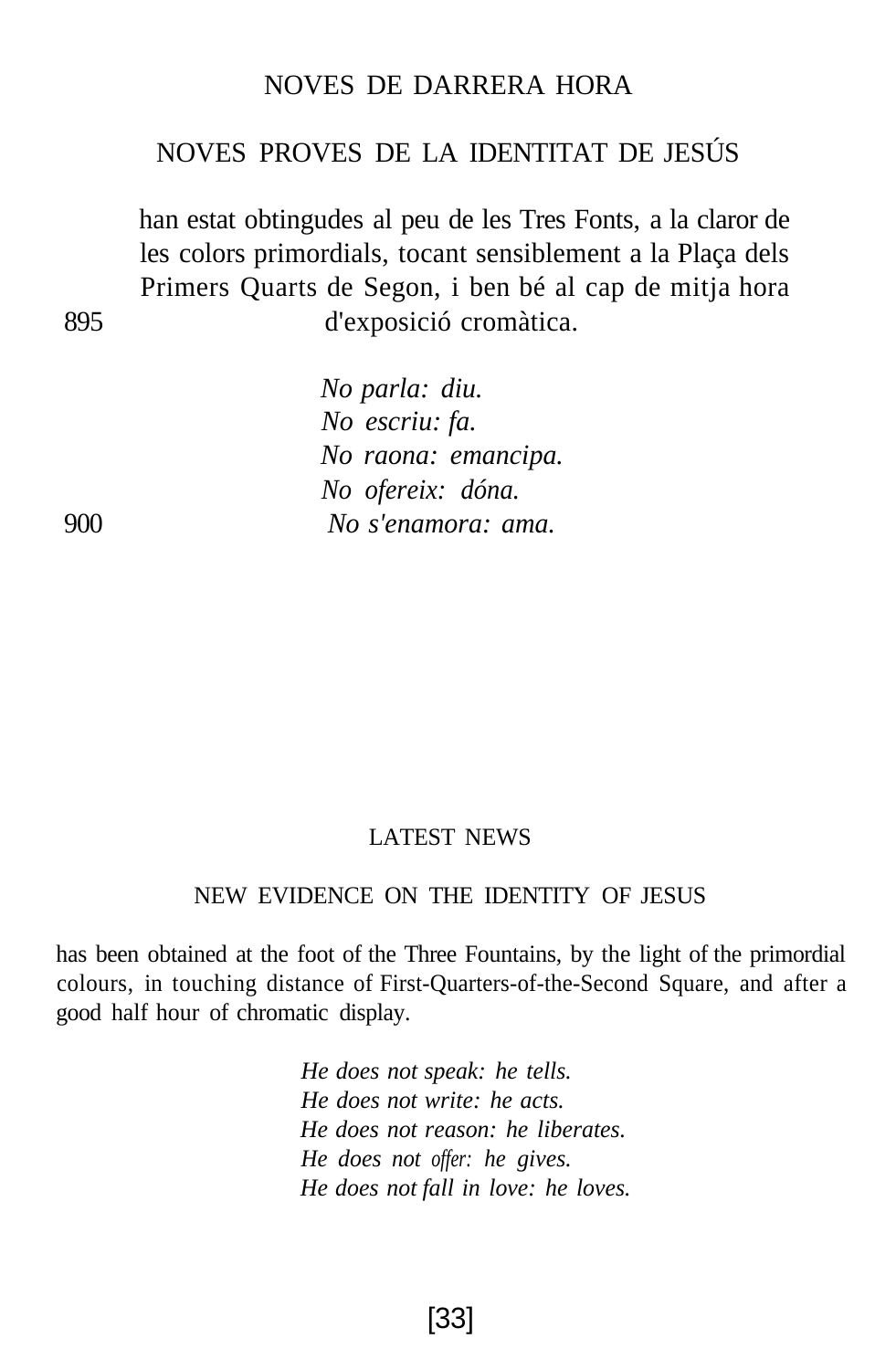Una colla de pescadors, que aparellaven el llagut tot ronsejant i a crits, i uns quants badocs del mar, *veien* però feien el distret. Un d'ells, qui en un cap de moll llevava l'engrut de les semals, ha dit en veu alta: —*No feu massa fressa; és*

905 *ell. D'ara endavant tot serà fresc, franc i novell; i arrelat, airejat i pur, d'inextingible bellesa.* I un altre, que sense sabó esbandia draps envilits, amb un bri de fonoll a punta de llavi, com si el conegués de sempre, ha dit a un dels badaires: —*Feu-ne dotze còpies i força més, si us vaga. Que n'hi hagi*

910 *per a tothom.*

*a Guerau de Liost, I. M.*

A group of fishermen, rigging out their boat with much shouting but little urgency, and some of those people who just stare out from the shore, *could see* but pretended not to notice. One of them, who was cleaning out fish-tubs on the end of a pier, said out loud: *-Don't make too much noise; it's him. From now on everything will be fresh, free and new; and well rooted, well aired and pure, inextinguishably beautiful.* And another fisherman, washing out filthy cloths in water without soap, with a stalk of fennel hanging from his lip, said to one of the shore-watchers, as though he had known him for ages: *-Make twelve copies of that, or a good lot more, if you can get round to it. There should be one for even-body.*

*For Guerau de Liost, I.M.*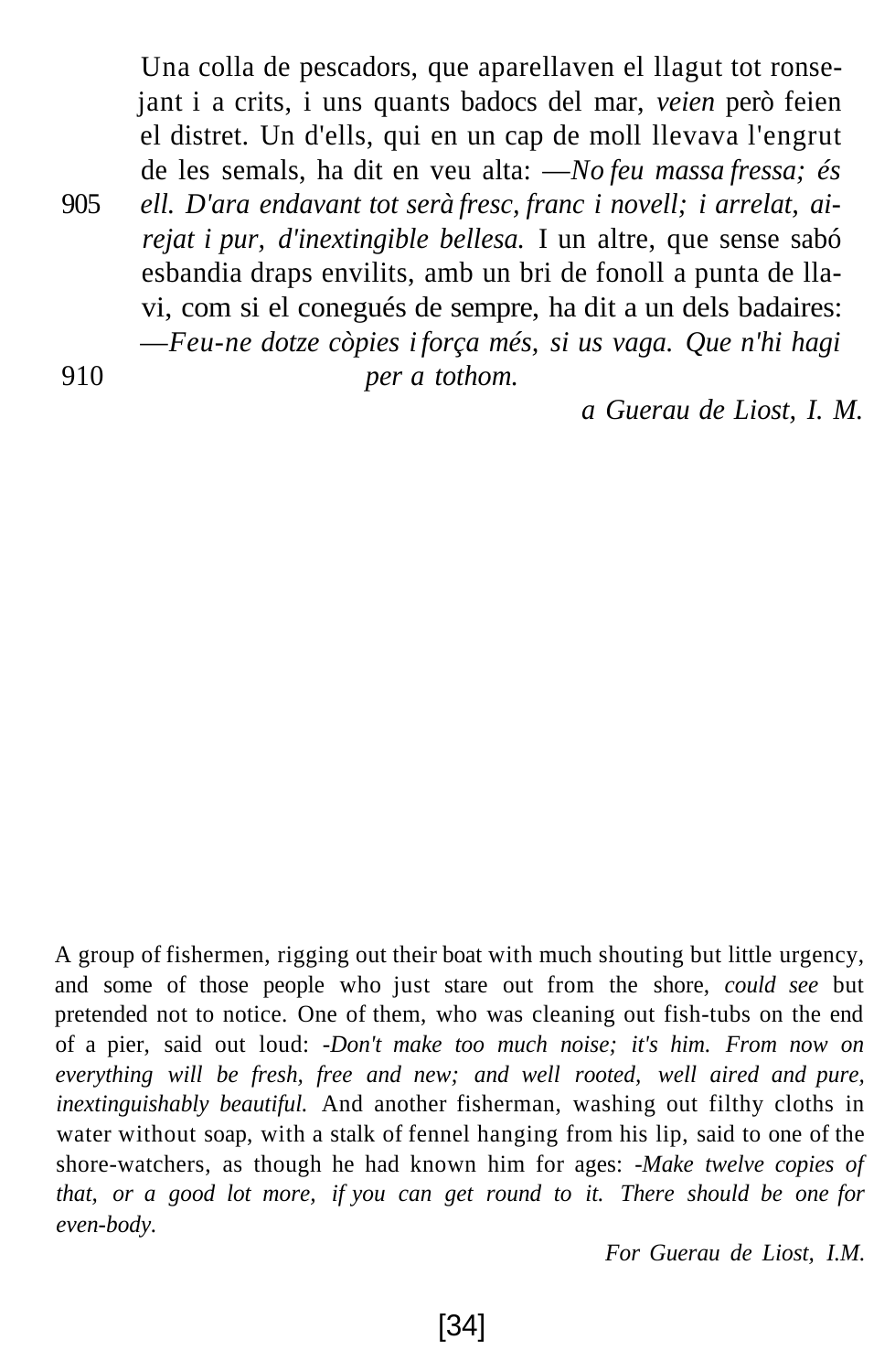# UNA ROSA AMB UN GANIVET AL PIT 100 SALTA, SAGNANT, PER LA FINESTRA.

Acoltellada per una mà càlida, realista i experta, una autèntica rosa, gràcies a la seva remarcable valor física, va resistir l'hemorràgia. Pètals batent, va salvar plans, selves, rius, munts, illes i ports, i pertot va deixar caure la molsa verme-105 lla de la nafra. Es va aturar a contemplar, dels dalts estant,

pàl'lidament ombrosos, els antàrtics deserts glacials, el bosc petrificat i els peixos fòssils d'ara fa tres milions d'anys. Va aterrar a Nova Zelanda on va morir sota les rodes d'un vergonyós tricicle. La magistratura n'ha disposat l'autòpsia per

110 a establir la causa de tan irreparable esfullament.

*A Joaquim Falguera, I. M.*

#### A ROSE WITH A DAGGER IN ITS BREAST LEAPS, BLEEDING, OUT OF THE WINDOW.

Knifed by a warm and expertly realist hand, a genuine rose, thanks to its remarkable physical strength, still managed not to bleed. Flapping its petals, it ranged over plains, forests, rivers, hills, islands and high passes, dripping everywhere as it went red moss from its wound. It stopped to contemplate, from on high, the palely shadowed shapes of Antarctica's glacial desert wastes, the petrified forest and the fossil fishes from three million years ago. It landed in New Zealand where it perished beneath the wheels of an embarrassing tricycle. The magistrate's court has requested an autopsy to establish the cause of such an irreparable shedding of leaves.

*for Joaquim Folguem, I. M.*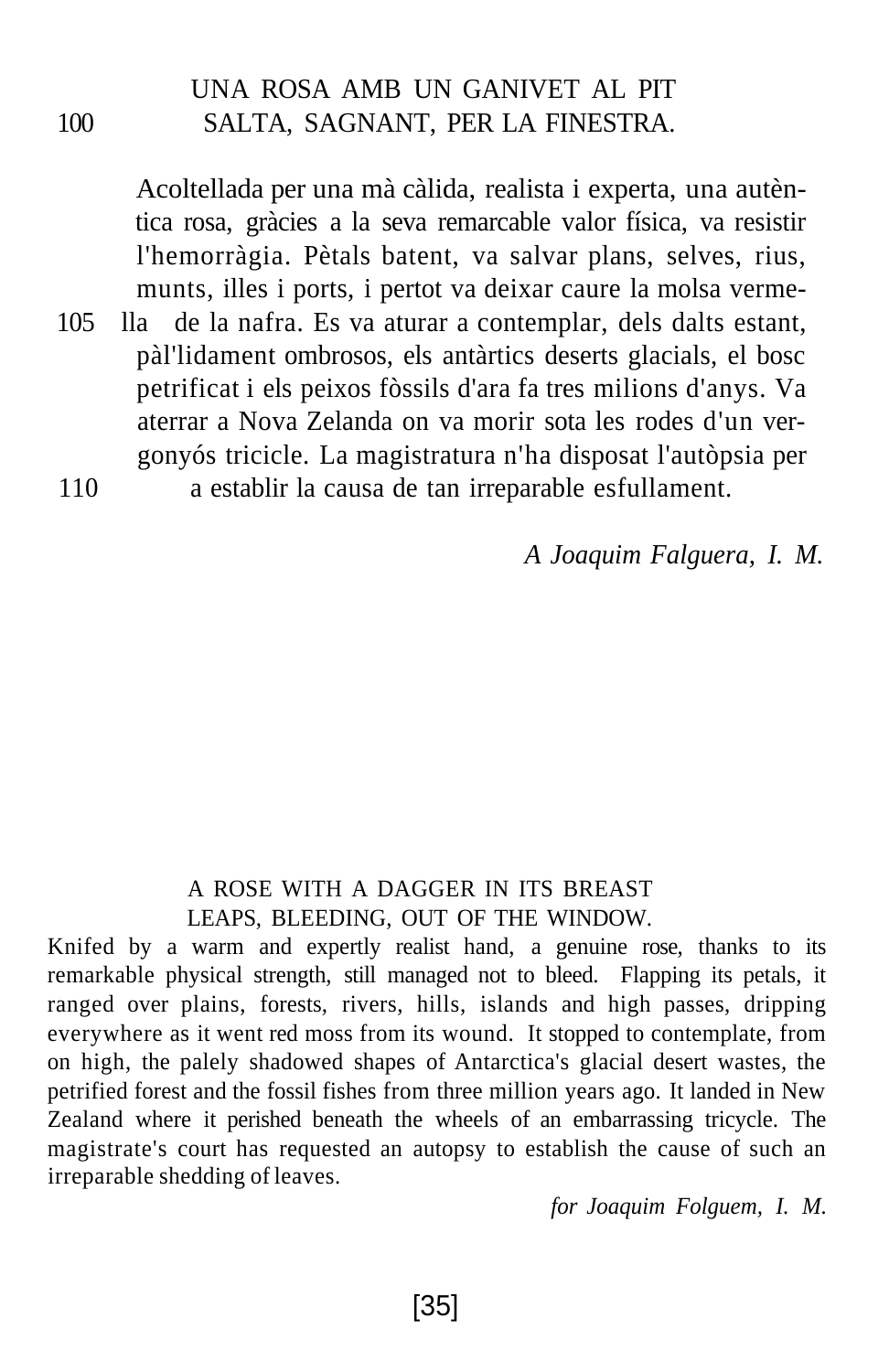# 655 UN PELEGRÍ SICILIÀ, VÍCTIMA DE TRES BUDISTES TRAFICANTS D'HEROÏNA, VIGILA, NIT I DIA, ELS AQUÀRIUMS, I EMPAITA ELS INSECTES ALATS AMB UNA ORQUÍDIA.

*a Joan Salvat-Papasseit, I. M*

*(Allò que no diu «La Vanguardia»)*

## A SICILIAN PILGRIM, THE VICTIM OF THREE BUDDHIST HEROIN TRAFFICKERS, WATCHES NIGHT AND DAY OVER THE AQUARIA, AND ASSAULTS THE WINGED INSECTS WITH AN ORCHID.

*In Memoriam Joan Salvat-Papasseit*

*(What «La Vanguardia» Does Not Say)*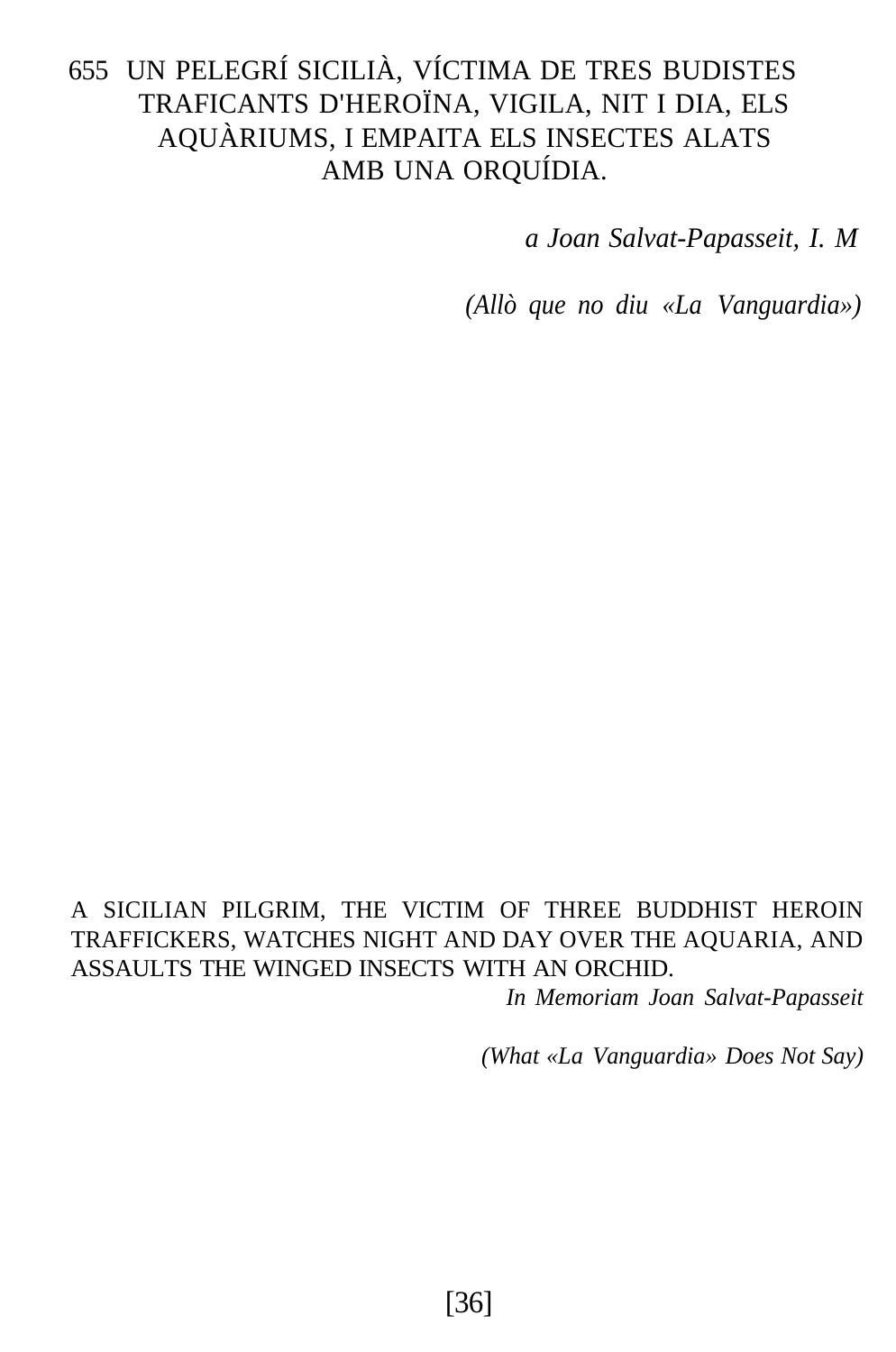# DÈIEM: LA NIT!...

## *A Carles Riba*

Dèiem: la Nit!, en una nit oberta Al rost del Temps, més enllà del morir, Quan les negres frescors són un florir D'aigües i veus, i focs, en mar coberta.

5 Per tu i per mi no hi havia, deserta, Ni mà, ni llar; ni celler sense vi; Tots en el Tot, sabíem el camí Just i reial de la Contrada Oferta.

Junts érem U en la immortal sendera,

10 L'alè indivís, el vent que venta l'era, I un mot, el Mot, era el parlar comú.

> Serfs de la llum i lliberts per l'espera, Forts en el fort i assetjats per Ningú, Ens ombrejava una sola bandera.

> > Cadaqués, 30 d'agost de 1953

*(On he deixat les claus...*)

#### THE NIGHT!, WE SAID...

*For Carles Riba*

The Night!, we said, in a night open to the slope of Time, beyond death, when the black freshness is a flowering of waters, voices and fires, in a covered sea.

For you and me there was no empty hand, or home; nor cellar without wine; every one of us within the Whole knew the just and royal way of the Offered Ground.

Together we were One on the immortal way, our breath undivided, the wind that fans the threshing floor, and one word, the Word, was the common tongue.

Serfs of the light and freemen through our waiting, strong in the strong and besieged by No-one, a single banner cast its shadow upon us.

> Cadaqués, 30 August 1953 *(Where I Left the Keys...*)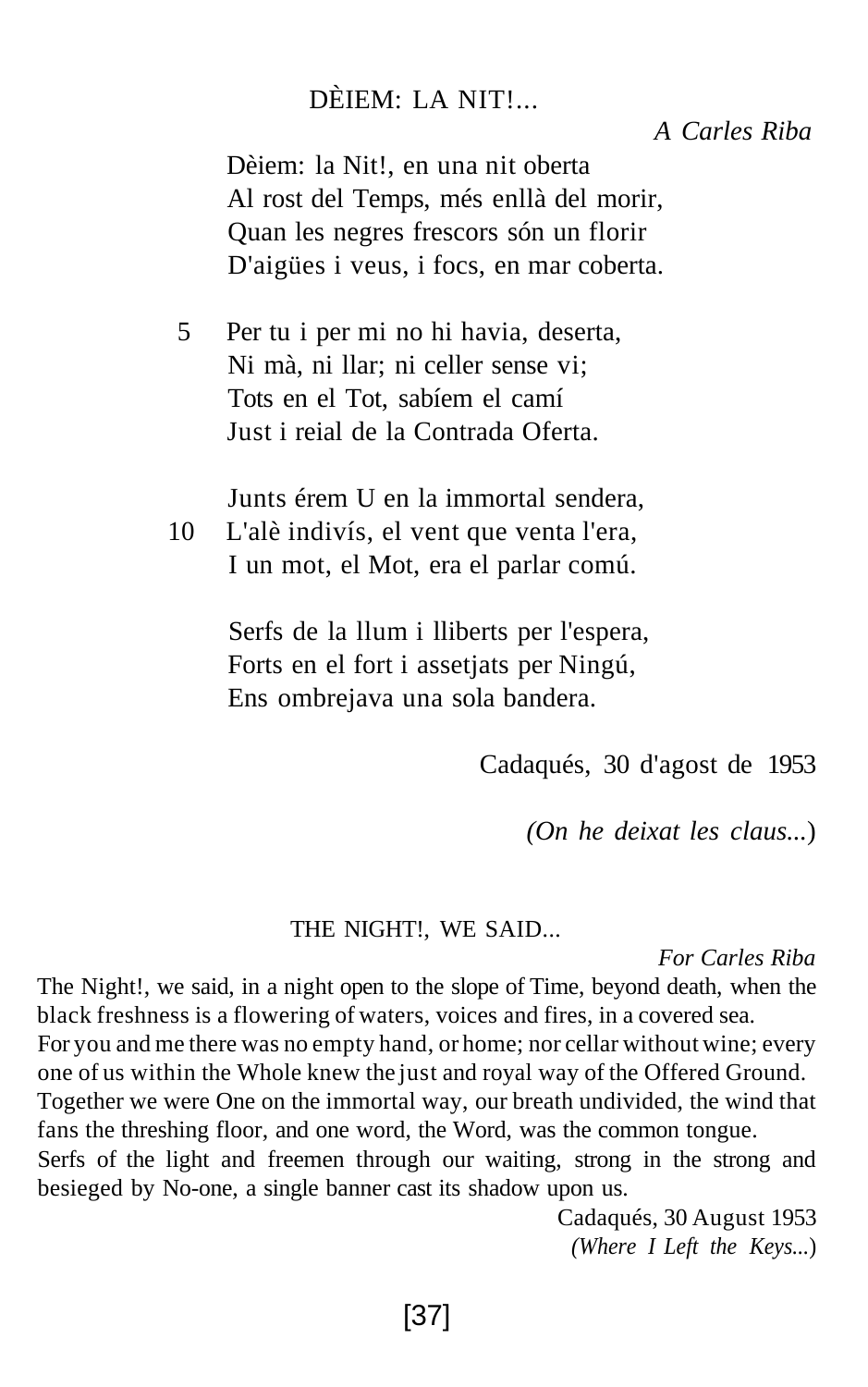# AHIR ES VA ESCAURE QUE, ESSENT EN RIBA I JO AL PORTAL QUE DÓNA A PORT DE REIG, ON LLEGÍEM VERSOS D'ALTRI, VA PASSAR ELLA AMB UN VESTIT NOU. D'ARRIBADA A LA PUNTA DE LA LLOIA, AMB FILS DE NIT I AIGUA DE ROCA FI-GURAVA COSSOS CELESTES.

*a Carles Riba, I. M.*

Fronda de mar! Ahir s'esqueia Que Ella venia, a frec de cordes, Pel corriol que duu a les barques —Allà on enjonquen les gambines—

5 I amb l'urc del foc cremava ombres.

*Tu llegies, docent,*

YESTERDAY IT CAME TO PASS THAT WHEN RIBA AND I WERE AT THE GATEWAY THAT OPENS ONTO PORT DE REIG, WHERE WE WERE READING OTHER PEOPLE'S POEMS, SHE CAME BY IN A NEW DRESS. ACROSS ON THE BLACK ROCK OFFSHORE WITH STRANDS OF NIGHT AND ROCK-POOL WATER SHE GAVE FORM TO HEAVENLY BODIES. *In Memoriam Carles Riba*

Sea-frond! Yesterday it so happened that She came along, close by the ropes, down the track leading to the fishing boats -down where the nets are spread out on the quay- and with blazing haughtiness burned shadows to nothing. You were reading, educationally,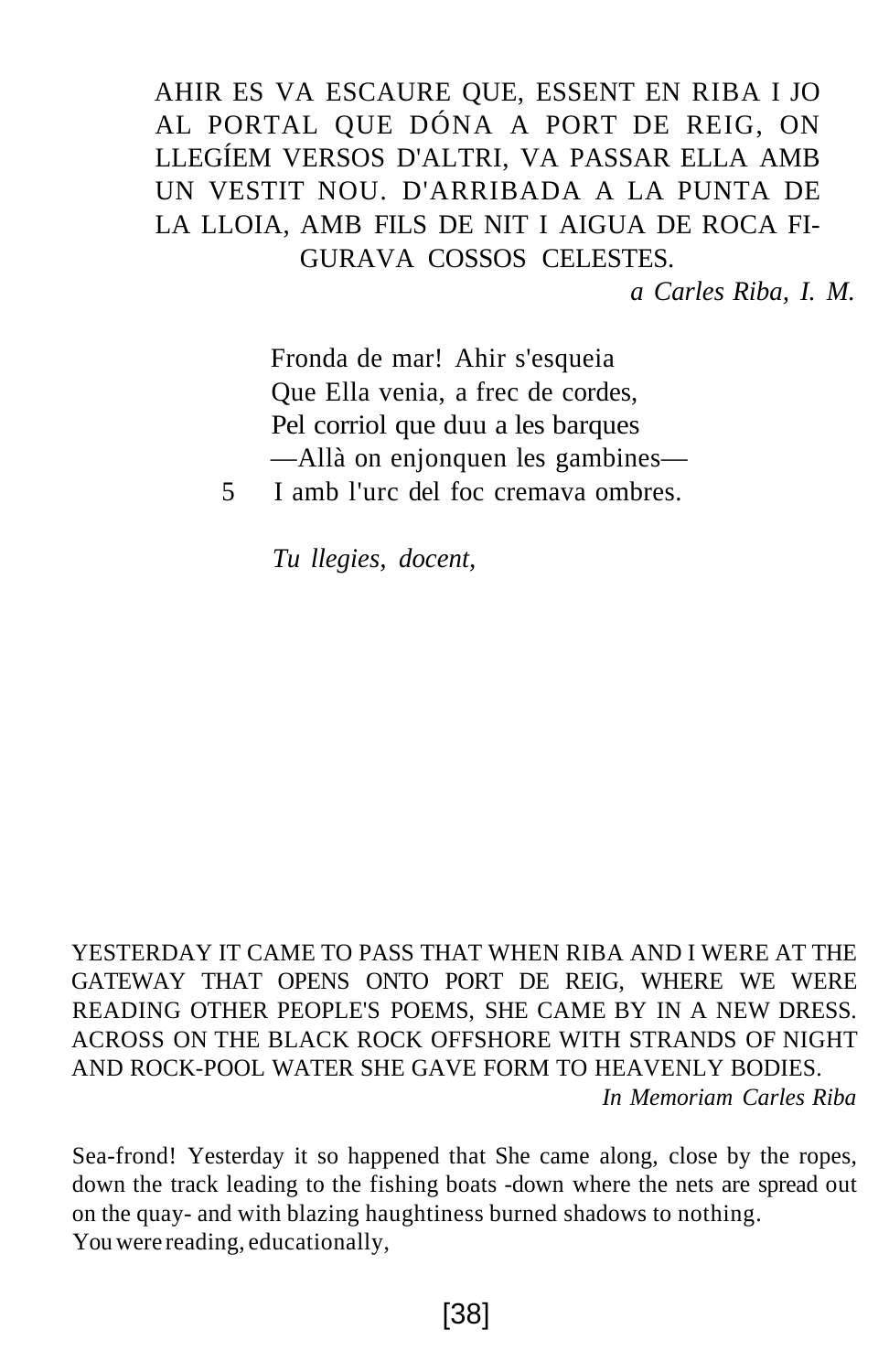Tota de blau i amb flocs de festa Entrava, franca, a la sendera Del Roc Votiu: amb mels antigues

10 Celava els signes del presagi, I amb ull novell sotjava l'Únic.

.. *.jo bevia amb gots de caça*

Va seguir enllà, la passa dura, Cap als confins de la torrella

15 On plana el duc i on, a migdia, Cada branc és l'Etern, i on brega L'Instant per a néixer i romandre.

... i *ballava a la terrassa:*

Dressed all in blue and wearing party ribbons, forthright She went on to the path to the Votive Rock: With ancient honeys She concealed the signs spelling out the prophecy, and with Her bright young eye espied the Unique Whole.

.../ *was drinking from little tin cups*

On She went, striding firmly, over towards the turret where the eagle owl hovers and where, at mid-day, every branch is the Eternal, and where the Instant strives to be born and to endure.

*...and was dancing on the terrace:*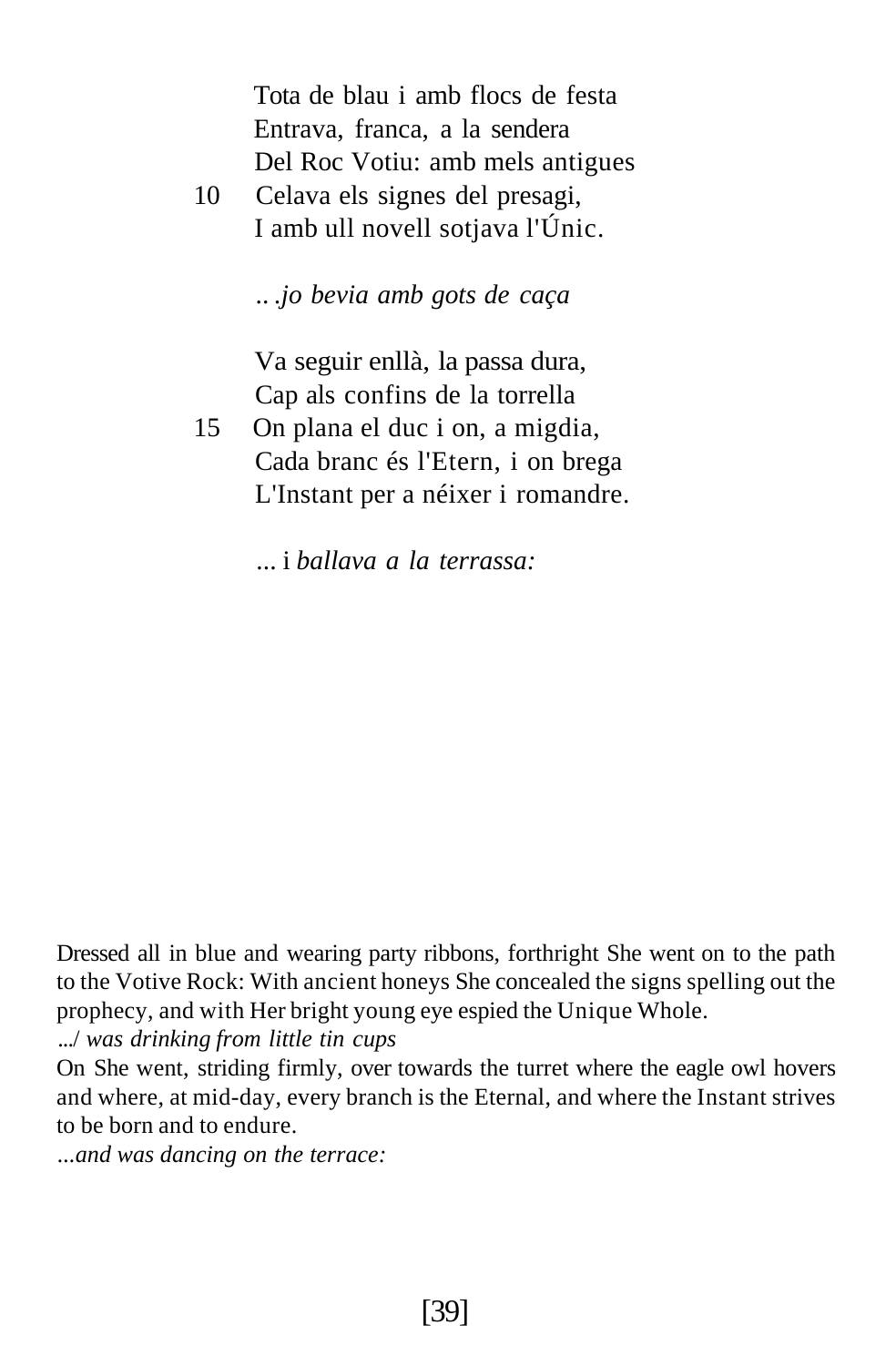Passava el coll, amb ales noves,

20 Entre dos llustres; i, a la calma, Reia de joia, i plorava, I amb aiguafil i escama gerda Va figurar la Nit de l' Altre.

*...tu mories, sabent.*

Novembre de 1959

*(Desa aquests llibres al calaix de baix)*

She went over the col, on new wings, as the light finally faded; and, on the high meadow, she was laughing for joy, and weeping, and with fine sea-jets and fresh scales she gave form to the Night of the Other. *...you were dying, aware of so much.*

> November 1959 *(Leave these Books in the Bottom Drawer)*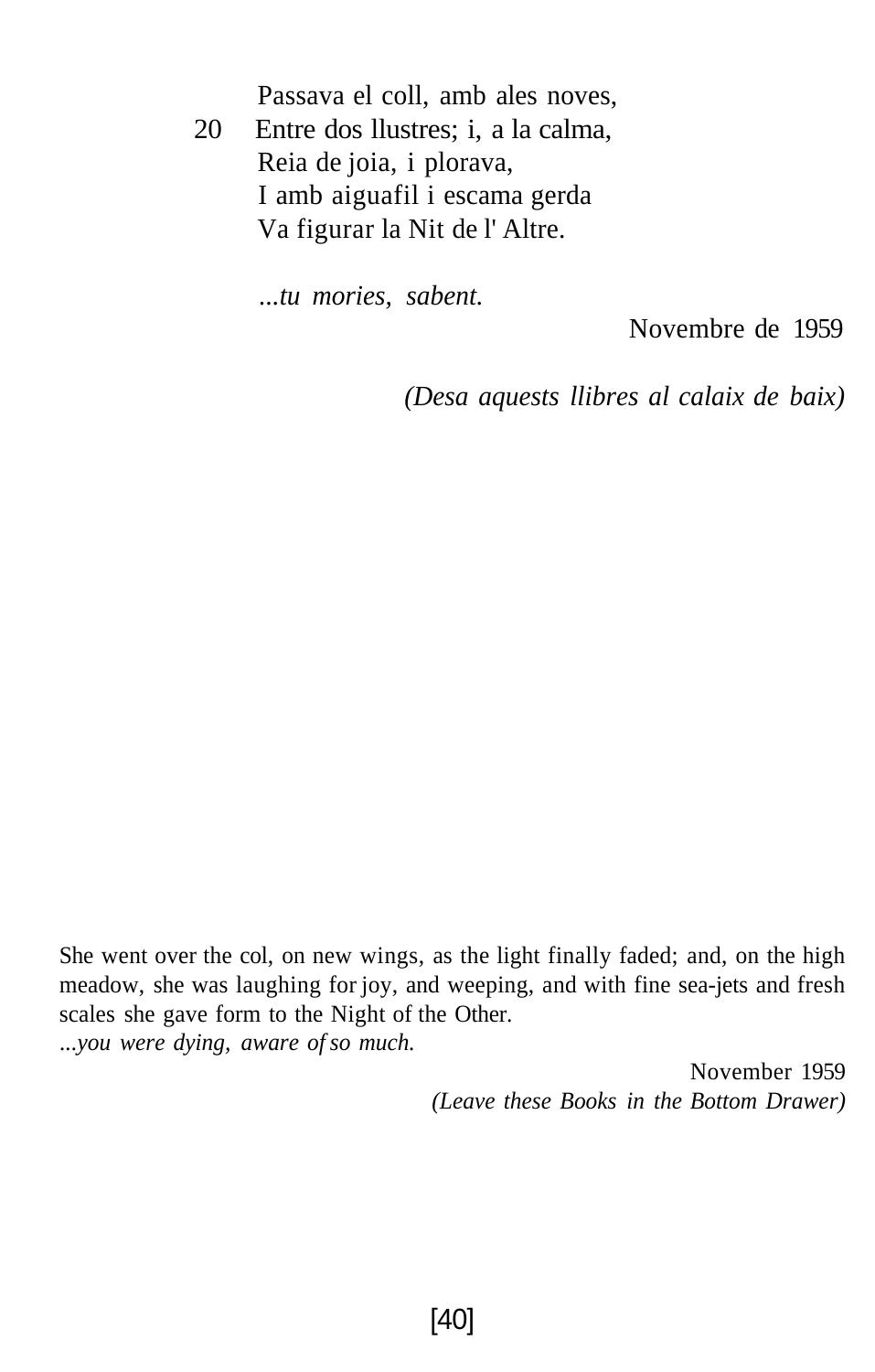AH! QUI, COM VÓS, CONEGUÉS LA JAMAICA...

*a Josep Carner*

Ah! qui, com vós, conegués la Jamaica, I begués rom, i amb qualque mot salaç Agemolís la dona en vells sofàs Tot parlant-li, baixet, llengua romaica.

5 Qui tingués casa amb cotxera i landó, I el cancell perfumat de vanil'lina, I una litografia subalpina Entre brocats toscans, al rebedor.

Qui una noia amb piano i secreter, 10 Amb les robes balderes de l'any 30,

Delejant un sipai de molt d'empenta

Quan la lluna clareja en nit de palmes I vós, cellut, i el vicari, sever, Cerqueu peròs al *Criteri* d'En Balmes.

> Caldes d'Estrac, juliol de 1925 *(Desa aquests llibres al calaix de baix)*

## AH!, WOULD THAT I, LIKE YOU, COULD KNOW JAMAICA...

*For Josep Carner*

Ah!, would that I like you, could know Jamaica, and drink rum, and with the occasional salacious word could make his lady recline on old sofas while whispering to her in Modern Greek.

Oh for a mansion with coach-house and landau, and vanilline-scented entrance porch, and a sub-alpine print hung between Tuscan brocades, in the reception hall. Oh for a daughter with a piano and escritoire, dressed in loose-fitting 1930s clothes dreaming of her doughty Indian soldier

While the moon shines bright in the palm-tree night, and you, heavy browed, and the vicar, severe, find niggling fault with points in Jaume Balmes' *Criterion.*

> Caldes d'Estrac, July 1925 *(Leave these Books in the Bottom Drawer)*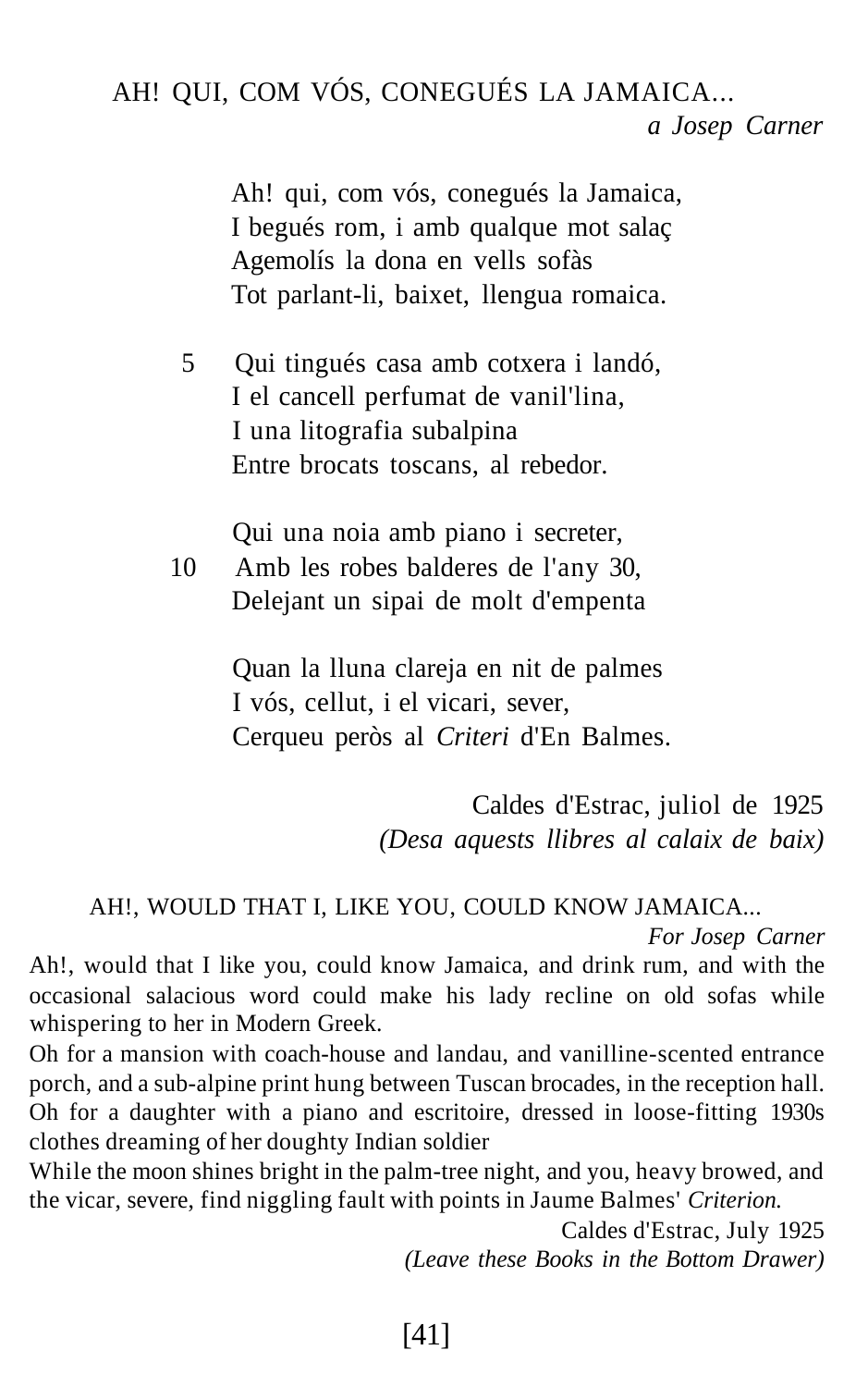# POEMA PER A N'ANTONI TAPIES

Iúnni cur unni olàs Ningi innúcure itlóra; Lora carús tèrni ritlizi, Titzi cur ane, ane pétora otanna, 5 Rítli, ot tànna, pir dus bicóra: Callús! Catlús! Fétora mat! ¿Mat? ¿Cur ingure? Gure! ¿Mat? ¿Cur catlús? 10 Catlús! Fàtirinc teïnga, rítli mitóra: Ot mat, ot gure, ot catlús.

> 6 de febrer de 1960 *(Poemes esparsos.* Obra Poètica XIV)

#### POEM FOR ANTONI TÀPIES lúnni cur unni olàs...\* *(Uncollected Poems.* Poetic Works XIV)

Translator's note:

An intriguing test of the 'untranslatability' thesis... Foix's interest in painting and sculpture is well known and reverberates in his writing, with a very particular signature which corresponds to the poet's close and creative relations with the Catalan vanguard painters of his own generation (Dalí, Miró) and the younger *Dau al Set* group including Tàpies. The background and the surface of this poem are thus explained. JVF pays homage to AT by seeking a poetic equivalence or 'translation' of an aspect of the painter's work. The primary allusion is to the raw ingredients of their respective means of expression (for the poet, language and a poetic format), made to defy convention, bereft of 'intentional' meaning. The message relates to the 'newness' of the organic regrouping of these raw materials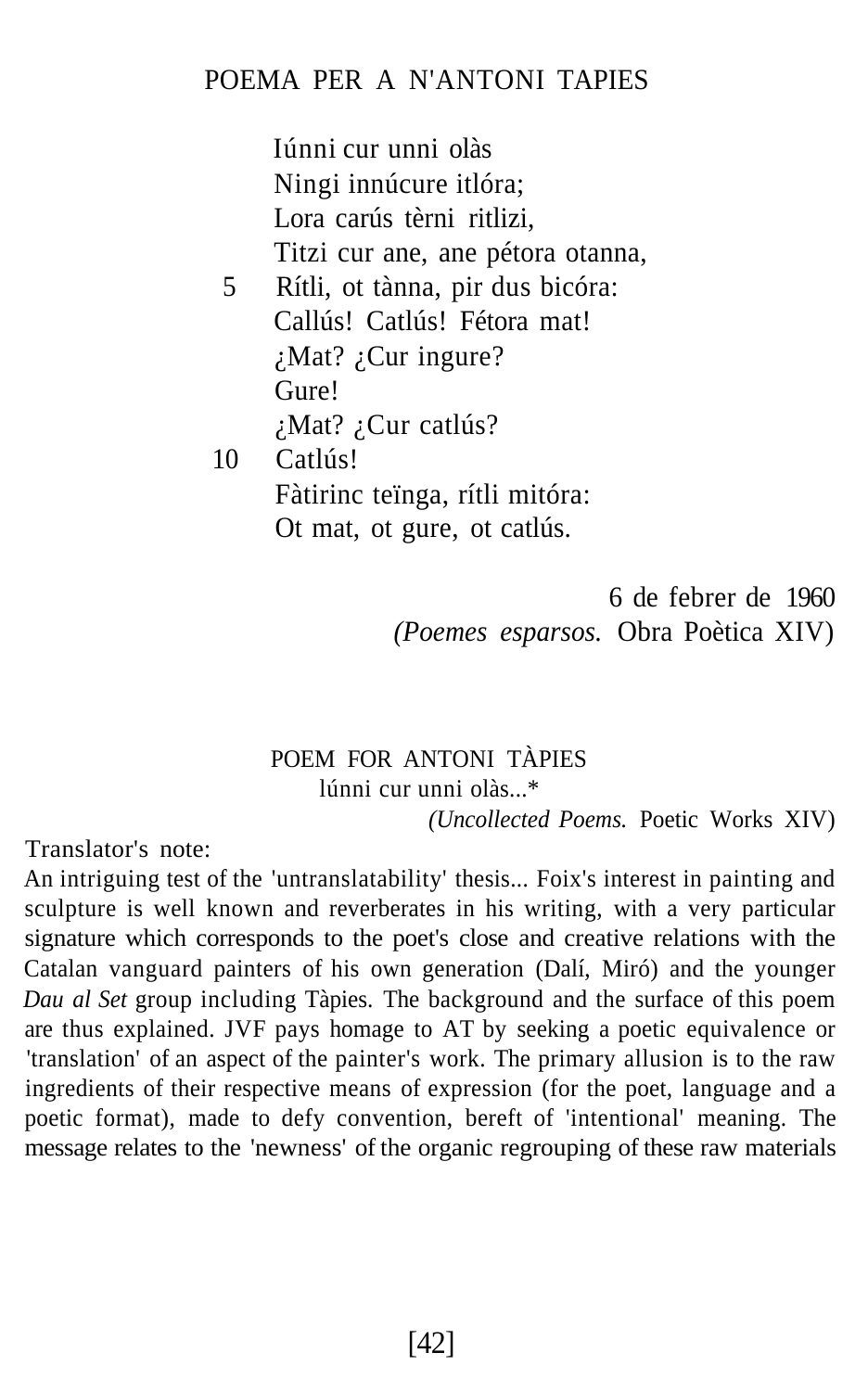(the painter's textures of stone, fabric, fragments and *objets trouvés,* graffiti and inscriptions; the poet's textures of sound, cadence, the 'feel' of a language, the 'scription' of inscription) in a composition that is 'abstract' only in the sense explored in Tàpies's 'informalism': 'Matter in the Shape of a Bed', 'Matter in the Shape of a Foot'. Rooted in this specific pictorial reference, the text (Verbal Matter in the Shape of a Poem) moves beyond that into a poetic communication of a sense of 'understanding', somehow just out of grasp beyond the surface of the enigmatic incantation in this verisimlar yet magical language, the dimension where the poet-magus operates.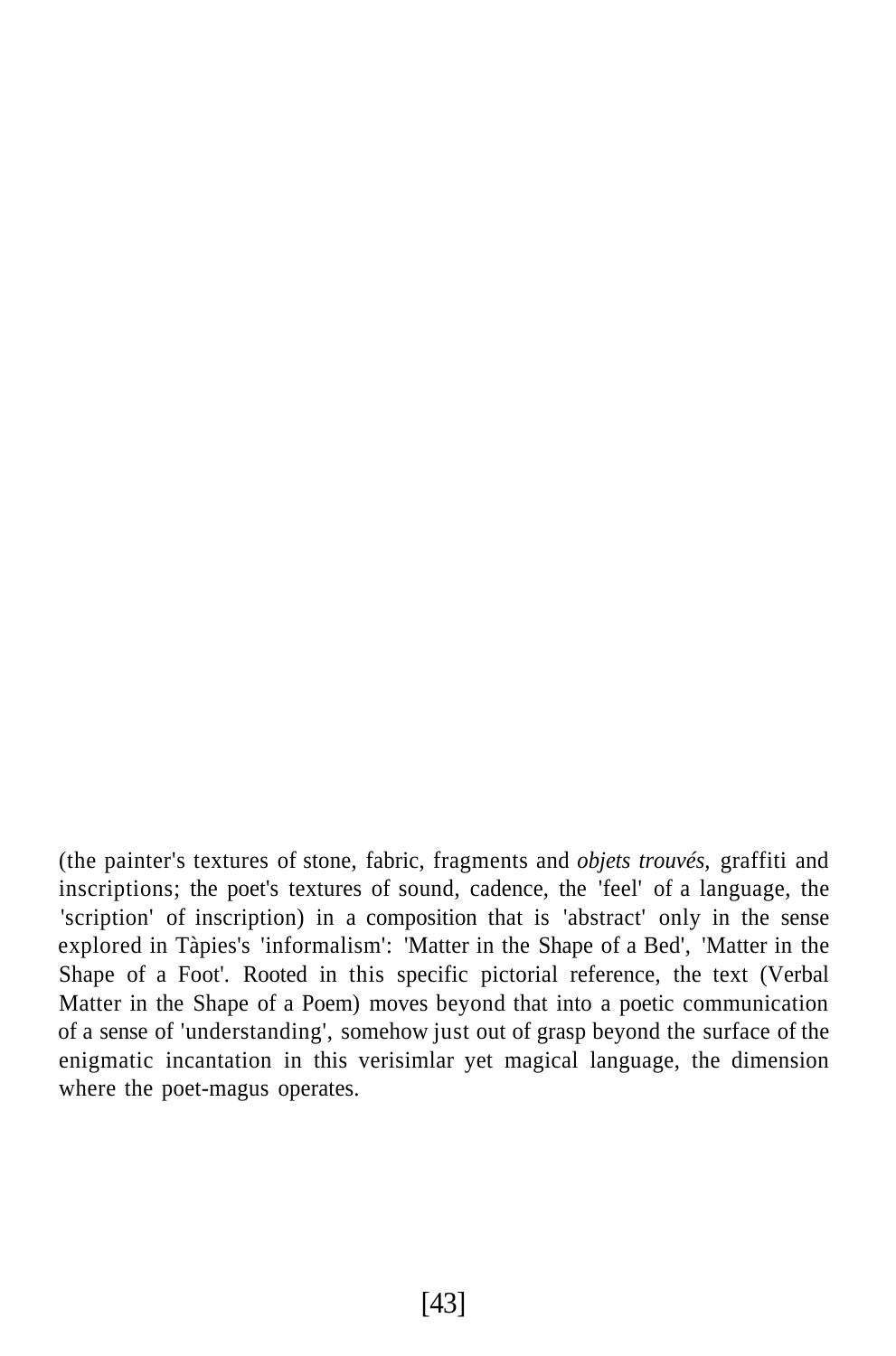Em plau, d'atzar, d'errar per les muralles Del temps antic i, a l'acost de la fosca, Sota un llorer i al peu de la font tosca, De remembrar, cellut, setge i batalles.

5 De matí em plau, amb fèrries tenalles I claus de tub, cercar la peça llosca A l'embragat, o al coixinet que embosca L'eix, i engegar per l'asfalt sense falles.

I enfilar colls, seguir per valls ombroses,

10 Vèncer, rabent, els guals. Oh món novell! Em plau, també, l'ombra suau d'un teli,

> L'antic museu, les madones borroses, I el pintar extrem d'avui! Càndid rampell: M'exalta el nou i m'enamora el vell.

> > *(Sol, i de dol)*

I like to roam at random by the walls of ancient times and, with the advent of darkness, beneath a laurel-tree or by a rustic spring, to bring to mind, thickbrowed, siege and battles.

In the morning I like, with pincers of iron and box-spanners, to probe for the clutch's hidden part, or the bearing's which encircles the axle, and set off down the asphalt without mishap.

And to drive up through cols and on through shady valleys, to cross fords, headlong. O new-born world! I also relish the lime-tree and its soft shade,

The ancient museum, faded madonnas and the extreme painting of today! A candid whim: I'm exalted by the new, enamoured of the old.

*(Alone, and in Mourning)*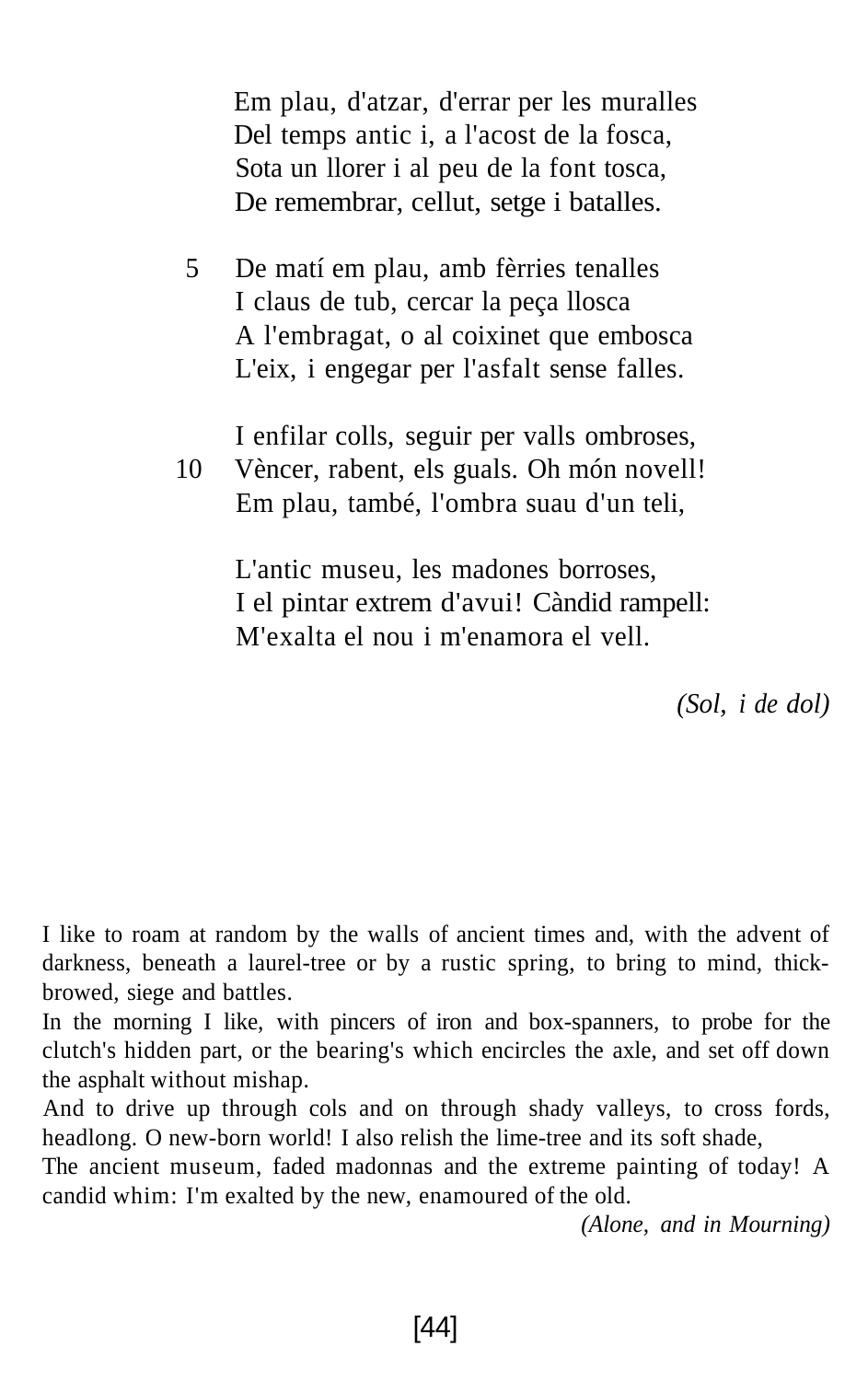# SI L'ALTRA NIT JO CAVALCAVA AL RAS

Si l'altra nit jo cavalcava al ras Com qui torna i se'n va, i esquiva el mas, Pertot i enlloc sentia corn i esquella; Sona que tunc tan tunc que tocaràs,

5 Vénen de lluny, sense brida ni sella, Com qui torna i se'n va, i esquiva el mas.

De tres pastors pataus seguia el pas, I de llur folc em feia l'escarràs Per heure foc i llum amb poca estella;

10 Canta que tunc tan tunc que cantaràs, Passen, llampants, pel bosc i la planella, I de llur folc em feia l'escarràs.

> Dels cims nevats i els clots, vegeu quin cas, Vénen, alats, el Persa, de domàs,

15 L'Hindú i l'Anglès enllà de la querella; Balla que tunc tan tunc que ballaràs, I el Rus i els seus amb la gorra i l'estrella. Vénen, alats, el Persa, de domàs.

#### IF THE OTHER NIGHT I RODE OUT IN THE OPEN

If the other night I rode out in the open, like him who returns, goes astray and misses the farmhouse, everywhere and nowhere I could hear horn and cow-bell play on for as long as long could be. They come from afar, without saddle or bridle, like him who returns, goes astray and misses the farmhouse.

I followed the way of three innocent shepherds, and from their flock I made my kindling to have fire and light with little tinder. Sing out as loud as loud could be! They pass, all aglow, through wood and plain, and from their flock I made my kindling.

From snow-capped peaks and dales, just imagine, winging their way, come the Persian, damask-clad, the Hindu and the Englishman, leaving animosity behind. Dance on as long as long could be! And the Russian with kith and kin, his cap and star. Winging their way, they come, the Persian damask-clad.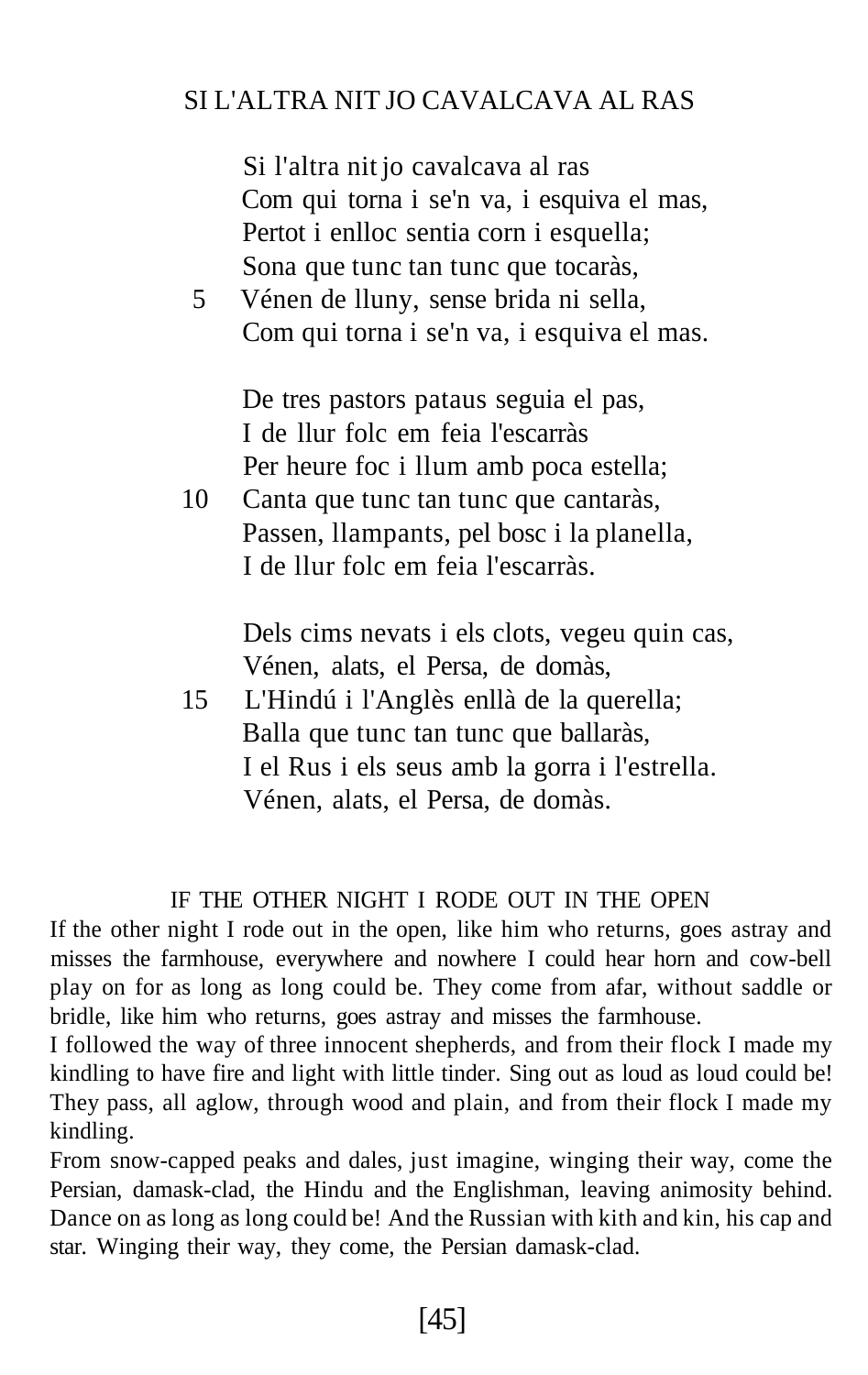De dalt del cel, tan alt, com ho diràs, 20 Quan fulla el son entre aigües i joncars, I entrullo l'oli a la molina vella,

Salta que tunc tan tunc que saltaràs, Ve tanta llum que em sembla meravella, Quan fulla el son entre aigües i joncars.

- 25 En gran estol els àngels baixen, clars, Amb fressa d'ombres i de fruits mollars, I tan contents amb lletra i cantarella; Toca que tunc tan tunc que tocaràs, Catalans i toscans, la caramella,
- 30 Amb fressa d'ombres i de fruits mollars.

Els Torrents, de Lladurs Nadal de 1951 *(Onze Nadals i un Cap d'Any)*

From Heaven above, upon high, you might say, when slumber thrives amid water and reeds, and I press olives in the old mill. Skip as spritely as spritely could be! So much light comes that it seems a marvel, when slumber thrives amid water and reeds.

In great host, the angels come down brightly, with a bustle of shadows and tender fruits, so joyous with their lyrics and lilt. Play on for as long as long could be, you Catalans and Tuscans, the flageolet, with a bustle of shadows and tender fruits.

> Els Torrents, de Lladurs Christmas 1951 *(Eleven Christmases and a New Year)*

[46]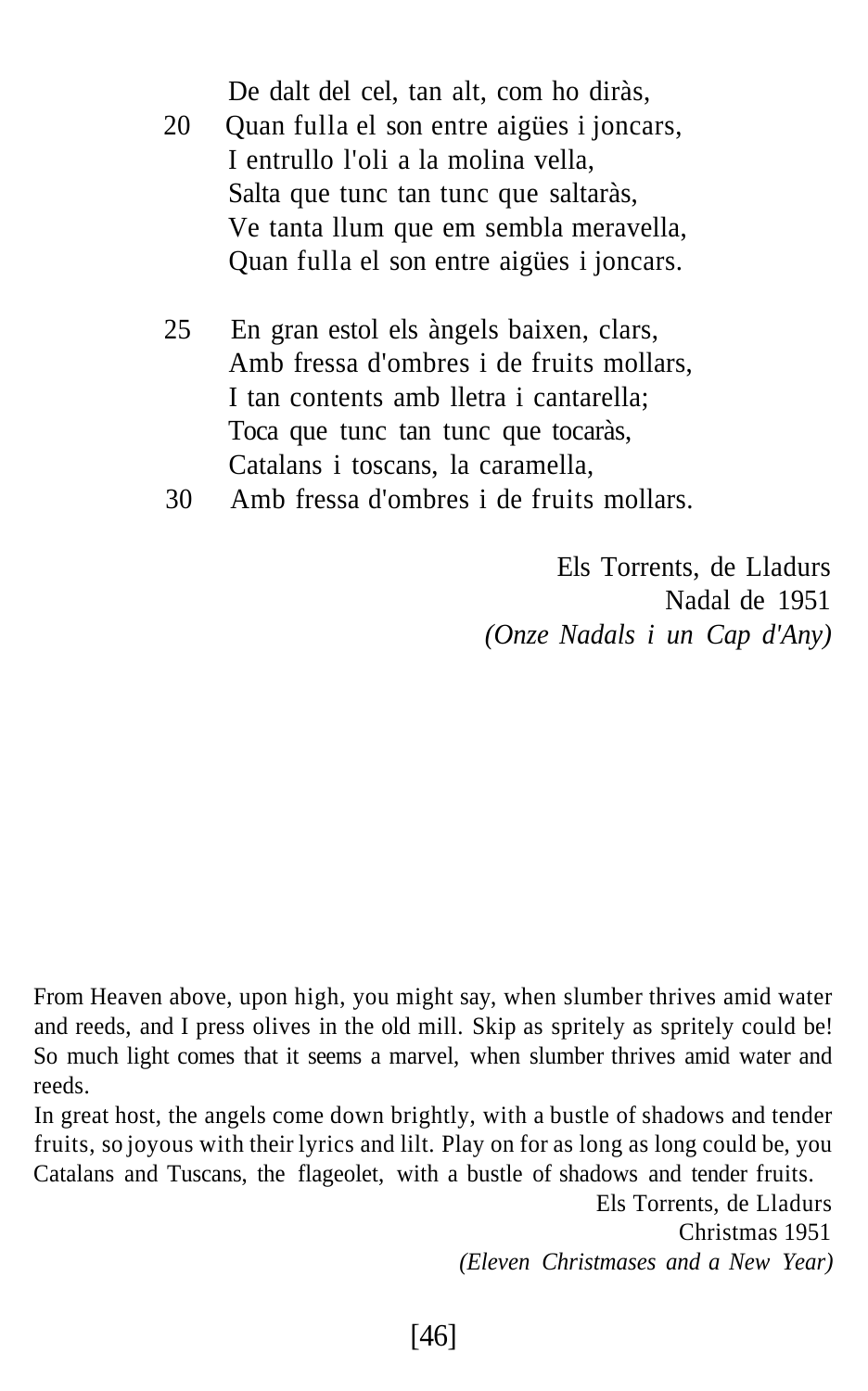# ÉS QUAN DORMO QUE HI VEIG CLAR

#### *A Joana Givanel*

És quan plou que ballo sol Vestit d'algues, or i escata, Hi ha un pany de mar al revolt I un tros de cel escarlata,

- 5 Un ocell fa un giravolt I treu branques una mata, El casalot del pirata És un ample gira-sol. És quan plou que ballo sol
- 10 Vestit d'algues, or i escata.

És quan ric que em veig gepic Al bassal de sota l'era, Em vesteixo d'home antic I empaito la masovera,

- 15 I entre pineda i garric Planto la meva bandera, Amb una agulla saquera Mato el monstre que no dic. És quan ric que em veig gepic
- 20 Al bassal de sota l'era.

#### IT'S WHEN I SLEEP I SEE ALL CLEARLY

#### *For Joana Givanel*

It's when it rains I dance alone dressed in seaweed, scales and gold, there's a patch of sea at a bend in the road and a piece of scarlet sky, a bird loops the loop and a shrub branches out and the pirate's manor-house is a broad sunflower. It's when it rains I dance alone dressed in seaweed, scales and gold.

It's when I laugh I see my hunched back in the pond below the threshing floor, I dress up as a man from antiquity and harass the farm-girl, and between pine grove and kermes oak I plant my standard; with a sail needle I slay the monster whose name I do not utter. It's when I laugh I see my hunched back in the pond below the threshing floor.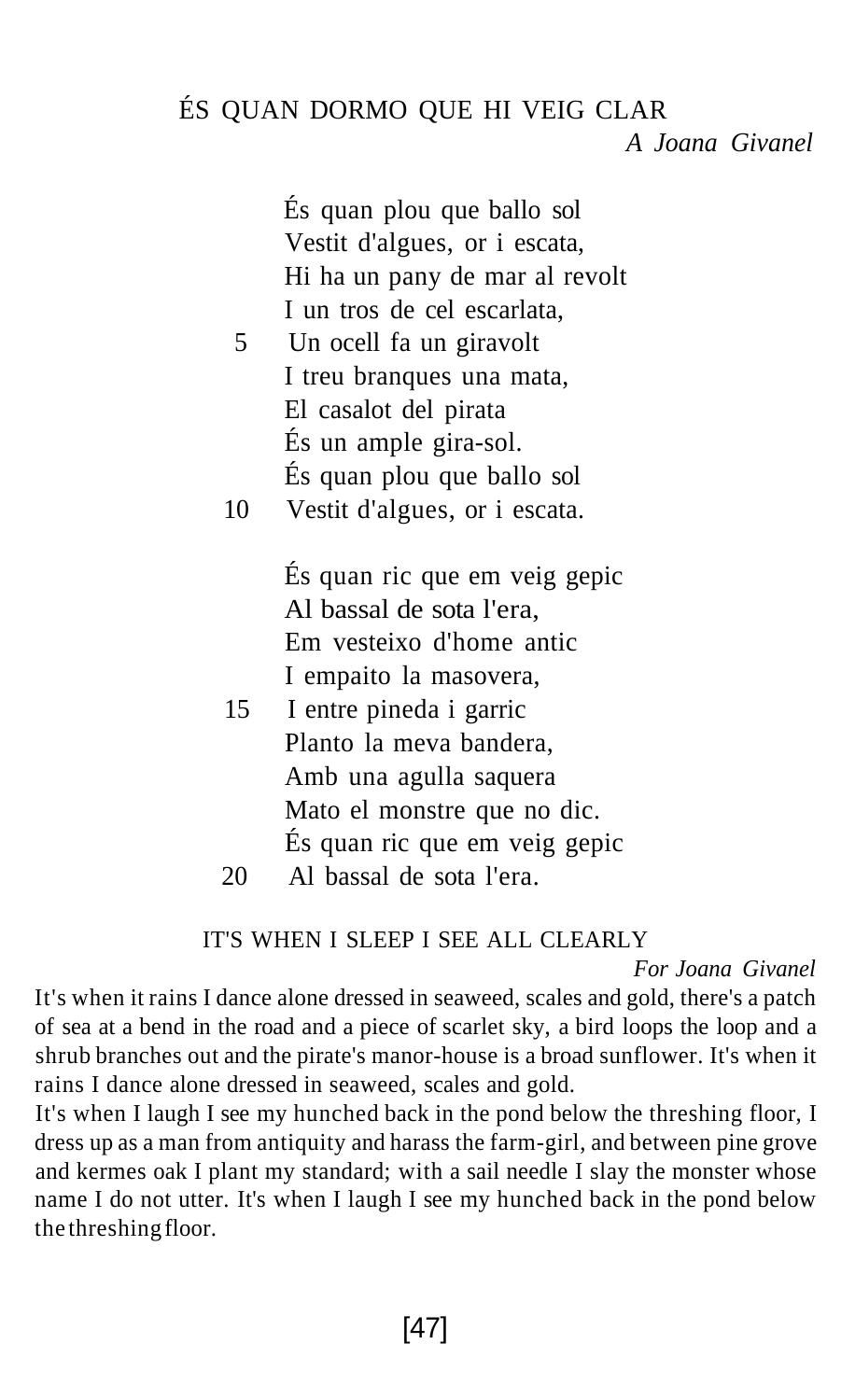És quan dormo que hi veig clar Foll d'una dolça metzina, Amb perles a cada mà Visc al cor d'una petxina,

- 25 Só la font del comellar I el jaç de la salvatgina —O la lluna que s'afina En morir carena enllà—. És quan dormo que hi veig clar
- 30 Foll d'una dolça metzina.

Abril de 1939 *(On he deixat les claus...)*

It's when I sleep I see all clearly, deranged by a sweet venom, with pearls in either hand I live in the heart of a scallop shell, I am the spring in the gulley and the bed of the wild creature, — Or the moon who becomes more delicate as she dies beyond the ridge—. It's when I sleep I see all clearly, deranged by a sweet venom. April 1939

*(Where I Left the Keys...*)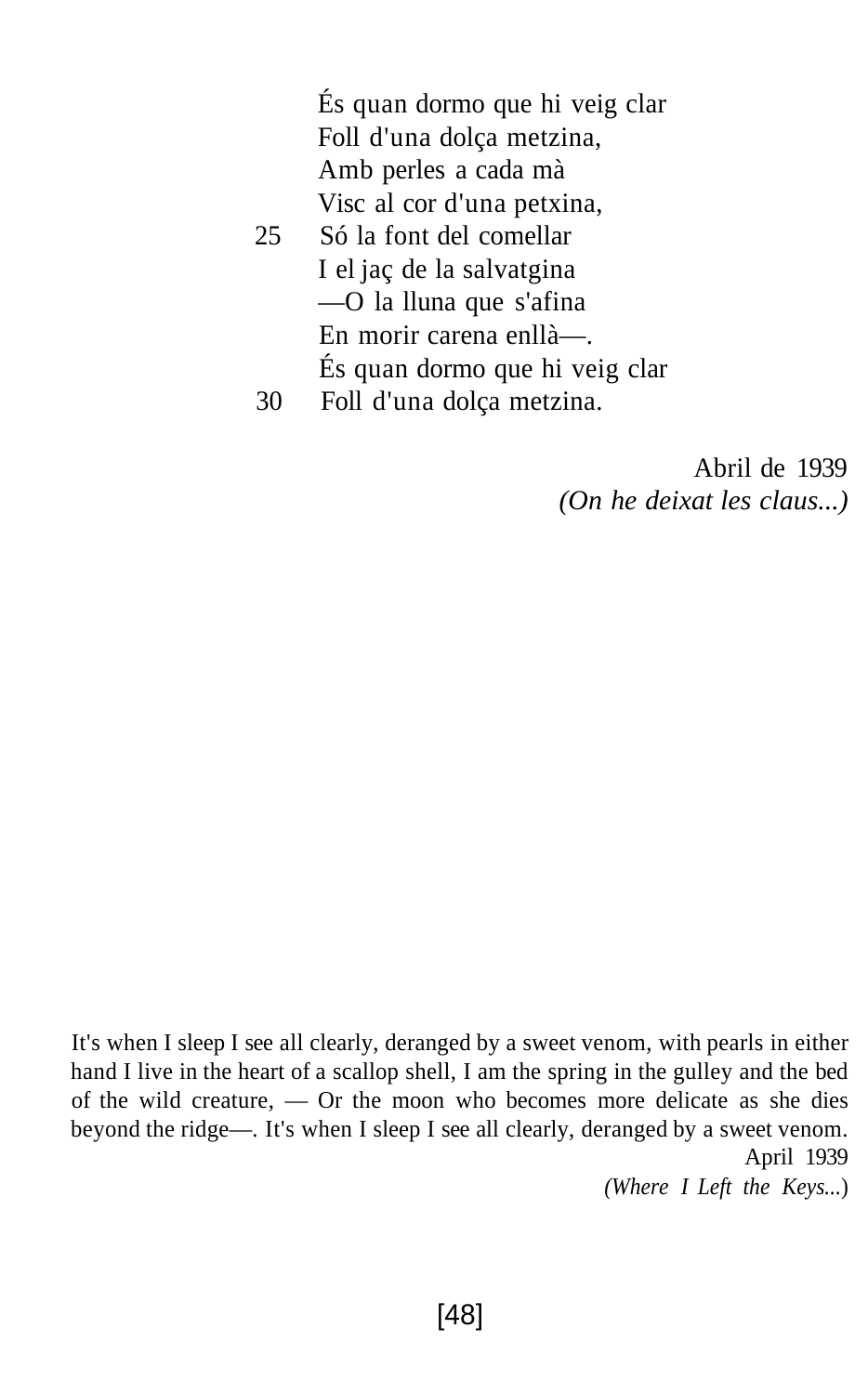# HO SAP TOTHOM, I *ES* PROFECIA

Ho sap tothom, i és profecia. La meva mare ho va dir un dia Quan m'acotxava amb blats lleugers; Enllà del somni ho repetia

5 L'aigua dels astres mitjancers I els vidres balbs d'una establia Tota d'arrels, al fosc d'un prat: A cal fuster hi ha novetat.

Els nois que ronden per les cales

- 10 Hi cullen plomes per les ales I algues de sol, i amb veu d'albat, Criden per l'ull de les escales Que a cal fuster hi ha novetat. Els qui ballaven per les sales
- 15 Surten i guaiten, des del moll, Un estel nou que passa el coll.

#### EVERYONE KNOWS, IT'S A PROPHECY

Everyone knows, it's a prophecy. My mother said it one day as she laid me down with gentle wheat; beyond dreams it was repeated by the water of intermediary stars and the raw panes of a stable covered in roots, in the darkness of a meadow: at the carpenter's house there's a new arrival.

The kids who roam around the coves gather feathers for wings and seaweed of the sun, and with an innocent's voice proclaim through the holes in their ladders —at the carpenter's there's a new arrival. Those who were dancing in the halls come out and gaze, from the quay, upon a new star passing over the hill.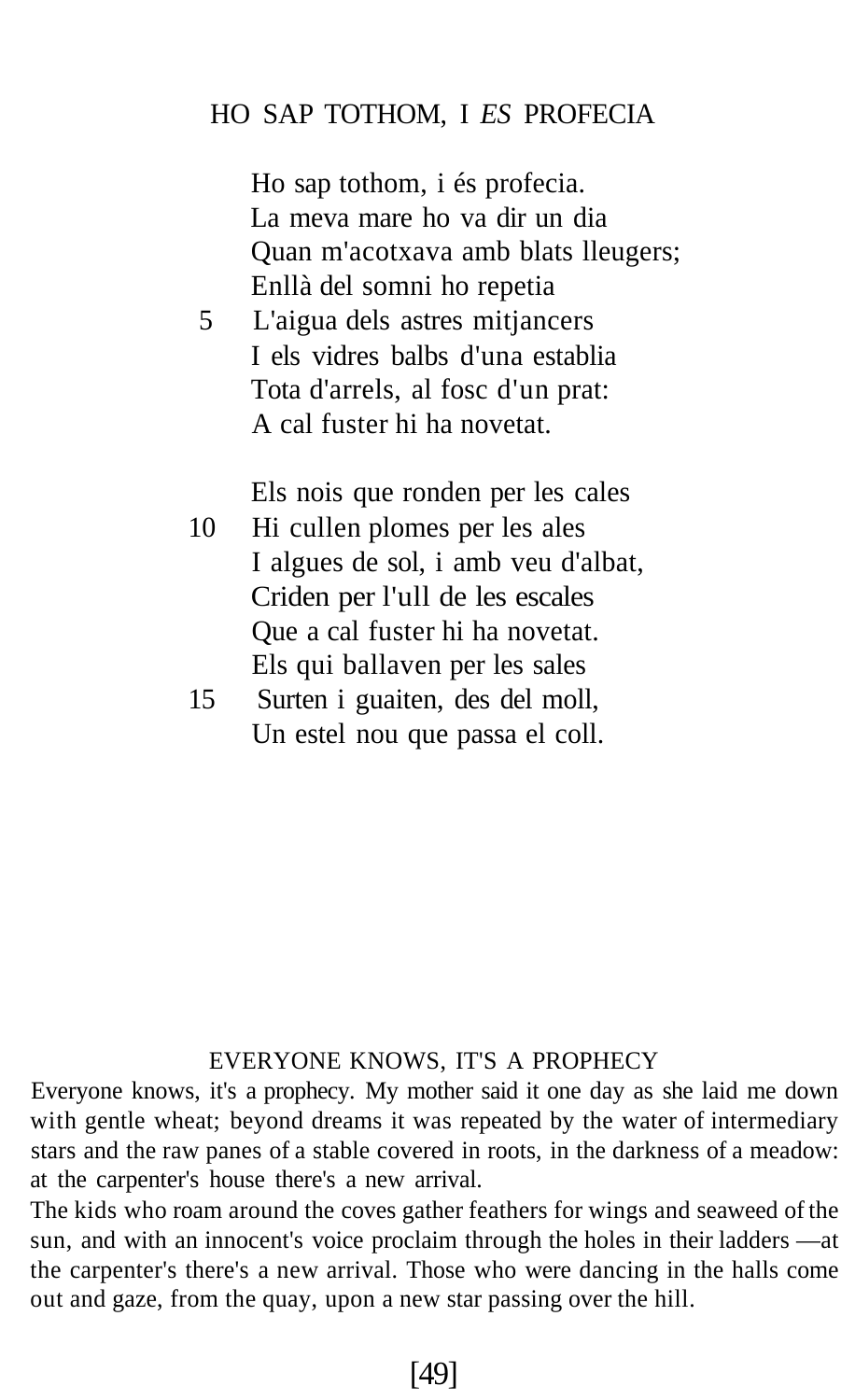El coraller ho sap pel pirata Que amaga els tints en bucs d'escata Quan crema l'arbre dels escrits;

- 20 Al capità d'una fragata Li ho diu la rosa de les nits. L'or i l'escuma d'una mata Clamen, somnàmbuls, pel serrat: A cal fuster hi ha novetat.
- 25 El plor dels rics salpa pels aires, I les rialles dels captaires Solquen els glaços del teulat. Un pastor ho conta als vinyataires: A cal fuster hi ha novetat.
- 30 El roc dels cims escampa flaires, I al Port mateix, amb roig roent, Pinten, pallards, l'Ajuntament.

The coral fisher has been told by the pirate who hides his dyes in scaly chasms when the tree of letters burns; the captain of a frigate is told by the rose of nights. The gold and foam of a shrub announce, somnambulant, through the hills: at the carpenter's there's a new arrival.

The lament of the rich sets sail through the air, and the laughter of beggars furrows the ice on the roof. A shepherd tells the vine growers: at the carpenter's there's a new arrival. The summits' rocks scatter scents, and in the centre of Port de la Selva, in the brightest red, strapping lads paint the Town Hall.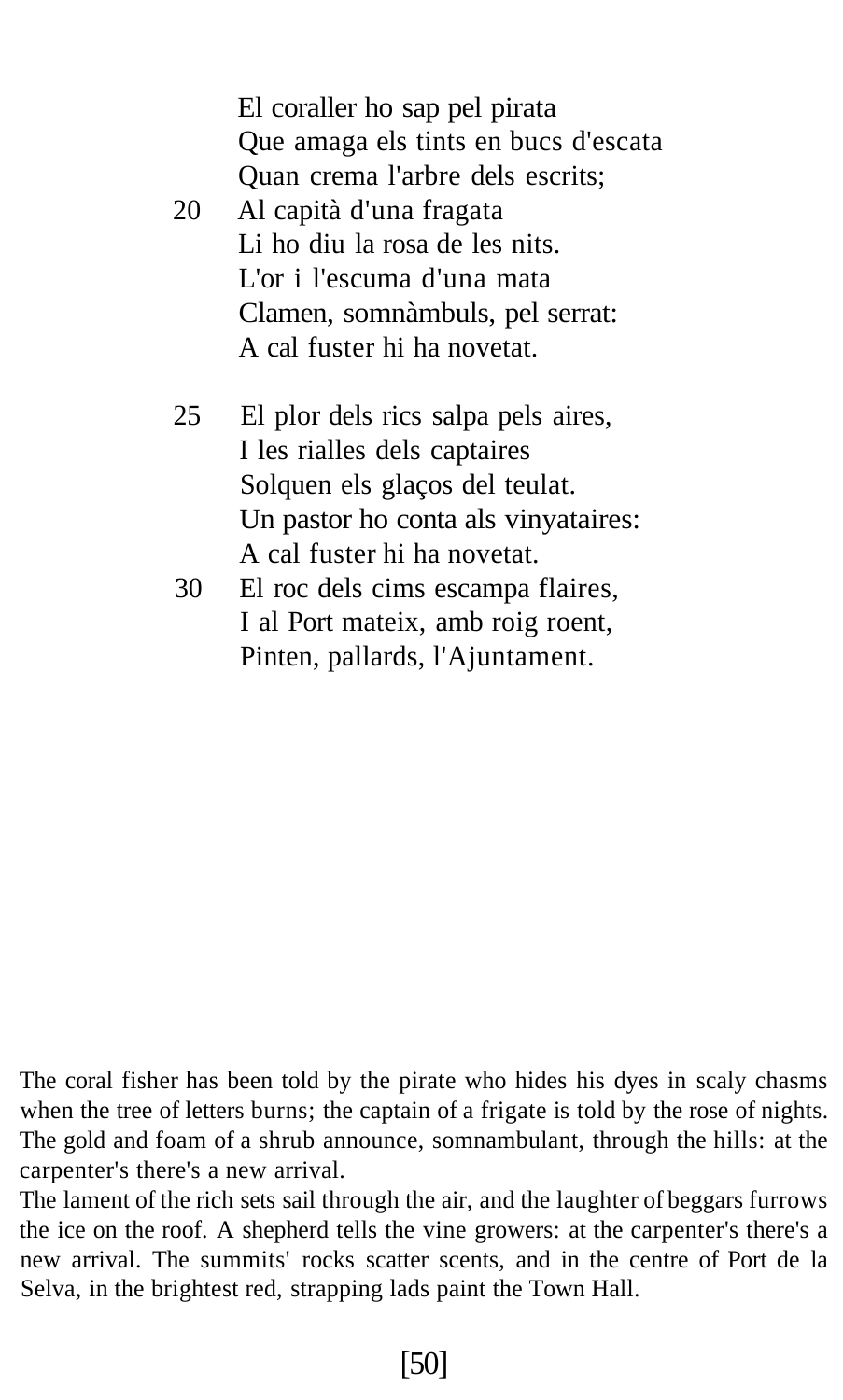El jutge crema paperassa Dels anys revolts, a un cap de plaça,

- 35 I el mestre d'aixa riu tot sol. El fum dels recs ja no escridassa I els pescadors faran un bol. Tot és silenci al ras de raça Quan els ho diu l'autoritat:
- 40 A cal fuster hi ha novetat.

Els de la Vall i els de Colera Salten contents, a llur manera, i els de la Selva s'han mudat; Amb flors de fenc calquen a l'era:

45 A cal fuster hi ha novetat. De Pau i Palau-saverdera Porten les mels de llur cinglera I omplen els dolls de vi moscat.

The judge burns dossiers from the insurgent years at one end of the square, and the adze master laughs alone. The smoke of the ditches shrieks no more and the fishermen will cast their nets. All is silence on the people's level when they are told by the authority: at the carpenter's there's a new arrival.

Those from La Vail and those from Colera leap happily, in their own way, the people of La Selva have changed; with hayflower they trace out on the threshing floor: at the carpenter's there's a new arrival. From Pau and Palau-saverdera they bring the honeys from their cliffs and fill the springs with muscat wine.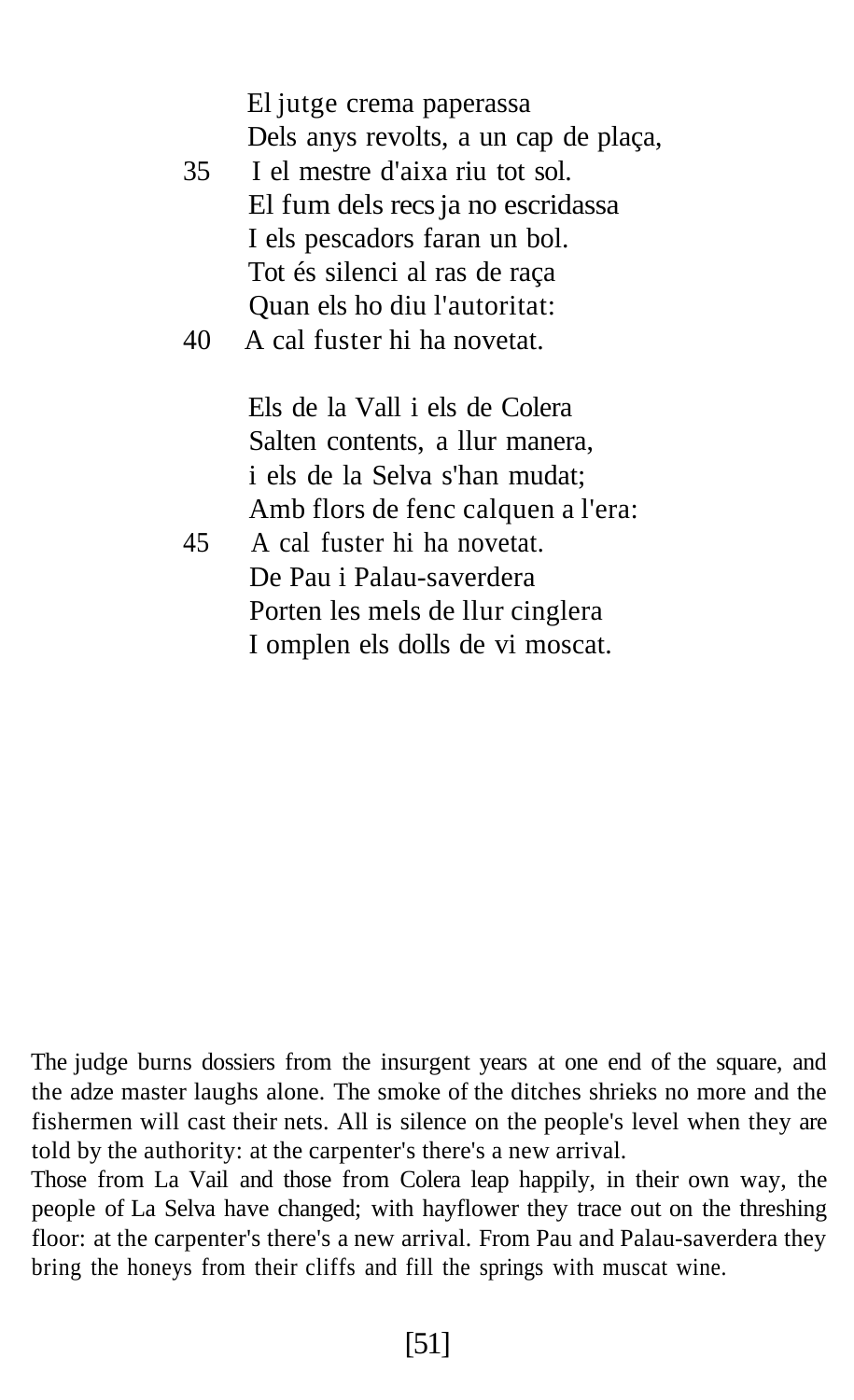| 50 | Els de Banyuls i els de Portvendres<br>Entren amb llanes de mars tendres<br>I un raig de mots de bon copsar |
|----|-------------------------------------------------------------------------------------------------------------|
|    |                                                                                                             |
|    | Pels qui, entre vents, saben comprendre's.                                                                  |
|    | Els traginers de Perpinyà,                                                                                  |
|    | Amb sang barrada en drap de cendres,                                                                        |
| 55 | Clamen dels dalts del pic nevat:                                                                            |
|    | A cal fuster hi ha novetat.                                                                                 |
|    |                                                                                                             |
|    | Res no s'acaba i tot comença.                                                                               |
|    | Vénen mecànics de remença                                                                                   |
|    | Amb olis nous de llibertat;                                                                                 |
| 60 | Una Veu canta en recompensa:                                                                                |
|    | Que a cal fuster hi ha novetat.                                                                             |
|    | Des d'Alacant a la Provença                                                                                 |
|    | Qui mor no mor, si el son és clar                                                                           |
|    | Quan neix la Llum en el quintar.                                                                            |
|    |                                                                                                             |

Those from Banyuls and those from Portvendres enter wearing woollen wraps from gentle seas and a string of words, well received by those who, amid winds, can understand one another. The hauliers from Perpinyà, with blood striped on a sheet of cinders, exclaim from the heights of the snow-covered peak: at the carpenter's there's a new arrival.

Nothing ends and all begins. Mechanics, bondsmen, come along with new oils of freedom; a Voice sings in return: at the carpenter's there's a new arrival. From Alacant to Provence Whosoever dies does not die, if sleep is clear when the Light is born in the ploughland.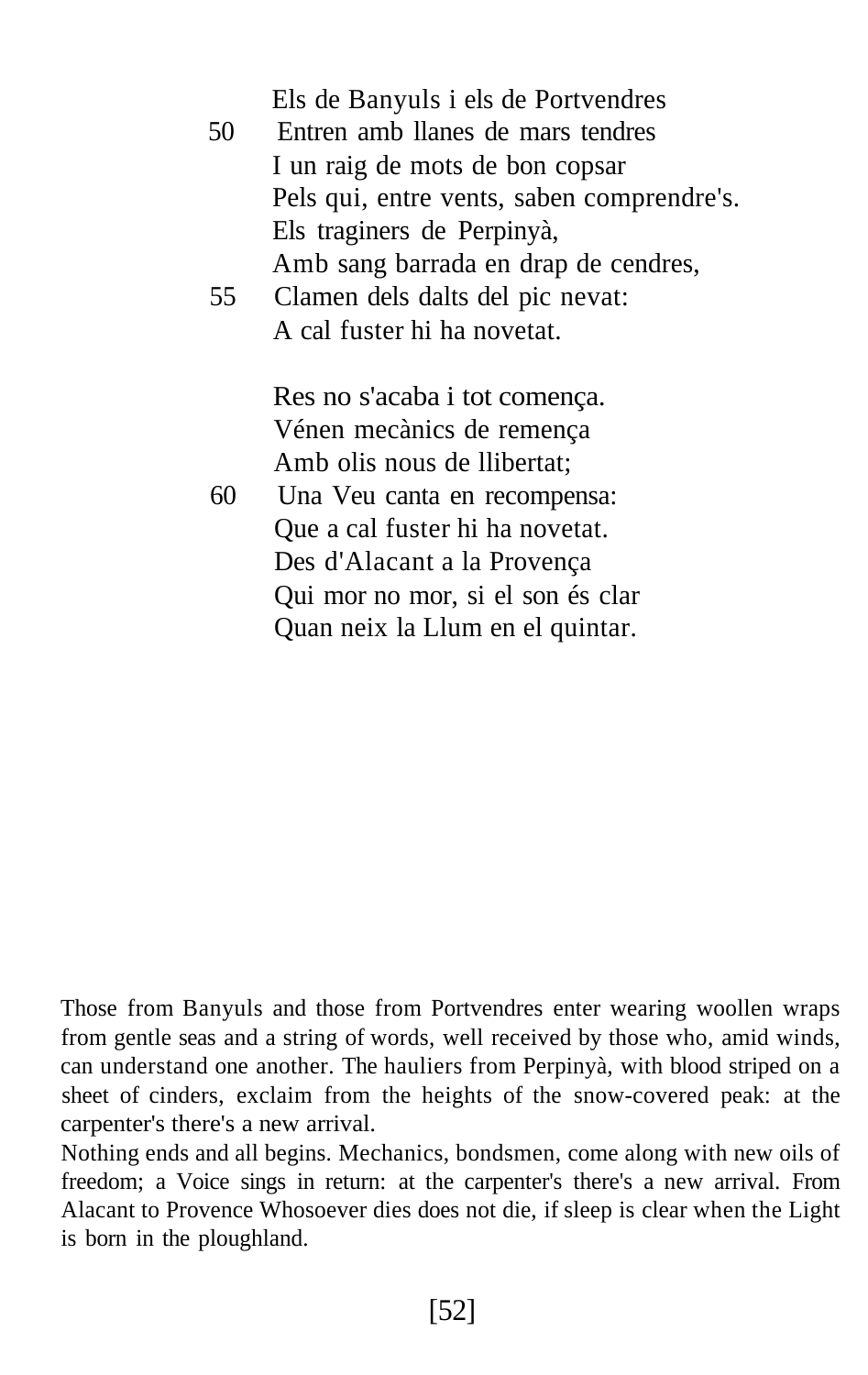- 65 La gent s'agleva en la nit dura, Tots anuncien la ventura, Les Illes porten el saïm, I els de l'Urgell, farina pura: Qui res no té, clarors del cim.
- 70 La fe que bull no té captura I no es fa el Pa sense el Llevat: A cal fuster hi ha novetat.

El Port de la Selva Nadal de 1953 *(Onze Nadals i un Cap d'Any)*

Folk gather together in the hard night, all announce the good fortune, the Islands bring lard and those from Urgell pure flour: those who have nothing, brightness of the peaks. The faith that boils cannot be captured and Bread is not made without Yeast: at the carpenter's there's a new arrival.

> El Port de la Selva Christmas 1953 *(Eleven Christmases and a New Year)*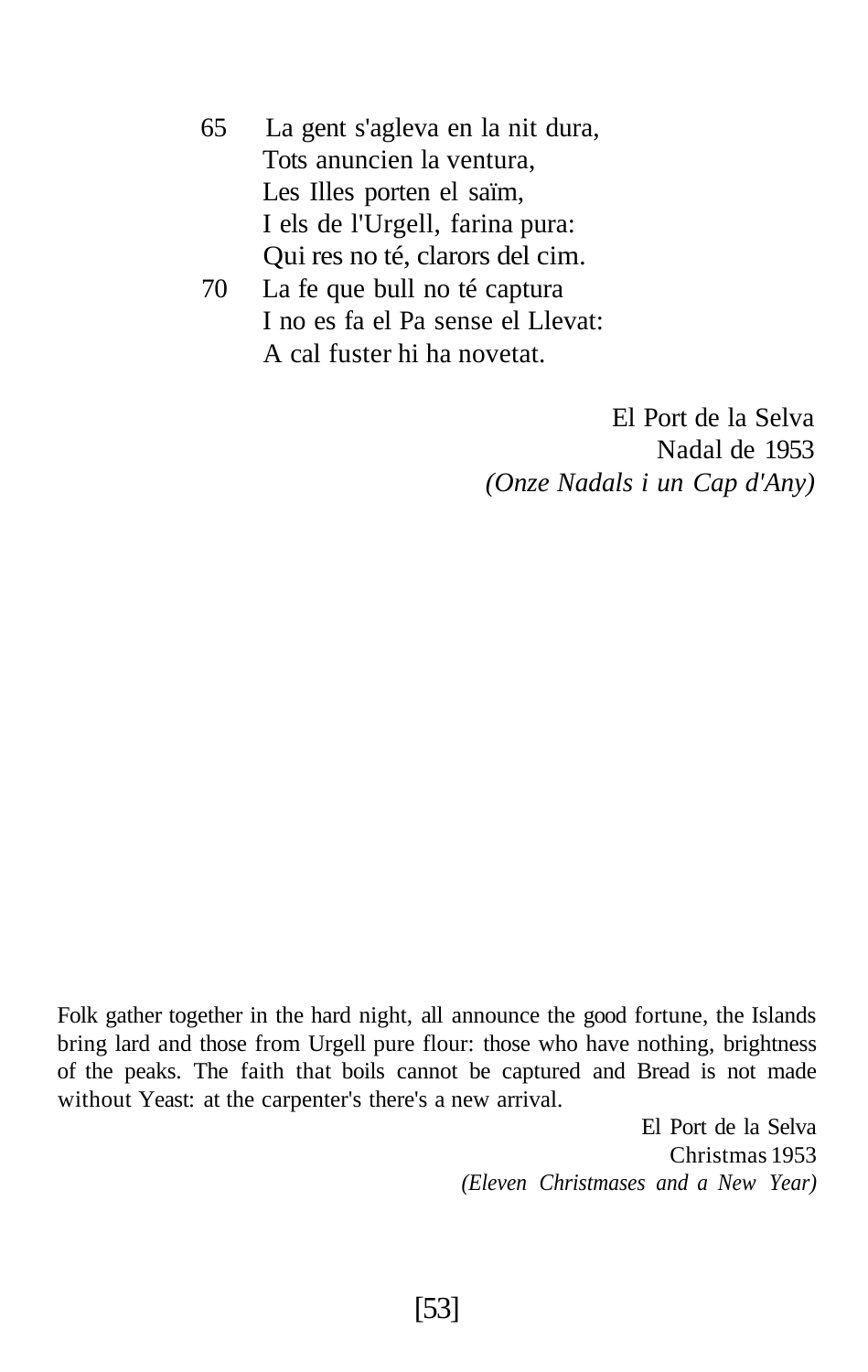# Complementary Studies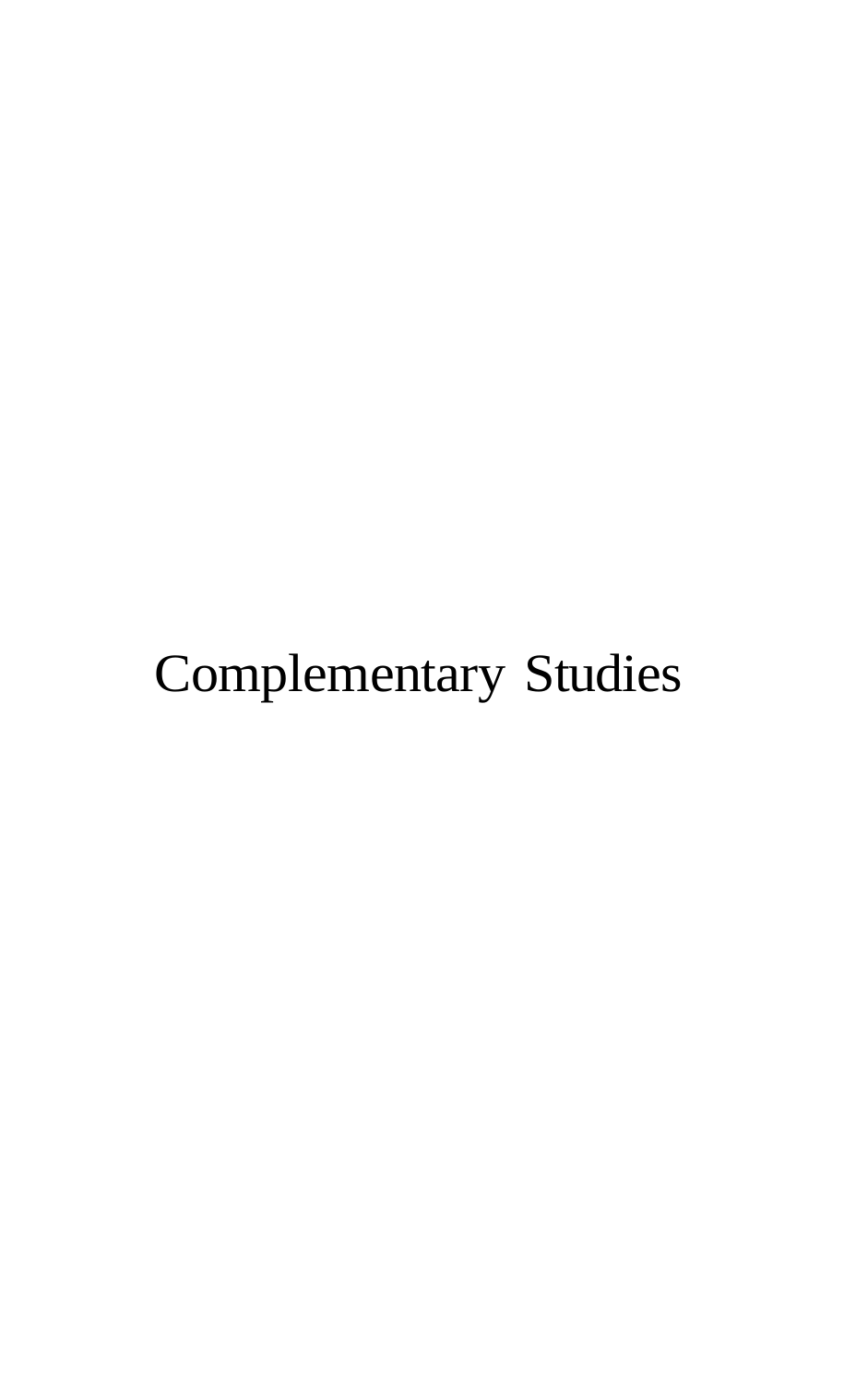# **The Poetry of J. V. Foix**

# **Arthur Terry**

The centenary of Foix, which comes only a few years after his death, seems a good occasion to reflect once more on a poetry which, despite its importance, is still, I suspect, not generally read, and when it *is,* can still give rise to puzzlement and misunderstanding. It's true that, over the last thirty years or so, since the first publication of the complete poems in 1964, various critics — Pere Gimferrer, Gabriel Ferrater and Josep Romeu among others — have helped to make Foix's work more approachable, above all by removing some of the misunderstandings I mentioned a moment ago. Yet the fact remains that this is a difficult poetry, not so much because of the difficulty of individual poems, but because it challenges, if not openly contradicts, many of one's assumptions about contemporary poetry.

In a moment I shall try to explain why this is so, though in a short talk like this I can only hope to suggest a few of the possible approaches to what will always remain a highly complex body of poetry. To begin with, here is a poem which is neither difficult nor complex:

> *Oh! Si prudent i amb paraula lleugera Sabés fixar l'imperi de la ment, I amb hàbils mots, la passió naixent, Del meu estil pogués fer presonera;*

> *Si, fugitiu de la faisó estrangera Arromancés en dura nit, dolent, L'amor del Tot i del Res, sense esment Del fosc i el rar, i a l'aspriva manera*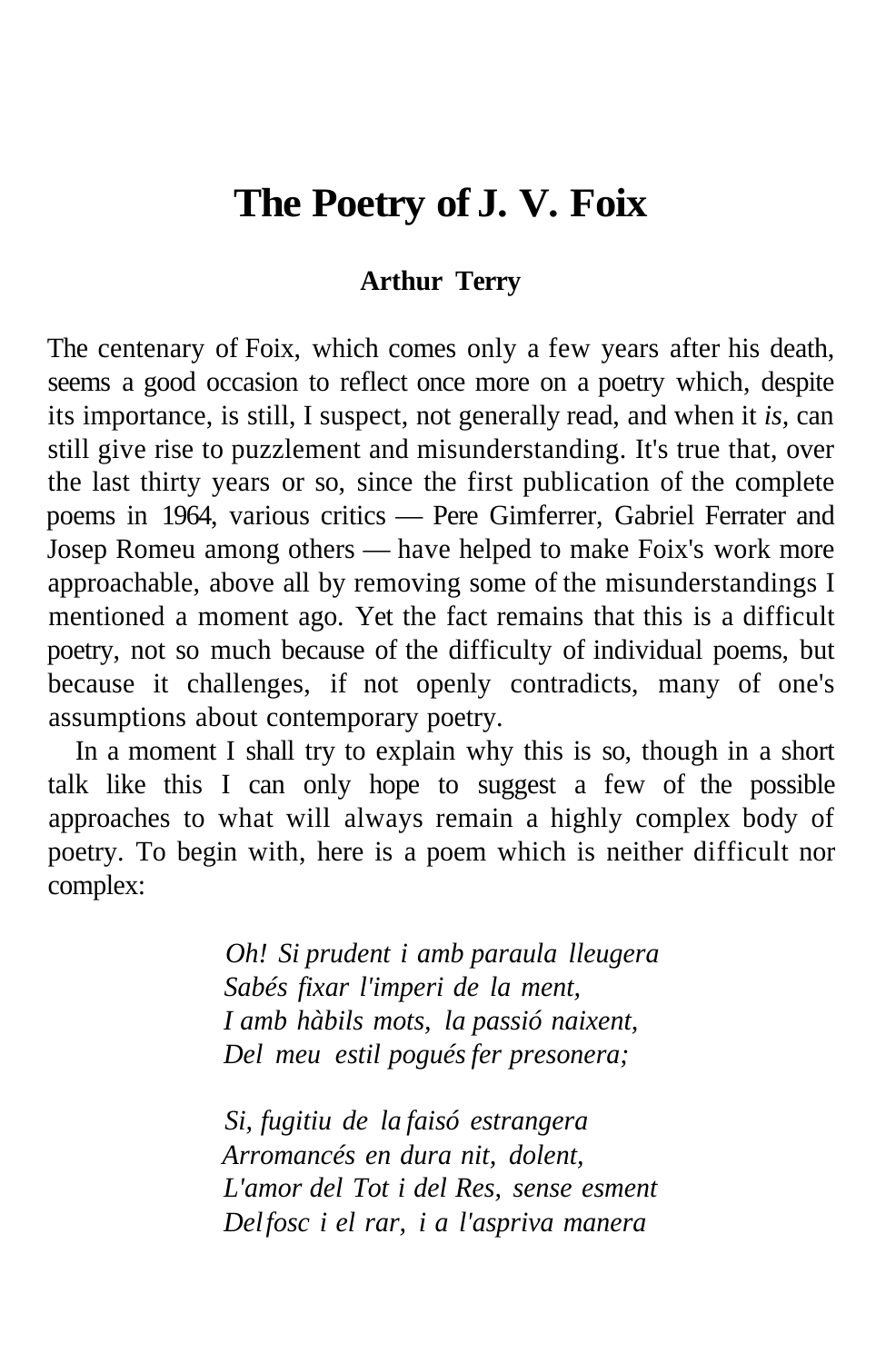*Dels qui en vulgar parlaren sobirà,* — *Oh Llull! Oh March!* —, *i amb claredat de signes, Rústec però, sever, pogués rimar*

*Pels qui vindran; si, ponderats i dignes, Els meus dictats guanyessin el demà, Sense miralls ni atzurs, arpes ni cignes!*

(O! If prudently and with light speech I could fix the empire of the mind, and with skilful words could make budding passion the prisoner of my style;

if, fleeing foreign fashions, I could put into Romance, in harsh night, suffering, the love of All and Nothing, not to mention the dark and the rare, and in the abrupt manner

of those who spoke supremely in the vulgar tongue — O Llull! O March! — and with clarity of signs, rustic but severe, I could rhyme

for those who will come; if, pondered and worthy, my statements could reach to tomorrow, without mirrors or azures, harps or swans!)

This comes from a collection of sonnets, *Sol, i de dol* (Alone and in Mourning), published in 1947, though completed in 1936 and written over a period of more than twenty years. A few of these poems, like this one, suggest a literary programme. Here, it's a case of a simple opposition between the roughness and austerity of the two earlier masters of Catalan poetry and the refinements of the French Symbolists. And one notes in passing the slight archaism of the vocabulary and a certain cosmic dimension conveyed through simple abstractions: 'L'amor del Tot i del Res' (the love of All and Nothing). This deliberate looking-back towards the fifteenth century and earlier is very characteristic of a particular moment in modern Catalan poetry: it belongs with the very conscious attempt to create a new form of national culture in the early years of this century, one aspect of which was the return to what was felt to be an interrupted Catalan Renaissance.

What is striking in Foix is that he interprets this general preoccupation both more literally and more widely than any of his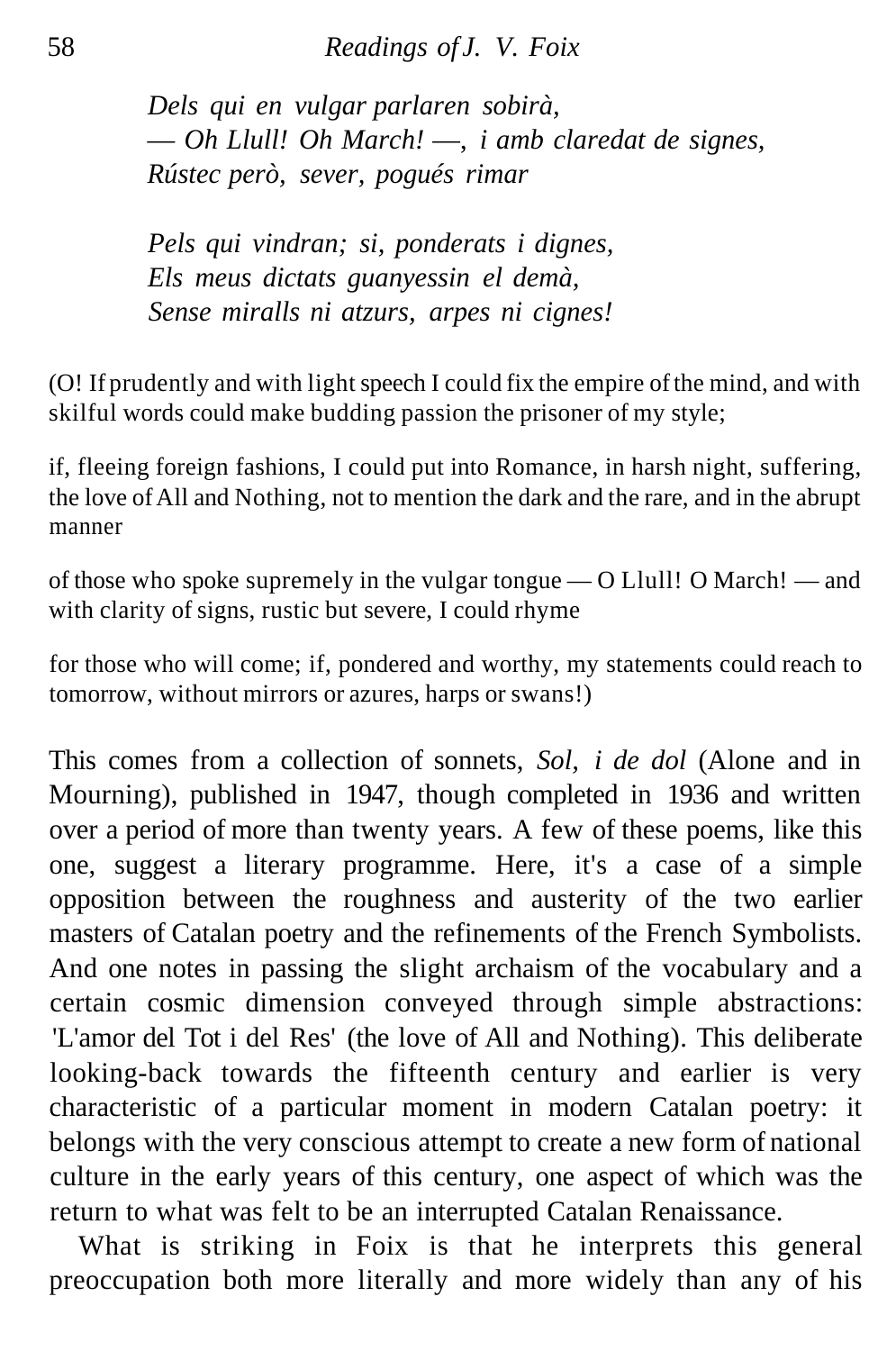contemporaries. One of his best-known lines reads 'M'exalta el nou i m'enamora el vell' (The new exalts me and I am in love with the old). As far as older Catalan poetry is concerned, Foix, significantly, is the only poet of his generation who is prepared to go as far back as Llull and the troubadours. However, it's in his conception of the 'new' that he diverges most sharply from a poet like Carles Riba who, after his early poems, moves steadily in the direction of the Symbolism which Foix rejects. The spectrum of Foix's poetry is much wider than this: at one end of the scale he goes back through Ausiàs March to the poems of the troubadours, and at the other he is closer to Apollinaire and the Futurists than to Mallarmé. On the surface, it's likely that his respect for the earliest poetry in Catalan and Provençal served to balance his interest in *avant-garde* writing. However, the more we read his poetry, the more we're made to realize the unexpected links which join the two ends of the spectrum. More than once he's described his prose poems as *semblances;* fantasies which nevertheless are 'real' to the extent that they reflect, however tangentially, the personality of the writer. There's no question here of autobiographical writing: he talks of the need, not to confess, but to express himself, to 'realize his personality', as he puts it: 'la qual aspirava a projectar, desmaterialitzada, com una ombra breu que llisqués sobre la mar, perceptible tot just un moment pels peixos...' (which I hoped to project, dematerialized, like a brief shadow gliding over the sea, to be perceived just for a moment by the fish). The significant thing is that his use of the word *semblança* is taken directly from Ramon Llull: 'From the real similitudes *(semblances)* there derive the fantastic as accidents issue from substance', and again: 'The more obscure the similitude, the more lofty the understanding which grasps that similitude'. And Foix insists on the connection by taking these two sentences as the epigraphs for his collection *Les irreals omegues* (The Unreal Omegas).

Something like half of Foix's work consists of six collections of prose poems grouped under the general title of *Diari 1918.* The fact that he has chosen to refer this part of his work to a particular year, though it's clear that many of the pieces must have been written much later, suggests what on the whole seems true: that the later work, both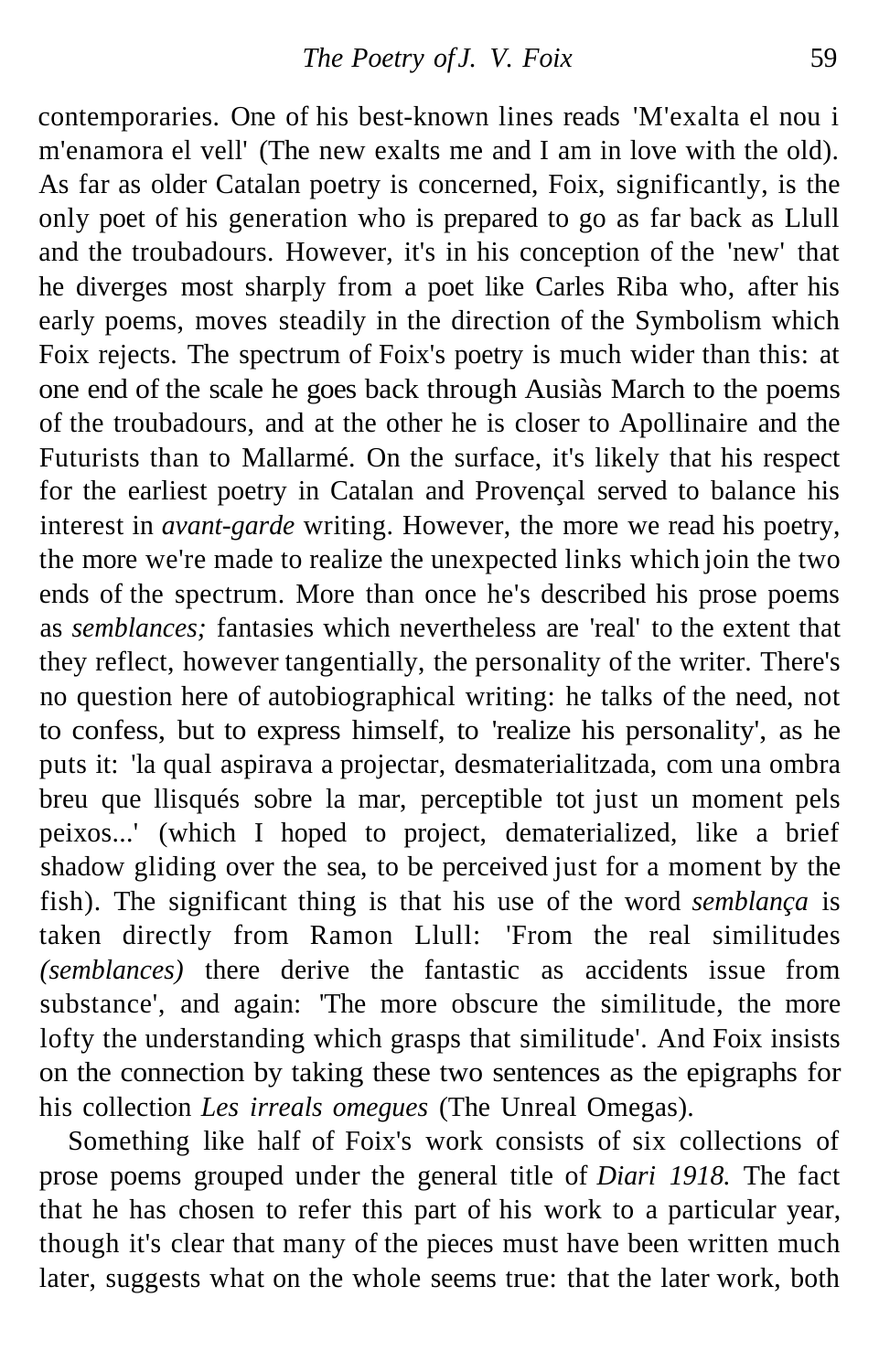poems and prose poems, represents a steady unfolding of the possibilities implicit in his very earliest writing. So the 'poetic circumlocutions', as he calls them, *of Diari 1918* are related both to the interplay of the real and the fantastic which is implied in the *semblances* of Ramon Llull and, formally, to the tradition of the prose poem which forms one of the basic links between Symbolism and Surrealism.

There are times, indeed, when Foix seems very close to certain wellknown techniques of Surrealism, for example to automatic writing; yet the total effect is anything but arbitrary. Time after time, in his prefaces and in the poems themselves, he insists that the poet is a kind of magician who retains the power to manipulate the elements of his vision: 'us mostraré els reialmes privats on jo esboscasso allò que no és... Us descobriré mes enllà de la muralla i de la frontera, l'ombra de l'Etern i el joc de flames que el nodreix' (I shall show you the private realms where I begin to fashion that which is not... I shall reveal to you, beyond the wall and the frontier, the shadow of the Eternal and the cluster of flames which sustain it). If the narrative of his most typical prose poems seems to take place on the frontiers of dream, it's a waking dream in which the poet never abandons his control, and we're reminded of the famous phrase of Gerard de Nerval: 'Diriger mon réve au lieu de le subir'. This also helps to explain the astonishing number of transformations which take place in these poems: if the poet's imagination is able to combine and re-combine the elements of a situation as if he were deliberately setting a stage, how, we might ask, is it possible to separate the real from the unreal? So Foix is drawn towards the idea of an infinite regression of the real: 'recorda sempre que sóc un testimoni del que conto, i que el real, del qual parteixo... i l'irreal que tu et penses descobrir-hi, són el mateix' (always remember that I am a witness of what I relate, and that the real, from which I begin... and the unreal which you think you find in it, are one and the same).

It's difficult to quote from the early prose poems, since each piece is a fragment of a very large mosaic. Here is one such piece, chosen more or less at random: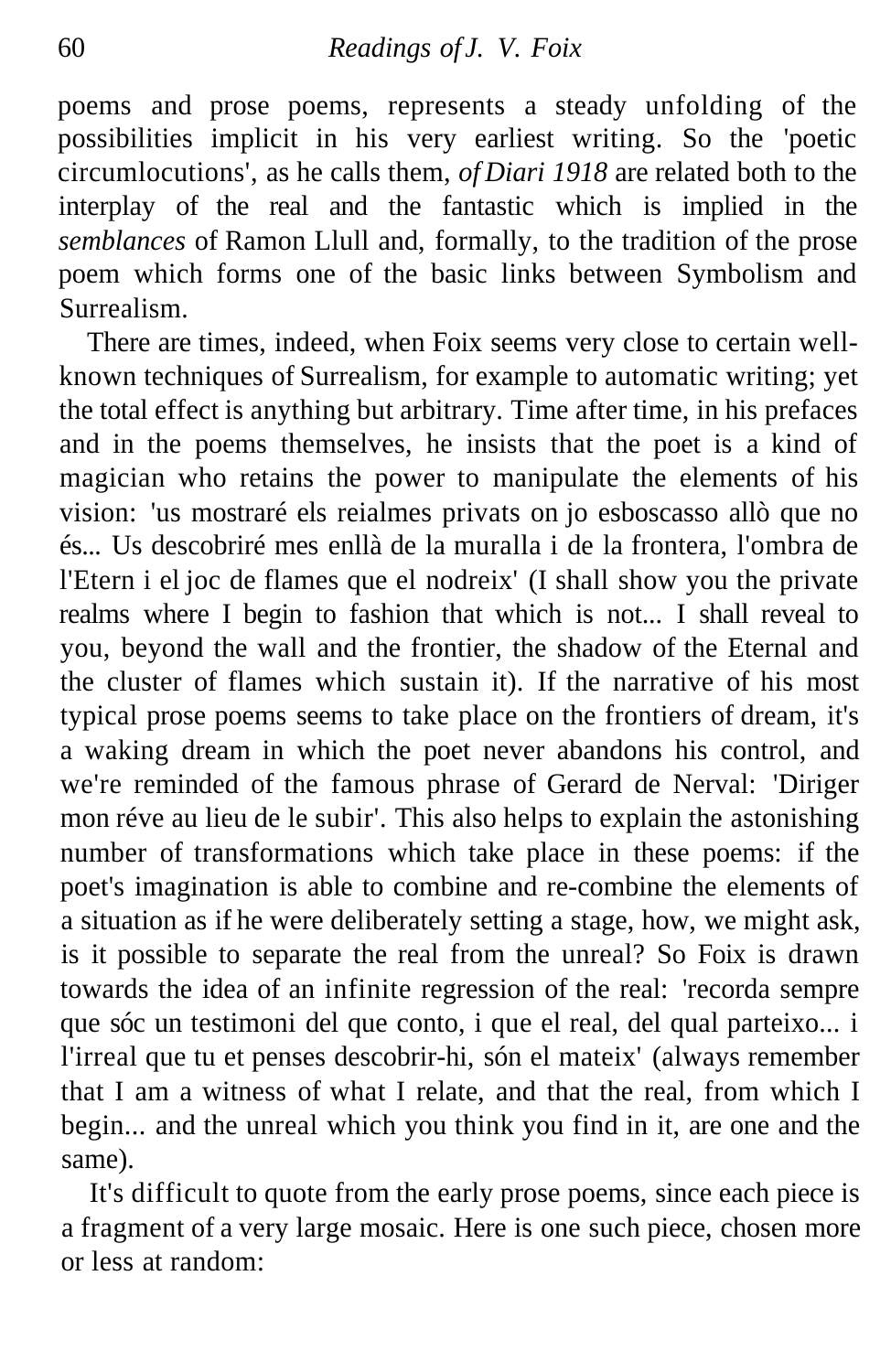*Les cases, de roure i de caoba, s'enfilaven turó amunt i formaven una piràmide caprici d'un artífex ebenista. Aquell era el poble on, sota el signe d'Escorpió, sojornava Gertrudis. Eren tan drets els carrers, que em creia, abans d'ésser al cim, defallir. De l'interior de les cases sortien rares músiques com d'un estoig de cigars harmònic. El cel, de pur cristall, es podia tocar amb les mans. Blava, vermella, verda o groga, cada casa tenia hissada la seva bandera. Si no hagués anat carregat d'un feixuc bidó de vernís, inelegant, m'hauria estret més el nus de la corbata. Al capdamunt del carrer més ample, al vèrtex mateix del turó, sota una cortina blau cel, seia, en un tron d'argent, Gertrudis. Totes vestides de blau cel també, les noies lliscaven, alades, amunt i avall dels carrers, i feien com si no em veiessin. Cenyien el cabell amb un llaç escocès i descobrien els portals i les finestres on vidrieres de fosques colors innombrables donaven al carrer el recolliment de l'interior d'una catedral submergida a la claror de les rosasses. El grinyol del calçat, em semblava un cor dolcíssim, i la meva ombra esporuguia l'ombra dels ocells presoners de l'ampla claraboia celeste. Quan em creia d'atènyer el cim, dec haver errat la passa: em trobava en el tebi passadís interminable d'un vaixell transatlàntic. M'han mancat forces per cridar i, en cloure'm la por els ulls, desplegada en ventall, una sèrie completa de cartes de joc em mostrava inimaginables paisatges desolats.*

(The houses, of oak and mahogany, climbed uphill in the form of a pyramid — the dreamchild of some cabinet maker. That was the town where, under the sign of the Scorpion, Gertrudis was living. The streets were so steep that I thought I would faint before reaching the top. From inside the houses there came strange harmonies as if from a musical cigar box. The sky, of pure crystal, could be touched with the hands. Blue, red, green or yellow, each house was flying its flag. Had I not been weighed down by a heavy can of varnish, inelegantly, I would have tightened the knot of my tie. At the top of the widest street, at the very tip of the hill, beneath a sky blue curtain, Gertrudis was seated on a silver throne. Also clothed in sky blue, the girls were gliding, as if on wings, up and down the streets, and pretended not to notice me. Their hair was tied with a Scotch ribbon and they revealed the doors and windows whose panes of innumerable dark colours gave the street the tranquillity of the interior of a cathedral sunk in the clarity of the rose windows. The creaking of my shoes was like a sweet choir, and my shadow scared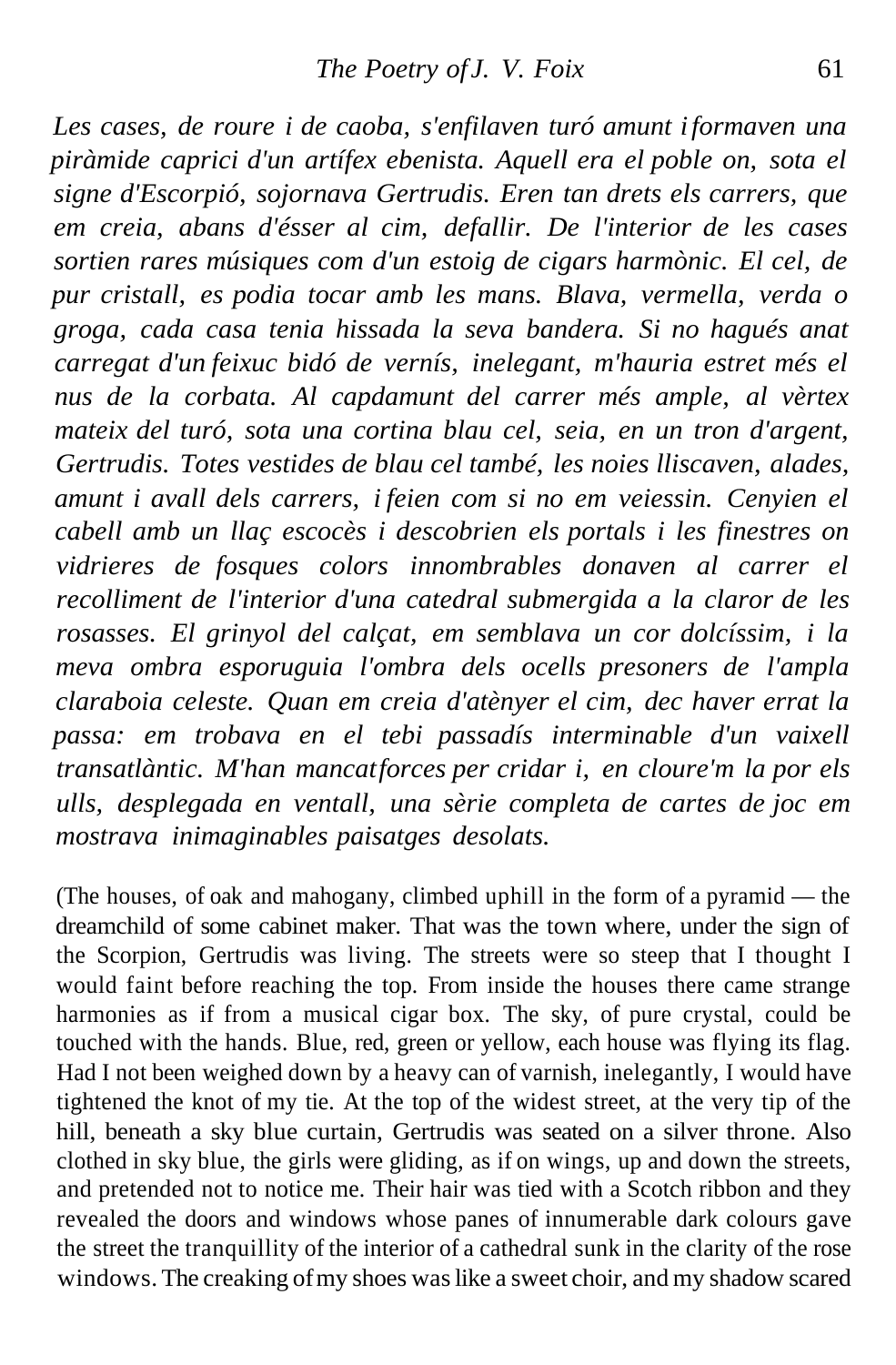off the shadow of the birds held prisoner in the wide celestial skylight. When I thought I was nearing the top, I must have missed my way: I found myself in the warm, interminable corridor of a transatlantic liner. I had no strength to shout and, as fear closed my eyes, a complete set of playing cards showed me unimaginable landscapes of desolation.)

It seems appropriate that this particular piece should be dedicated to the painter Joan Miró. The whole effect is intensely pictorial; in fact, if we respond at all sympathetically to this kind of writing, we might be inclined to say that its whole power resides precisely in this strong visual impact and to leave it at that. If we still continue to puzzle, however, we shall probably notice certain details which appear to stand out from the rest. Why is the narrator carrying a burden, and such an incongruous one at that? Why are all the houses decorated with flags? Why is the sky so low you could touch it with your hand? And so on... Part of Foix's intention, of course, is that many of the details should resist a wholly rational interpretation. Yet if we place this piece in its context, as one of a series, we become aware of a pattern of key images which suggest particular kinds of emotional state. It would be an exaggeration to say that there was a plot running through such pieces: yet almost every one has a narrative line, however tenuous, and it soon becomes clear that the protagonist is a version of the poet himself and Gertrudis the woman he is in love with, however many changes each is made to undergo. If we try to classify the images and situations which appear in these poems, bearing in mind that for Foix the limits between the real and the imaginary are extremely fluid, we come to recognize certain principles of order which underlie the personal myth.

One example of this is the number of minor personages who drift in and out of the anecdotes, and who are known only by the names of their trades: the scene-shifter, the wig-maker, the dress-maker, and so on. Their mere names suggest that they are the local agents of the more radical transformations, and a reading of the poems confirms this. Often, these transformations take place, as I've already suggested, through a kind of scenographic process, by which the poet seems to present the elements of a landscape in one combination, only to replace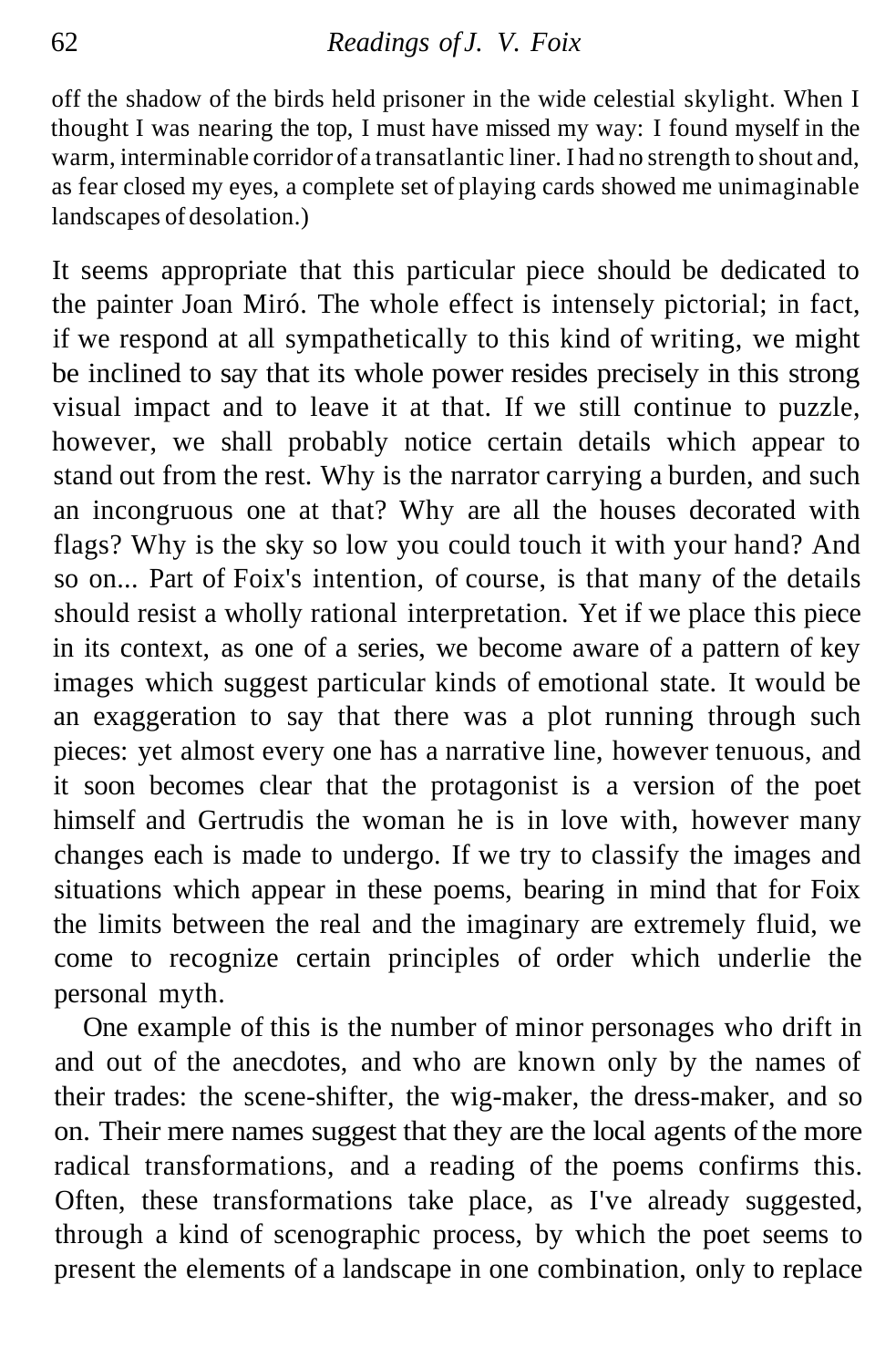it a moment later by another. So, in this particular piece, we get the sudden shift to the corridor of the transatlantic liner near the end, and the final twist of the pack of cards with pictures of unknown landscapes. This ultimate note of desolation, in fact, fixes the mood of the whole passage. In some of these pieces, the relationship between the poet and the woman generates an atmosphere of violence and treachery; in this one, the mood is more tender, not to say playful, and it's not only the image of the liner which reminds one of those other masterpieces of the twenties, the films of Buster Keaton. Whatever their mood, the poems are full of constricting images which bring home, in a very concrete form, the frustrations of the relationship: ceilings, narrow streets, walled-up doorways, and here, the sky one could touch with one's hands and the birds which are 'presoners de l'ampla claraboia celeste' (prisoners of the wide celestial skylight). Conversely, the world of happiness from which the poet is cut off is conveyed in images of celebration: not only the careful description of the woman on her silver throne, but the houses decorated with flags which at one point dissolve into the stained-glass colours of a church interior. And finally there is the way in which the narrator himself is made to labour under some absurd burden — a common dream situation, but one which is carefully integrated into the dominant pattern. One could extend the list of such properties; the trouble is that, by doing so, one falls more and more into the kind of rationalization which the poem itself is at pains to avoid. When one takes the poems at their own pace, however, such images strike the mind much more lightly, though with no less inevitability, than this more laboured kind of analysis suggests.

The mere fact of writing prose poems presupposes a metaphysical interest which underlies the whole of Foix's work as a poet. In the prose poems, the cosmic vision this implies is taken for granted and never openly stated. In his book of sonnets, *Sol, i de dol,* these assumptions are more clearly defined, in keeping with the more formal nature of the poems. I've already referred to the way in which they attempt a fusion of the old and the new, both in their language and in the deliberate eclecticism of their images. It's noticeable, for example,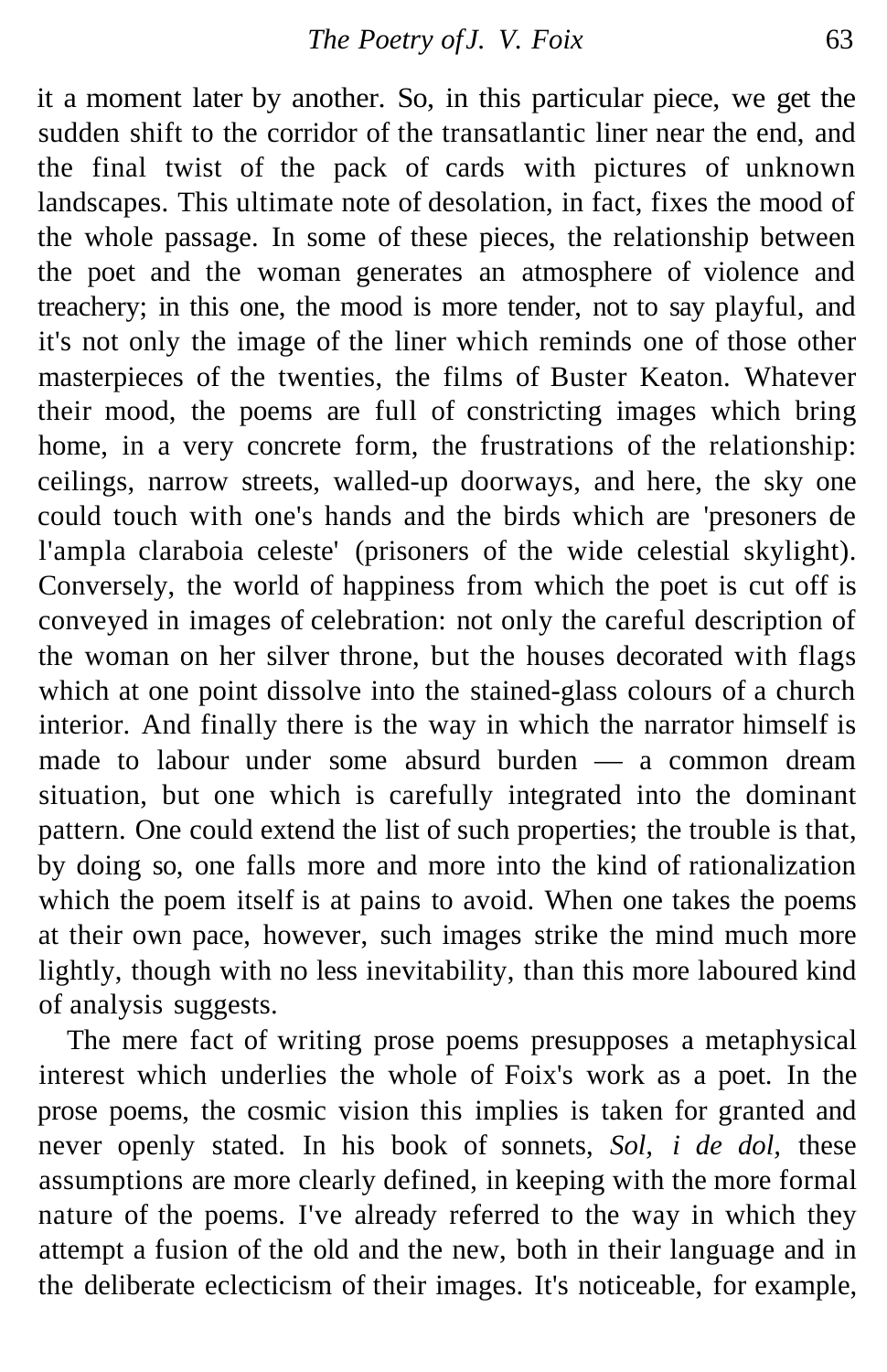how the typical deserted landscape of Petrarchan poetry, the 'prats ignots i munts de llicorel·la' (unknown fields and heaps of slate), is made to include both dolmens and the wrecks of crashed aeroplanes. Again, this is not just capricious: this ranging over vast periods of history is the work of a poet who sees the whole of reality as a single unity. This is stated clearly and very beautifully, I think, towards the end of the other poem I want to read from this collection:

> *És per la Ment que se m'obre Natura A l'ull golós; per ella em sé immortal Puix que l'ordén, i ençà i enllà del mal, El temps és u i pel meu ordre dura.*

*D'on home só. I alluny tota pastura Al meu llanguir. En ella l'Irreal No és el fosc, ni el son, ni l'ideal, Ni el foll cobeig d'una aurança futura,*

*Ans el present; i amb ell, l'hora i el lloc, I el cremar dolç en el meu propi foc Fet de voler sense queixa ni usura.*

*Del bell concret faig el meu càlid joc A cada instant, i en els segles em moc Lent, com el roc davant la mar obscura.*

(It is through the Mind that Nature opens herself to my greedy eye; through it I know myself to be immortal since I order her, and, before and beyond evil, time is one and endures through my order.

Whence I am a man. And I reject all that would feed my languishing. In it the Unreal is not the dark, or sleep, or the ideal, nor the foolish desire for a future inheritance,

but rather the present; and with it, the hour and the place, and the gentle burning in my own fire made out of will without complaint or usury.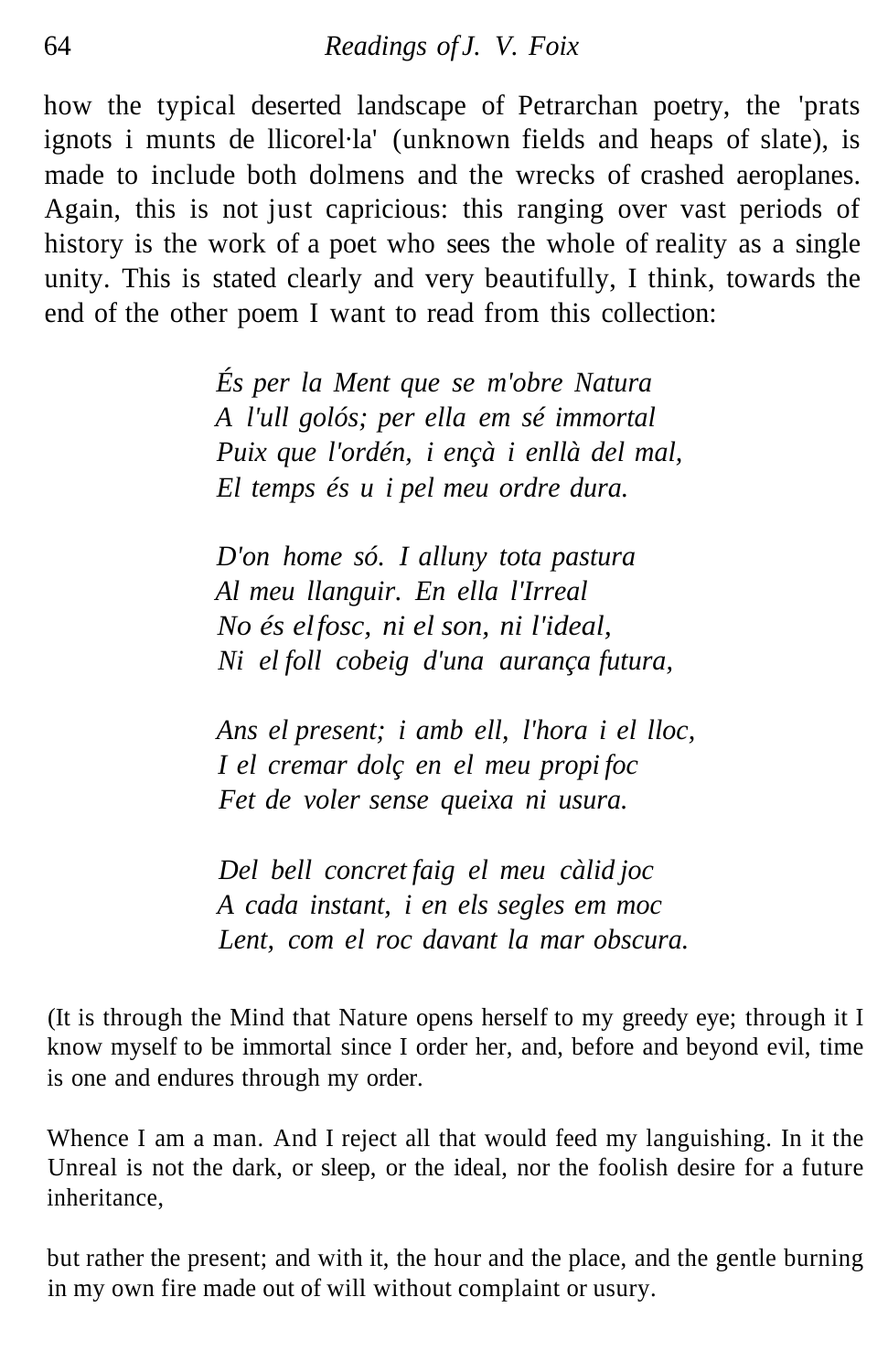Of what is lovely and concrete I make my impassioned game at every instant, and move slowly through the centuries, like the rock facing the dark sea.)

Like the other sonnet I've quoted this gets its solidity both from the use of certain technical devices — the number of strong caesuras, for instance, and from the persistence of archaic or dialect forms like 'ordén' and 'alluny' for 'ordeno' and 'allunyo'. And this solidity seems entirely appropriate to a poem which, again, is concerned with statement and definition. The insistence on the mind as the force which orders the poet's world is very characteristic of Foix, and it's distantly related to the deliberate transformations of the prose poems. This is also a poem which defines by exclusion: not the 'unreal' and the 'ideal', but the 'real' and everything which is available to the mind of the poet at the time of writing. This sense of a free-ranging mind which is nevertheless rooted in a particular time and place leads Foix, in this and other poems, to a sense of human solidarity, so that his feeling for the Catalan language becomes a feeling of being anchored in a community which still maintains its traditional dignity. As he puts it in another of these poems: 'Mes cere i am aquell que diu "Jo só", / I té una llar, té pàtria i mester, / I se'n fa un tot, i acata lleis severes' (But I seek and love the man who says 'I am', and has a home, a country and a trade, and sees it whole, and respects severe laws). At this stage, this rather generalized vision of Catalonia might seem only another version of the theme of 'la Catalunya ideal' which appears so often in the work of Foix's contemporaries. There's more to it than this, though to see how he fills out the abstraction, we have to turn to some of his later writing, like the passage from *L'estrella d'en Ferris* (The Star of En Ferris) which I shall eventually be quoting. Coming back to *Sol, i de dol,* it's very striking how, in the last section of the book, this collective concern takes on an openly religious sense. Several of the poems in this group are directly couched in Christian terms: 'Em sé llibert si en el més negre fons / Els Vostres ulls il·luminen els mons / Que amb Vós delesc, i em fan el viure lleu' (I know myself to be free if, in the darkest depths, Your eyes light up the worlds in which, with You, I delight, and make my living easy). The presence of God in these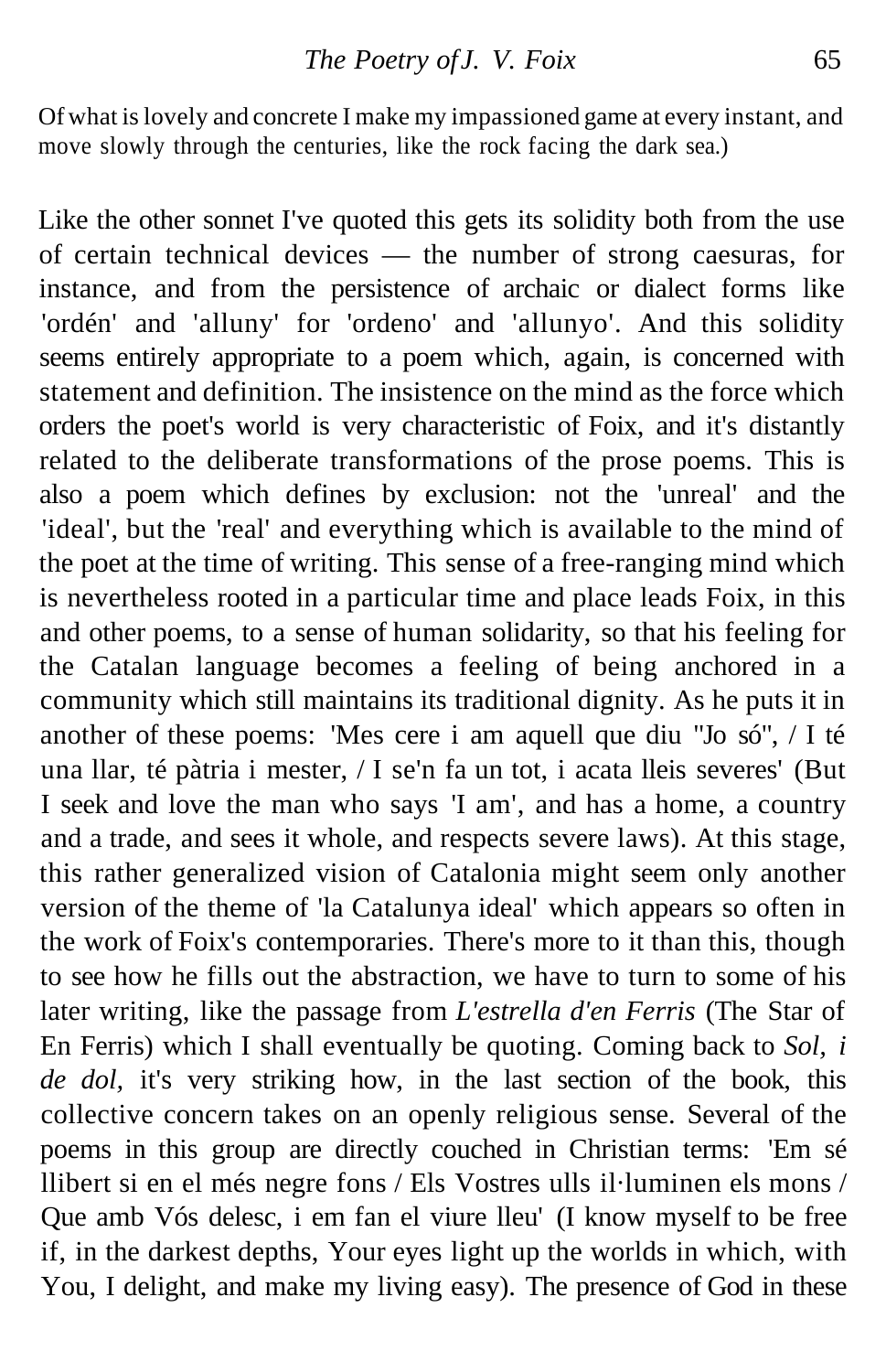poems may come as a surprise after a book like *Gertrudis.* It's not so surprising, though, once one begins to reflect that the vision conveyed in the prose poems seems to demand some kind of absolute, some divine principle, to complete it. This religious note, in fact, recurs on and off in Foix's later poetry, though never as sharply as in the poems of *Sol, i de dol.* And what one finds in the later poems is not so much a direct confession of faith in the Christian God, as the patient exploration of a universe which, for Foix, is constructed on religious principles which, just because of their dazzling clarity, always retain a dimension of mystery.

Apart from *Sol, i de dol* and *Onze Nadals...* (Eleven Christmas Poems...) a relatively simple, but very attractive, collection of occasional poems, most of Foix's poems in verse are grouped in two closely-linked collections, *Les irreals omegues* and *On he deixat les claus...* (Where I Have Left the Keys...) and in a third, *Desa aquests llibres al calaix de baix* (Leave these Books in the Bottom Drawer), which appeared for the first time in the collected poems of 1964. I'm going to leave out this last collection and concentrate on poems from one of the other two, partly because of time, and partly because, apart from a few good pieces, it doesn't really add much to the two previous books. It's worth noticing, however, that, just as the prose poems really form a single whole, so these three collections of poems are intended to complement one another. It's difficult to be sure when some of these poems were written: most of them are dated, but as Foix explains at one point, the dates refer more to the actual experiences incorporated in the poems than to the time of composition. One can't help noticing, in fact, how, in each of these collections, the dates range over a period of something like forty years, and how, for instance, a poem dated in 1922 is stylistically indistinguishable from one written thirty years later.

This raises the question of whether it's possible to speak of a development of any kind in Foix's work. It's not entirely true to say that there's no development, but the fact that the question arises at all is sufficiently unusual in a poet who has been writing for over half a century. The truth is that Foix has remained extraordinarily faithful to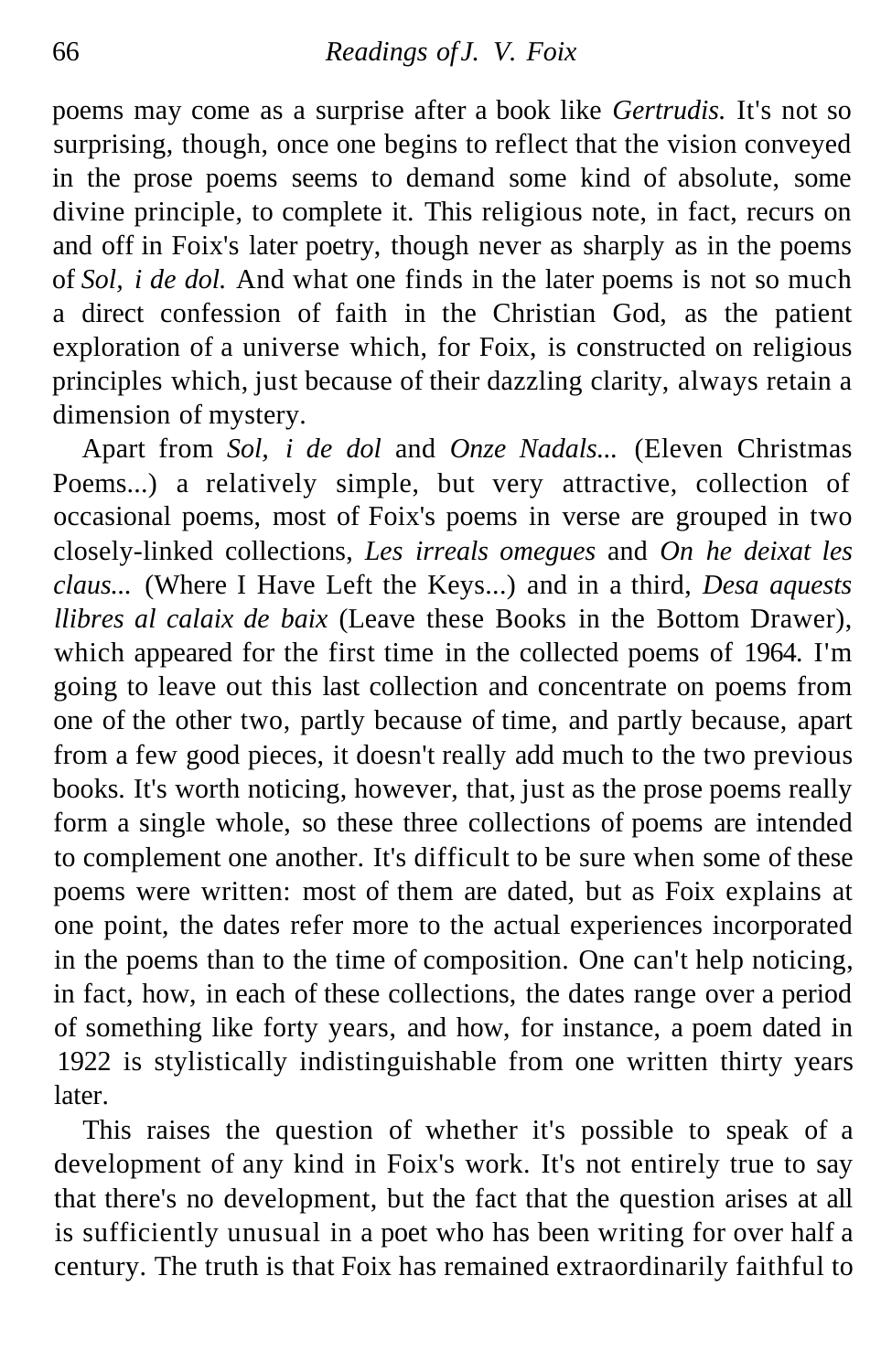the themes and technique of his early work. And this, which might seem a possible weakness, is natural enough in a poet who sees his task as the exploration of a single truth, which is both unique and indivisible.

This might sound as if his work existed in a kind of vacuum, though this is far from the truth. As I've tried to suggest, his early work took shape in a very definite artistic milieu, whose basic assumptions he has never felt the need to renounce. At the same time, Foix is a writer who more than once has claimed the superiority of life over literature, and this means that he has remained peculiarly open to new experience, both personal and collective. It's no coincidence, for example, that he has written two or three of the best poems in Catalan on the Civil War. Foix, of course, is not the only poet on whom the war acted as a kind of catalyst — one thinks, in a very different way, of Carles Riba — but it's very striking that the poems he wrote between 1936 and 1939 should seem such a natural prolongation of his earlier work.

The three remaining poems I've chosen to talk about all date from this period, though each shows a different kind of reaction. Many of their obvious features — rhythms, vocabulary and so on — could be illustrated equally well by earlier or later poems, but I've preferred to concentrate on these particular ones because, in them, the emotion seems to speak with a particular authority. As one would expect, this emotion isn't a simple one: the speaker's reactions vary in keeping with the hopes and frustrations of the moment, though the essential vision remains unchanged. The first two poems show another peculiarity of Foix's writing: his liking for long titles which sometimes tend to become separate prose poems. This has been explained as an attempt to create a certain expectancy, so that our reactions have already been heightened before we come to the poem itself, and Foix himself has suggested that it's a means of straining off the anecdotic element from the poem. This certainly seems to be the effect in these particular poems, where the title functions as a kind of miniature scenario for what follows. Here is the first one, which is strictly speaking a post-war poem, since it's dated September, 1942. In it, Foix is using one of his favourite themes — the journey — to convey the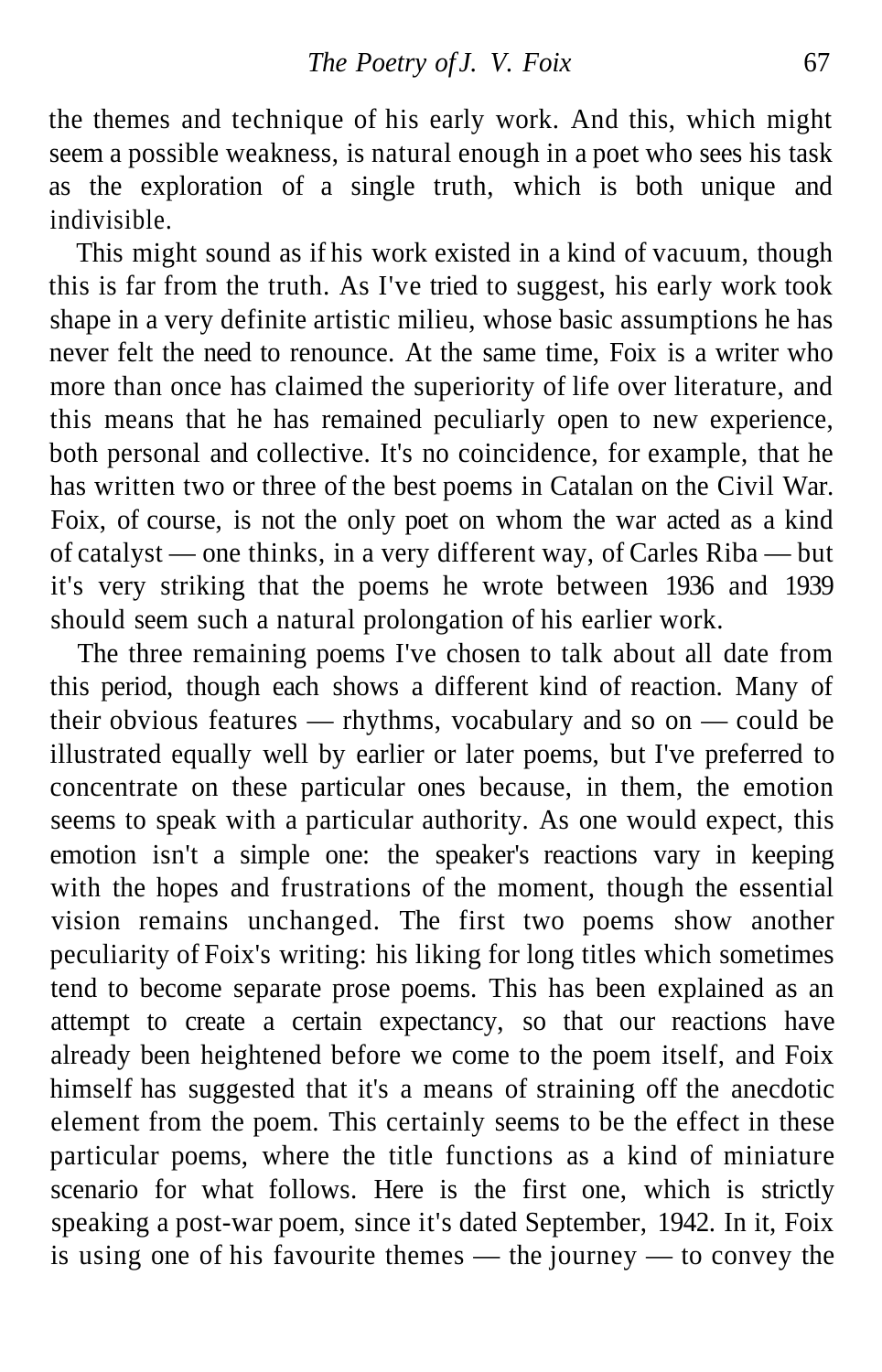feeling of alienation which dominates a country which is still suffering from the effects of a war:

*VAIG ARRIBAR EN AQUELL POBLE, TOTHOM ME SALUDAVA I JO NO CONEIXIA NINGÚ: QUAN ANAVA A LLEGIR ELS MEUS VERSOS, EL DIMONI, AMAGAT DARRERE UN ARBRE, EM VA CRIDAR, SARCÀSTIC, I EM VA OMPLIR LES MANS DE RETALLS DE DIARIS*

> ¿ *Com se diu aquest poble Amb flors al campanar* ¿ *un riu amb arbres foscos? On he deixat les claus...*

> *Tothom me diu:* — *Bon dia! Jo vaig mig despullat; N'hi ha que s'agenollen, L'altre em dona la mà.*

— *Com me dic!, els pregunto. Em miro el peu descalç; A l'ombra d'una bóta Clareja un toll de sang.*

*El vaquer em deixa un llibre, Em veig en un vitrall; Porto la barba llarga,* — *Què he fet del davantal?*

*Que gent que hi ha a la plaça! Em deuen esperar; Jo que els llegeixo els versos, Tots riuen i se 'n van.*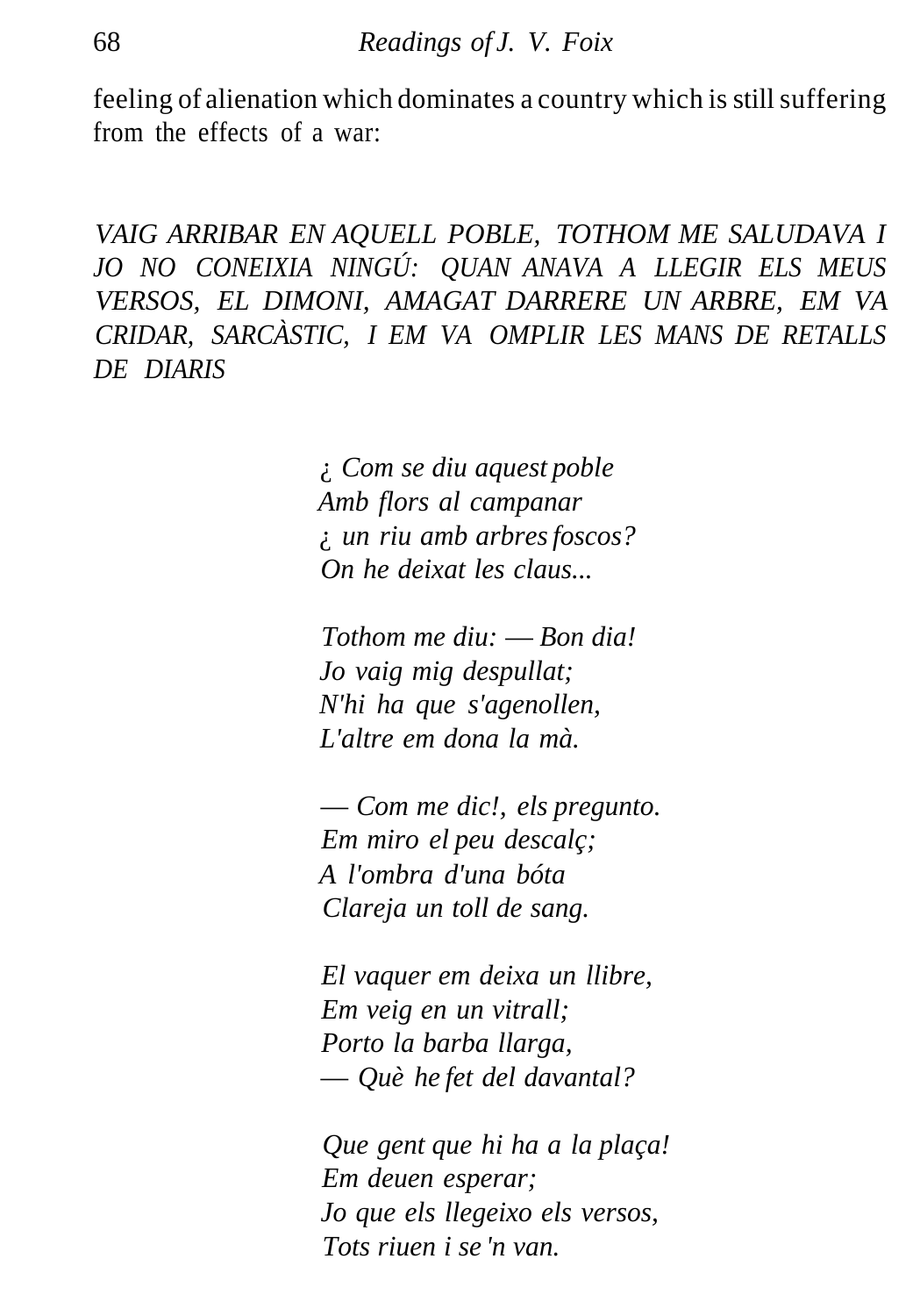*El bisbe em condecora, Ja els músics han plegat, Voldria tornar a casa Però no en sé els topants.*

*Si una noia em besava... De quin ofici faig? Ara tanquen les portes: Qui sap on és l'hostal!*

*En un tros de diari Rumbeja el meu retrat; Els arbres de la plaça Em fan adéu-siau.*

— *Què diuen per la ràdio ? Tinc fred, tinc por, tinc fam; Ei compraré un rellotge: Quin dia deu fer el Sant?*

*Me'n vaig a la Font Vella: N'han arrencat els bancs; Ara veig el diable Que m'espera al tombant.*

(I ARRIVED IN THAT TOWN, EVERYONE GREETED ME AND I DIDN'T KNOW A SOUL: WHEN I WAS ABOUT TO READ MY VERSES, THE DEVIL, HIDING BEHIND A TREE, CALLED OUT TO ME SARCASTICALLY AND FILLED MY HANDS WITH NEWSPAPER **CUTTINGS** 

What is this town called, with flowers in the belfry and a river with dark trees? Where I have left the keys...

Everyone says 'Good morning'. I am half naked; some of them kneel, another shakes my hand.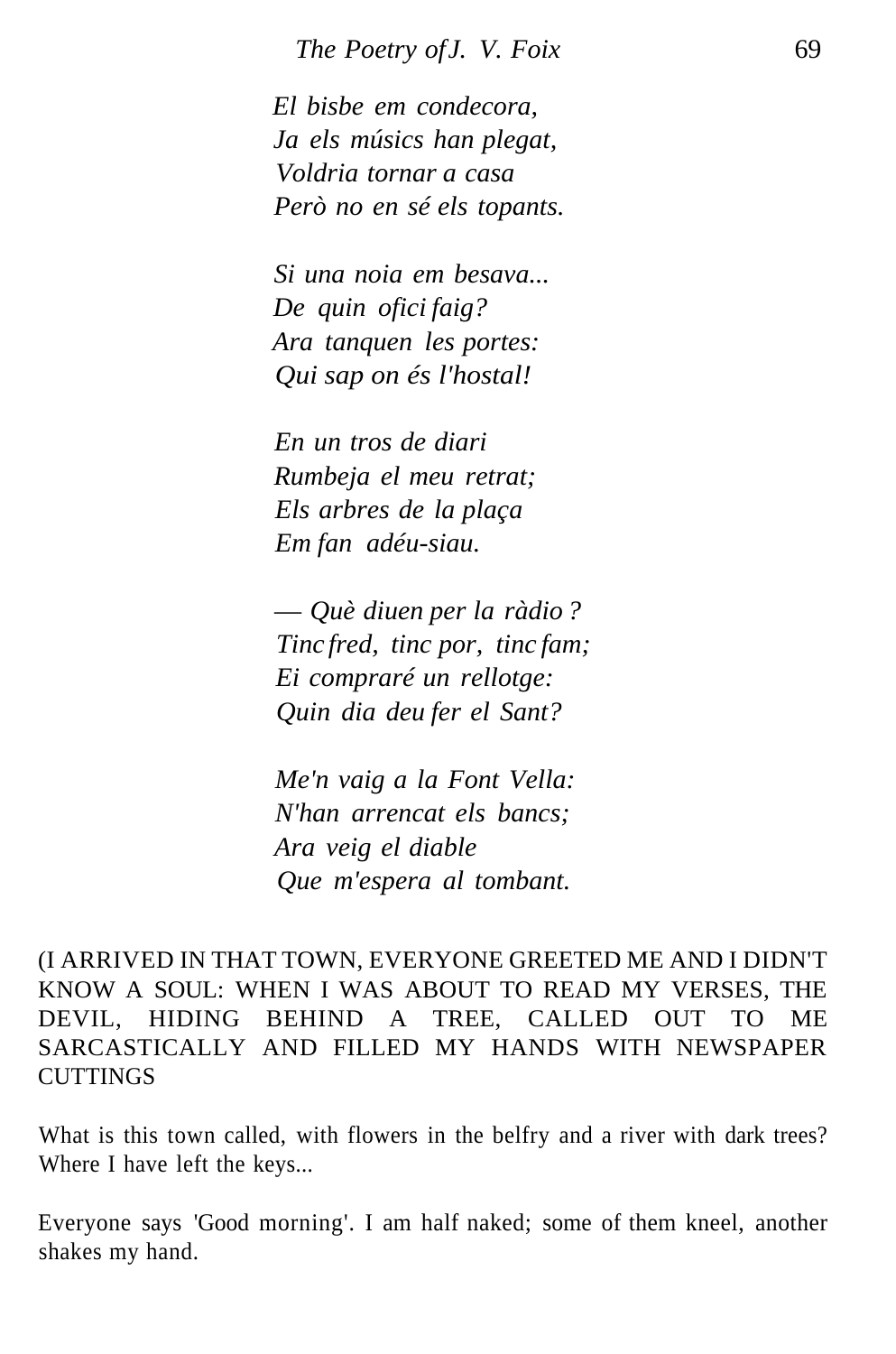What's my name, I ask them. I look at my bare feet; in the shade of a barrel, a pool of blood grows light.

The cowherd gives me a book, I see myself in a stained glass window; I have a long beard, — what have I done with the apron?

What a crowd there is in the square! They must be waiting for me; as soon as I read them my verses, they all laugh and go away.

The bishop decorates me, by now the musicians have packed up, I would like to go home but I don't know the way.

If a girl were to kiss me... What is my trade? Now they are shutting the doors; who knows where the inn is!

On a piece of newspaper my picture stands out; the trees in the square say goodbye to me.

What are they saying on the radio? I'm cold, I'm afraid, I'm hungry; I shall buy her a watch: what day is her Saint's Day!

I go off to the Old Fountain: they have taken away the benches; now I see the devil waiting for me round the corner.)

This may seem a relatively light-hearted way of approaching a serious theme, and certainly a lot of the poem's effect comes from the selfmocking details of the poet's reception in the town he once knew, but whose name he's now forgotten. But this forgetfulness extends to the poet's own identity, and again there's self-mockery in the thought that he may be some kind of itinerant preacher or biblical prophet. All he knows is that, in some way which escapes him, this place holds the key — the 'keys' of the fourth line, which give the title to the whole volume — to his own existence, to the world he was once able to dominate but which is now quite alien to him. And this is what the poem is really saying, though it says it much more subtly, through a whole series of concrete images and apparently casual gestures. One notices, too, how the appearance of the devil fits in with the suggestion that the poet may be a kind of anachronistic prophet. Coming after the stark mention of suffering —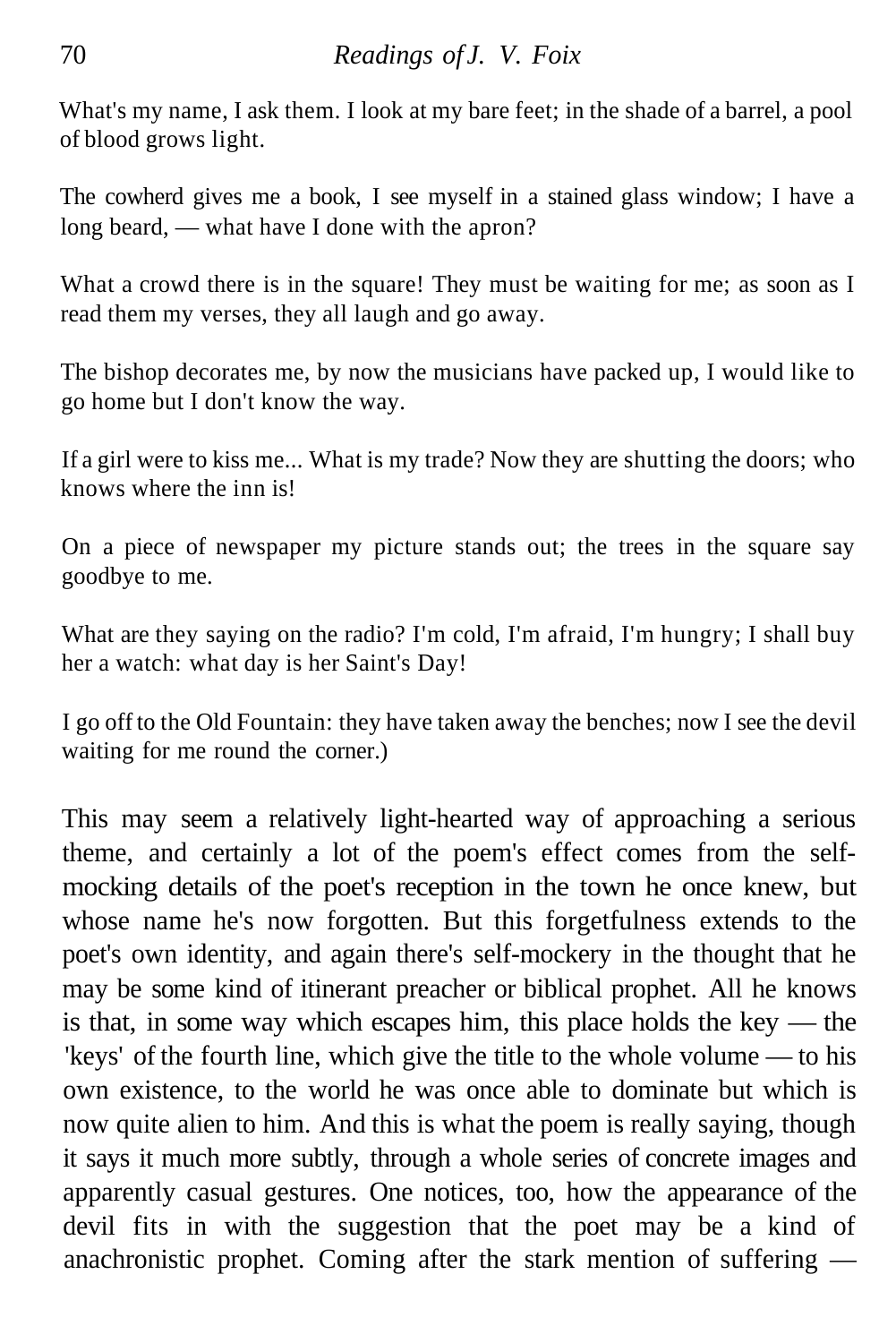'Què diuen per la ràdio? / Tinc fred, tinc por, tinc fam' (What are they saying on the radio? I'm cold, I'm afraid, I'm hungry) — there's a sinister appropriateness in the idea of a temptation in the wilderness, and a very real awareness of the evil possibilities inherent in the general situation.

It wouldn't be difficult to relate some of the details of this poem to the more surrealistic progressions one finds in the prose poems. Yet there can be no question here of automatic writing: the metre is beautifully controlled, and Foix draws on all the possibilities of the stricter medium to create a tension between the tripping movement of the verse and the underlying seriousness of the situation. The next poem I'm going to read is more expansive in its form — it's closer, in fact, to the ode than to the ballad — and the general effect is more rhetorical. The experience from which it arises is also more closely related to the war. The poem is dated September, 1936, and the occasion is the departure of a woman friend for a foreign country. As one might expect, the dominant images mark the contrast between freedom and the loss of freedom: some of these may seem opaque or irrational at a first reading, but if one knows the rest of Foix's work, it's remarkable how much of his more cosmic vision he's managed to retain while conveying the poignancy of a wartime farewell. So the hostile giants and monsters who appear from time to time in the early prose poems are transposed into the much more concrete figures of police and customs officials, and the trains to the frontier are conceived in images of light, which for Foix is always associated with truth and liberty. Here is the poem:

*A L'ENTRADA D'UNA ESTACIÓ SUBTERRÀNIA, LLIGAT DE MANS I PEUS PER DUANERS BARBOSOS, VAIG VEURE COM LA MARTA SE N'ANAVA EN UN TREN FRONTERER. LI VOLIA SOMRIURE, PERÒ UN MILÍCIA POLICÈFAL SE'M VA ENDUR AMB ELS SEUS, I VA CALAR FOCAL BOSC*

> *Escales de cristall a l'andana solar On passen trens de llum cap a platges obertes Entre murs transparents i corals sarmentosos I ocelles d'ull clarós en brogiment de brancs.*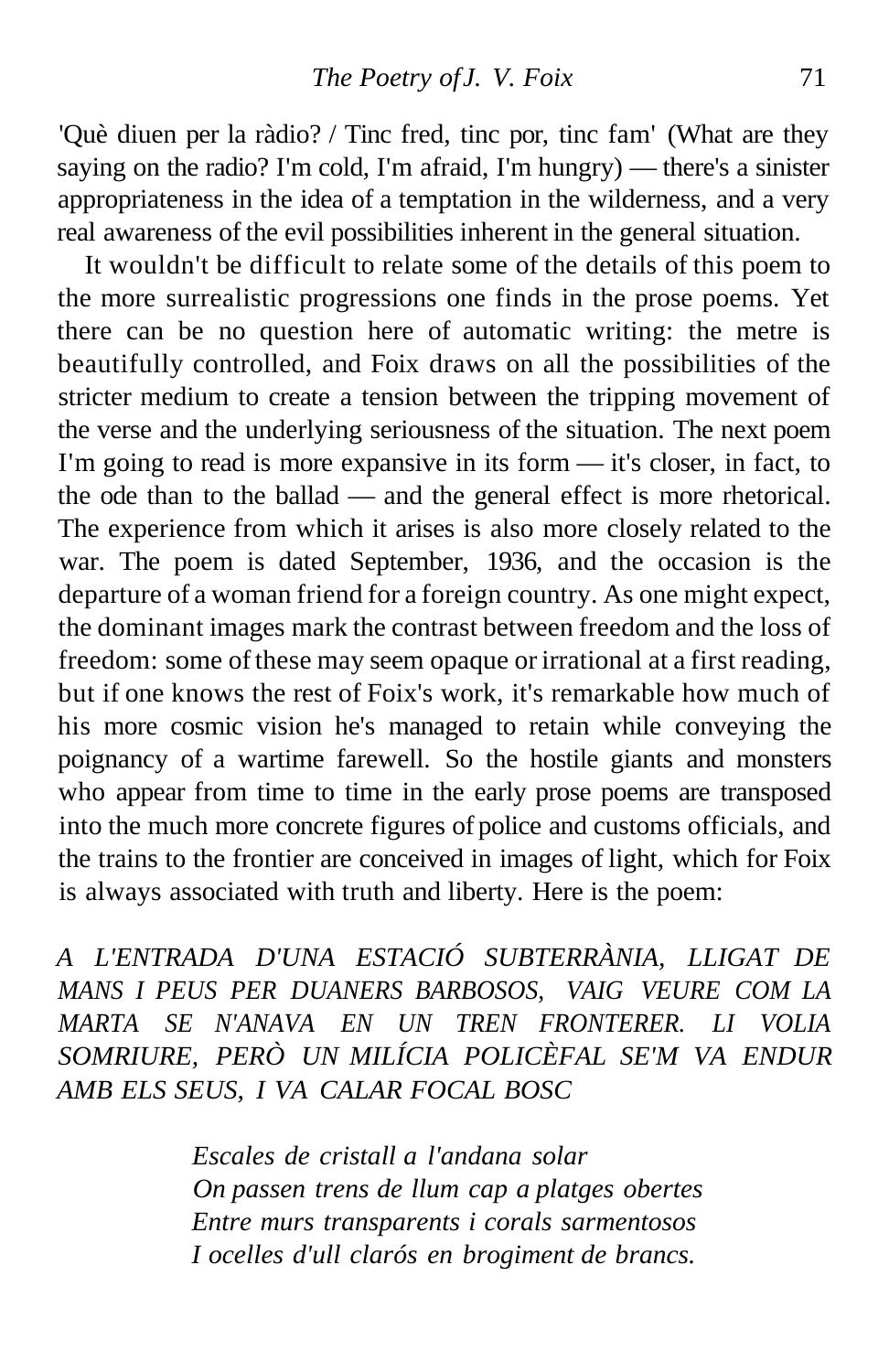*Ets tu, blanca en el blanc d'aquesta alba insular,* — *Líquid l'esguard, atenta a músiques innates* — *Que escrius adéus humits a la forest dels vidres, Amb semença de nit per a un somni desclós?*

*Te 'n vas enllà del goig, al ribatge encantat Amb gegants embriacs; a l'espluga gatosa I falcons dissecats a les roques senyades, A un mar petjat pels déus en els nocturns furtius.*

*No puc heure 't, dorment, orb de llum i de ment, Vestit com un infant, sense veu ni bagatge, Entre tràmecs guardat per hostalers biformes; Els passaports són vells i sangosos els cors.*

*T'emportes puigs i rius, i els estanys estel·lars I fonts en bacs gelius en profundes valises; Un guaita tenebrós, des del serrat en flames, Em crida amb noms estranys i em fa que no amb les mans.*

*Onegen foramur banderes esquinçades.*

(AT THE ENTRANCE TO A SUBTERRANEAN STATION, TIED HAND AND FOOT BY BEARDED CUSTOMS MEN, I SAW MARTA LEAVING IN A FRONTIER TRAIN. I WANTED TO SMILE AT HER, BUT A MANY-HEADED MILITIAMAN TOOK ME OFF WITH HIS MEN, AND SET FIRE TO THE WOOD

Stairs of crystal on the solar platform where trains of light pass towards open beaches between transparent walls and branching corals and bright-eyed birds in a murmur of boughs.

Is it you, white in the white of this island dawn — your liquid gaze, alert to inward music — who write moist farewells on the forest of windows, with seed of night for an open dream?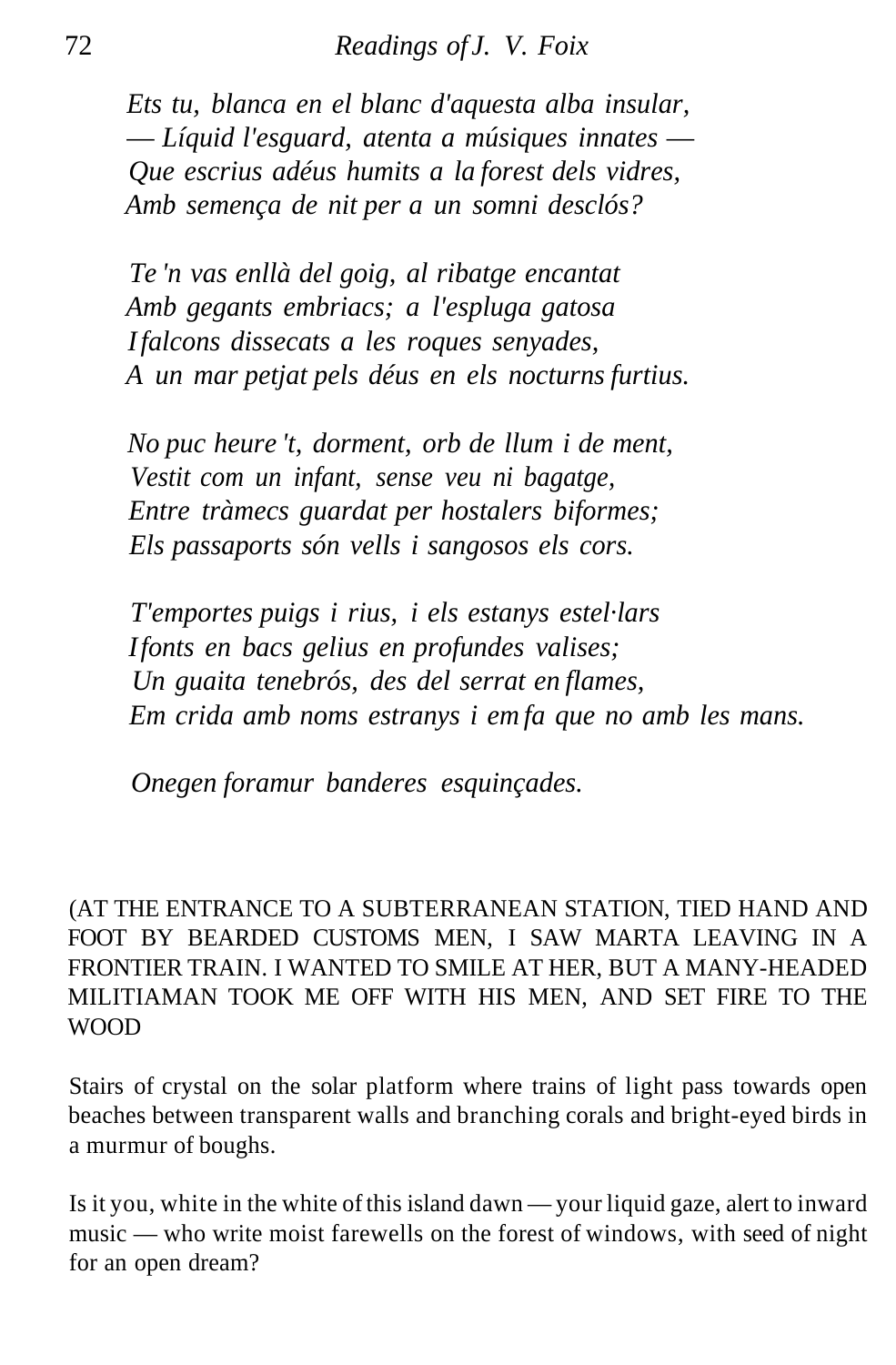You are going beyond joy, to the enchanted shore with drunken giants in the thorny coves and dissected falcons on the cross-marked rocks, to a sea trodden by gods in their furtive nocturnes.

I cannot reach you, sleeping, blind to light and thought, dressed like a child, with neither voice nor luggage, guarded between hoes by double-formed innkeepers; the passports are out of date and hearts are bleeding.

You take away with you in deep suitcases mountains and rivers and stellar lakes and springs in icy hollows; a dark sentry, from the blazing mountain ridge, calls me with strange names and says no to me with his hands.

Torn flags wave outside the walls.)

Part of the force of a poem like this comes, I think, from Foix's talent for raising a personal situation to the status of myth. Perhaps this is a crude way of describing what takes place much more subtly in the poem itself. Another way of putting it would be to say that some of the most telling details seem to come from the same reaches of the imagination as the traditional symbols of folktales. This would explain how, for example, the one realistic image of the poem — the woman writing goodbye on the window of the railway compartment — is merged unexpectedly with the image of the forest: forests are traditionally places where adventures and strange encounters occur, and here, by a very natural extension of the metaphor, the leavetaking takes place at the edge of a 'forest' which the poet himself may not enter.

It's very striking how, in the course of a complex poem like this, Foix can hit off a line which is simplicity itself, but which seems to carry the whole weight of the emotional situation. So here, the line 'Els passaports són vells i sangosos els cors' (The passports are out of date and hearts are bleeding), though it arises quite naturally from the rest of the context, continues to echo in the mind with a life of its own. Many of the shorter poems of *On he deixat les claus...* have this quality, and several of them are among the best things he has written. The one I'm going to quote now is dated September, 1937, a year later than the previous one, and it's so simple that it needs no comment: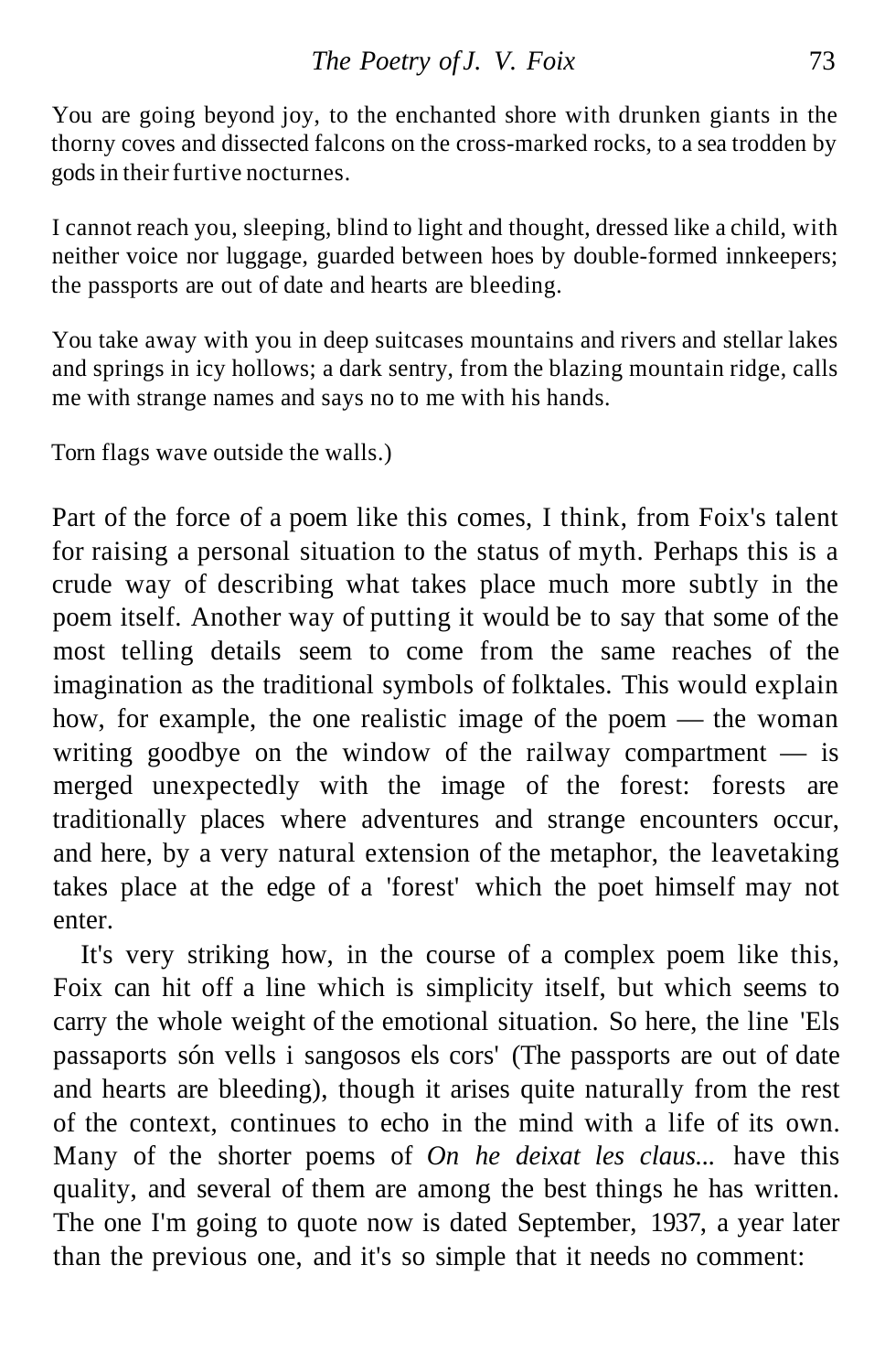# *FRONTERES*

*Pel corriol, entre flames de tinta, El no-res augur; Oscil·la en cels antics llàntia extinta I una ombra en el mur.*

*Avanç, enllà, però una mà m'atura I, dura, una veu Molla dels rous d'antany, clama segura:* — *De tot crim ets reu.*

*I en cloure els ulls per contemplar el paisatge De la mort carnal, Abandon en els glaços el bagatge Del país natal.*

(FRONTIERS Along the narrow path, among flames of ink, I sense nothingness; in ancient skies an extinct lantern sways and a shadow on the wall.

I go on, beyond, but a hand stops me and, harshly, a voice soft with the dew of bygone years, cries firmly: You have committed every crime.

And as I close my eyes to contemplate the landscape of bodily death, I leave behind in the ice the baggage of my native country.)

This, to me, is one of the most moving poems to have come out of the Civil War. It stands beautifully on its own, though obviously it's related to one of Foix's most obsessive themes: the questioning of his own identity, not in any narcissistic sense, but as a guarantee of his right to speak for others in a common situation. In his more recent work, the humanity one glimpses at certain moments in his earlier poems becomes deeper and simpler. This is particularly true of his last collections of prose poems, and especially of *L''estrella d'en Perris.* A great deal of the experience contained in this book is centred on the people and landscape of Port de la Selva and Cap de Creus, a source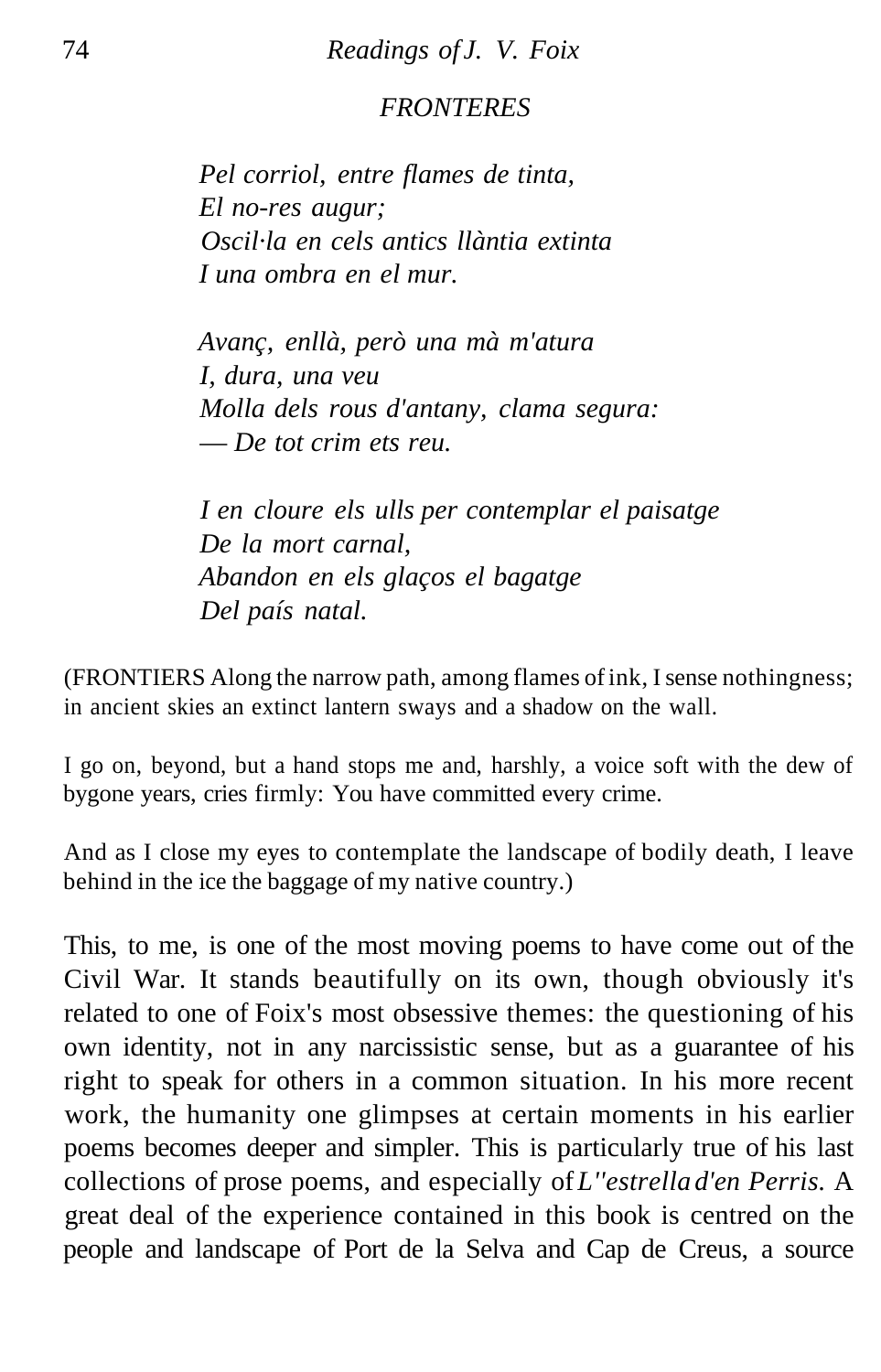of inspiration he shares with his friend, the painter Dali. It's difficult to imagine Foix writing these pieces at the time of *Gertrudis:* here, certainly, one can speak of a development, not in the technique so much as in the capacity to observe the speech and actions of other people. In the piece I'm going to quote, the speaker is simply listening to a group of fishermen sheltering from a storm and talking, quite casually, about death. The naturalness of the occasion, and the way in which it's reported, can easily blind one to the skill of the writing. Perhaps one measure of the distance Foix has come since *Gertrudis* is to say that the question of whether this is a prose poem or not hardly arises: it's quite simply one of the finest pieces of prose in modern Catalan:

*Quan el vent i la trangolada entren a boca de fosc, una colla de pescadors i jo acostumem de trobar-nos a la cabina d'una de les barques de bou ancorades i segures a recer del dic. Avui feia tramuntanassa* — tramuntanada o gropada, *discutien entre ells* —, *i les onades, fosques i altes, saltaven els carreus i escumejaven brogidores. Tot eren negrors en un fons boscaí de negrors, on jo veia foradades i esplugues, i galeries amb portes drapades i cambres medievals. A la punta, la nafra vermella de la nit sagnava damunt la polseguera de l'aigua. Hem fet foc en una brasera d'altre temps, i hem preparat i consumit menges olioses i salobres. Jo no recordava ventades tan xiuladores, fredes i udolaires. Les pregones rumors del mar, la cruixadera de les fustes, el renou de la ferramenta, la fregadissa de cordes i xarxes, i el grinyol de tants d'ormeigs malendreçats, ultrapassaven la memòria que jo tenia d'altres estades a bord d'una barca sòlidament amarrada. Algú ha sortit a parlar de la mort, i cadascú ha narrat la seva història de navegant amb tempestes, naufragis i negades. No és pas que els pescadors que conec siguin massa tràgics ni dramàtics en llurs contalles. Diuen que no temen la mort. Volen dir, ja ho sé, que no hi pensen ni no hi volen pensar. Massa eixerits, s'han avesat a no recordar-la. De tants d'estels com espurnegen en les clares nits soberanes, tot just si només els interessa el nom de l'estrella d'en Ferris, que és la de l'alba i la del vespre. Però saben dels rocs i dels recs.* — Mirem més ensota que endalt; de peixos,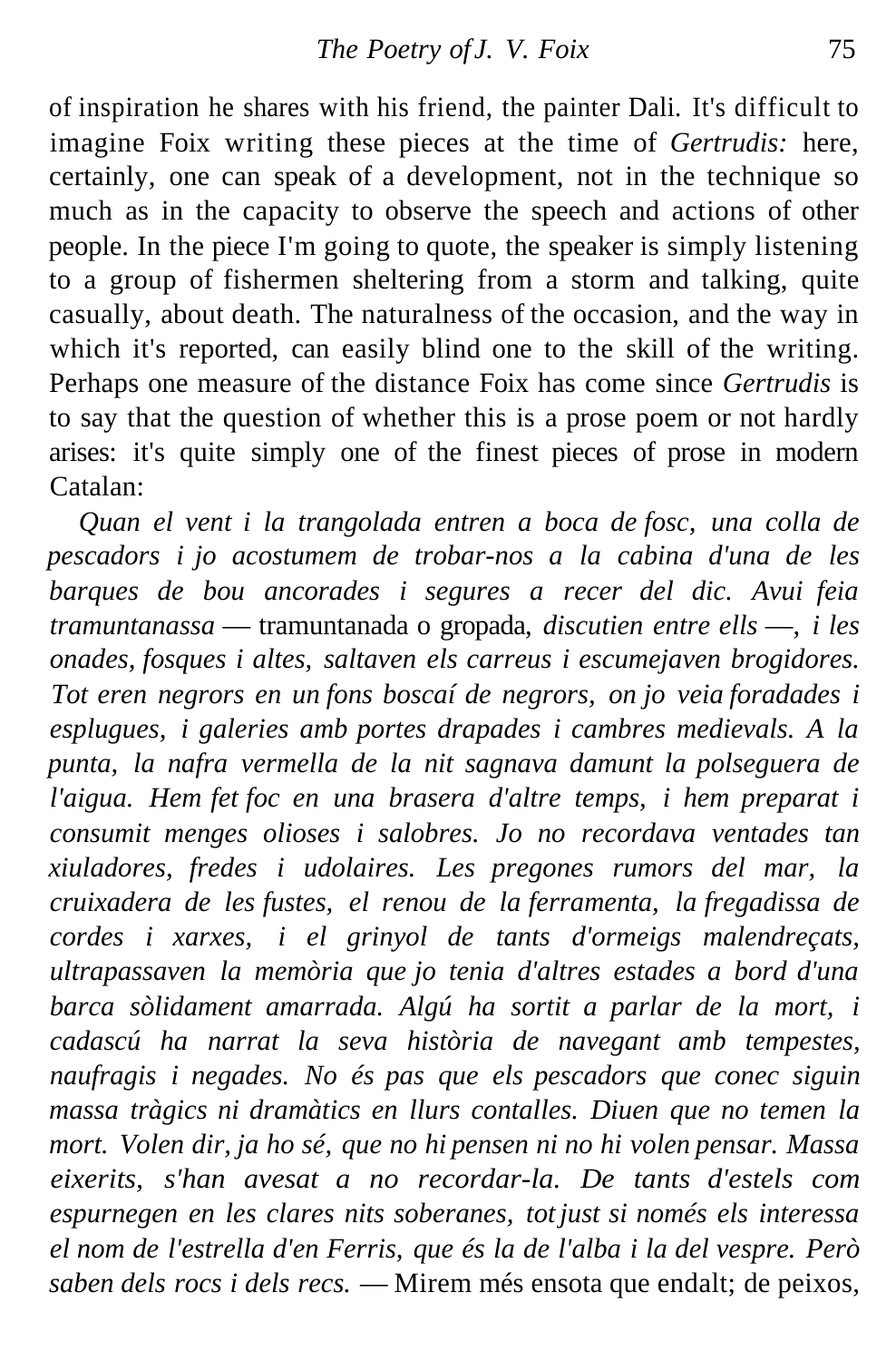no en plouen. /, *de cua d'ull, si apunta el grop. Ja un altre comenta:* — La mort, en aquest temps que som, no fa por a ningú: mireu com corren i com volen. / *un terç* — Ja no els fa por ni l'infern; a mi tampoc, perquè no hi crec. Me'n fan més les balenes. *D'altres han parlat com els filosofastres, però amb menys urc i mes airejada fantasia.* — Sempre ho hem vist així, i el qui ens va embarcar que ens colgui. Ara, si he de viure uns quants anys més, que em deixí vi a la bóta i pa a la post. *Quins descreguts, Senyor!* — Deixa't de vi: sous!, *refuga el mes cagalatxa.* — Jo voldria morir tot ballant, *diu un de jove.* — Jo, quan dormo. / *el més vell, mestre de sardinals:* — Jo, tot mirant el mar. / *girant-se cap a mi, planta:* — La mort només fa por als senyors i als valents, vull dir a aquells qui diuen sempre que no els fa por res. Mireu, per aquí als voltants, de tant en tant n'hi ha que es pengen, de tan feliços que són. *Era tard, i el fred i la son ens ensopien. Tants de sorolls, el bufareu que passa pertot i els batzacs de l'embarcació ens feien enyorar el jaç. Hem tornat amb el bot de passatge, hem saltat com si passéssim el Cap, i ens hem mullat. Ja en terra, hem sentit la veu vinosa d'algú que s'aturava i ens escridassava. És un que s'empilloca sovint i que, de nit, volta pels horts on parla, diu ell, amb les canyes, les quals li conten històries i secrets.* — Fujo del poble: hi ha massa gent pels carrers, i cotxes i motos que van amunt i avall, i no et deixen pas. Com si fóssim per la Festa. *Un li fa:* — Què dius ara! No en fa poques, d'hores, que tothom és a dormir. — N'hi ha que ni s'han llevat, avui; i de cotxes, fa mesos que no se'n veuen. *L'embriac segueix dient:* — Pareu bé l'orella: ^no sentiu enraonaments, crits, cants, música i rialles? Les terrasses dels cafès són plenes, i les tenores no havien refilat mai tan prim i tan altes, ni les piules no havien petat tan fort. / *a primeres hores de la matinada, enmig d'una soledat basardosa, s'apartava per deixar pas als carruatges i a la gent figurats que...* l'empenyien. *Li he dit que no feia pas gaire que parlàvem de la mort i dels morts,* — Què en penseu, vós... *S'ha tret el tapaboques, i ha cantat una cançó fresca i mordaç, amb tendres tornades que repetia mig cloent els seus ulls de xibeca. Li he preguntat si me la deixaria copiar:* — No sé pas si la recordaré: me l'he pensada ara mateix. *Li he dit si en recordava el nom:* — Això, rai! 'Mariner quan folga amb dona, prou s'hi voldria morir'.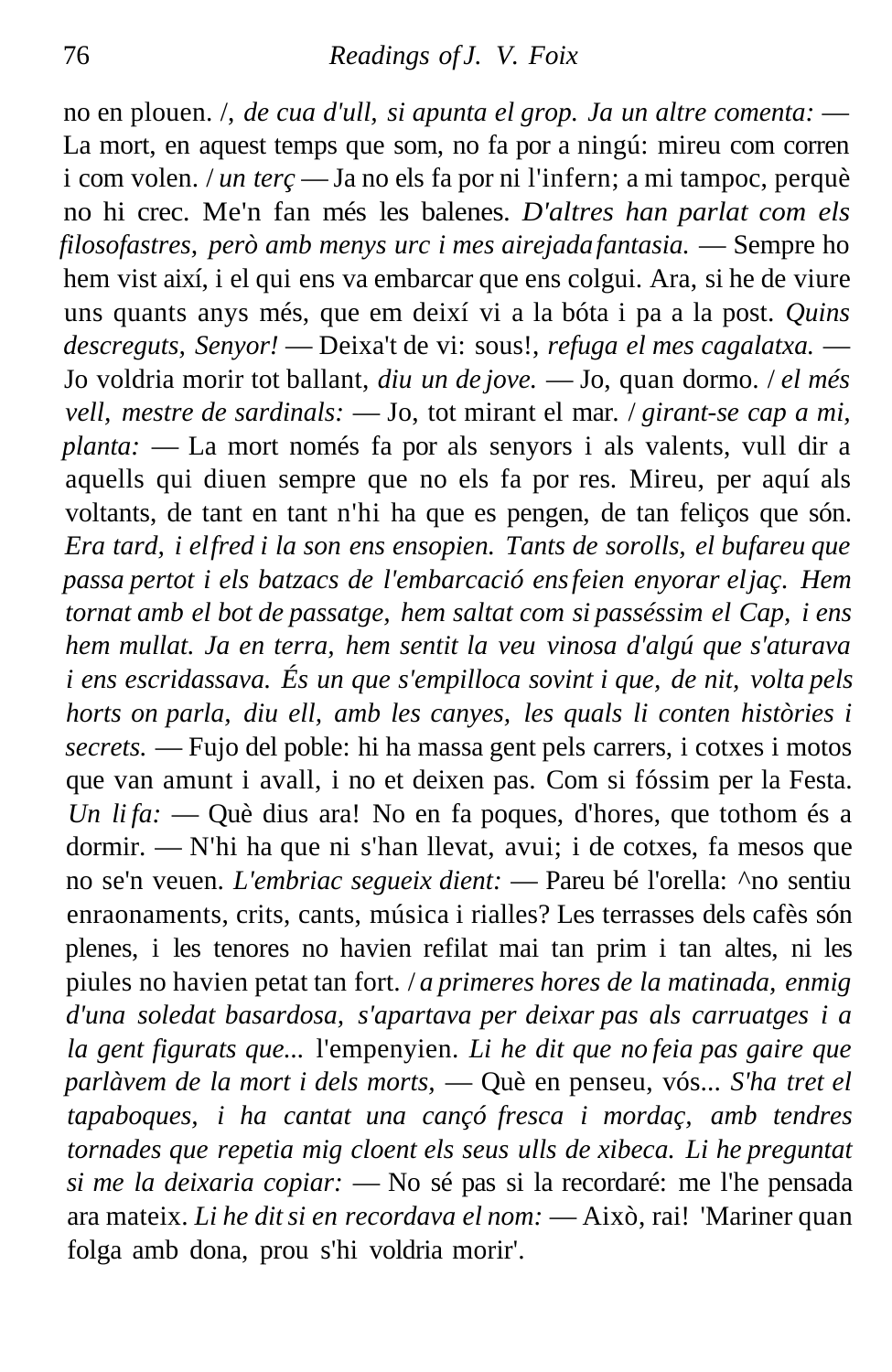(When the wind and the choppy sea go into the dark, a group of fishermen and myself usually meet in the cabin of one of the boats anchored securely in the shelter of the dyke. Today the wind came from the mountains — they argued as to whether it was a *tramuntanada* or a *gropada* — and the waves, dark and tall, broke over the blocks of stone with a crashing of foam. All was darkness, against a background wooded with darkness, where I saw tunnels and caves, and galleries with curtained doors and medieval chambers. At the point, the red wound of night bled over the dust of the water. We have kindled a fire in a brazier of bygone days and have cooked and eaten things tasting of oil and salt. I couldn't remember such cold squalls of wind, or which had whistled and howled so much. The deep sounds of the sea, the creaking of the planks, the grinding of metal, the rubbing of ropes and nets, and the shifting of so much badly arranged fishing tackle, exceeded my memory of other sessions on board a firmly anchored boat. Someone has begun to talk about death, and each one has told his mariner's tale of storms, wrecks and drownings. It isn't that the fishermen I know are over-tragic or dramatic in their tales. They say they're not afraid of death. They mean, I know, that they don't think of it or don't want to think of it. Too canny, they have got used to not remembering it. Of all the stars which glitter in the clear, supreme night, they are only just interested in the name of the star of En Ferris, which is that of dawn and evening. But they know about the rocks and the channels. — *Let's look down the coast, not up; it doesn't rain fish.* And, from his eye corner, he points to the storm clouds. And another comments: — *Death, in this day and age, doesn 't scare anyone. Look how they fly and run about.* And a third — *Nowadays they aren't even afraid of hell; I'm not either, since I don't believe in it. I'm more afraid of whales.* Others have spoken like small-town philosophers, though with less pride and more airy fantasy. — *We 've always seen things like this, and he who set us on board ship, let him hide it from us. Now, if I'm to live a few more years, let him leave me wine in the barrel and bread on the shelf.* Lord, what unbelievers! — *Never mind wine: cash!*, chips in the most miserly. — *I'd like to die dancing,* says a young one. — /, *in my sleep.* And the oldest, a master of sardine-fishing:  $-$  /, *watching the sea*. And, turning to me, he goes on:  $-$ *Death may scare gentlemen and the brave, I mean those who always say they're afraid of nothing. Look, in these parts, there there are folk who hang themselves from time to time, they 're so happy.* It was getting late and we were drowsy with cold and sleep. So many noises, the draughts which were everywhere and the buffeting of the boat made us long for bed. We went back with the ferry-boat, we jumped as if we were passing the Cape, and we got wet. Once on land, we heard the wine-sodden voice of someone who stopped and shouted at us. It was a man who often gets drunk and who, at night, wanders through the fields where, he says, he talks to the reeds, which tell him stories and secrets. — / *avoid the town:*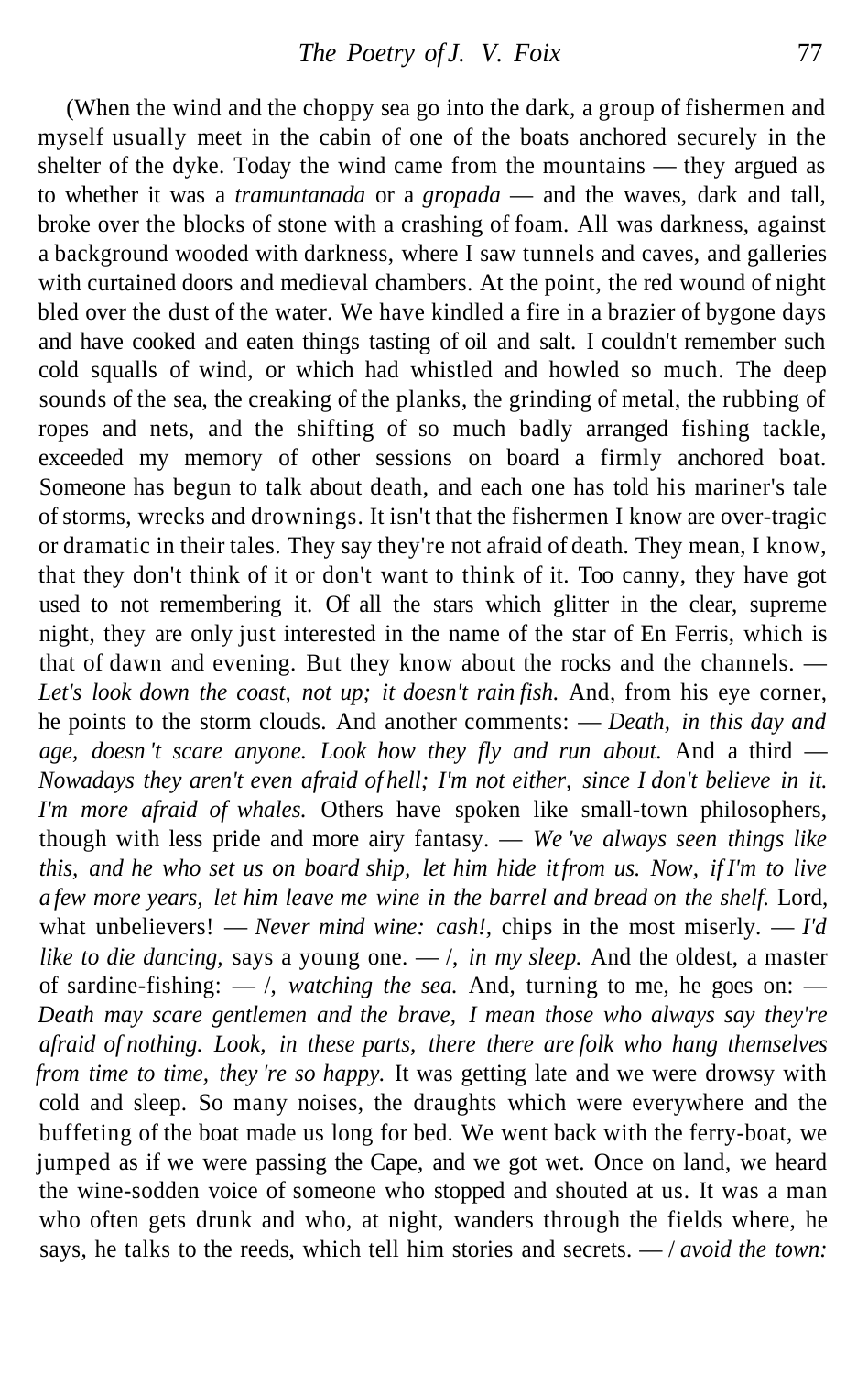*there are too many people in the streets and cars and motorbikes going up and down and leaving you no room. As if it were feast-time.* Someone replies: — *What are you saying? For hours now everyone's been asleep.* — *There are some who haven 't even got up today; as for cars, it's months since there were any.* The drunk man goes on: — *Listen carefully: don't you hear speaking, shouts, songs, music and laughter? The caf é terraces are full and the* tenores *have never played so high and so shrilly and the fireworks have never sounded so loud.* And in the early hours of the morning, amidst a frightening solitude, he draws back to make way for the imagined carriages and people who... *were pushing him.* I told him that only a short while back we were talking about death and the dead, — *What do* you *think about it...* He took off his scarf and sang a fresh, biting song, with a tender refrain which he repeated, half-closing his owl-like eyes. I asked him if he'd let me write it down: — / *don't know if I'll remember it: I thought it up just now.* I asked him if he remembered its name: — *Of course I do! 'When a sailor sleeps with a woman, sure he'd be glad to die'.)*

And here I shall have to leave Foix, with the sense that I've done very little to convey either the depth or the variety of his work. After many readings, I feel more than ever that this is a beautifully coherent work, which will repay any amount of investigation. I use the word 'investigation' deliberately, since Foix likes to refer to himself as 'un investigador en poesia' (an investigator in poetry). As he uses it, there's nothing clinical or frivolous about the phrase: quite simply, he sees poetry as what he calls an 'objective reality', a reality which is always there, detached from the poet, but always ready to be explored. Such a view may disturb our own preconceptions about poetry, but Foix has always been clear about its consequences. As he puts it:

*No hi ha doncs una realitat superada, ni un triomf de l'esperit sobre el real: hi ha una realitat vexada pels llòbregs mercaders del natural i de l'espontani, que el poeta, generós, allibera i ordena... No hi ha missatges nous, ans bé un sol missatge: el del poeta que expressa amb mitjans propis, que són els de la seva època, allò que verament és.*

(There is not, then, a reality which is overcome, nor a triumph of the spirit over the real: there is a reality which is humiliated by the dark merchants of the natural and the spontaneous which the poet, generously, liberates and sets in order...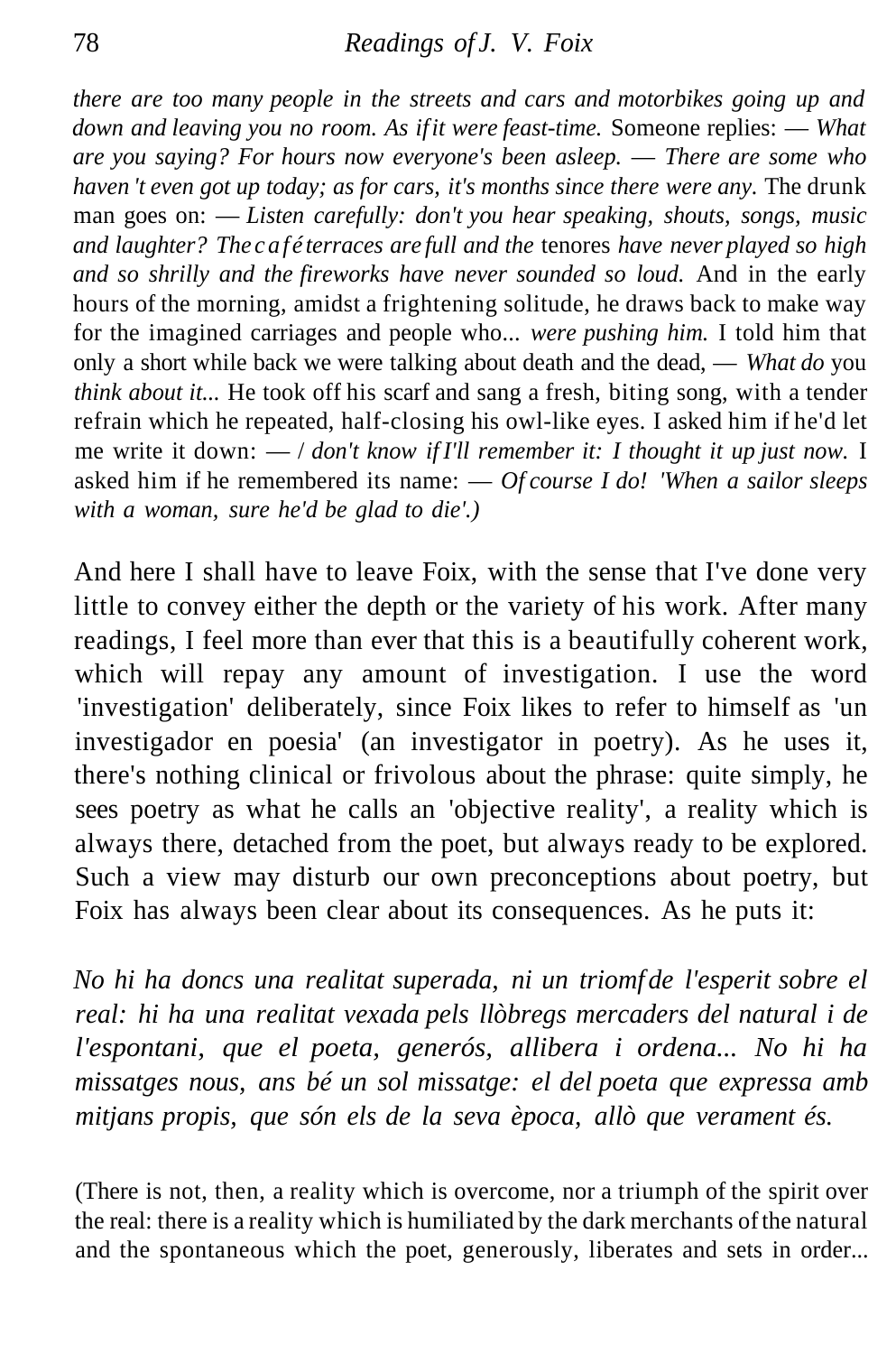There are no new messages, but rather a single message: that of the poet who expresses with his own means, which are those of his times, what really is.)

In an age when even the best poets often seem to settle for minor poetry, it's as well to be reminded of this larger view, and perhaps the best way of praising Foix is to say that his best poems make it seem the most natural view of all.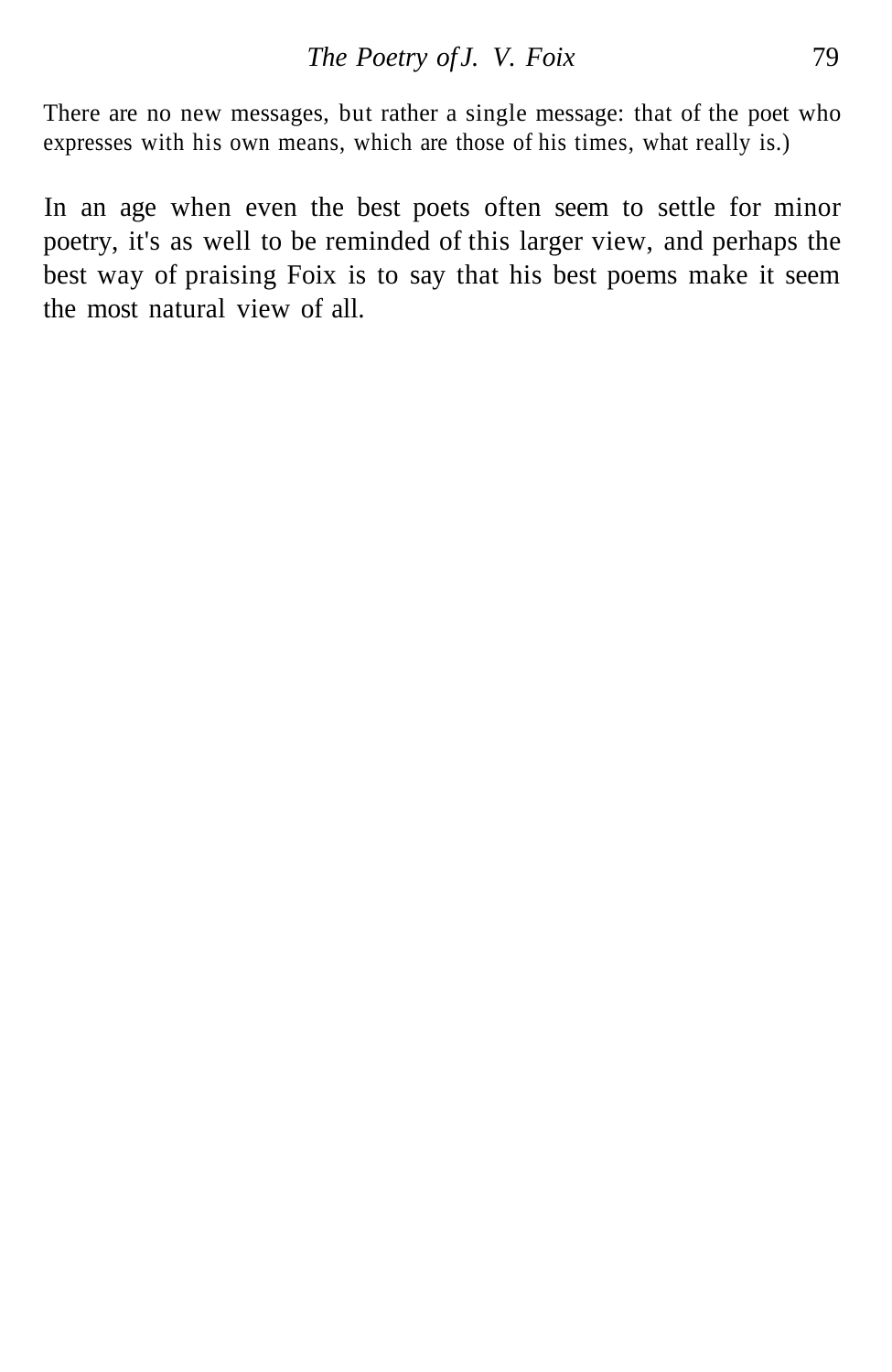# **J. V. Foix. Modernity and Tradition**

#### **Manuel Carbonell**

I have chosen this title because I think it frames one of the most distinctive features of Foix's poetry. Indeed, one of his most famous lines is that which closes the seventh sonnet *of Sol, i de dol:* 'M'exalta el nou i m'enamora el vell' (Novelty excites me and I'm in love with the old). This forceful affirmation that he finds attractive, even exciting, not only the fruits of the modern sensibility but also the enduring, essential legacy of bygone ages, is repeated in diverse forms throughout his poetic production. The definitive text, however, where the basis of his poetic conception is fixed and most clearly expressed is *Sol, i de dol.*

Just to trace this through a few examples, the fourth sonnet already shows the poet expressing himself through paradox: 'Sóc a París, i entre ermots, a Lladurs' (I'm in Paris and, among waste-lands, in Lladurs). Here the old and the new, united by the verb 'sóc' (I am), figure metonymically as Paris (capital of avant-garde and symbol of modernity) and as Lladurs (where Foix's forebears originated, the emblem thus of ancestrality). Turning now to poem 26 of *Sol, i de dol,* we read:

> / *si em complac en la forest aspriva Exult en plor davant la plana mansa.*

(And if I'm glad to be in the wild woodland I exult tearfully too before the gentle plain.)

The play of antithesis between 'wild woodland' and 'gentle plain' is compensated by the near-synonymous verbs, 'complaure's' (to delight, to be glad) and 'exultar' (to exult) while the whole is cemented by the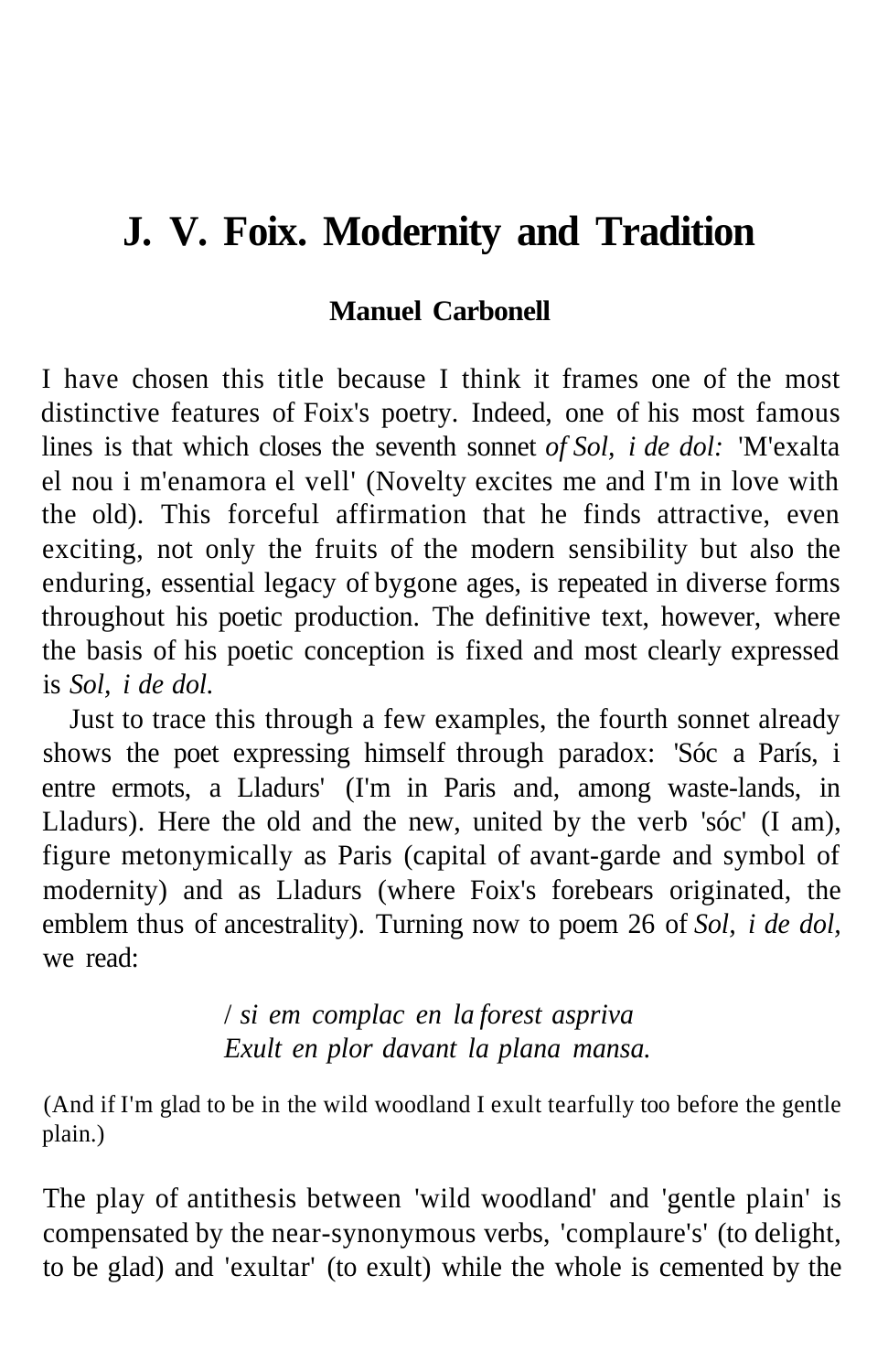alliterative consonant groups *pl/pr.* These are repeated as central props for both lines —*plac-, -pri-, plor, pla* — with a sound effect as though of applause. We see here a repetition of the device found in the first line we quoted, that of using two near-synonymous verbs to unify two contrasting indicators. Upon this the poet sets a sequence of heterogeneous and often opposing elements in which he delights and exults, so much that his pleasure brings him close to tears. The final tercet deserves close attention:

> *El fenc humit, els olis de l'hangar, El mot novell, i el vell que l'art relliga: Tot l'or espars en una estampa antiga!*

(Damp hay, oils from the hangar, the new word, and the old one fixed by art: all the gold that flecks an ancient print!)

While 'damp hay' takes us back to a traditional agricultural way of life, 'oils from the hangar' sets us in the urban landscape with its strong technological flavour. However these two opposing worlds are defined even more precisely in relation to 'the new word, and the old one', which clearly allude to literature. We notice that what pleases and excites the poet is not the simple fact of one being new and the other old, but that it is 'art' which 'fixes' the word, the language of poetry itself, that which constitutes the attraction of the poetic art. This is to say that the poet's technique and linguistic expertise are what make a poem immortal, transcending the particular taste of each new era. The poet's attainment, then, is that we are given the vision to see, according to the line just quoted, 'the gold that flecks...' poetic material.

Even in the fourth and fifth sections of this book, which are quite explicitly vanguardist in spirit and in their promotion of newness and modernity, we still find the same claim for the immediacy and active relevance of the past.

Poem 58, one of the most characteristic of this spirit (elevating to mythic status Foix's own generation of 1918), reads as follows: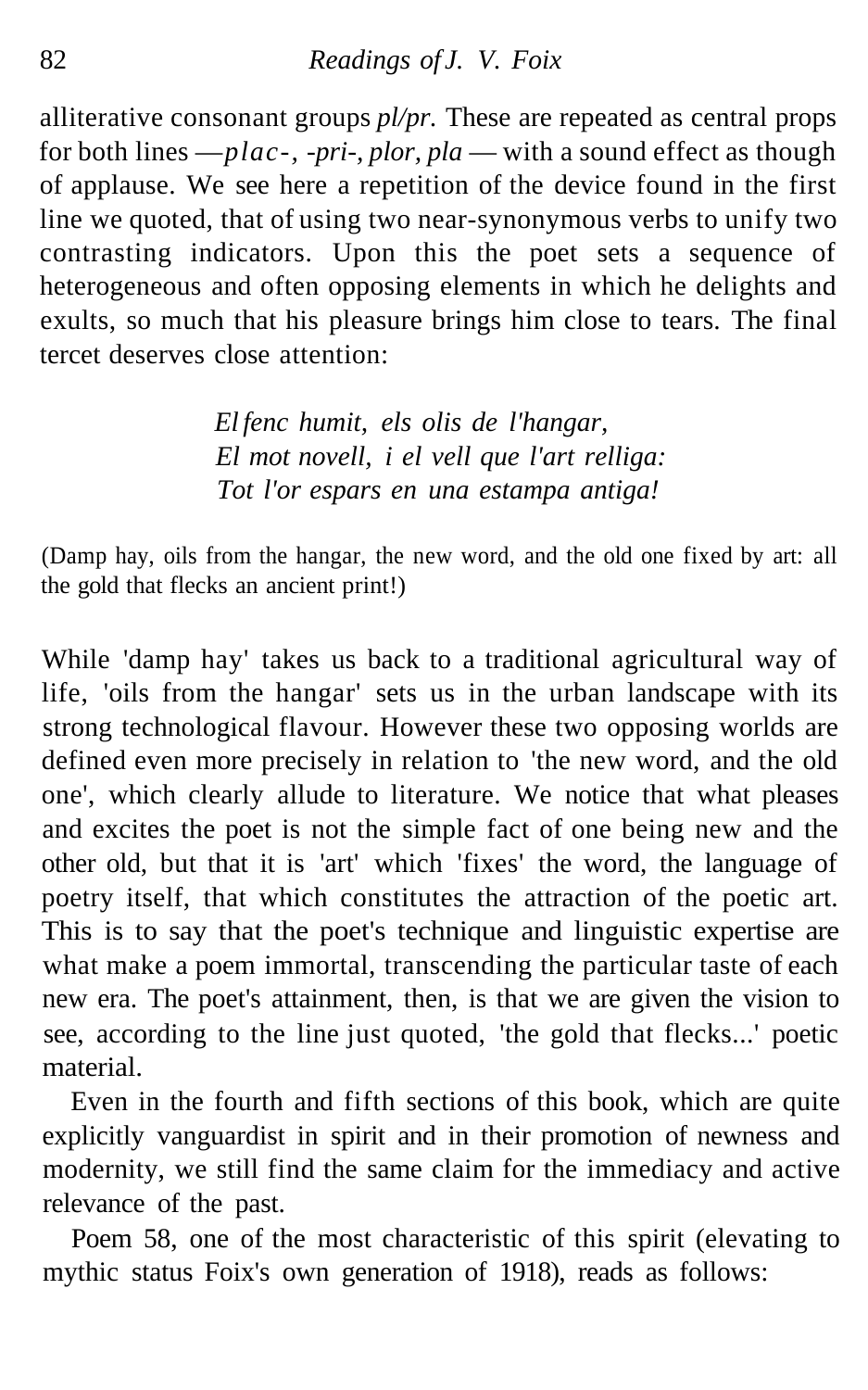*(...) ens domina l'esport (...) D'un 1, un 9 i un 8, d'un vermell fort, I escoltem Bach en un llagut estort Del naufragi del temps de les romances.*

(Sport is our passion... with the bright red of its number 1, number 8 and number 9, and we listen to Bach in a barque saved from the shipwreck of the days of the ballads.)

Here the spirit of radical innovation, with incendiary implications conveyed by the 'bright red', far from being denied or contradicted is, rather, reinforced by listening to Bach in a boat which has been saved from the shipwreck of a legendary past.

Perhaps we should pause a while here to consider something so evident that it is often overlooked, yet which is nevertheless essential for the case I want to put forward. The fact is that generally when we speak of something modern we do so in contradistinction with oldness, even to the extent that modernity must exclude anything 'old'. The supporters of revolutionary modernity-at-all-costs have always insisted on a clean break with the past. This has been particularly so in the case of artistic vanguard movements. Without going too far into detail we can say that these movements generated a debate, running through to 1939, that involved virtually every creative artist in Europe. The issue, in a nutshell, was: Does modernity entail a break with the past? Of course, the starkness of the question posed in these terms forced the majority to tone it down to To what extent must we break with the past, if indeed there must be a break at all?' Because by the word 'past' we understand the sum total of the Western tradition. In the fields of painting and music the responses would tend towards a gradual dissolution of traditional models. In literature, though, the same iconoclasm leads into a cul-de-sac from where a retreat is initiated back towards familiar conventions. This has to be understood in relation to the essential raw material of literature: language, and thus *meaning.* Consequently even the most radical experimenters, the Dadaists, were prisoners of that which they wished to destroy. For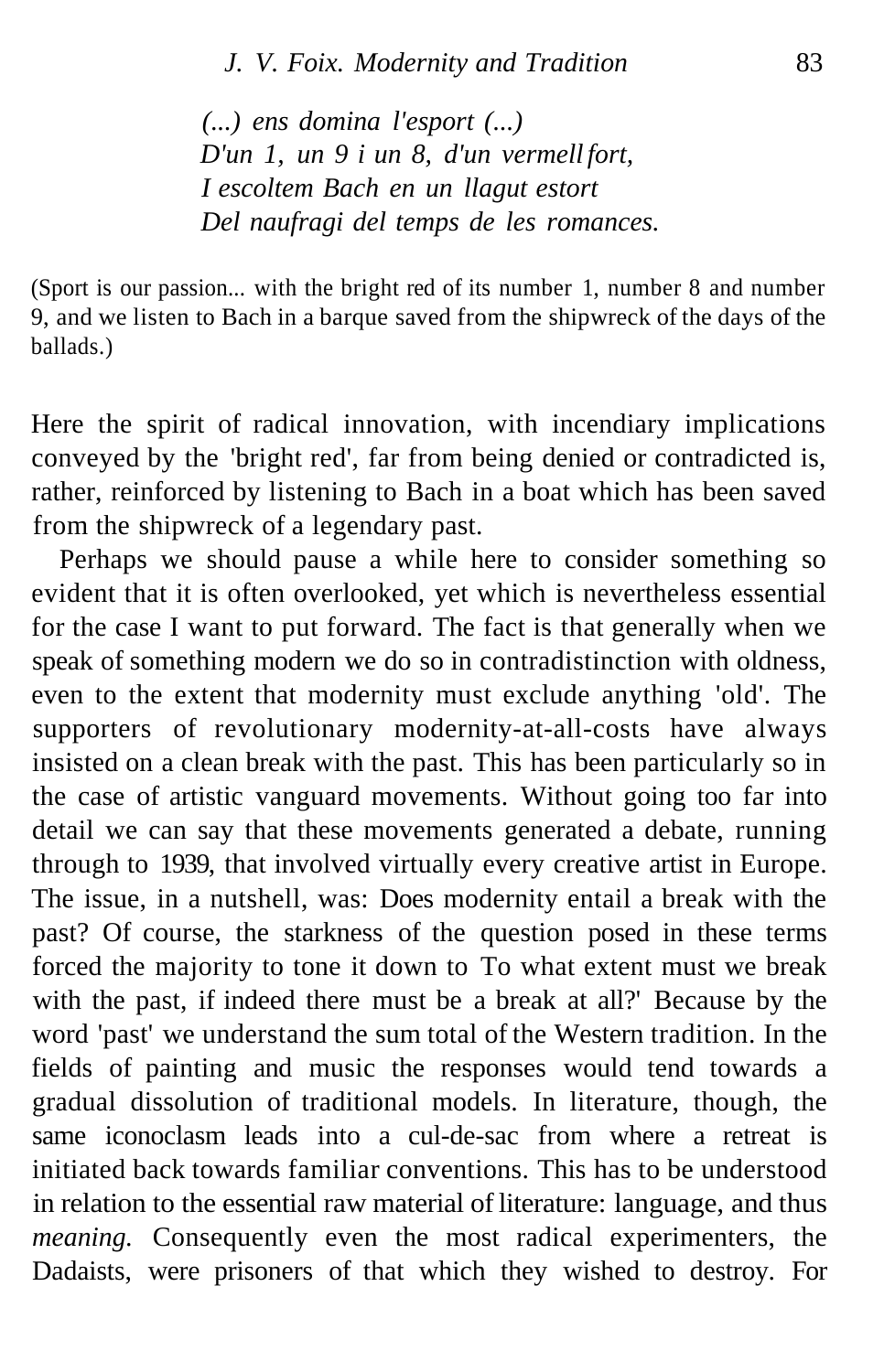example, in their sound poems the absence of meaning is immersed in the total span of the very literary tradition they would have blown up. And all these writers were finally swept along or assimilated by the general evolution of the surrealist adventure.

This digression was necessary to focus Foix's attitude towards the issues in question. From the extracts we have read it is clear that his concept of modernity does not imply a break with the past. Unfortunately we cannot go here into Foix's own substantial and recurrent arguments in favour of this position, as they are expounded in his writings on poetry. Basically it boils down to a conviction that there is no such thing as 'newness', only individual works that can be deemed 'perfect' and which, as such, stand outside time and beyond fashions. Thus for Foix the authentic spirit of avant-gardism and innovation is with those who are capable of creating products which define an era and contribute to shaping the future. This leads to a view of newness not being found in work which seeks to cut loose from all precedents, but rather in work which can take from the past means and forms of expression that accord with the communicative needs of the present. The paradox is obvious: art thus conceived is not a nostalgic harking back to a mythified past. On the contrary, there is a movement backwards which becomes an authentic progression, a forwards impulse: not locked into the past but rather opening on to the future.

It is important to understand one thing: that for Foix the past is not the whole past, neither is it any past. In fact he singles out and always focuses on the Middle Ages and the Renaissance, skipping the period from the 16th to the 18th centuries through to the 19th-century Revival movement (the *Renaixença)* where his interest resumes. Even from among the writers of the *Renaixença* and beyond, lumped together and labelled *'modernistes',* only Verdaguer and Maragall are saved. On the other hand, the national cultures which he takes into account, apart from Catalan, are not randomly chosen from anywhere on the globe: what Foix's gaze does is to 'home in' on the other Latin peoples. The reason behind this selection is a particular perception of the specific needs of Catalan culture in general, and its literature in particular. He explains what his vision is in an article which appeared in the April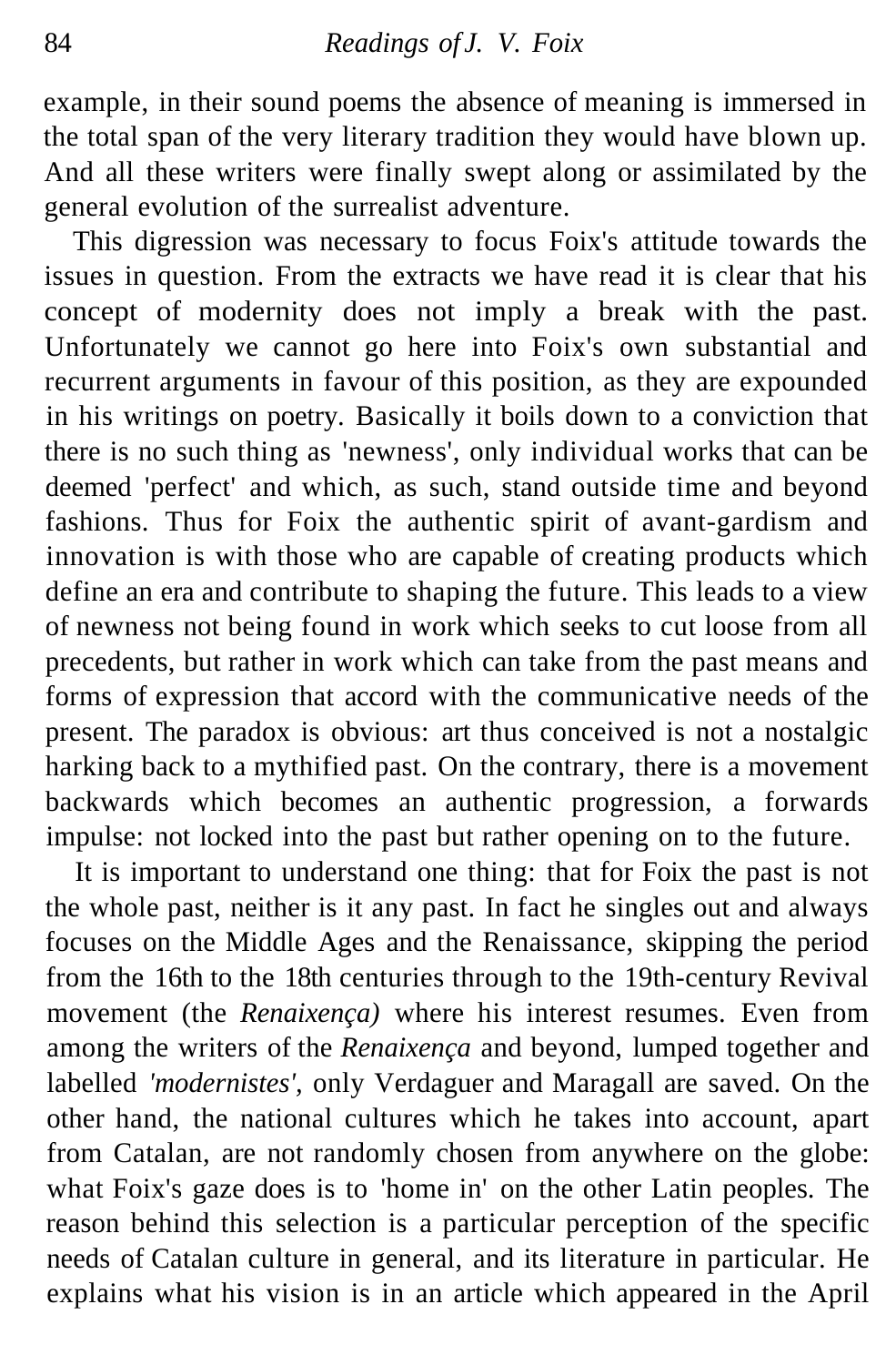1947 issue *of Ariel,* in which he emotionally evokes the days of his youth. Of special interest to us in this text is a declaration of principles which we can take as a reliable indicator of the poet's deep motivations. It reads:

*En un dels mes bells moments de la nostra renaixença col·lectiva es va projectar a la ment dels fidels la imatge d'una comunitat on el concret substituïa el mite, arcaic o futurista. Hi va haver un Polític, un Poeta, un Glossador, un Pintor, un Gramàtic que, una vegada, ençà o enllà de llurs valences personals, van coincidir, en llurs investigacions i en la pràctica de llur art, a fer vivent a les ments joves la idea d'una comunitat nacional on, per una conjunció feliç d'orientacions, el mite no era cap faula ni l'universal una teoria. Hi va haver un possible per als mes atents, no pas per als il·lusos.*

(In one of the finest moments of our collective revival there was projected into the minds of the faithful the image of a community in which concreteness replaced the myth, whether archaic or futurist. There was one Politician, one Poet, one Spokesman, one Painter, one Grammarian, all of whom, regardless of their private wills and desires, coincided, in their investigations and in the practice of their arts, in vitally inspiring young minds with the idea of a national community wherein, through a happy convergence of guide-lines, myth ceased to be pure fable and universality ceased to be pure theory. Many things became possible now for those most attentive to these forces but not to those who just took them as the source for vague illusions.)

(J.V. Foix, 'L'Obiols, o el que hem perdut', *Obres completes,* IV, p.535).

Just who these exemplary figures were is revealed to us in an entry dated 1st January 1913 from *Catalans de 1918.* This was just after the Orthographical Norms for the Catalan language issued by the *Institut d'Estudis Catalans* had been published in the newspaper *La Veu de Catalunya.* The sense of it being a major cultural watershed is embeded in the poet's remark to friends: '"With [the Politician] Prat de la Riba, with [the Poet] Carner and [the Grammarian] Fabra," I said, "Catalonia has some good leaders." Then they, Obiols and Casanovas,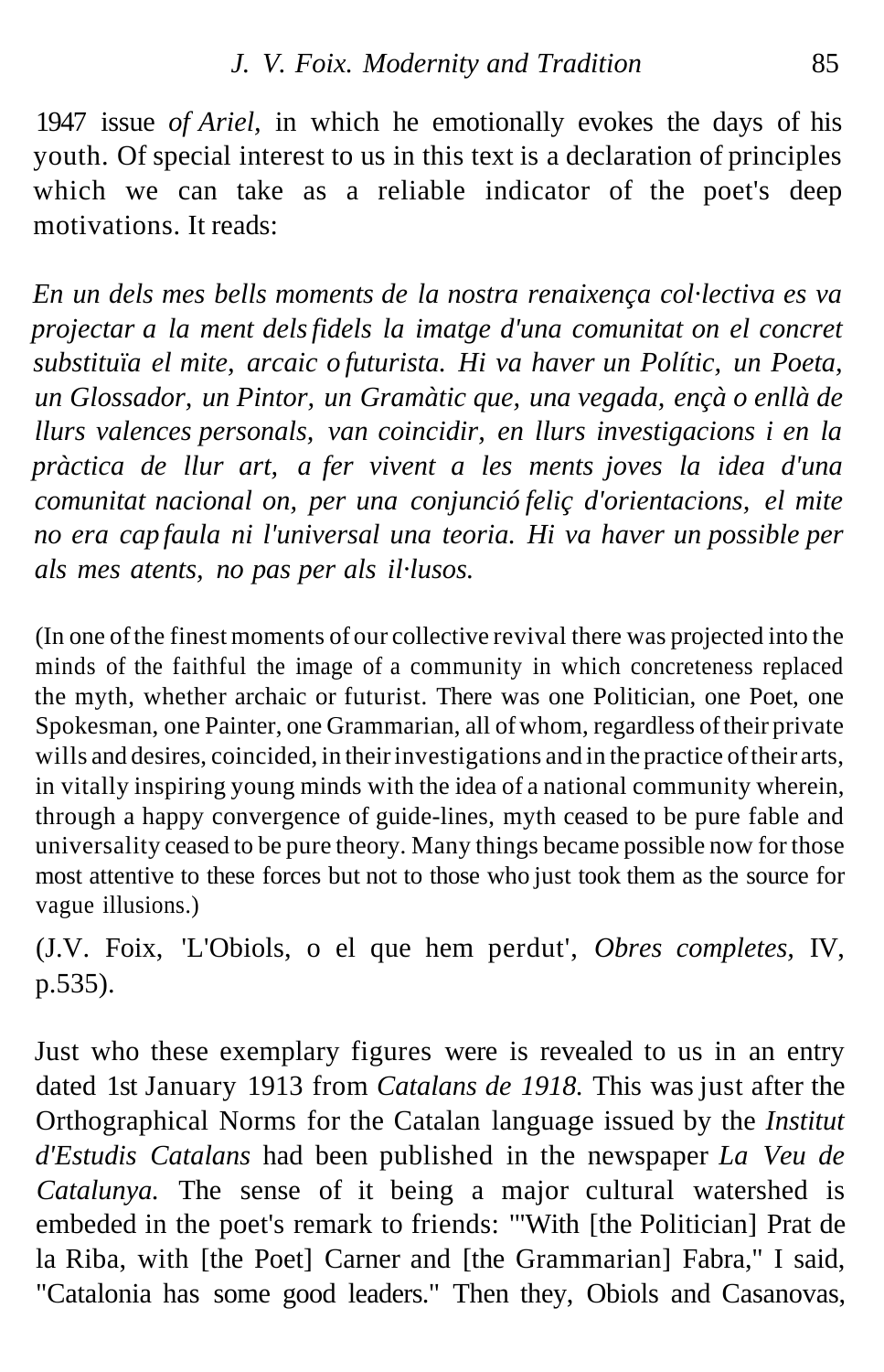added the name of [the Spokesman] Eugeni *d'Ors-Xènius.* And I, with a laugh, said "And don't forget [the Painter] Torres Garcia!'" (J.V. Foix, *Obres completes,* IV p. 196).

These names, of course, are the ones which map out the integral features of that programme of political and cultural self-affirmation for Catalonia known as *el Noucentisme,* New Centuryism, a blue-print for the twentieth century. This was the context in which Foix was formed, taking its classically inspired moral and aesthetic ideals and converting them into the conceptual bases that would guide his literary evolution. These were the root of his exclusive focus on the cultures of the Latin peoples, in so much as they express the continuity of a spiritual community at a level deeper than that visible in modern state frontiers. In this way the weight of the past within the present is borne out for him. But at the same time he realized that national recovery also must involve engagement with the most vital forces of artistic renewal, especially when these arise within the sphere of the Romance countries. It was this which made him receptive, albeit critically so, towards the experiments of the avant-gardists. In this sense he ended up in a paradoxical position, which translated for some years into a fluctuating output, using diverse formal models. He went from calligrams, to the narrative poem on classical lines, to poems composed in prose from surrealist inspiration and attempts at automatic writing in poems without punctuation.

Nevertheless, the prestige which he won in intellectual circles in the 1920s and 1930s, to the extent of being chosen to represent the Catalan PEN club at the 1933 Dubrovnik conference, was not due to his poetic activity, which was still sparse at this time. Foix's reputation was based chiefly on the articles he wrote regularly for the newspaper *La Publicitat* and on his editorship of the literary page, where pieces of his own under the pseudonym of *Fòcius* gained a wide following. To a lesser extent, he had also made a name for himself through his contributions to the two magazines produced in Sitges, both of them addressed to a more restricted readership *Monitor de les Arts i les Lletres* (1921-23) and then *L'Amic de les Arts* (1925-27).

Even so, and despite the very limited impact of his only two pre-Civil War books of poetry, *Gertrudis* (1927) and *KRTU* (1932), we can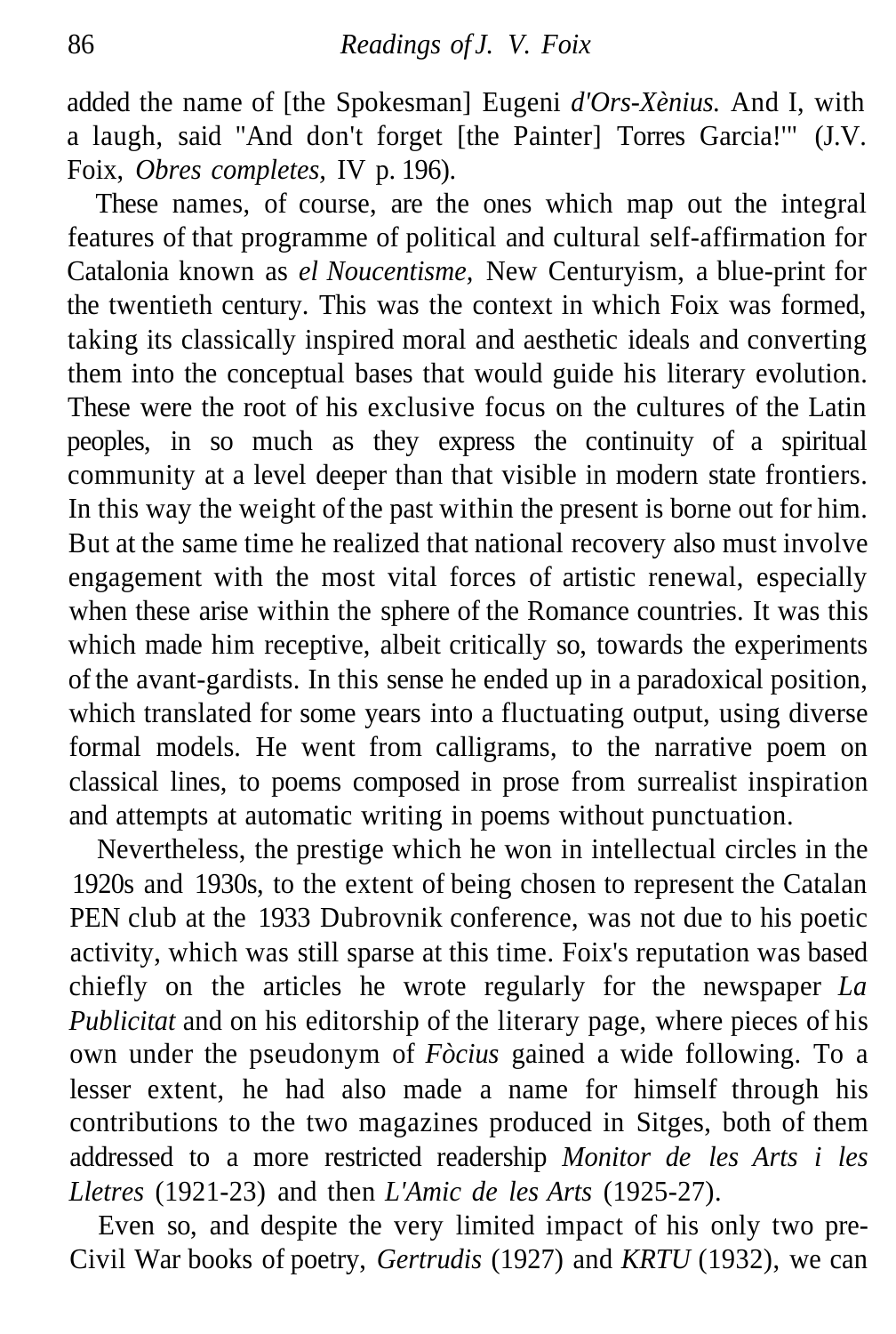talk of a distinct inclination towards experimental literature and avantgardism. At the same time we must recall that he was one of the most outstanding promotors of the figure of Ramon Llull, (interestingly taken by Foix as an avant-gardist *avant la lettre)* in connection with the quincentennial celebrations of his birth between 1933 and 1935.

So we must wait until 1947, after the calamity of war and the painful recovery thereafter, for the publication of *Sol, i de dol* and, eventually, a decisive statement of his position, which, as soon as it came, truly bewildered the critics. Gabriel Ferrater used the following words to describe the shock which the book produced:

*Després de* Gertrudis i *de* KRTU, *Foix tenia l'obligació de continuar fent super-realisme; per molt boirós que allò es veiés (...) Però quan va publicar* Sol, i de dol! *Quina insolència: un llibre de sonets que no es podien qualificar sinó de pre-petrarquistes, un llibre tan 'culturalista' que no porta pas menys de quinze epígrafs, d'autors el més modern dels quals es Roiç de Corella. I després vam anar de mal en pitjor; ningú no sap encara ben bé si* Les irreals omegues *és un llibre post-surrealista o, per dir-ho així, pre-hitita... "*

(After *Gertrudis* and *KRTU* Foix was obliged to keep on writing in a surrealist manner, however vaguely... But when *Sol, i de dol* came out! What insolence: a book of sonnets which could only be called pre-Petrarchan, such a 'high-brow' offering that it comes with no fewer than 15 epigraphs, the most modern of whose authors is Roiç de Corella (1433-1497). And then things went from bad to worse; nobody knows, still, whether *Les irreals omegues* is a post-surrealist or, as it were, a pre-hittite work...)

(G. Ferrater, Prologue to J.V. Foix, *Els lloms transparents,* Barcelona, 1969, p. 9).

Ferreter's irony about post-surrealism and pre-hittitism, however, contains the essential truth about Foix's position. This is that especially in *Les irreals omegues,* but also in subsequent books of poems, those elements that in *Sol, i de dol* were still, as it were, theoretical propositions, like those we have examined, are now converted directly into concrete images.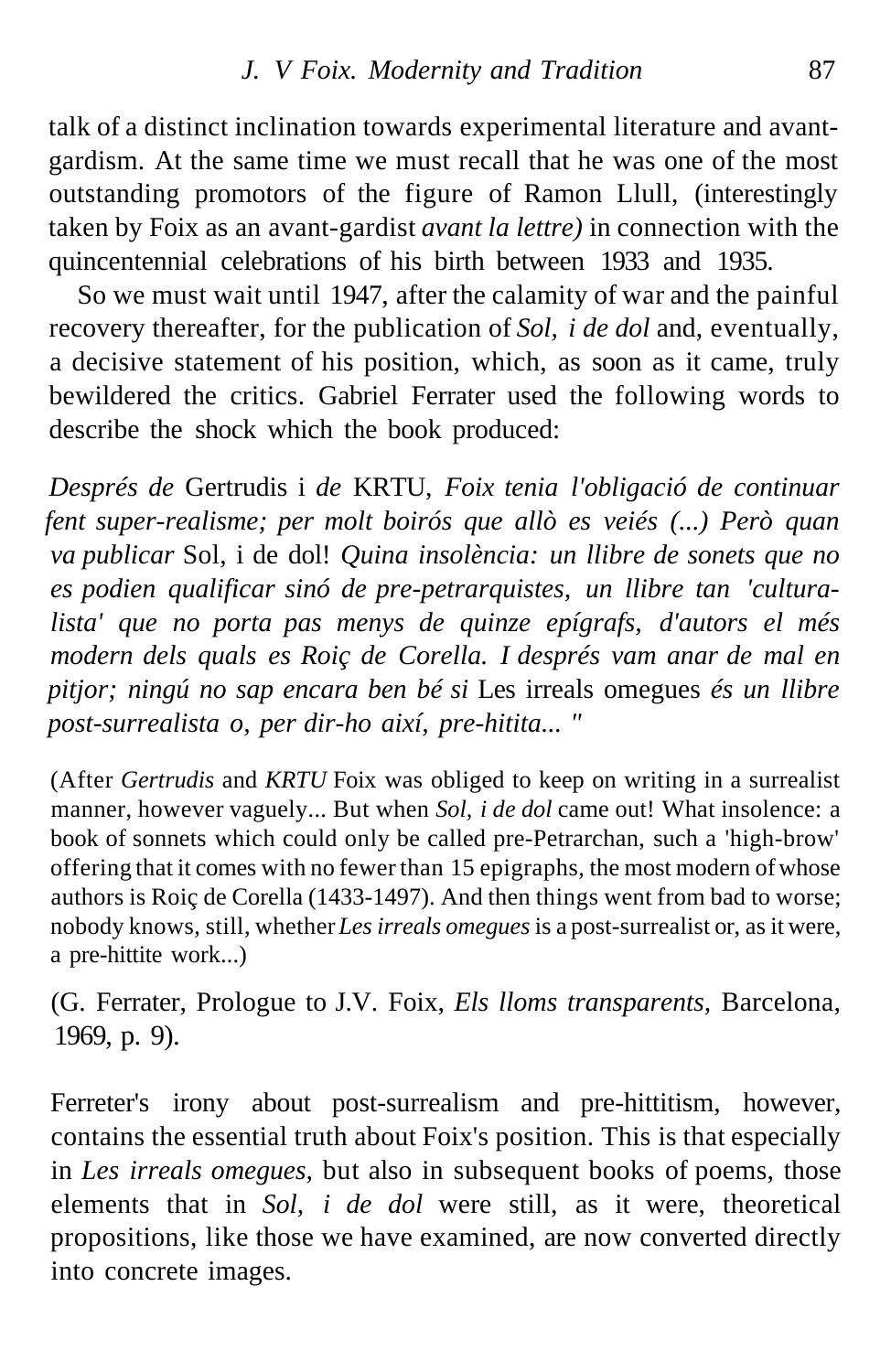critical, that is, receptive to the palpitations deep in his own times which will produce the cracks on the surface and destroy the heavy weight that our own age places in the way of a better future.

Thus the painful experience of the war and its consequences become the starting point, referring both forwards and backwards, for the process of assimilating and coming to terms with that reality. Each poem is the objectivization of a deep and crucial moment in the experience of the poet, and in the experience of all of us. In this sense the trauma is overcome (transcended), and the suffering of the victim(s) is transmuted into the joy of the victors. 'Cada poema,' states Foix, 'és un crit de llibertat' (Every poem is a cry of freedom). Indeed, all poetry, when it is authentic, that is to say when it springs from the clash of elemental forces of its own times, has liberating potential. It liberates the poet from his own inward spectres and neuroses. It also liberates us, the readers, from mental imprisonment by the haunting powers and false idols that hold sway in every epoch.

The battlefield where every existential struggle is decided, where every ontological and ethical issue is hammered out, is always intuitively located by Foix in relation to a concept of history and, more specifically, in relation to modes of perceiving time. And as always when dealing with fundamental themes, the difficulties increase and confusion spreads. In the final sonnet of *Sol, i de dol* the poet confesses:

> (...*) per cingles salvatges Amb un sol crit la Nit i el Cel vull fendre! Tot es confús, Senyor Déu.*

(Amid wild crags I would like to cleave the Night and the Heavens with a single cry! Everything is confused, Lord God.)

It shouldn't surprise us then that Foix seems to be contradictory, for his aim is not to supply rational discourse on his subject, not to 'tell' us anything but rather to 'show' what the poetic imagination makes out of the matter.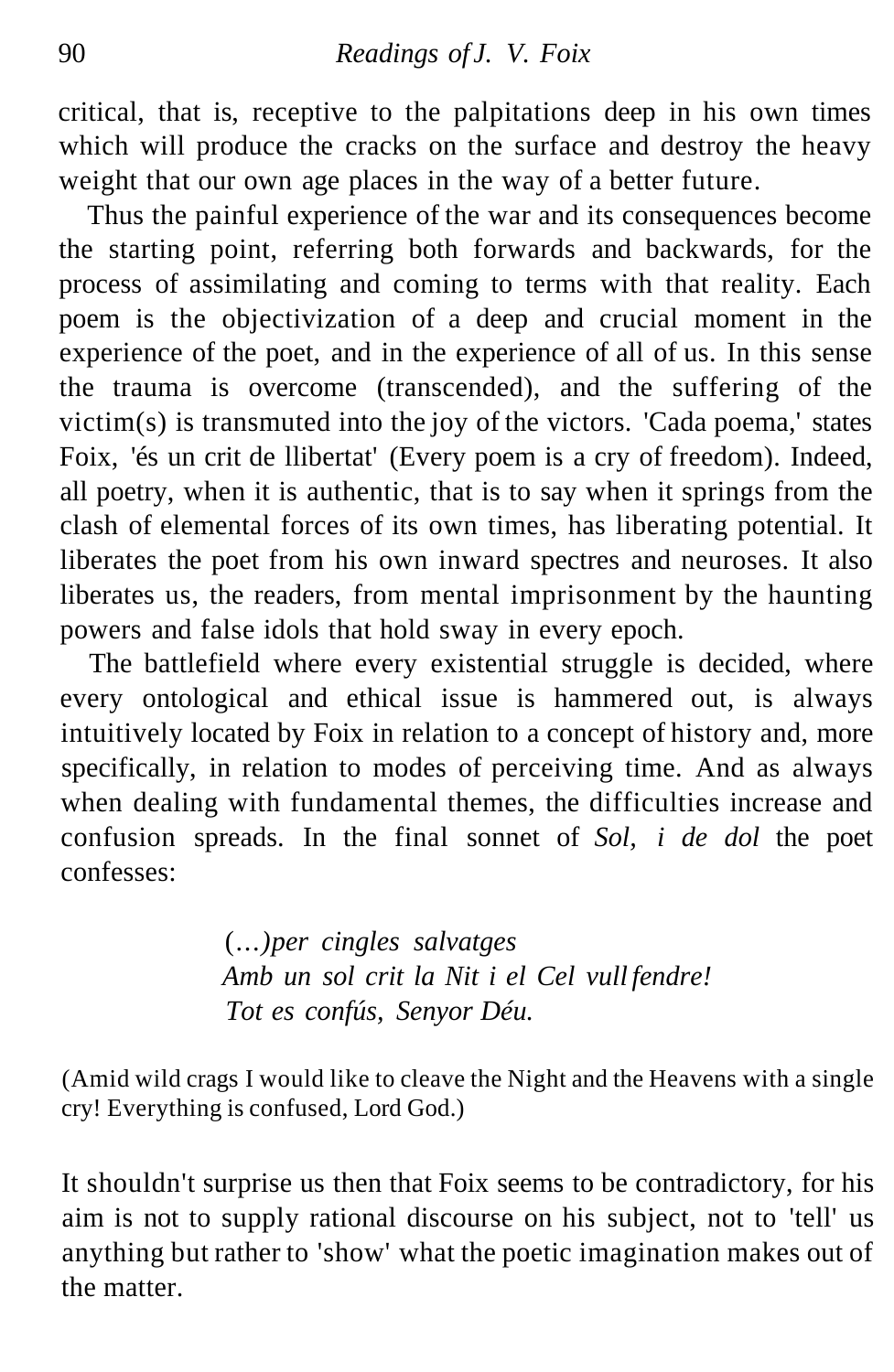In the sonnet that opens the second section of this same book there is the exclamation '[tant de bo si] el Temps no fos!' (if only time did not exist!). Time is seen as nothing other than the fact that all things come to pass, and then pass away. Set against this concept of time is the idea of eternity. But time and eternity do have a meeting point, and this is the Instant. In the Instant time is made eternal and the eternal is given temporal condition. One line in particular that Foix loved to recall, to the extent that it became a sort of motto for him, reads: 'Viure l'instant i obrir els ulls al demà' (To live the instant and to open one's eyes on tomorrow) *(Sol, i de dol,* 3, 12). Contained within this laconic maxim-like phrase we can detect the full depth and richness which underpin and nourish the poetry of J.V. Foix.

Experience of the Instant is the point at which habitual ways of perceiving the passage of time are overturned. And what characterises these habits is that the determining dimension of time itself is the past. Even that which has not yet come about, that which is not yet in being, is seen in advance as something which is no longer, as something which has disappeared from presence and present. Time, the Greeks, explained, devours its children. Then there's the saying that the day we are born we begin to die. Foix tells us: 'Visc de la Mort i Ella m'exalta etern/Davant la mar, o en borrasca d'hivern' (I live on Death and She exalts me, as an eternal being facing the sea, or in a winter's squall) *(Sol, i de dol,* 16, 14).

The generally held idea of time is that everything that can be measured in or by it is ephemeral and inexorably condemned to extinction. This is as true for 'measurability' in the mode of inanimate things (mere presences), as it is in the mode of the animate (living beings), and as it is, especially, in the mode specific to humankind (personal existences). Time becomes synonymous with 'the past'. Even the present, the present moment or the 'right now', is always the moment that has just elapsed, because 'nowness' is constantly being superseded.

But this way of looking at time and the temporal is not of the order of (supposedly) absolute and eternal truths, so that it could just as well be applied equally to what scientists call the 'soup' of elemental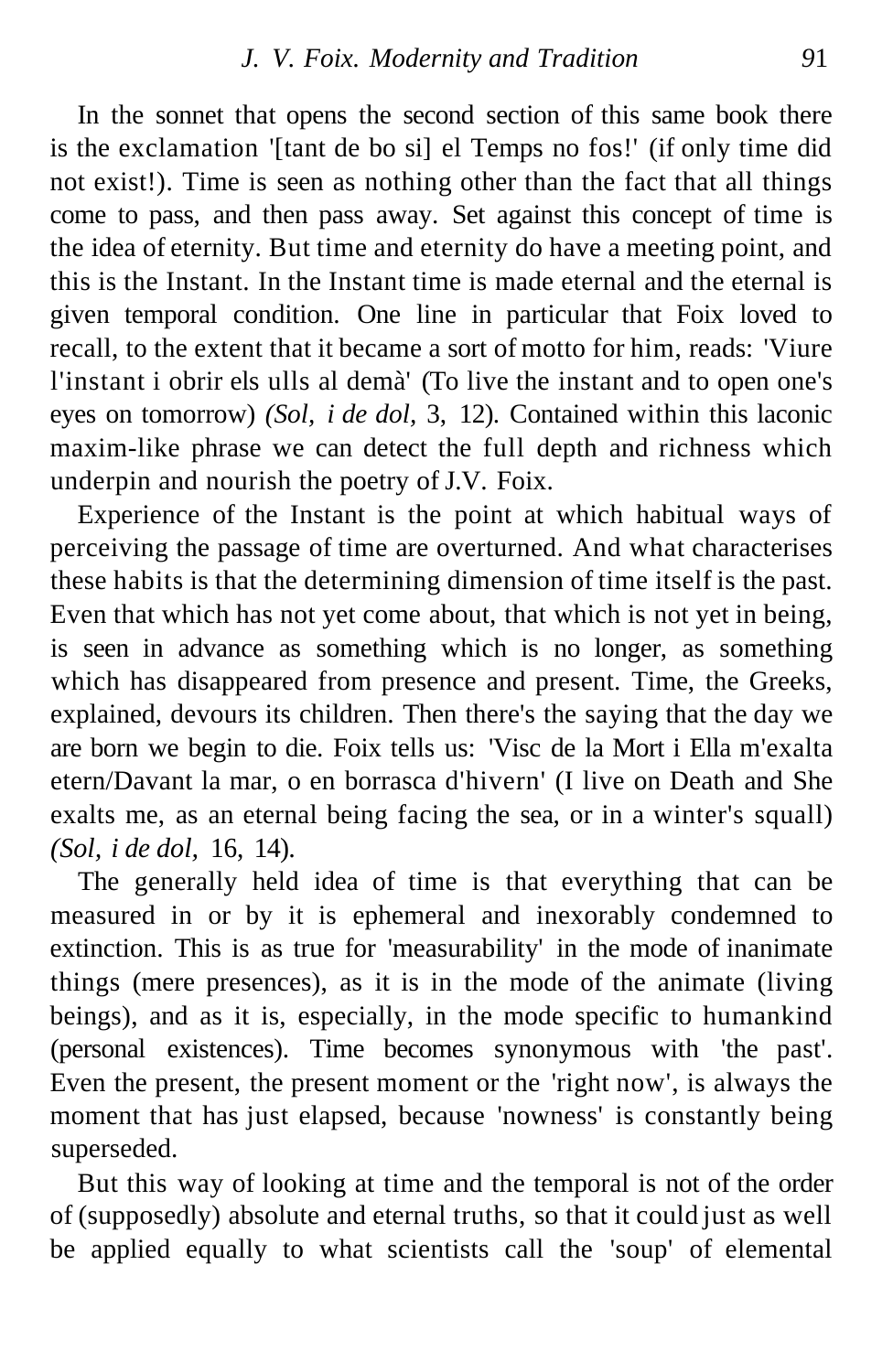and how we came to be here. For every one of us this means a rethinking of our own lives in the light of what is absolutely unavoidable, a thing as simple as this: we are who we are because we are from here and not from any other place and because we are here now and not in any other era. But this sharply particularising selfaffirmation, radically anti-chauvinist and anti-provincialist, is the condition for entry into the truly cosmopolitan community. And this is constituted by the complete history of mankind. As he proclaims in one of the last poems that he published:

> *Tota amor és latent en l'Altra amor, tot llenguatge és saó d'una parla comuna, tota terra batega a la pàtria de tots.*

(Each love is latent in the Other love, every language is the seasoning of a common speech, each land beats in the heart of the homeland belonging to us all.)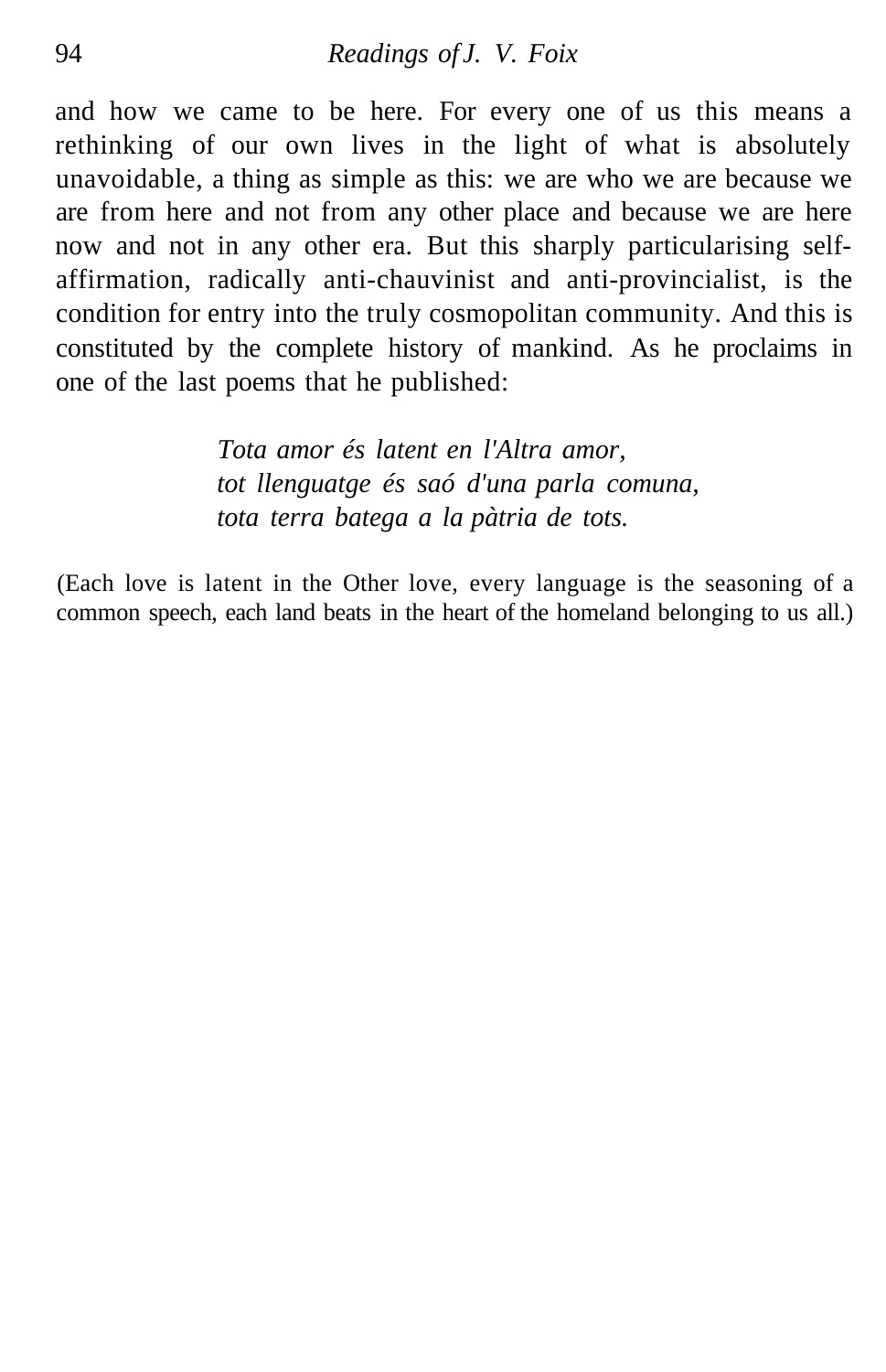# **The speaker in the language of J. V. Foix: Construction and function of the poetic voice** *(Sol, i de dol)*

#### **Marie-Claire Zimmermann**

In order to try to resolve the difficulties continually posed by the reading, and even more, by the interpretation of the poetic text especially in the case of a work so complex and varied as that of J.V. Foix, and that despite the valuable and numerous bibliography now at our disposal — the critic, the *poetologist* — if we accept this designation of the specialist in poetic criticism — needs to begin from the tangible reality of the *speaker,* who issues from silence in order to assume enunciation, knowing for sure that his listeners or readers will never communicate directly with him. I shall propose straight away some theoretical elements which can be applied to any kind of poetic writing. The speaker of the poem is above all, I believe, a human voice, enclosed in the body of paper which is the text, and therefore an anonymous voice which has ceased to be that of the author (that is to say, of the writer), but which is composed of the imaginary and linguistic experiences of this author so as to constitute, solely through style, a completely new personage, a poetic persona, a poetic, or rather poematic, Subject. The reason or cause of this creative act is philosophical. The only reality which is beyond discussion — like birth — is death; now to die is to fall silent, to cease to be a voice; the poematic voice, therefore, is the chief sign of a desire for the word to survive, or, more precisely, the voice is a collection of words destined to overcome the definitive disappearance of the authorial  $T$  — not a biographical ego, nor a mask, but an entity which exists in order to be a voice, a form which encloses a speaker, and with which any reader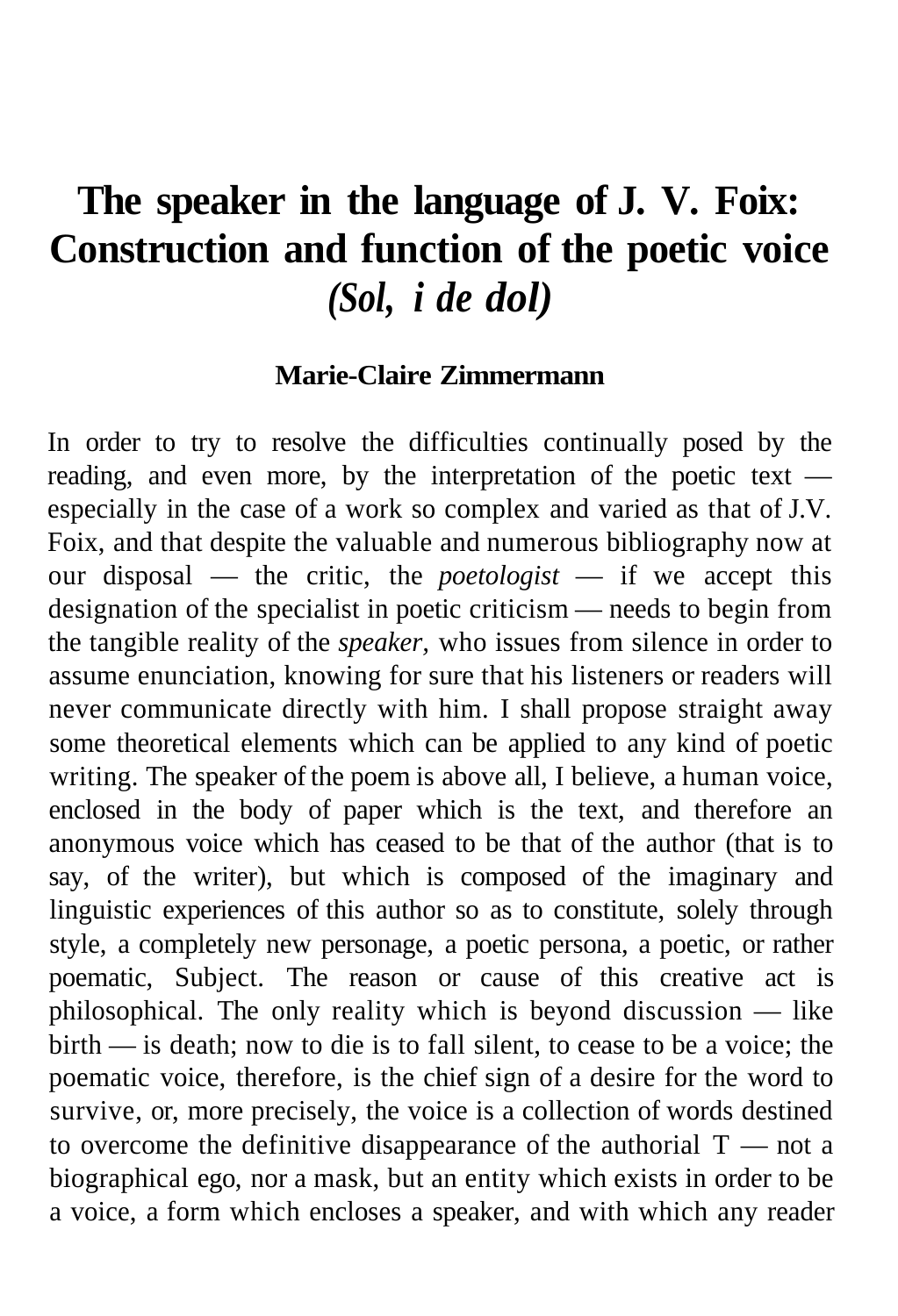or listener of today or tomorrow can identify. This voice will endure, will have this capacity of being form, or formal delegation, for other people only if it succeeds in inventing a distinctive language, a style irreducible to any other poetic language which can be identified with the native poetic production of the past or the present, and, if it is essentially literary, capable of incorporating intertexts and re-inventing them.

Thus the scheme of the poetic phenomenon is as follows: the poem is a space, a square; the author remains outside the square which represents the poematic speaker and the reader/receiver also remains outside, but on the other side; there is only a link between the recipient and the poematic speaker; but there is no direct communication, no dialogue between the author and the always virtual audience of the poetic text.

If, then, we wish to study a style, we shall only be working on the speaker, without projecting what we know of the author; obviously, before beginning our analysis, we are familiar with the poet's own times, with the history of the country in which he lives, with his own particular history — perhaps with a detailed biography — and above all with his country's poetry. But we shall not explain the text in terms of what we know; it is perhaps more profitable to try to discover the way the poetic system functions, to see how the speaker constructs a reality or an internal poetic referent; we shall have to discover the networks of metaphor, the concepts, the words which invent a particular world — dreams, projections with their internal laws; and within this poematic space we shall have to identify a difficult, and always partial, search for meaning. Thus the speaker is both a creative subject and the place where various formal metamorphoses take shape. If he refers directly to the author's person or to national history, we shall see to what extent he invents them, departing from official reality and above all from the conventional language in which others had expressed them.

Very often the speaker talks in the first person, with the pronouns and grammatical conjugation of verbs, but the use of an impersonal formulation is also quite frequent. This double mode of expression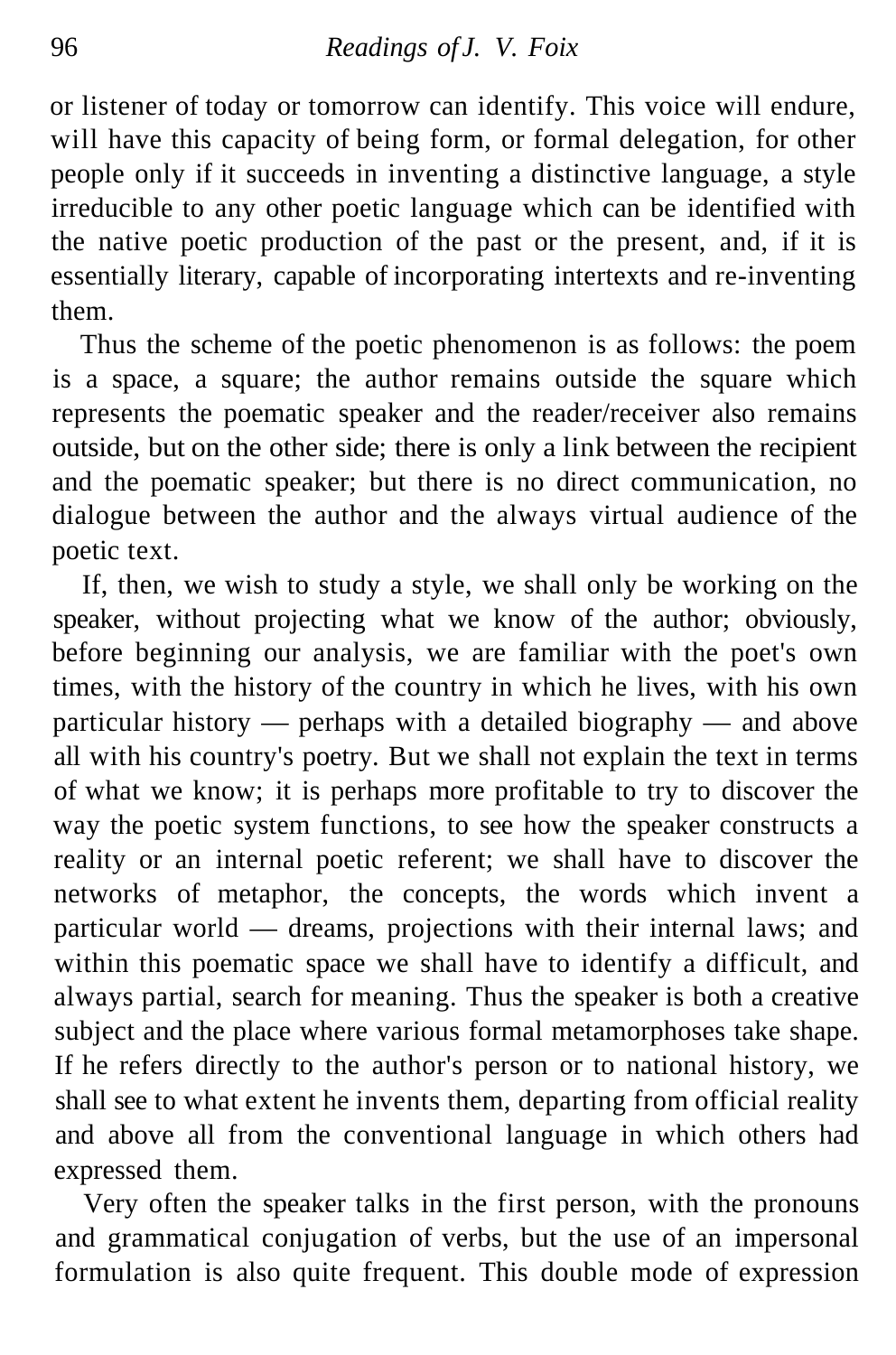itself does not mean that there are two types of speaker in the poetic work, one personal, the other impersonal. The speaker is in the work, just as a man is a single body for the whole of his life, even though the harsh signs of the passage of time are evident in him. Personalization and impersonalization are two modes of the voice, the signs of a stylistic choice at a given moment, but, whether they are conjoined or chronologically isolated, they remain separate parts of the writer's itinerary.

The speaker, the emitter of the message, is unique, but can often pass through various subsidiary voices, through a range of tonalities, duplications, interior dialogues, soliloquies, all of which urgently demand a reply, or more than one reply, which may not exist. Obviously, the voice may possess various inflexions and can also give rise to a number of other voices.

### **The word of the Foixian speaker**

The example of Foix is particularly interesting from this point of view; we shall examine his work as the message of a speaker who produces a discourse spread over fifty years, though sometimes bringing together poems 'distant in time', as he says in *On he deixat les claus...* (Where I have Left the Keys...) (p. 227); the speaker talks with the voice of 1928 or of 1932 (pp. 233-34), and with the voice of 1950 (p. 262), or of 1953 (p. 269). What is the meaning of these juxtapositions? Is there one voice or several? a conflict between voice and speaker? or between voices and speaker? or between voices and speakers?

This paper refers above all to the formation of the speaker in *Sol, i de dol* (Alone, and in Mourning), so as to arrive at the speaker of around the year 1935. (I have used the following edition: J.V. Foix, *Obres completes I: Poesia,* introduction by Pere Gimferrer, Edicions 62, Barcelona, 1974.)

We shall make a preliminary observation which comes from a first reading of Foix: whether it is a question of the sonnets *(Sol, i de dol)* or of the polymetric poems of *Les irreals omegues* (The Unreal Omegas), in other words of fixed and free forms, of texts of 1920 or of others of the 60s, the speaker is always, overpoweringly, a person who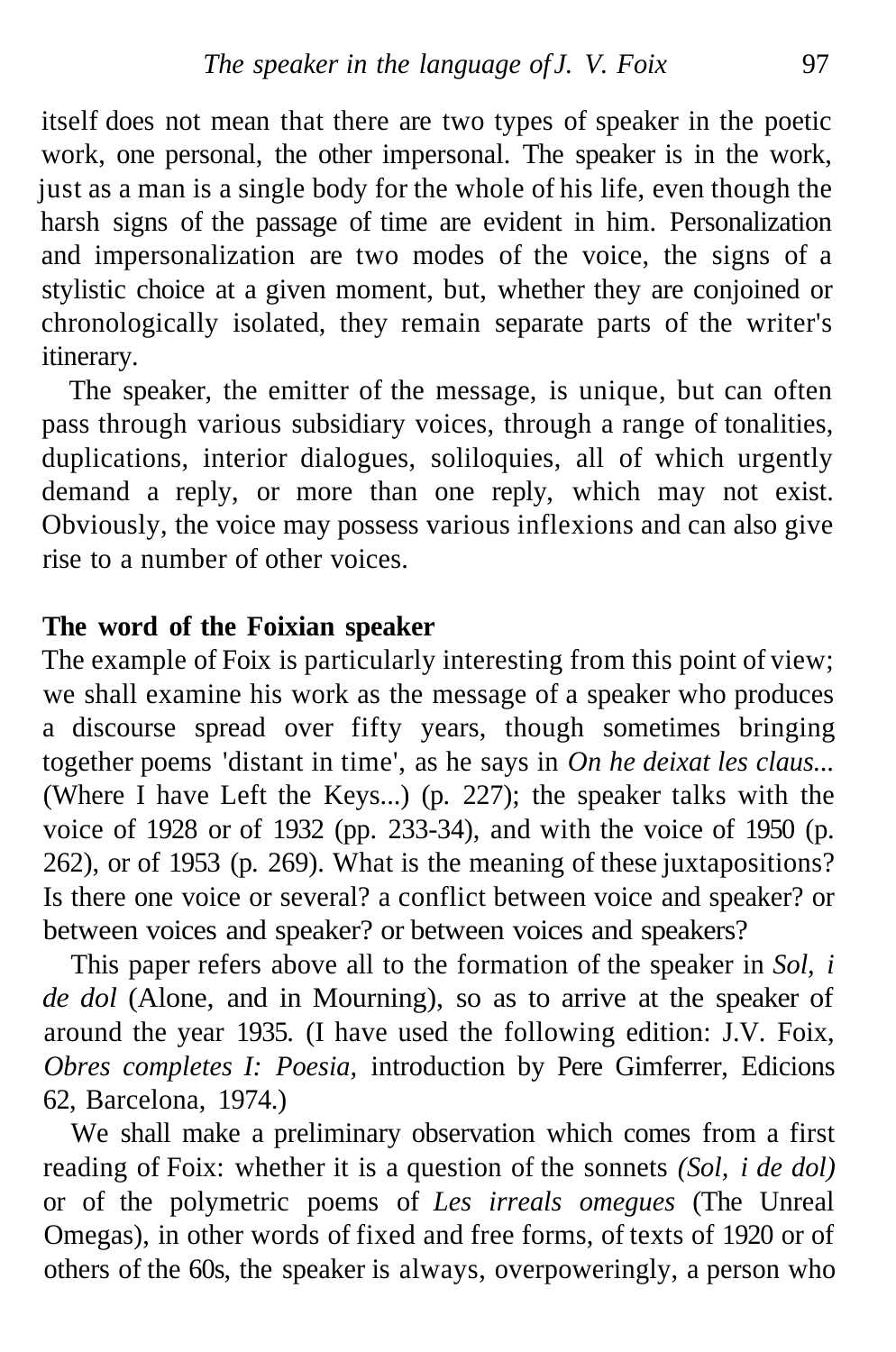expresses himself in the first person singular, that is to say, a decidedly personal speaker. Quite often he says 'I'. The pronoun accompanies the verb of which it is the grammatical subject and thus serves to intensify the expression of the speaker. The T intervenes in order to affirm, very often in the first syllables of the opening line, everything it feels:

*Jo tem la nit, però la nit m'emporta* (p. 51) (I fear night, but night carries me away),

everything it sees:

*Jo veig* (p. 51)

 $(I see)$ .

everything it does:

*Jo salt barranc i branc, torrent i clos, I al bo i al mal em don i allarg la mà: No tem la mort si a d'altri calen flors.* (p. 61)

(I leap ravine and branch, torrent and enclosure, and I give myself and stretch out my hand to good and evil: I do not fear death if others need flowers.)

because the speaker attempts, above all, to *name* everything which constitutes existence, being and life:

*Mes cerc i am aquell qui diu 'jo só'* (p. 69) (But I seek and love the man who says 'I am')

The poetic enterprise reveals itself as the search for a definition of the 'I' by means of a metaphor *in praesentia* which brings together the compared, the verb and the comparer:

*Só el serf comú si així Us plau, Senyor Déu* (p. 167) (I am the common serf if that pleases You, Lord God)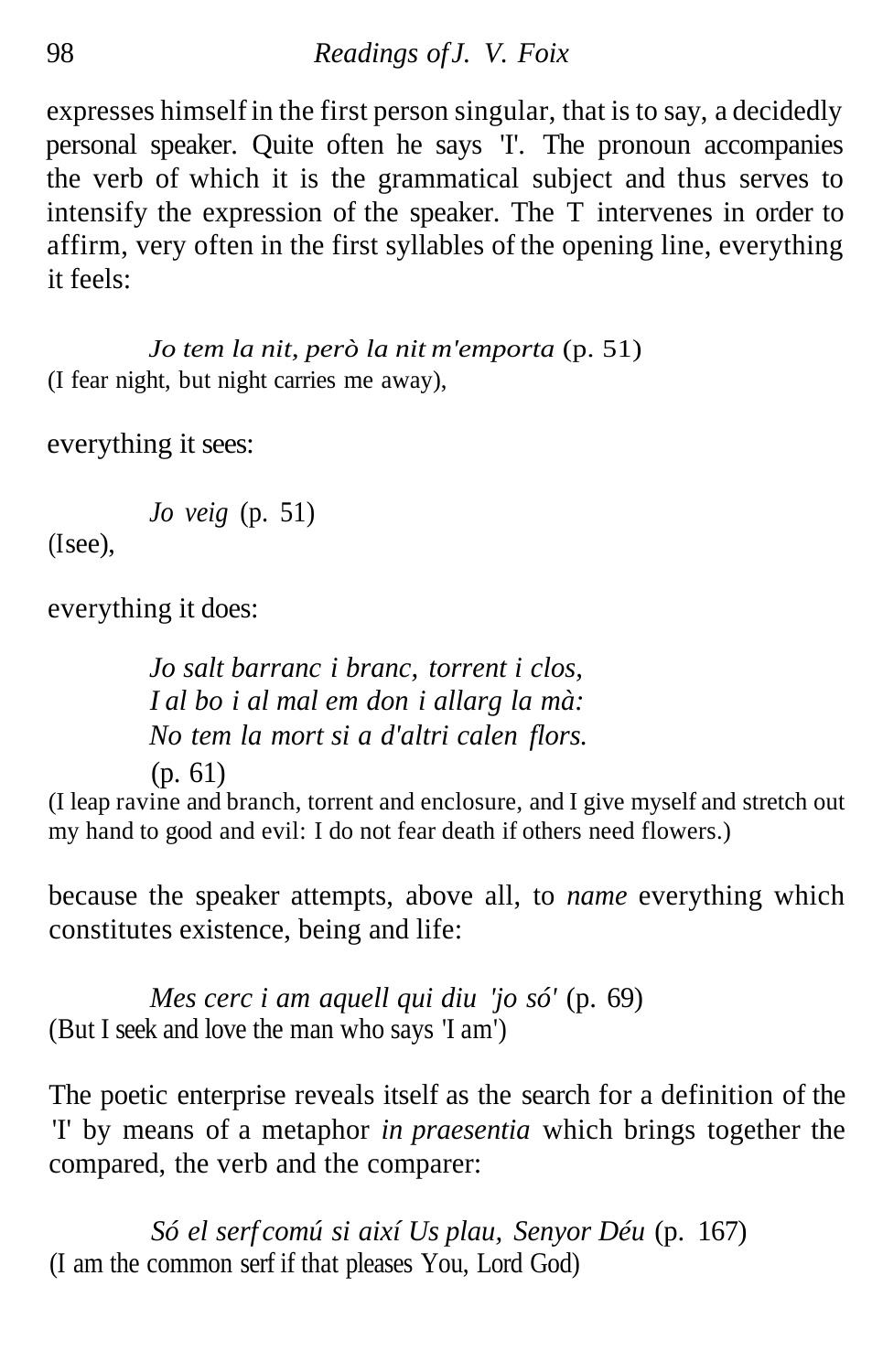*Jo só l'apòcrif que tu creus insigne!* (p. 143) (I am the apocryphal one whom you believe to be illustrious!)

*Sóc el foll de la mar, fill de sirena* (p. 143) (I am the madman of the sea, the son of a siren);

but, later, the T appears with the other pronouns, the 'you' of the beloved, which is present in *Sol, i de dol:*

$$
Jo\ s\acute{o} / tu\ (p. 143)
$$

 $(I \text{ am}/\text{you})$ ;

there are also added the names of friends, of different people known and loved; this is very evident in *Les irreals omegues:*

*En Creixells i jo* (p. 197, 1934) *Sunyer i jo (p.* 197, 1922) *En Riba i jo* (p. 339, 1959) (Creixells and I; Sunyer and I; Riba and I)

However, the personal pronoun as subject is in the minority compared to the verb conjugated in the first person; this is logical, linguistically speaking, since the verb contains the first person, and if the pronoun is used, it is because the speaker needs to insist on this presence of the 'I'. Why? Above all, so that it may exist alongside the other pronouns, facing the 'you', for formal reasons of clarity, but above all to assert itself more firmly and to arrive at a unity.

Notice the profusion of all the other signs of the first person: the verb is essential, and when it is not accompanied by the pronoun it is still more varied from a semantic point of view:

> *Sóc a París, i entre ermots, a Lladurs, Ensems vestit i nu, i en calls incerts.* (p. 43)

(I am in Paris and, among wasteland, at Lladurs, both clothed and naked, and in uncertain passages.)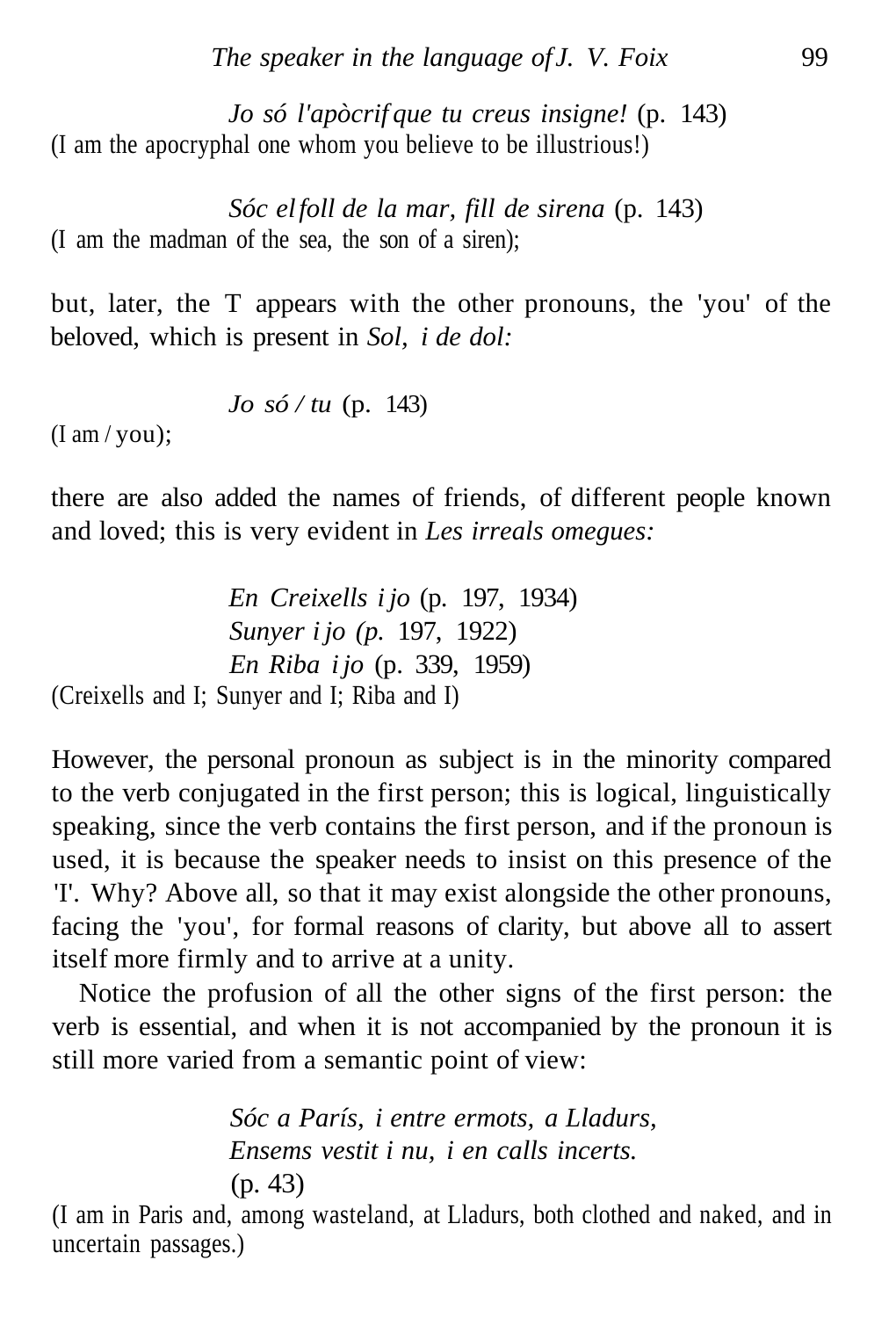*I veig, al lluny, mil pics entre clarors* (p. 77) (And I see in the distance a thousand peaks, among clarities)

Só, *doncs, Adam; i ets Eva! i tenim set* (p. 55) (I am, then, Adam; and you are Eve! and we're thirsty)

> / *adés só gran, i m 'exalt o, submís 'Míser', em dic, i faig pira dels llibres.* (p. 63)

(And sometimes I am big and exalt myself, or, humbly, I call myself 'wretch' and make a bonfire of my books.)

etc.

How is the speaker related to the verbal action? If we examine *Sol, i de dol,* we see first of all that the first-person verb may appear in each line of the same text, but with different elements, with pronominal forms alternating with active verbs; the pronoun complement is frequent, as is the dative; all this means that the speaker is creating himself in a world in which he is continually situating himself in relation to landscapes and things, and from time to time he manages to formulate questions or clear statements as the 'voice of the I', for example in the first sonnet:

> *em veig* (v. 2) *m'aturen* (v. 4) *I dic: on só?* (v. 5) *m'adreç* (v. 8) *sóc etern* (v. 9) *m'és present* (v. 9) *m'és estrany* (v. 10) *jo m'hi sent* (v. 11) *jo retrob* (v. 12) *ja vaguí (v.* 13) *heure'm* (v. 14) (p. 37)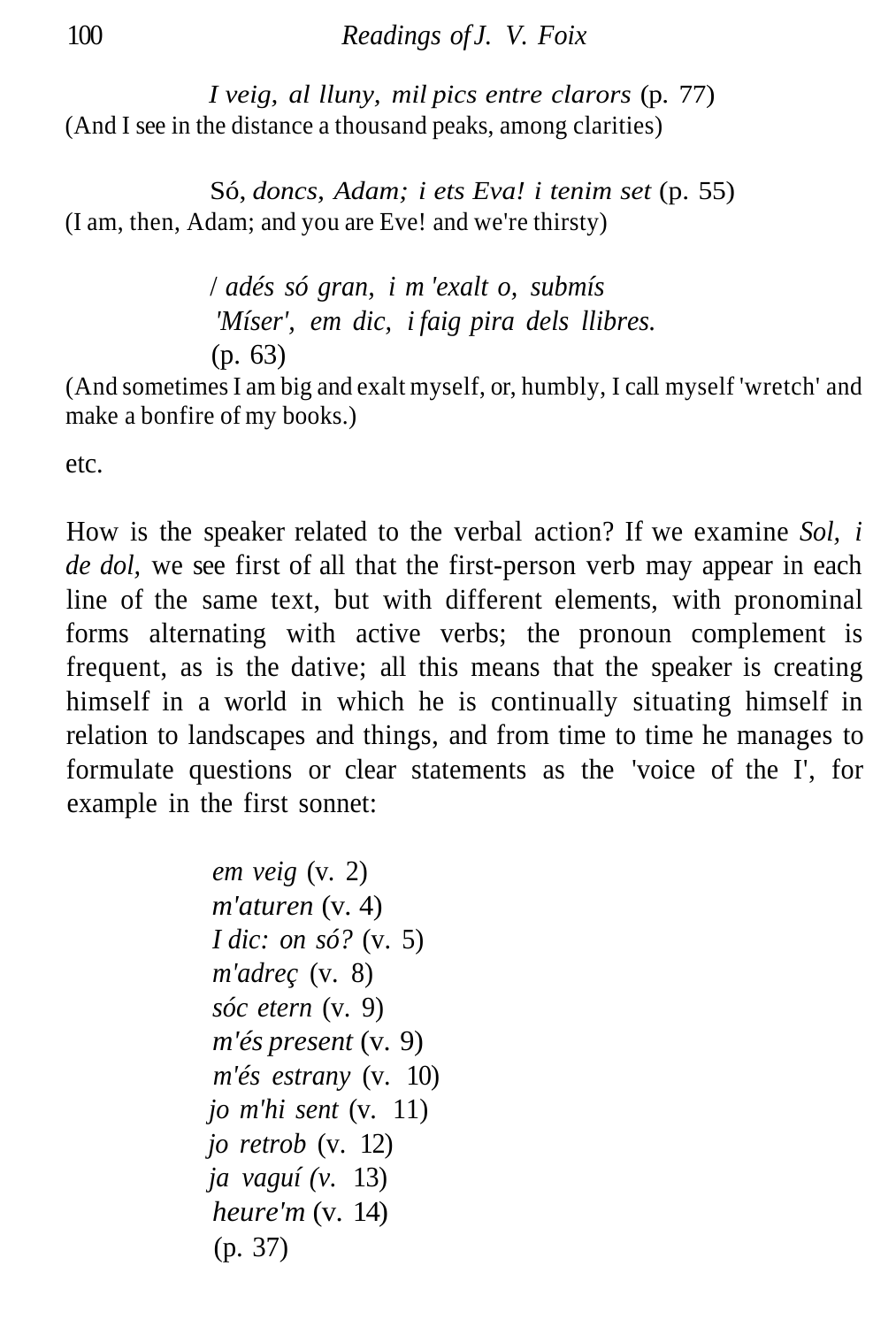(I see myself; they stop me; And I say: where am I?; I direct myself; I am eternal; is present to me; is strange to me; I feel myself in it; I find again; I once wandered; for me to inherit)

or else, the same form is repeated, with variants, at various places in the sonnet, thus emphasizing the affirmation of the speaker and his insertion in the world:

> *Em plau d'atzar, d'errar* (v. 1) *De matí em plau* (v. 5) *Em plau, també,* (v. 11) *M'exalta el nou i m'enamora el vell* (v. 14) (P- 49)

(I like, by chance, to wander; I like in the morning; I like also; the new exalts me and I am in love with the old)

Above all, the T explains itself, it produces a language about that which is and what it says. This justifies the frequency of antithetical and complementary verbs:

> *Vull i no vull* (v. 5) *Refús* (v. 5) / *caic vençut* (v. 8) *Vull ésser sant i heroi* (v. 9) *Del meu país i la més vasta Espanya* (v. 10) I *les colors i els sons em fan llangor* (v. 11) *Em dolc i plany* (v. 12) *m'anega* (v. 12) *m'afanya* (v. 13) (P- 57)

(I want and don't want; I refuse; and I fall defeated; I want to be a saint and a hero; of my country and of the vaster Spain; and colours and sounds make me languish; I grieve and lament; drowns me; is a labour to me)

Observe how oppositions are created at various points in the stanza and in the line; the unique speaker brings his contradictions into the open and manages to exist poematically as a single voice, as a centred 'I';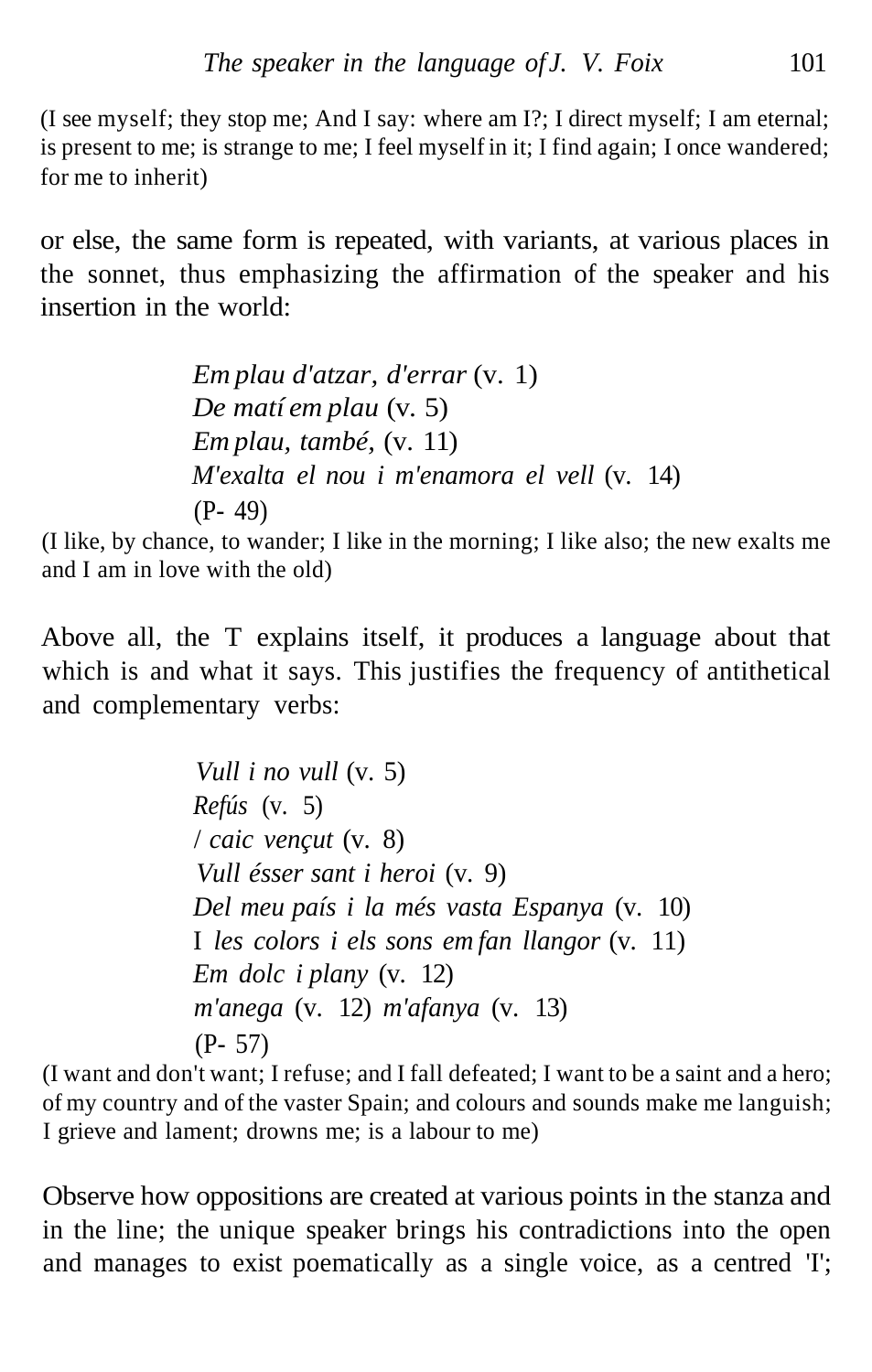all these procedures allow a firmness in the structuring of the 'I', but through constant antitheses of a troubadouresque nature.

Thus the speaker of *Sol, i de dol* is essentially personal, rarely impersonal, and in the latter case it is a question of giving a more general, more anonymous version of an art of writing, and of living, in order to make the transition to a metalanguage, as in the sonnet on p. 41:

> *Saber narrar en llenguatge vigorós Deler i desig, i plers, i, sense esforç Rimar bells mots amb el ritme dels cors Amants o folls; i, gens fantasiós...*

(To be able to narrate in vigorous language passion and desire, and pleasures, and, without effort, to rhyme beautiful words with the rhythm of loving or foolish hearts; and, not at all fantastic...)

To be able to narrate in vigorous language is an impersonal version, equivalent to the personal version on the previous page:

> *Oh! Si prudent i amb paraula lleugera Sabés fixar l'imperi de la ment, I amb hàbils mots, la passió naixent, Del meu estil pogués fer presonera* (p. 39)

(O! If prudently and with light speech I could fix the empire of the mind, and with skilful words could make budding passion the prisoner of my style)

The aesthetic postulates are the same, but the second poem rids itself of models and proposes a desire for style.

The primordial 'I', then, is the key personage of the textuality of *Sol, i de dol*, but if the speaker has a voice and is unified, we cannot reduce him to the poetic function of a young man in love — sensual, impassioned with nature and also attracted by the name of the God to whom he devotes a section of his first book, since he wanted to invent, in 20th-century language, another metaphysical diction, different from that of March's *Cant espiritual* or the *Cant espititual* of Maragall.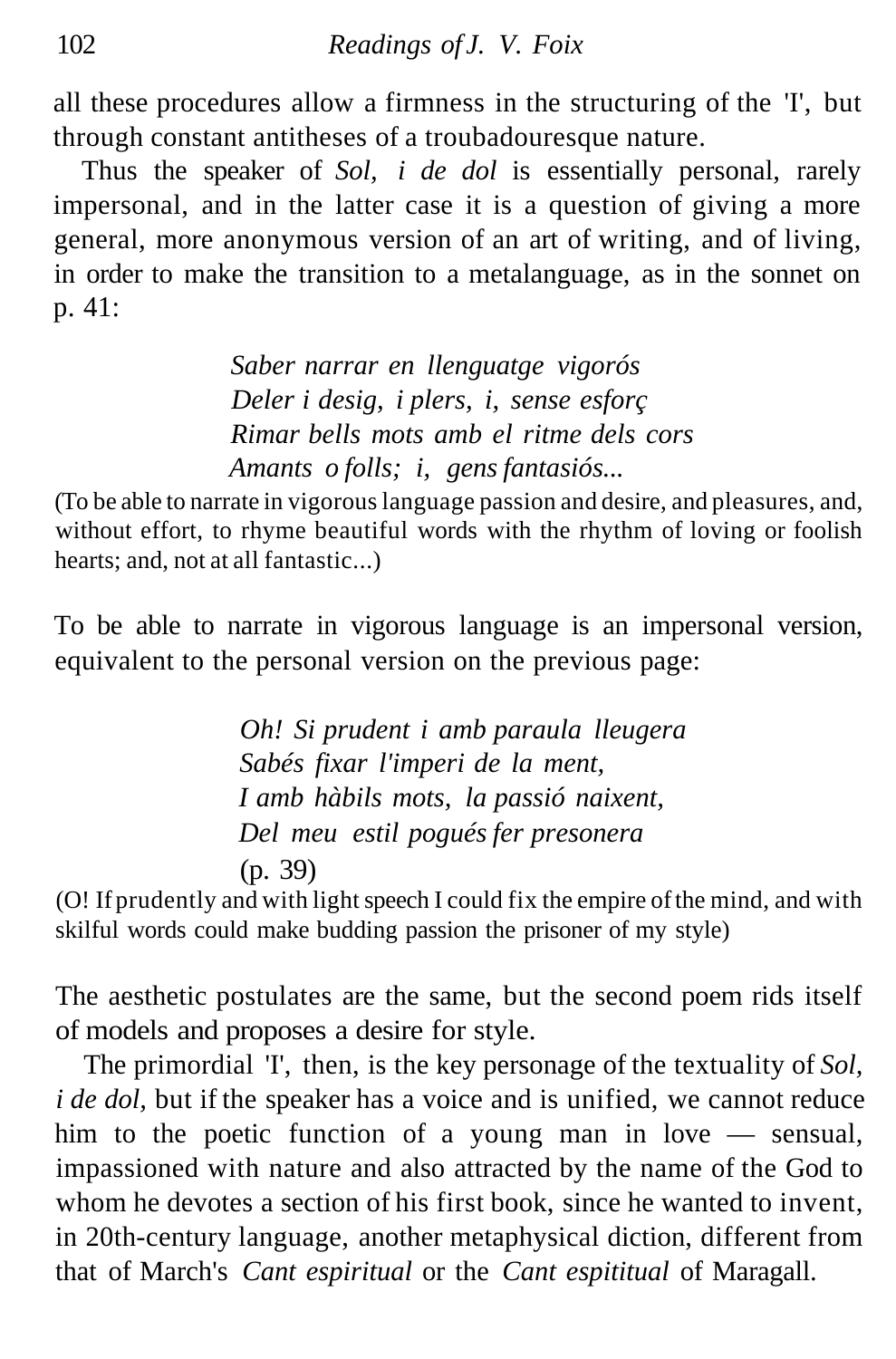In the early texts, in fact, the T is essentially a man who wants to express himself; this we know from the 'Letter to Clara Sobirós', p. 28:

*Sóc dels qui creuen que cada poeta és ell. EU tot sol davant el poema que escriu, no per distreure's o distreure els altres, o salvar-se, sinó per a expressar-se.*

(I am of those who believe that each poet is himself. He himself is alone in front of the poem he is writing, not to distract himself or to distract others, nor to save himself, but to express himself.)

Thus from the beginning the speaker is presented as a writer — not necessarily as Foix, but as someone who essentially dedicates himself to the practice of the Word. Words must fix an internal image, but, paradoxically, there is a call for a *clarity of signs.* Writing is a compromise between contradictory terms; that is to say, style can only arise from a tension — rather than from an opposition — between contradictions. Whence the will, the decision to juxtapose opposing images and to pass continually from one more to one less, from diversity to unity; this explains the association of binary forms with the existence of a pendular movement. The structures are symmetrical, but in two ways; vertically, in paradigms:

*En port travat ets l'algosa clapera* (v. 1) (In a closed harbour you are the rocks covered in seaweed)

*En port obert ets boira marinera* (v. 5) (p. 115) (In an open harbour you are the sea mist)

*Si de noiet delia l'hora malva* (v. 1) (If as a boy I enjoyed the violet hour)

*Si de fadrí fugia a punta d'alba* (v. 5) (p. 83) (If as a youth I took flight at daybreak);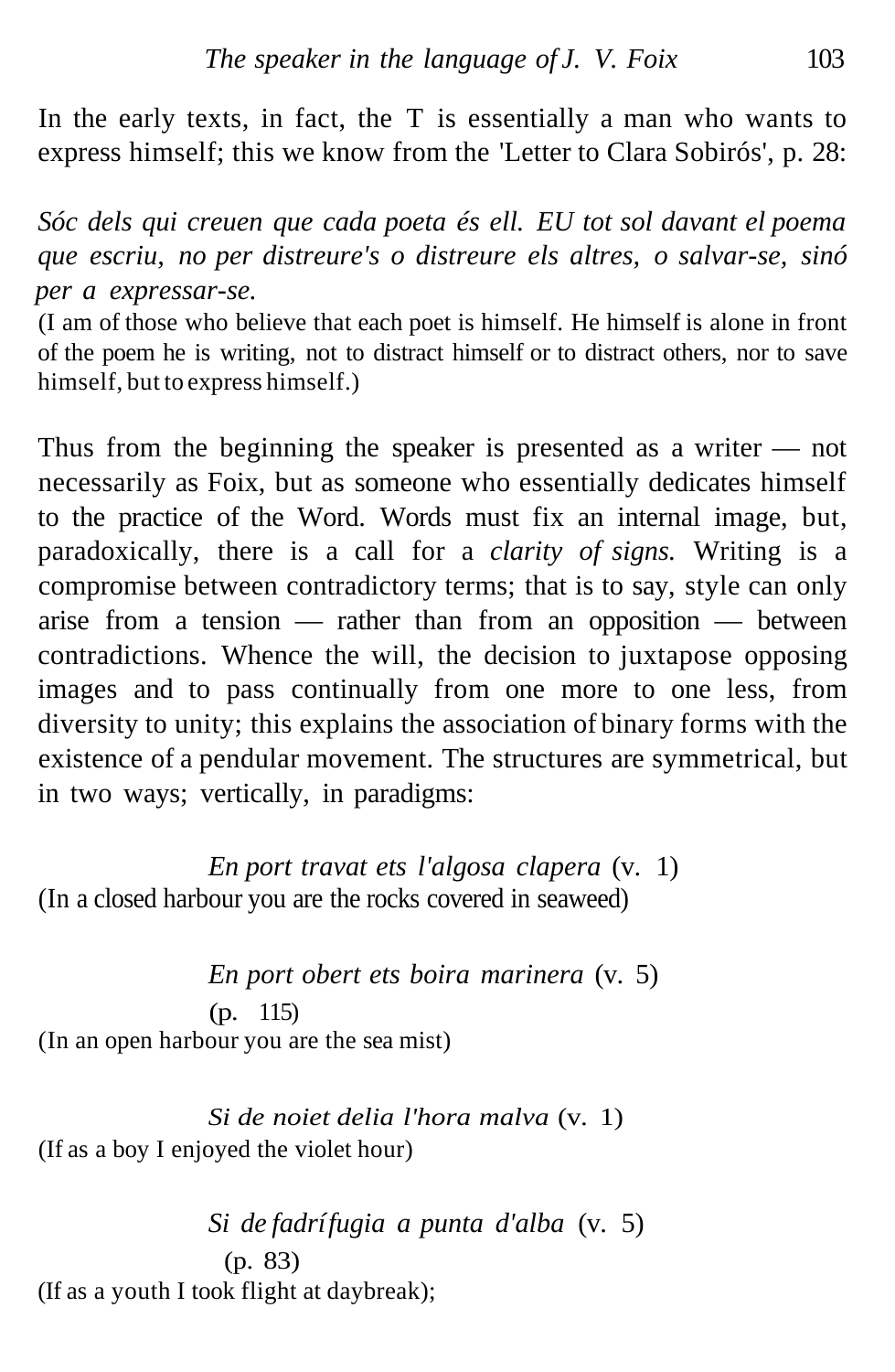or in the syntactic anaphoras of the same quatrain:

*Bru del teu nu i del teu ésser abscon, Blau de la mar i dels ulls on em mir, Blanc de l'hostal i, puix que em plau el gir...* (p. 65)

(Brown of your nakedness and of your hidden being, blue of the sea and of the eyes in which I look at myself, white of the inn and, since I like the phrase...);

horizontally in the same verse, in the syntagms, or else to create a harmony, to introduce a contrast, or to qualify a statement:

> *Sol, sóc etern. M'és present el paisatge De fa mil anys, l'estrany no m'és estrany: Jo m'hi sent nat; i en desert sense estany...* (p. 37)

(Alone, I am eternal. The landscape of a thousand years ago is present to me, the strange is not strange: I feel I was born there; and in a desert without a lake...)

We see here, for example in this tercet, the diversity of experiences and the unity of the 'I'. We observe a creation in the present, but explicable by the past, by tradition; 'l'estrany no m'és estrany' (the strange is not strange) is a way of affirming by negation the strength of a performative I':

*M'és / no m'és Jo m 'hi sent:* (is to me; is not to me; I feel:)

Here are inscribed the roots and the time of the T; 'desert sense estany' (a desert without a lake): the contradictory place belongs to the T: 'jo retrob' (I find again), which includes finding; 'on ja vaguí' (where I once wandered) includes both past and place.

In the sonnets, the structure is an increasingly intense conglomeration of antithetical groups, of places, times and experiences, which because of their plurality allow one to construct the unity of the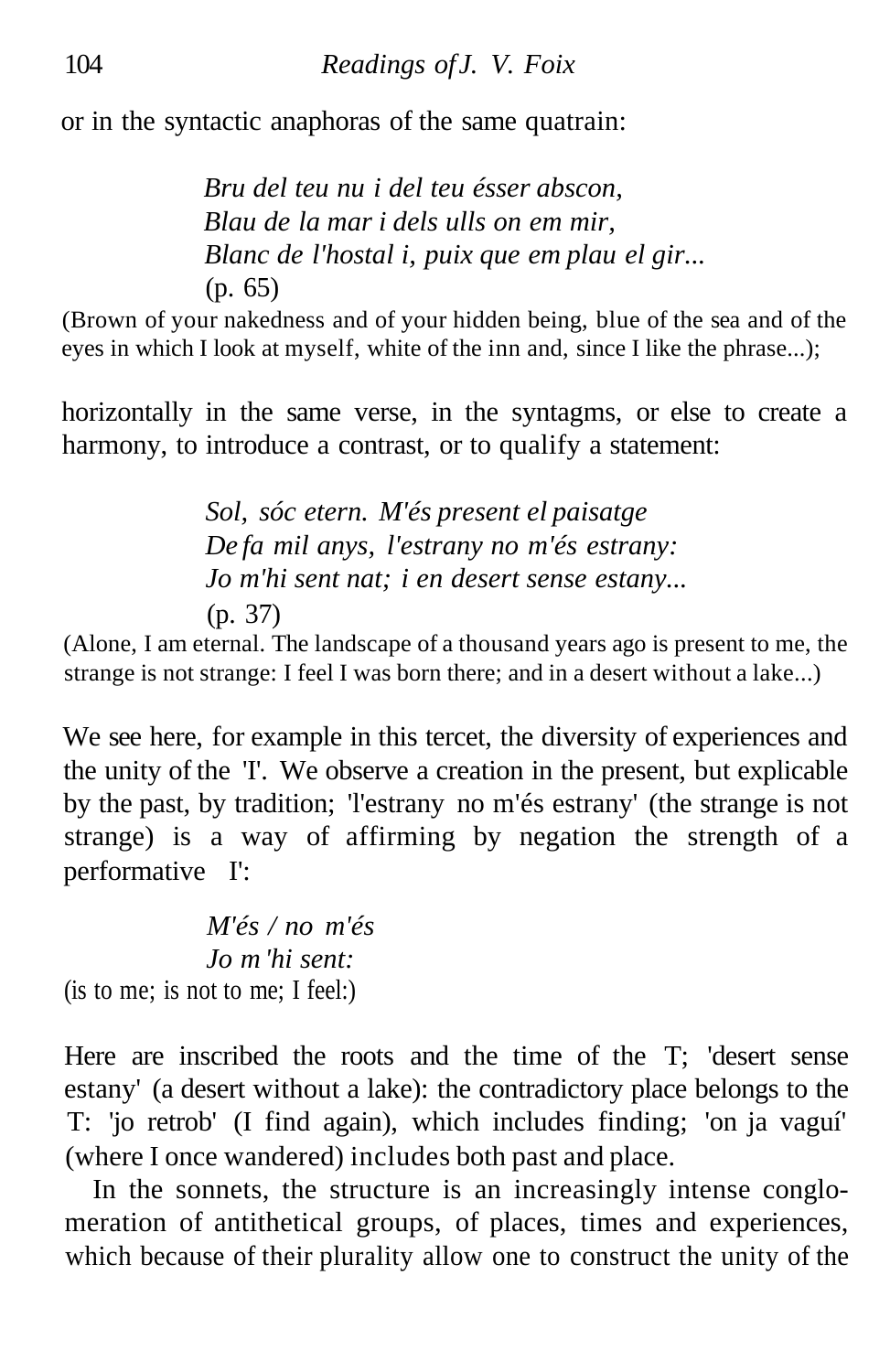speaker. The solitude of the 'I', already present in the title of the book and in the opening line of the first sonnet, is precisely the one indispensable element in the poetization. The speaker does not write in order to express lyrically the bitterness and sadness of solitude: the solitude is the point of departure and the foundation of a diction. It is because it is alone that the T is able to say: 'I dic: on só?' (And I say: where am I?). Language appears as the site of an interior debate, of a reflection, with justification, explanations and questions.

Gradually in the same poem two ways of speaking come together:

— A very internalized language with the marks of a solitary wanderer:

> *Ver és* — *em dic quan soliu per la duna Despull la ment i em trob* —, *que l'acollença De tantes mans sense do ni remença M'obre deserts en la terra comuna.* (P- 53)

(It is true — I say to myself when alone on the dunes I strip down my mind and find myself —, that the reception of so many hands without gift or redemption opens deserts for me in the common land.);

that is to say, a murmur which very often gives rise to a long sentence which may take up the entire quatrain.

— Another language which speaks of the external world and which uses 'dic' (I say) rather than 'em dic' (I say to myself), in other words, a different style, much more curt, with questions, in slightly fragmented verse:

> *Dic:* — *La mar, és? I tu?¿1 la platjola On fórem u? I el calabrot, i el bot?* (p. 53)

(I say: the sea, *is* it? And you? And the beach where we were one? And the pulleyblock, and the boat?)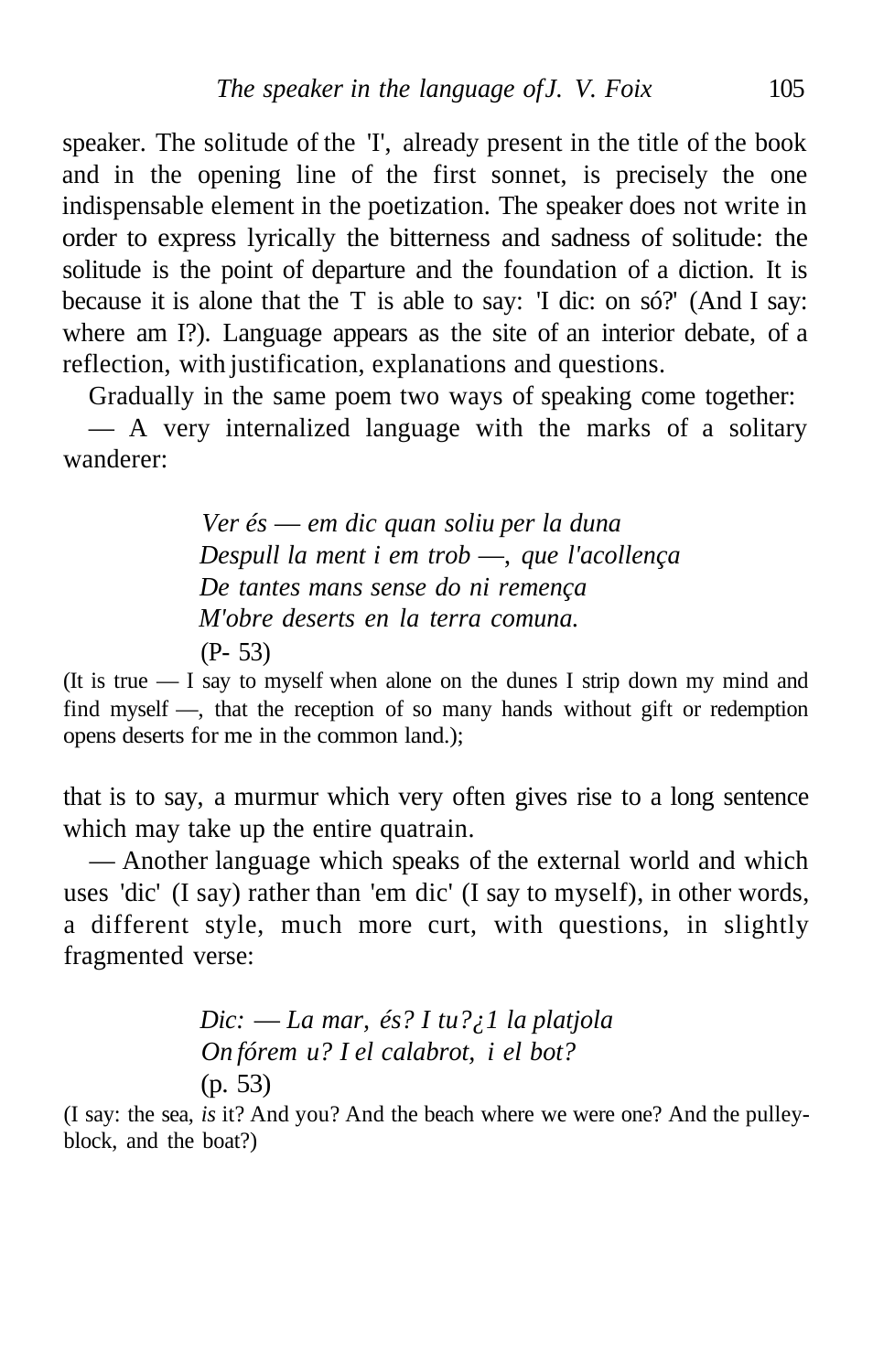### **Inheritance and Modernity**

This scheme which joins together intimate life and exteriority partly corresponds to a primarily literary dilemma, in other words, to the conflict so powerful in poetry of the 14th and 15th centuries, between 'raó' (reason) and 'follia' (madness), 'cos' (body) and 'esperit' (spirit), 'amor' (love) and 'desamor' (lack of love), some echoes of which we find in the epigraphs to the second section of *Sol, i de dol,* and above all in the lines of Pere Torroella which serve as an introduction:

#### *Si pogués acordar raó i follia* (If I could bring together reason and madness)

Here the speaker acknowledges the inheritance of a tradition which is not only Catalan but Provençal, and more generally speaking Occidental. He uses the same words as the troubadours: 'irós', 'deler' (angry, passion; p. 47), 'follor' (madness; p. 97), 'conhort' (comfort; pp. 67, 95), 'Cants d'amor' (lovesongs; p. 67), 'gaubança' (enjoyment; p. 89), 'els meus dictats' (my statements; p. 39).

The name of Ausiàs March appears in the second sonnet; as well as this, a line of March's forms the epigraph to the first section. The speaker's poetic situation is related to the birth of poetry, both in Provençal and Catalan; it is based on the topic of 'felicitat' / 'dolor' (happiness / pain), and this contradiction is further inscribed in the diction to the extent that Foix's decasyllabie is the same as March's:

/ *el cremar dolç en el meu propi foc* (p. 71) (And the gentle burning in my own fire)

There is a temptation to gloss or re-invent 15th-century assumptions; some features of March's symbolism are registered here, some temporal elements such as night, some attitudes of the 'I', for example:

*Jo tem la nit però la nit m'emporta* (p. 51) (I fear night, but night carries me away)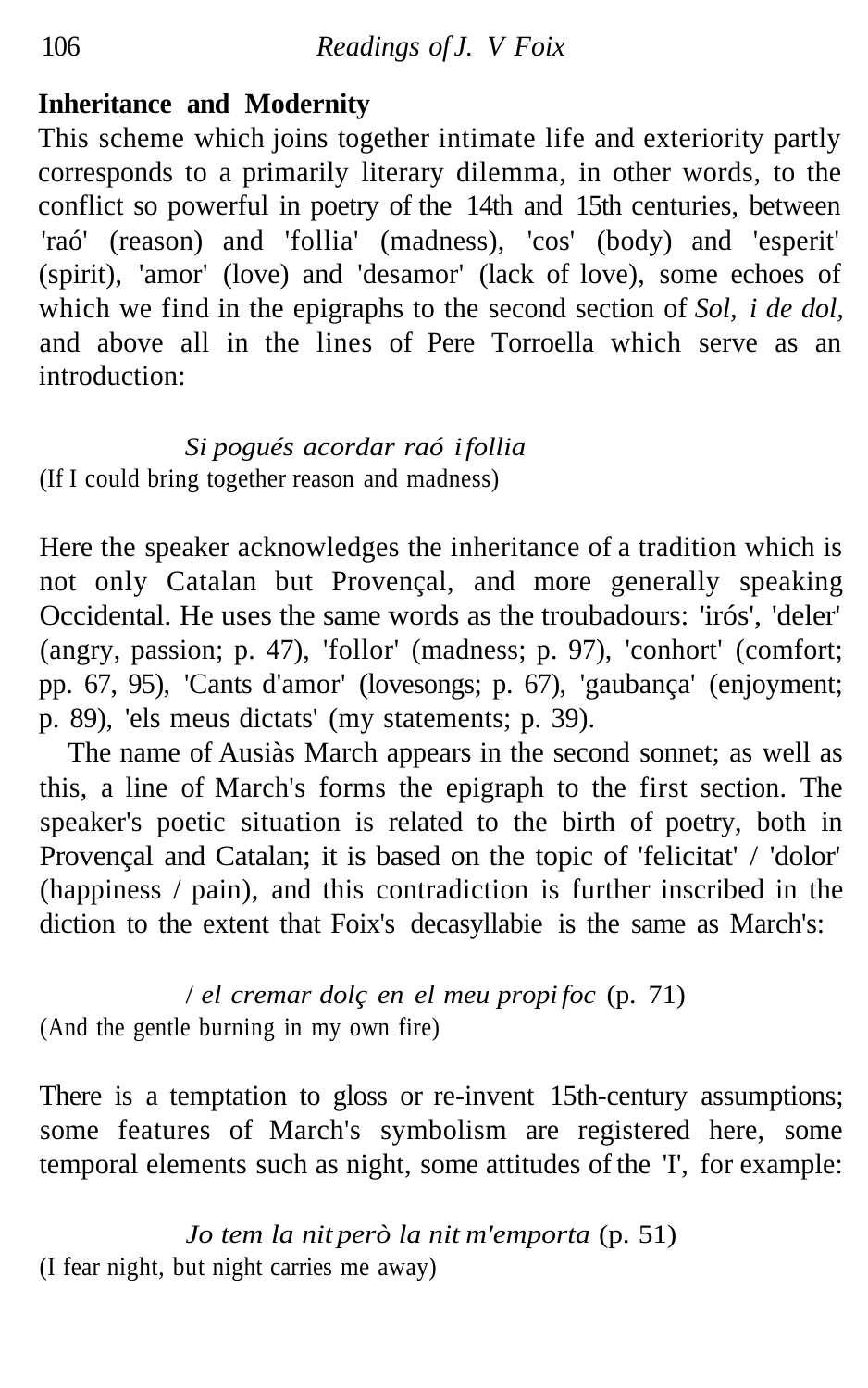*Em veig sovint per fosques solituds... I dic: on só? Per quina terra vella* (p. 37)

(I often see myself in dark solitudes... And I say: where am I? In what ancient land)

*Entre negrors veig mil camins oberts* (p. 43) (Among darknesses I see a thousand roads open)

*No crec perir puix que el traspàs ignor* (p. 67) (I do not expect to perish since I do not know death)

*La nau desfeta en la borrosa riba* (p. 89) (The ship wrecked on the vague shore)

> *Bru i descofat, i descalç, d'aventura En dia fosc, per les platges desertes Errava sol; ...* (p. 45)

(Brown and bareheaded, barefoot, by chance on a dark day, I was wandering alone on the deserted sands...)

where we can find echoes of March's famous line: 'Vaig sobre neu descalç i ab nua testa' (I go barefoot over snow and with bare head) and:

*Jo sóc aquell que en mars advers veleja Escapadís de l'amorós parany;...* (p. 131) (I am he who sails on hostile seas to escape from the snares of love;...)

Thus Foix's speaker chooses a rhythm, some images, a vocabulary, a tone which make him a continuator. But this medieval voice which is introduced into the enunciation does not dominate, and gradually becomes more modern, more contemporary. From the beginning, although he uses 15th-century words, archaisms, the speaker delights in his modern language, one which Ausiàs March could not have used.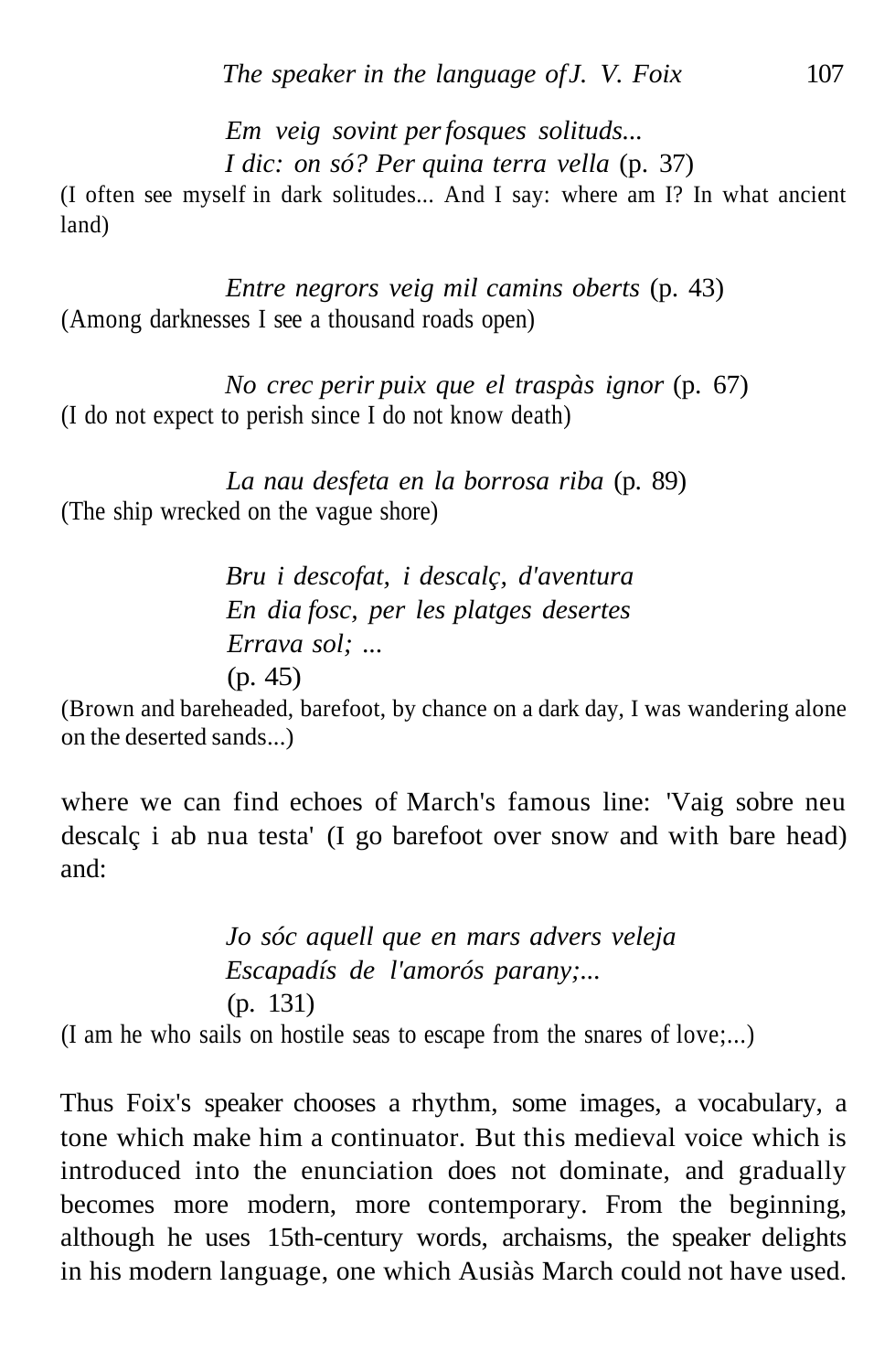Various signs of modernity appear: machines, sciences, 20th-century personages like the pilot who takes off from El Prat, or 'el vol' (flight; p. 61), 'barbes futuristes' (Futurist beards; p. 105), 'ciclista', 'la URSS' (cyclist, USSR; p. 155), 'benzina' (petrol; p. 161), 'el frac', 'el jersei' (tuxedo, jersey), 'Sigmund Freud' (p. 161).

It is possible to interpret this mixture of languages past and present as a sign of humour, as proof of a desire for expressivity in order to achieve a new style.

One can also understand the longing for a lost world — 'on són, o mar, els déus...' (o sea, where are the gods... ) — or the wish to capture the attention of a modern reader, perhaps also divided between two worlds, or, again, the attempt to renew poetic language, in other words, the re-creation of the poematic voice.

The speaker continues to be unique, but, at a deeper level, two interwoven voices are emerging: for if the verse and the images of March and the troubadours are preserved in the text, one notices that the 20th-century poet has not kept the poematic structures; instead of using *cobles* of 8 or 10 lines, Foix chooses the sonnet. I see in this the sign of a modernity, since Ausiàs March could not use the sonnet, but I also see a quite subtle way of joining tradition and renewal, by introducing a series of alliances:

1) between the vocabulary of the 15th and 20th centuries;

2) between the memory of the *cobles* and the sonnet,

that is to say, between two present vocabularies, and between two structures, one present (sonnet) and the other absent *(cobles).* Thus the T invents a place of absence, a lack, so as to express itself between distant centuries and places; in other words, *Sol, i de dol* represents a crossroads between two voices, the decasyllabic voice of the 15th century and the decasyllabic voice of the 20th. But there are still complications, since the sonnet is older than Ausiàs March (Petrarch, Dante): the Italians invented it and spread it throughout the Western world, but 15th-century Catalan poets did not use it; moreover, we may notice another trick of Foix's: in the epigraph to the section entitled *Chi è questa che ven, ch'ogn'om la mira* (Who is this lady who comes, that everyone looks at her), the four lines of Jordi de Sant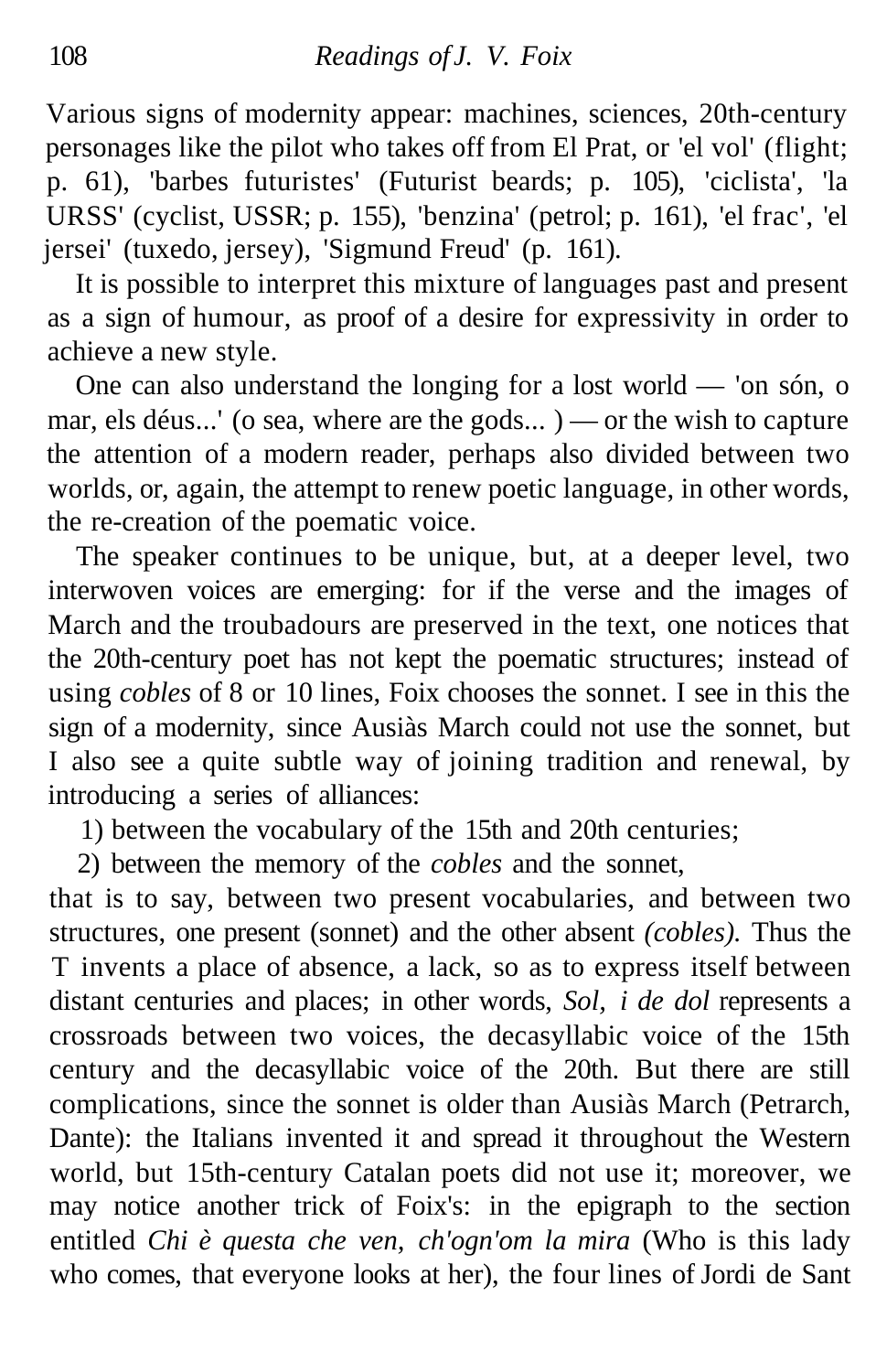Jordi appear to be a quatrain, though in actual fact Sant Jordi's poem is not a sonnet:

> *Quin destí! Del segle deu; o del vintè, t'afanyes Com jo, per l'U i l'Incert. I vols partir Per recalar, de nit, en mars estranyes.* (p. 139)

(What a fate! Of the tenth century; or the twentieth, you strive like me for the One and for the Uncertain. And you want to leave, to navigate by night in strange seas.)

The speaker is the result of a highly complex pattern, since he has various interlocutors or recipients between / beyond space and time. If the voice of the troubadours points to the suffering of the body, the Foixian speaker's voice is defined in terms of a modern body, always registered in the text, which is in contact with objects and machines, but is also said to be capable of running and jumping (p. 61), swimming (p. 159) and speaks of the 'crawl' (p. 153) and of walking rather in the manner of Jorge Guillén, with the same kind of exultation. 'Platja' (beach) rhymes with 'garatge' (garage; p. 157); the vocabulary extends to words like 'volant' (steering wheel), 'raqueta' (racket), 'macadam', 'viatges' (journeys), which are not only rather insistent signs of modernity and Futurism, but also poetic elements which help to define the body and its sensations, and thus a physical voice, the voice of a body which is present. The speaker, more than anything, *enjoys* ('gaudeix'; p. 87). The registering of pleasure in these sonnets — and not merely erotic pleasure — is exclusively modern, and the use of ancient words must be interpreted,

> *Cavalquem l'hipogrif vestits de fil... Del gran esport del món, heterodox,...* (p. 107)

(We ride the hippogryph, dressed in linen... Of the world's great sport, heterodox,...)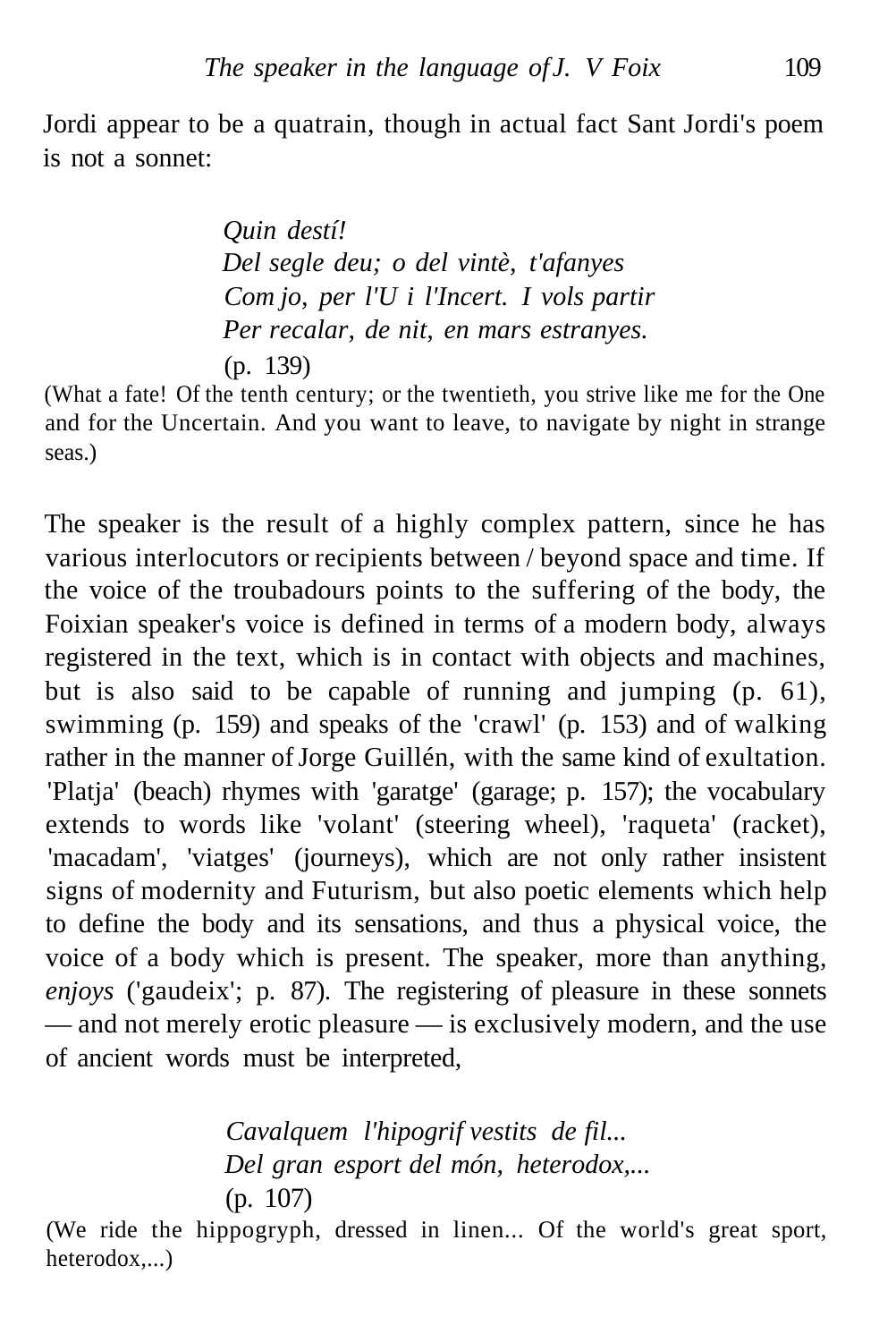create. But Foix's novelty consists in a genuine renewal of the enunciation: the rigid structure of the sonnet is broken, giving rise to three procedures which allow the elaboration of a style.

#### **Landscape and abstraction**

The speaker is above all a reflexive voice: but the landscape not only inclines one to reflect, as it does in the 19th-century French Symbolists, but here the speaker is continually questioning the meaning of the landscape and its reality.

Admittedly, certain cliches arise, for example the city / country contrast in the sonnet 'A sol eixit, ...' (At sunrise, ...; p. 77); the pronominal T returns to the purity of the sources and utters words which belong to the highest Virgilian tradition:

> *Veig d'ací estant, presents, els símbols purs: L'home i el Bou i l'Arada immortals.* (P. 77)

(I see from where I am, present, the pure symbols: the immortal Man, the Ox and the Plough.)

But the diction is much more daring than it seems: the landscape stimulates the memory and the intelligence so as to allow the emergence of images in which the T moves not among trees or flowers but among words. Obviously all this corresponds to the desire to fix time with language. But the novelty consists in the structure of the poetic discourse: the speaker alternates, in a flexible syntax, the words which designate places (or landscapes) and ideas. A sentence may begin in the middle of a line, after the sixth syllable, or else it may include a syntagm between dashes; what is more, the entire punctuation breaks up the discourse by introducing variants, hypotheses, shades of meaning, dreams. The sentence has a kind of sinuosity: it comes from an external and an internal gaze, but is continually linked to the wish to express itself in 'mots, sons i tons' (words, sounds and tones; p. 75). The speaker interrupts his digressions in order to look, and then to elaborate language. The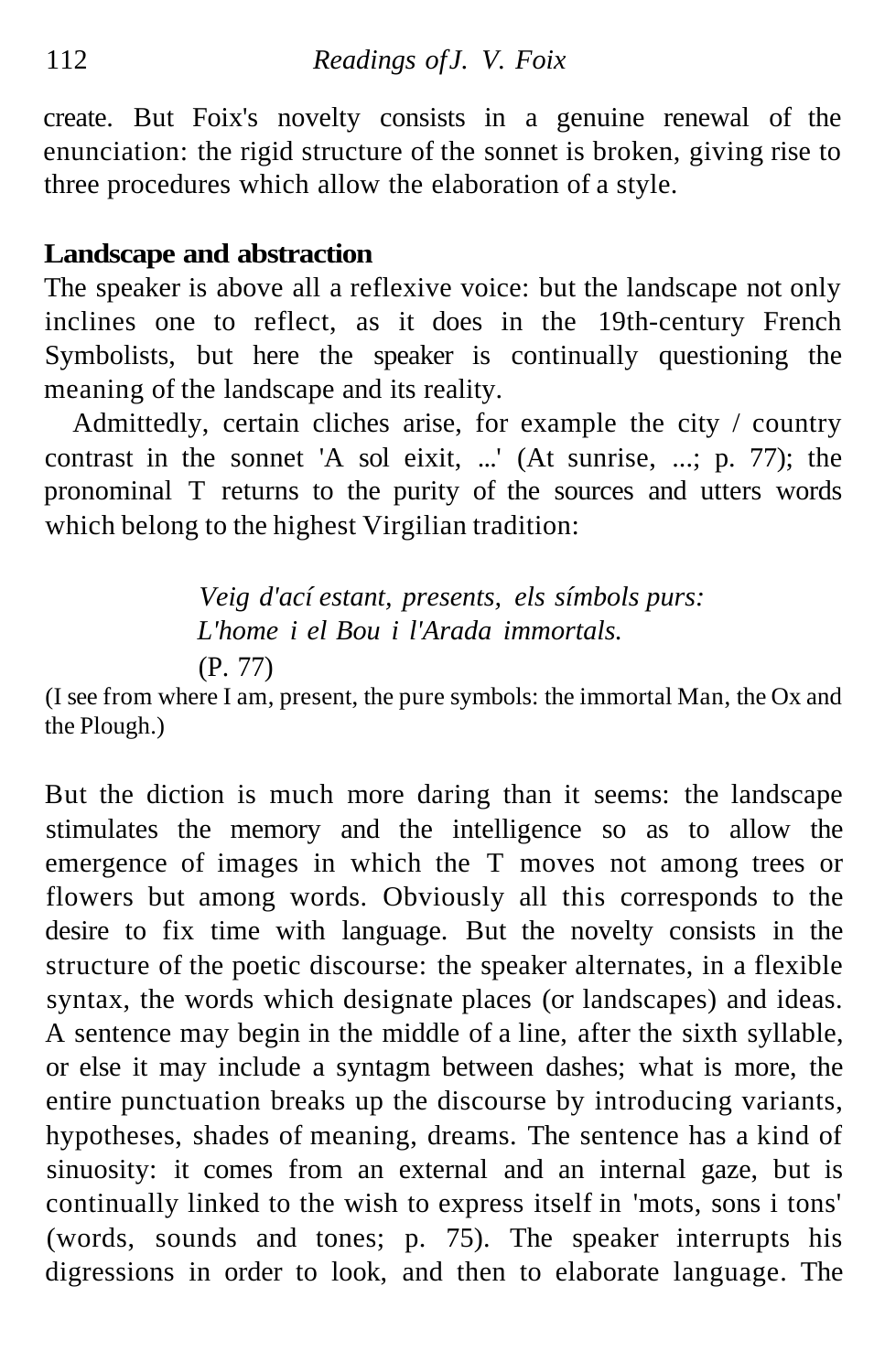subjunctive, the initial mood of the poem, introduces another distance which, in spite of everything, conveys the immense desire to create:

> *Si pogués acordar Raó i Follia, I en clar matí, no lluny de la mar clara, La meva ment, que de goig és avara, Em fes present l'Etern. I amb fantasia...* (P. 75)

(If I could bring together Reason and Madness and one clear morning, not far from the bright sea, my mind, which is sparing with joy, could make the Eternal present to me. And with fantasy...)

The speaker chooses reason — 'l'intel·lecte m'és brúixola' (the intellect is my compass; p. 91) — but in him co-exist 'el nihilista i el gregari.' (the nihilist and the gregarious one; p. 91), which always forces him to reproduce the same antithetical scheme, continually creative, since the voice has adopted the fragmentation of the discourse as a system of poetic enunciation.

One can identify a second stylistic procedure, also linked to the first: since the speaker is a poet who formulates the great unchanging philosophical questions, he must create in his itinerary the abstract form, the allegories which intensify the expression of desire and make it a tension straining towards the absolute; but instead of being traditional resources, these become the cause and justification of all the landscapes described in the text. It is not the T which tells, with its subjectivity, of the beauties of the world, but — especially in the last part of *Sol, i de dol* — the perception of the essence of things, the magnification through capital letters, which lead to the creation of other images and to the contamination of the writing act. 'S'han de conquistar les al·legories per a enfortir el llenguatge poètic' (Allegories must be conquered in order to strengthen poetic language). Foix manages to give the numerous entities a weight, a presence, which make them into an absolute, but with a strong insistence on the material signifier.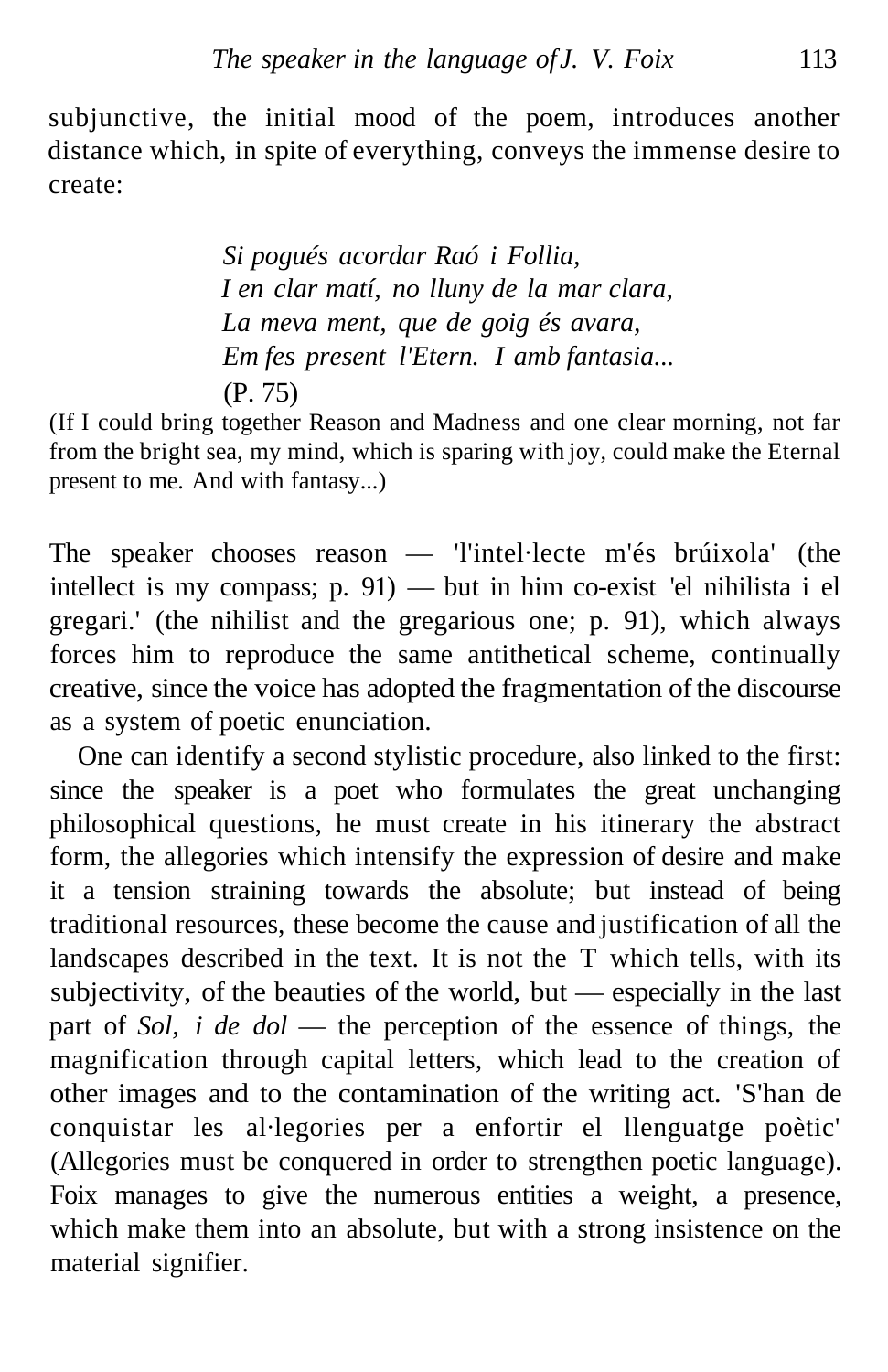*Amb foc al pols esper l'Alba del Jorn... El Cos, el So i el Mot sense contorn. I l'Irreal adjur a l'hora fosca...* (p. 169)

(With fire in my pulse I await the Dawn of the Day... The Body, the Sound and the Word, without limit. And I beseech the Unreal at the dark hour)

> *El Pic, la Vall i el Pla, l'Ordre Cabdal... La Ciutat greu, i el Verger tendre i clar... Colg l'Home Dur vers ell, la seva llei: Estirp, Costum i Verb; el mot rebec...* (p. 173)

(The Peak, the Valley and the Plain, the Principal Order... The solemn City and the clear, tender Orchard... I hide the Man who is hard on himself, his law: Lineage, Custom, Verb; the rebel word...)

This is noteworthy in the poems addressed to God, but the allegories do not designate the religious world: 'Natura', 'Moment' (Nature, Moment; p. 159), 'Idea', 'Caça' (Idea, Hunt; p. 103), 'Mar' (Sea; p. 109), 'L'Instant' (the Instant; p. 115), 'el Perfet' (the Perfect One; p. 117), Temps' (Time; p. 121), 'Etern Permanent' (the Eternal Permanent; p. 123), 'Nit', 'Lluna' (Night, Moon; p. 129). In reality, the natural elements, the intellectual and spiritual capacities, the linguistic signs all share in this diction in which the 'I', above all, wants to delight in its language, perhaps also giving the same pleasure to the recipient. The abundance of allegories dignifies the words, but also establishes a weight of silence between the substantives; the voice speaks more slowly, but strongly pronouncing the words, insisting on the validity of the poetic discourse.

There exists a third procedure, which is continually linked to the first two. The T celebrates the presence of the woman, of the 'you', which is the sign of the other *par excellence;* but the lover's discourse is perhaps what most favours the play of signifiers. The whole book demonstrates the poet's extraordinary capacity for associating alliterations and wordplay, but here he does it even more: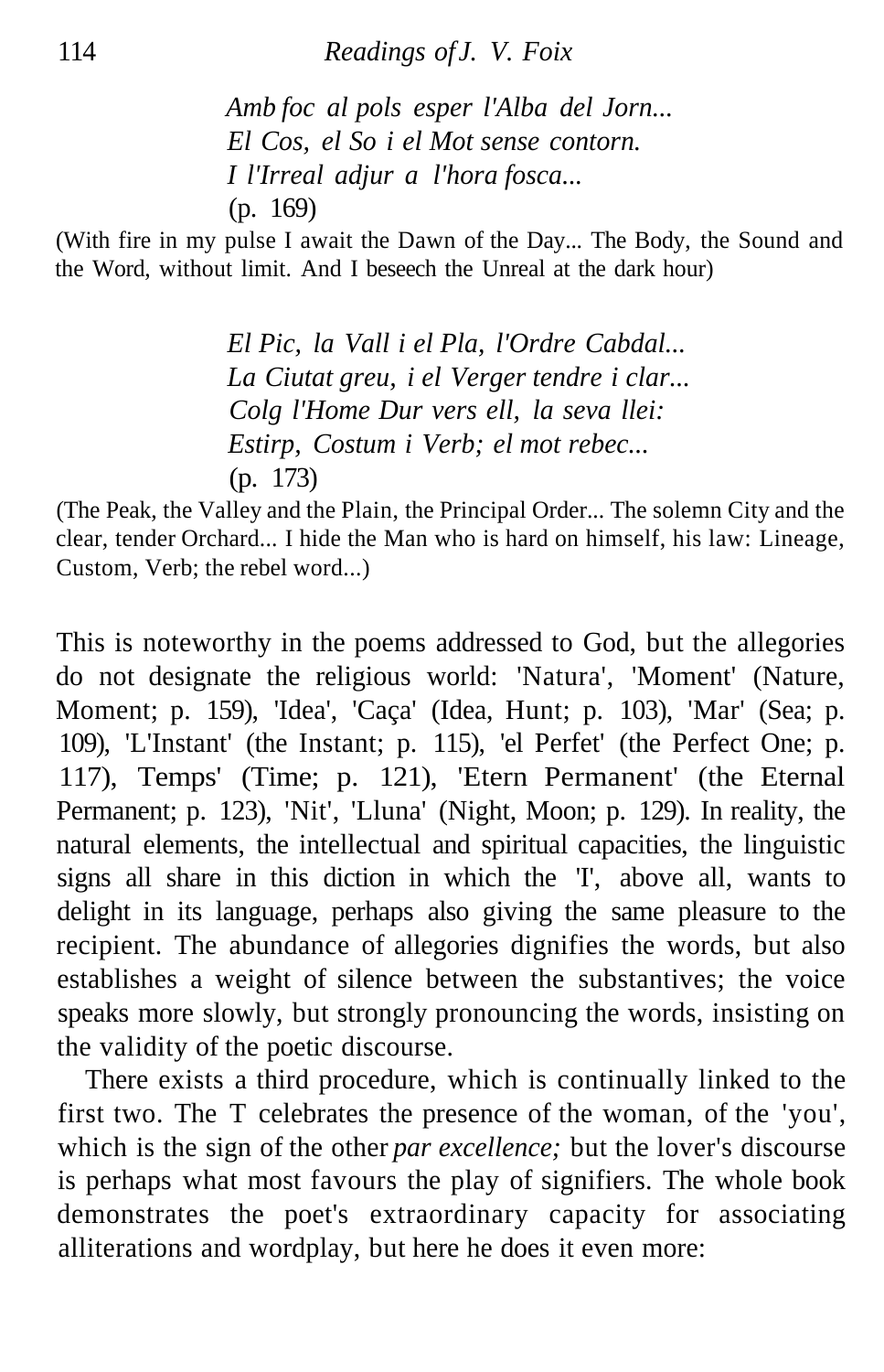*Seré loquaç: la mar, Marcel·la! Cela...* (p. 133)

(I shall be loquacious: the sea, Marcel·la! It conceals...)

*Del segle IV, i als daus als déus aposta* (p. 155) (Of the fourth century, and he bets with dice on the gods)

Why? Because the laughter of the lovers's pleasure, the humour, is another secret by which the diction of the voice is renewed. If one creates a myth (that of the landscape, of God, of the beloved), one immediately needs to destroy it, on the one hand by uttering disorder — a conventional conceit of the lover — and on the other, by throwing into relief the fragmented and playful discourse, a relief which is that of a voice which is passing through various registers, tones, etc. The line and the sonnet are now much more than decasyllabics and a fourteen-line poem. Broken with ellipses, the language imitates the lover's discourse, but if the woman mocks the verbal game, the T also mocks its own inventions; thus the poem is also a facetious game in which the language of the past and the language of the 20th century quarrel and play like lovers.

The poem is often a highly significant representation of this debate between words, for example:

> *Fútil joc: dius, i te'n rius, que ets d'Atenes Pels teus ulls clars. Oidà, jo só romà, Dic, i en ric. Dona:* — *Qui del call dirà (Turc?), 'Del meu burg?' Per les teves rehenes D'aigua i cristall* —*flors de sol i sal!* — *menes...* (p. 141)

(O futile game: you say, laughing, you are from Athens because of your clear eyes. Oh yes, I'm Roman, I say, and I laugh. A woman: Who shall say of the passage (a Turk?), 'Of my burg?' With your hostages of water and crystal flowers of sun and salt — you lead...)

The text is a poetics, a linguistic game, an emblem of the Foixian speaker. The vocabulary may be ordinary, colloquial or trivial,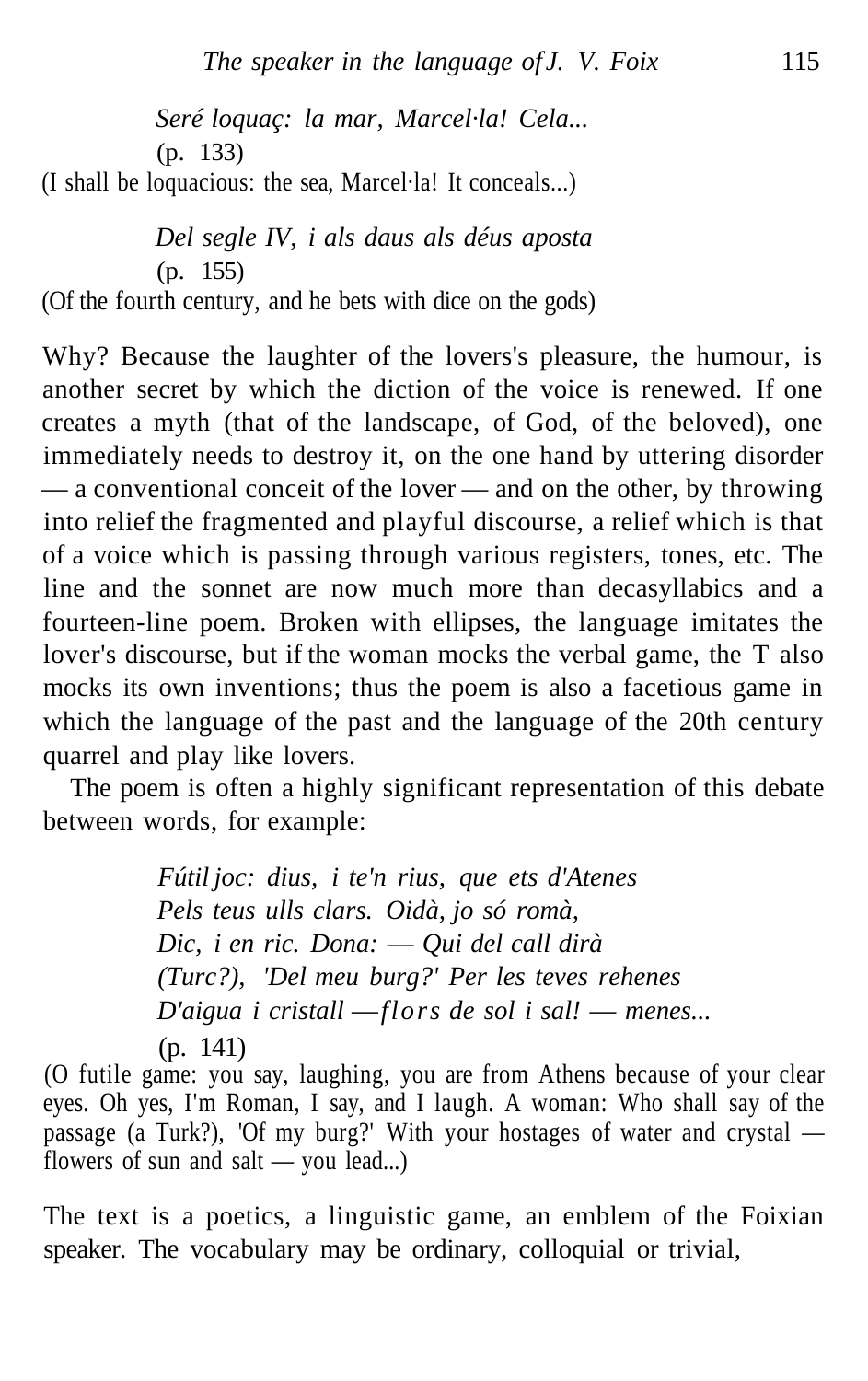*Babau: omple el cabàs* (p. 145)

(Softy: fill the basket);

and then there is a commentary in *gravis stylus,* for instance in the final line: 'Sota paraigua som el Nombre Exacte' (Beneath an umbrella we are the Exact Number; p. 145). This constant alternation between *gravis* and *humilis stylus* is quite remarkable:

> *Bufeu, vents seculars* — *oh quin brogit* — / *quin cabreig, oh Laura, el mar. Desfulles, Març fredós, ombra i colors. (*— *Com me mulles, No xipollegis tant; i quin despit.)* (p. 139)

(Blow, age-old winds — oh, what a din — and how choppy, oh Laura, the sea. Cold March, you unleave shadow and colours. (How you're wetting me, don't splash so; and what spite.))

The basic fact is the association of 'Cossos i mots' (bodies and words; p. 145), the object and the idea, tradition and modernity, the instant and eternity. The speaker amuses himself but also represents metaphorically the splendour of the cosmos, of words:

> *Nuesa eterna, cels i mars. I embulles L'encesa cabellera de la Nit.* (P- 139)

(Eternal nakedness, skies and seas. And you tangle the burning hair of Night.)

## **To invent another poematic space**

In *Sol, i de dol* the voice gradually constructs its solitude and its place in the world. It invents all kinds of interlocutors: things, woman, friends, God. Language is above all a movement, a tension, the material energy of the world in a reduced poematic space. Already in the 1930s, well in advance of the Civil War and the publication of *Les irreals omegues* (1948), which includes poems of 1930 and 1934, the speaker invents another space for the voice, more ample than that of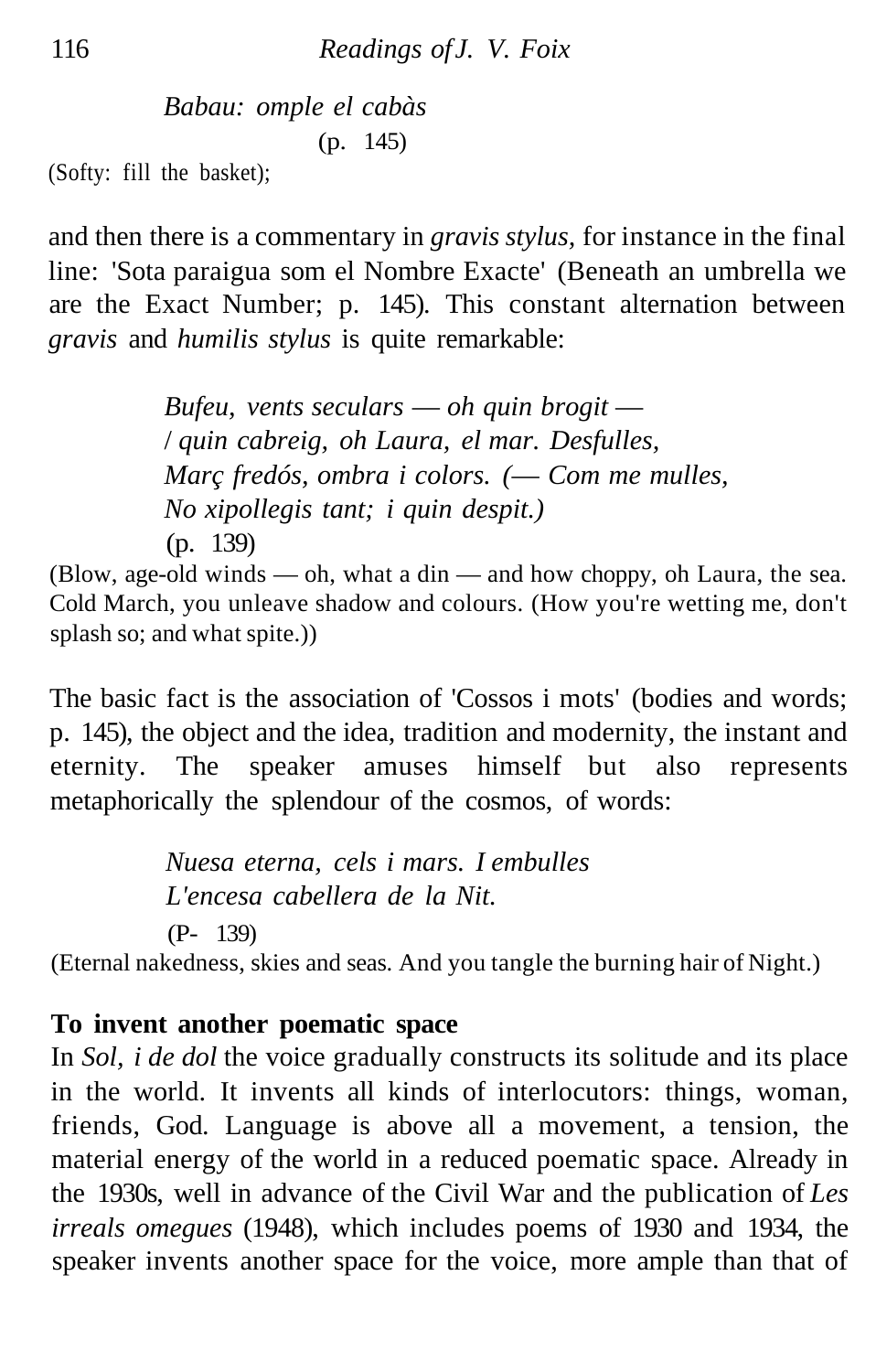the sonnet, with more or less regular stanzas, but with predominantly decasyllabic or alexandrine lines; the novelty consists in the titles, which are humorous, compact blocks of prose. Here the title is rather a mark of the presence of a speaker who strongly resembles the author — *Més llibres meus* (More Books of Mine; p. 209) — and which at least tries to explain or present a reality so as to communicate with the hypothetical reader. This is a possible image of Foix or of the personage invented by the poet. But afterwards there is a blank space, and there begins the poematic voice, the other voice, Foix's invention, which has nothing to do with the biographical T of Josep Vicenç as it appears in the *Plant en lo qual respòs a J. Ferrater* (Lament in which he replies to J. Ferrater; p. 281), which is a pastiche of a medieval genre.

In *Les irreals omegues* and other later collections, one can interpret the new structure as a *mise en abyme* of the Foixian poetic act: in the title, the speaker is still the author, and later, after the blank space, there emerges the poematic voice. What are we to say? Are there two speakers? or one speaker and a voice? or two voices?

The unique speaker, one, but with two voices, continues to seek in space, in beings, that language — open, fantastic and strict — which resolves dynamically the fundamental contradiction between unity and diversity.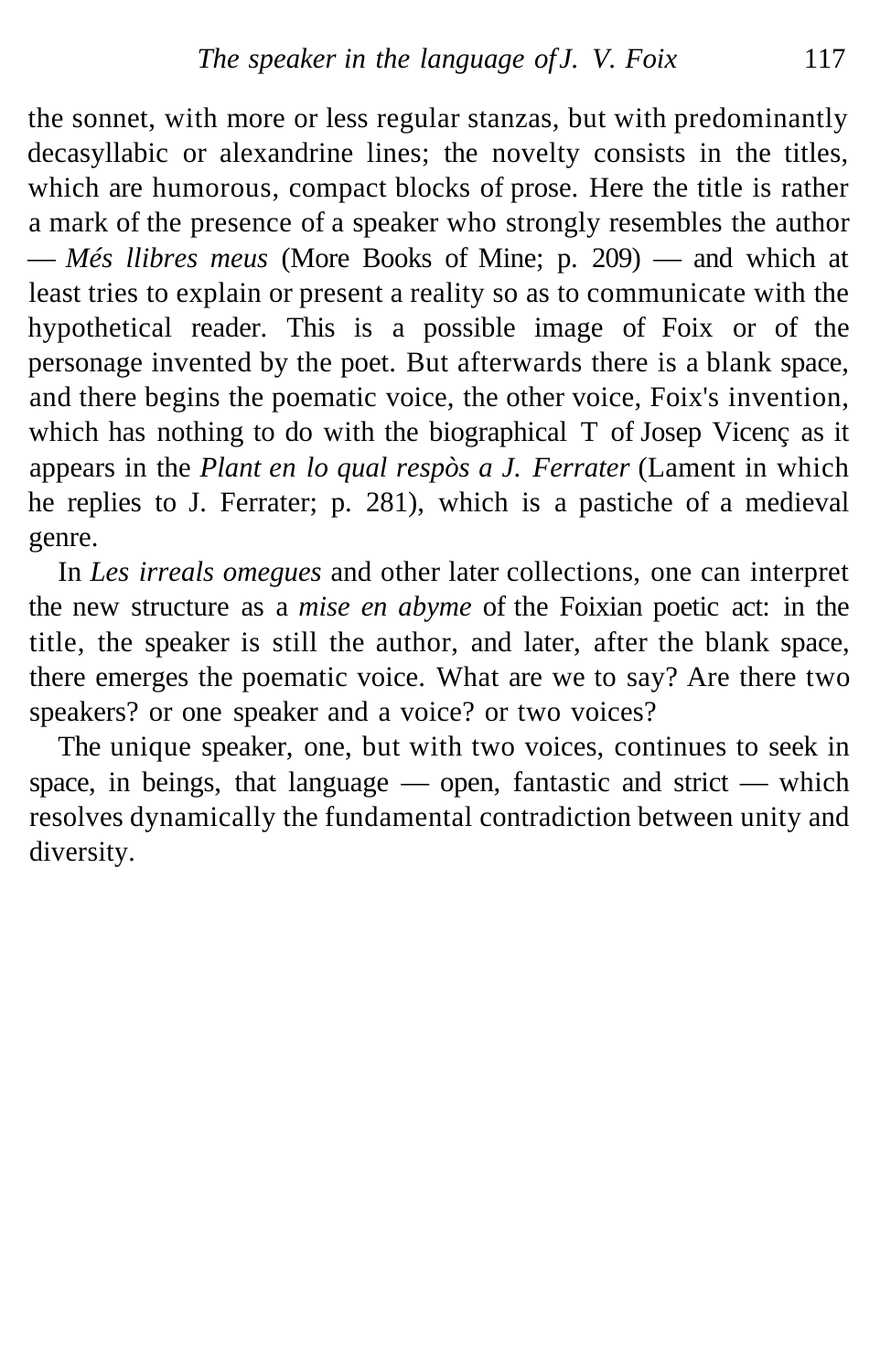# **The ironic vision of J. V. Foix**

#### **Dominic Keown**

As a result of a steadfast commitment to the national ideal and a creative excellence of impeccable constancy, the name of J. V. Foix has become synonymous with activity of the highest calibre in both the moral and artistic order. In the course of the past seventy years, the unswerving patriotic concern for Catalonia and its future, combined with the elaboration of an inimitable and unique poetic idiom, have allowed Foix pride of place in the contemporary hierarchy of Catalan letters. The corresponding critical reaction in the self-protective close of a culture in crisis has been, in many cases, to treat the poet with the utmost deference, a reaction compounded further by the 'difficulty' of the poetry itself. One senses that, at times, there has been a tendency to keep a respectful distance from the poet without quite coming to grips with the immediate reality of his life and works.

Such is the case in so far as the political sphere is involved. Commentators have been inclined to gloss over without comment Foix's clear right-wing sympathies of the twenties and early thirties. Joaquim Molas has referred to the poet as 'polític en el sentit més noble de la paraula',<sup>1</sup> and Patricia Boehne has even gone so far as to say that 'Foix always was, and always has been apolitical — neither a rightist or a leftist, but rather a journalist, an owner of pastry shops, and an investigator in poetry'.<sup>2</sup> There have only been Joan Fuster and latterly Oriol Pi de Cabanyes who have indicated with any accuracy the conservative, reactionary nature of Foix's outlook. In a series of writings from *Monitor* (1921-23), *L'Amic de les Arts* (1927-29), and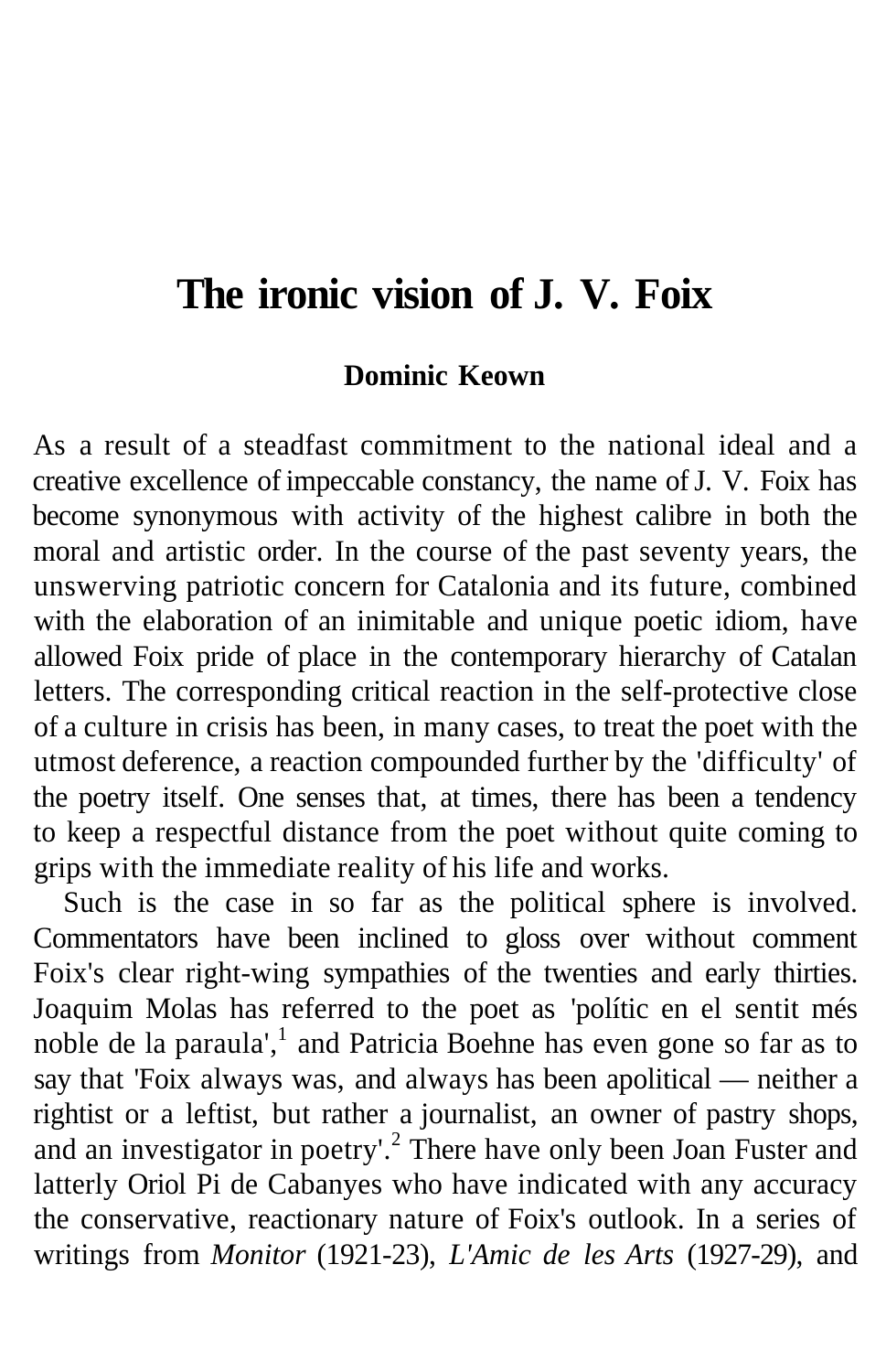the *Revolució Catalanista* (1934), all of which display a consistency in Pratian inspired line and purpose, the poet revealed his committed and, on occasions, proto-fascistic sentiments which earned him, in the Republican satirical press, the rather dubious but revealing heteronym of 'el foixista Feix'<sup>3</sup>

It is not the intention here to embark on a synopsis of Foix's ideological affiliation. In the confused political morass of the late twenties and early thirties, Fascism offered an innovatory alternative and had found an artistic voice in the Futurism of Marinetti. Foix's naive, misguided espousal of certain of its ideals was in some ways typical of what, with the benefit of hindsight, can be seen to be the dreadful mistake of an entire generation. The point at issue, however, is the general unwillingness to investigate thoroughly those 'delicate' areas of the poet's work which might alter the image of him as the reliable, imposing man of letters. This attitude has spilled over into other areas. In terms of theory and criticism Foix displays an extensive knowledge and acute understanding of literature both ancient and modern. His callous, disparaging, and groundless dismissal of Salvat-Papasseit's vanguardism in the *Revista de Poesia* of March 1925, however, has passed without comment. Foix would have been well advised to re-read such excellent offerings as 'Marxa Nupcial' and 'Com sé que es besa', before rejecting Salvat's calligrams as 'infelicíssims'.<sup>4</sup>

Similarly, apart from the censure from the social-realist generation of the sixties, which criticized the writer's class as much as his production, there have been very few to suggest that Foix could write a bad poem, or indeed one that was less than exceptional. Nonetheless, in this respect one should not understate the real *difficulty* of the work for readers of every level. Its abstruse language, intricate metaphors and complex, surreal imagery are initially quite dumbfounding. Thus the enigmatic expression, together with the author's imposing presence, have led to the output being treated with great reverence and sobriety. I should like to suggest that a closer textual approach to the poetry would prove beneficial, especially to our appreciation of what will be seen to be a cornerstone of his work, humour. Certain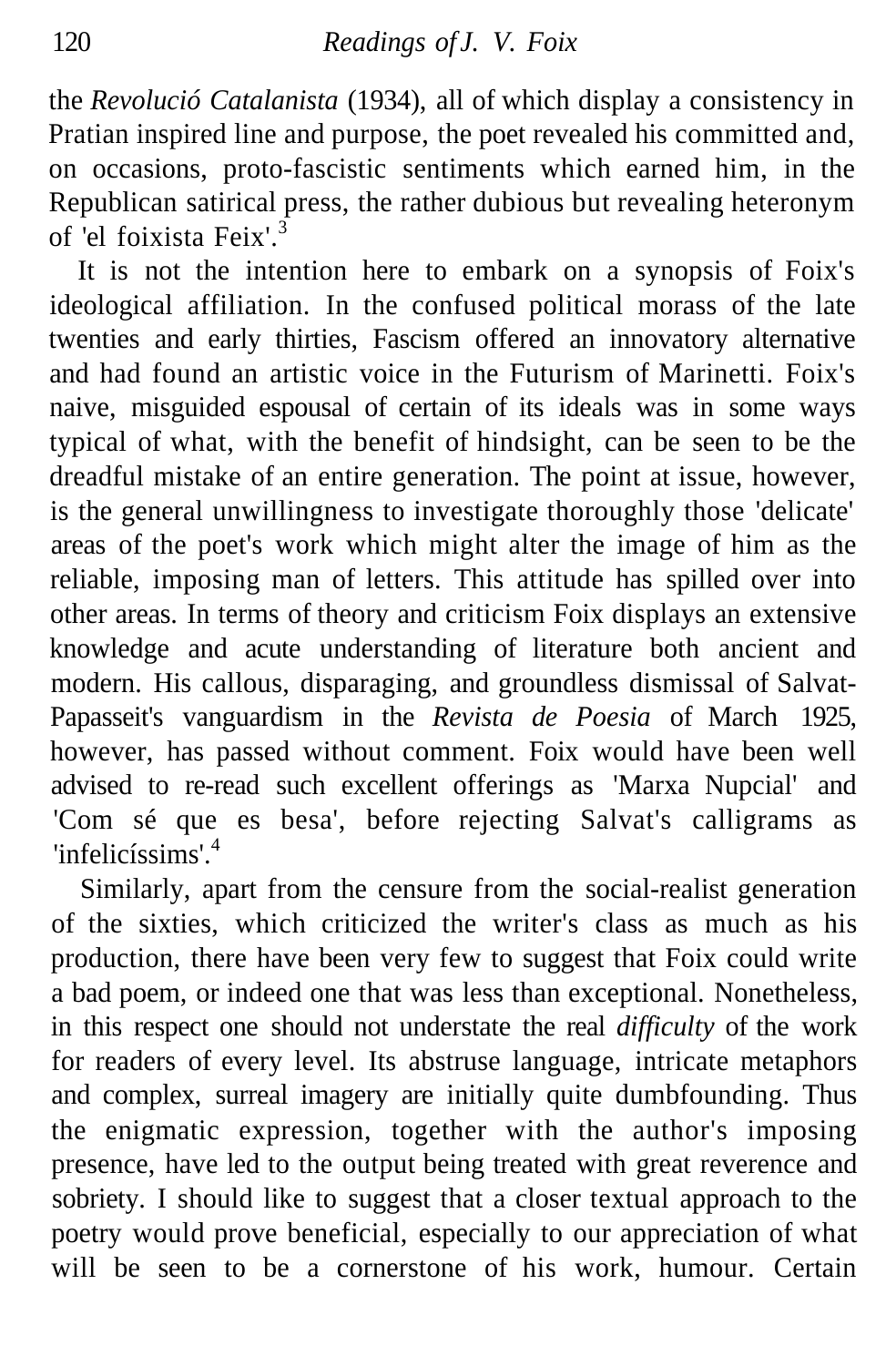commentators have remarked on an element of playfulness in the later collections but have failed to notice that it is a constant in all Foix's expression. It would not seem excessive, therefore, to venture that an analysis of the role of the light-hearted 'Fopoix' will afford a more complete interpretation of the nature of the poetic insight, the mechanics of the expression, and Foix's view of the function of the artist in society.

The general critical response to the world presented in the first two volumes, *Gertrudis* (1927) and *KRTU* (1932), has been quite uniform. It is a singularly hostile, violent and unattractive place. Pere Gimferrer has spoken of the themes of:

*la clausura, i la claustrofòbia... l'amenaça de les forces hostils al poeta... l'empetitiment, l'aclariment davant un món immens i enemistós... la destrucció... l'anorreament... l'home davant un univers que li resulta estrany, aliè, misteriós.<sup>5</sup>*

(enclosure and claustrophobia ... the menace of forces hostile to the poet ... reduction in stature, bewilderment in the face of an immense and antagonistic universe ... destruction ... annihilation ... the condition of humanity confronted by a world which is strange, alien and mysterious.)

Similarly, Carme Arnau considers that the violence present in *Gertrudis* 'no fa més que augmentar a *KRTU'<sup>6</sup>* Patricia Boehne sees the poet as 'not only... isolated, but increasingly smothered, imprisoned, maimed, paralysed'.<sup>7</sup> Joaquim Molas has likewise spoken of 'la solitud i la indefensió del poeta en el context d'una humanitat hostil: brutal. Una humanitat que l'identifica amb un disminuït'.<sup>8</sup>

If Foix's world is depicted in such adverse terms as has been suggested, however, how can it be that the reader finds it so compelling and stimulating? One is inclined to suspect that there is some attraction more wholesome than any perverse sado-masochistic fascination. The answer seems to be quite simply that this is merely one side of the poetic reality that Foix describes with such exhilaration. Fear, danger, and oppression are apparent, but these are compensated by a more colourful and carefree series of referents. Critical attention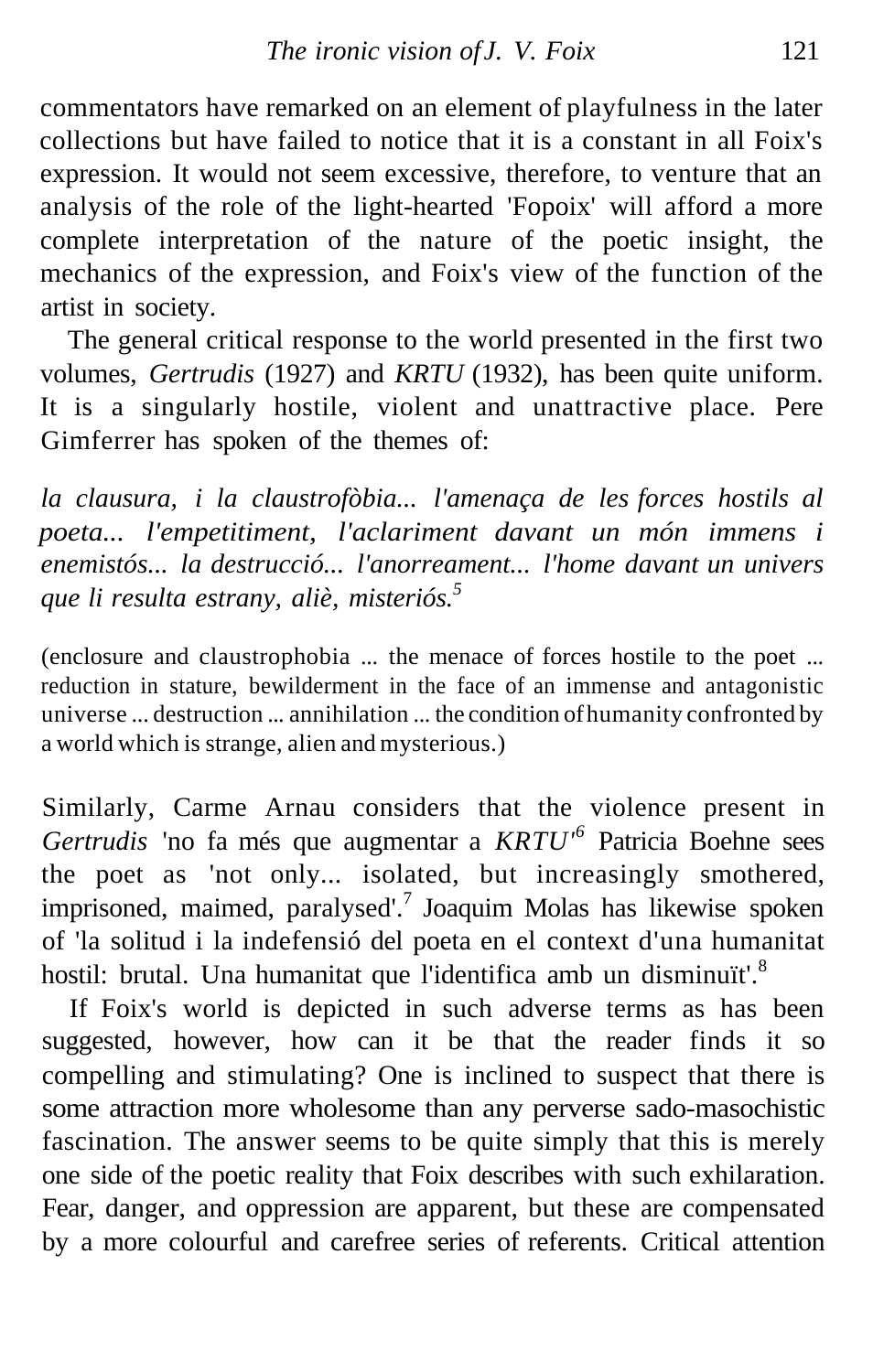may have unsuspectingly fixed onto the more violent aspect, as these poems tend to be more intense and charged, compared with the lighthearted pieces. A brief examination of certain themes will disclose the more amusing element of the early work.

The question of the nature of reality and the individual's perception of it was a common Vanguard preoccupation and is duly reflected in Foix's poetry. Professor Boehne has written of the poet's 'crisis of reality — or unreality — involving his duped and distorted perception of real objects and persona'.<sup>9</sup> As has been abundantly illustrated, this 'duped and distorted' vision at times causes peril and distress. What has not been adequately disclosed, however, is that this can also produce a good deal of humour, as in one of the opening poems from Gertrudis:

*En percebre de lluny el meu rival que m'esperava, immòbil, a la platja, he dubtat si era ell o el meu cavall o Gertrudis. En acostar-m 'hi, m'he adonat que era un fal·lus de pedra, gegantí, erigit en edats pretèrites. Cobria amb la seva ombra mitja mar i duia gravada al sòcol una llegenda indesxifrable. M'he acostat per a copiar-la, però al meu davant, badat en ple sorral ardent, hi havia únicament el meu paraigua.*

(II, 22)

(When I perceived, from afar, my rival waiting for me, motionless, on the beach, I wondered whether it was him, or my horse, or Gertrudis. As I drew near, I realised that it was a gigantic stone phallus, erected in preterite ages. With its shadow it covered half of the sea and upon its base was engraved an indecipherable legend. I approached to copy it but in front of me, open in the burning sand, there was only my umbrella.)

Without wishing to dwell on the thematic significance of the subject matter, a certain amount of playfulness in presentation is clearly apparent. The subtlety is produced by a tension in the style between the enormity of the statement and the matter-of-fact tone adopted for its expression. The scene described is quite fantastic. That the narrator is so myopic as to mistake the delightfully sensuous Gertrudis for a horse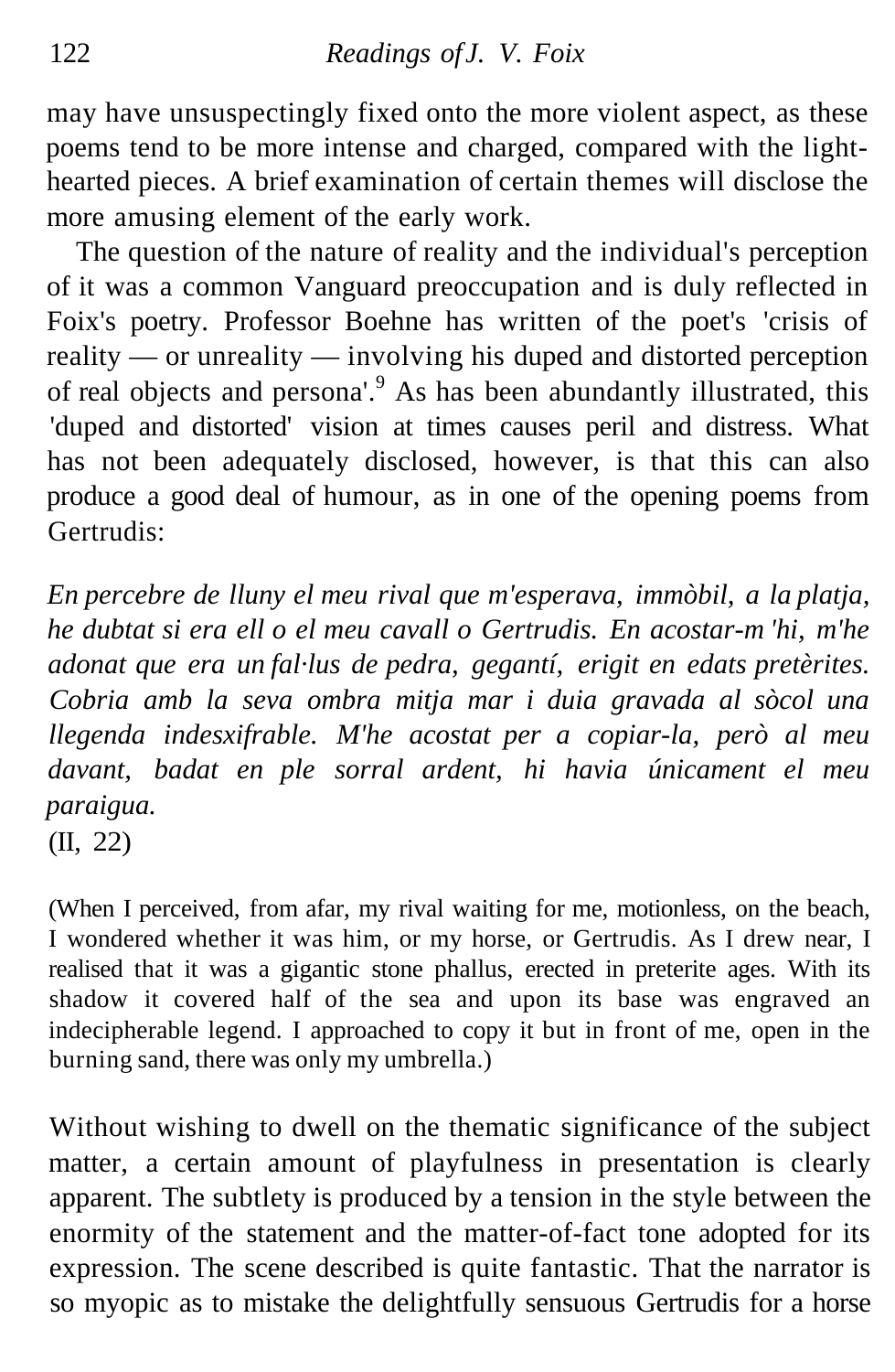and his umbrella for a gigantic phallus is utterly astounding. Nevertheless, there is not the slightest perturbation or surprise evident in the account which imbues the whole affair with a definite comical aspect.

The passage 'Joan Miró' from the section 'Presentacions' of *KRTU* is conveyed in similar fashion. Again dealing with the distorted perception of reality, the protagonist is confronted by a polygamous ticket inspector who is somehow attempting to impersonate Joan Miró with his hundred wives. The humour is achieved once more by a contrast between the enormity of the initial premise and the matter-offact acceptance of the absurd situation:

*Sou un impostor! No passeu d'ésser el marit de cadascuna d'aquestes dames* — *que ja són 30, 38, 49, 97, 100...* — i *us heu deixat un bigoti com el d'En Miró. Però, Déu meu i si fóssiu el pintor Miró, marit de cadascuna d'aquestes dames? Pero En Miró fa temps que s'ha afaitat el bigoti. Si no portéssiu aquest bigotàs, jo diria que sou En Miró... Sou En Miró, és cert, En Joan Miró, el pintor Joan Miró. Què tal Miró, com esteu, perdoneu, i cadascuna de les vostres mullers?* (II, 74)

(You imposter! You are the husband — and no more — of each one of these women — who now number 30, 38, 49, 97,  $100$  ... — and you've grown a moustache like Miró's. Good Lord, but what if you were the painter Miró, the husband of each one of these women? However, Miró shaved off his moustache a long time ago. Were you not sporting that huge moustache, I'd say that you are Miró ... You are Miró, it's true, Joan Miró, Joan Miró the painter. How are you, Miró, I do beg your pardon, and how is each one of your wives?)

The diversion is maintained throughout these three long passages of 'Presentacions' and each provides an alternative view to the vision of hostility and destruction generally perceived by the critics. In 'Artur Carbonell', the theme of the return to childhood is approached, but without any sense of foreboding which had hitherto been considered an exclusive component. The schoolboy register of the protagonists lends a further degree of light-heartedness to the presentation of this topic: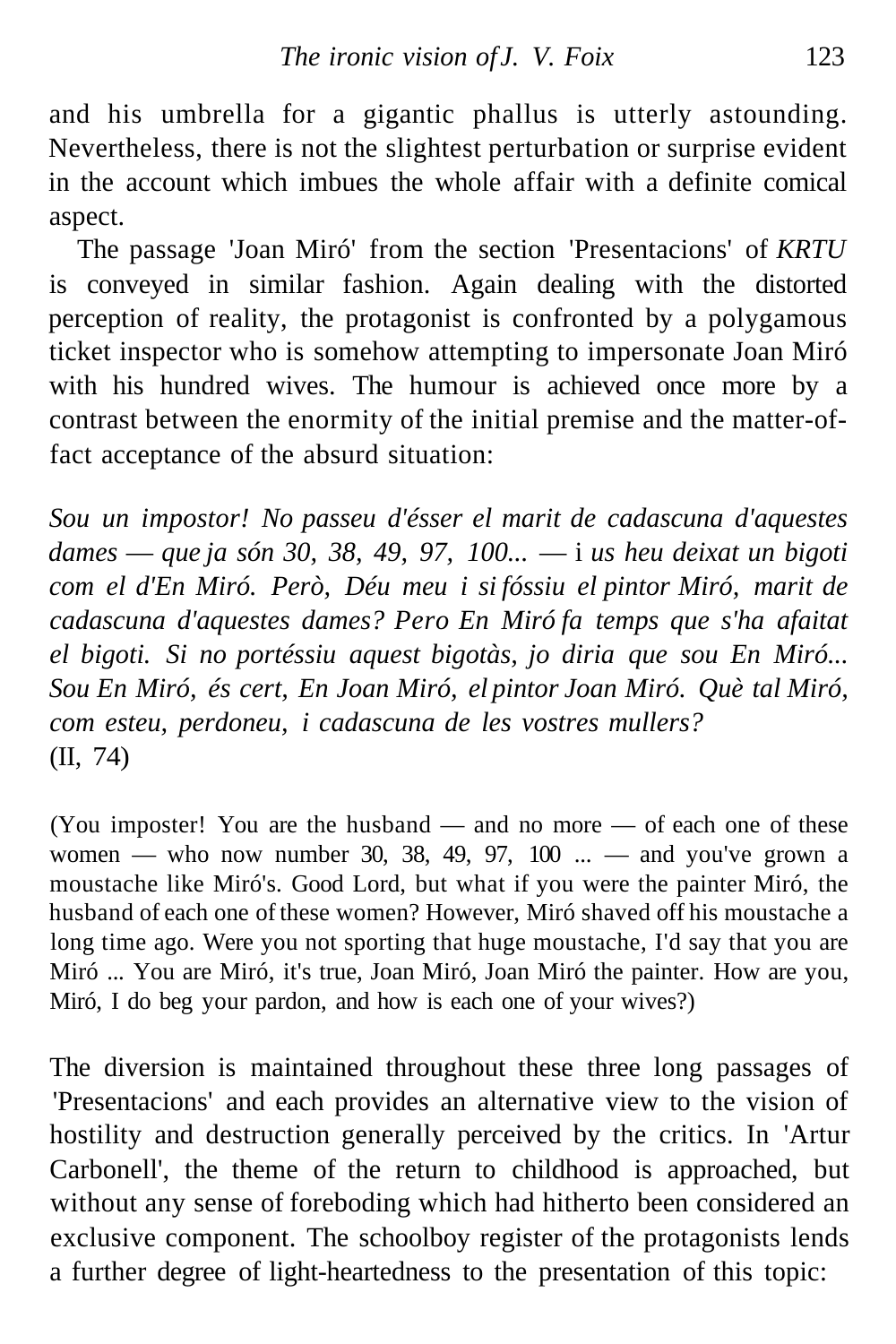¿Opoi quepet dipius Apartupur Caparboponepell? *Va acostar totes dues ales al pit i amb una gran reverència va respondre:* Sipi. *Ens vam donar les mans i, riba enllà, ens vam posar a garbellar sorra amb els dits... podem repetir-nos, amb cordial delectança, el nom:* — Caparboponepell — *Començo jo. I ell respon:* — Fopoix. (II, 75)

(¿Supurely yopou're capalled Arthurupur Caparboponepell? He pressed both his wings to his breast and with a great bow replied: *Yepess.* We grasped each other's hands and, up and down the beach, we began to sift sand with our fingers ... repeating, with cordial relish, our names: — *Caparboponepell* — I begin. And he replies: — *Fopoix.)*

Similarly, the unattractive, even horrific, character of the poet's sense of alienation has long been emphasized. On a number of occasions, however, a more playful aspect becomes readily apparent. In 'On aniré tot sol', for example, the topic is described in an amusing vein. The narrator is a sign painter, yet he only ever paints the same word: COTILLAIRE. The choice of corset-maker is frivolous enough to provoke a smile yet this becomes quite ludicrous as the baker — 'el flequer' — scolds the author for omitting the letter T from his sign!:

*Però el flequer que m'havia contractat ahir, em perseguí llanterna en mà fins a la placeta i m'obligà a acabar la T del rètol de casa seva.* (II, 66)

(But the baker who hired me yesterday pursued me, torch in hand, right up to the square and made me finish off the T on his house's sign.)

The same humorous absurdity typifies the section 'Notes sobre la mar', from *Gertrudis,* as exemplified in the second passage by the Anglican vicar's accommodating reaction to Foix's outrageous false nose:

*Ben lligat el nas de cartó, grotesc, em passejava pel moll amb un imponent diccionari de sinòmims sota el braç. El barquer, vulgues no vulgues, em*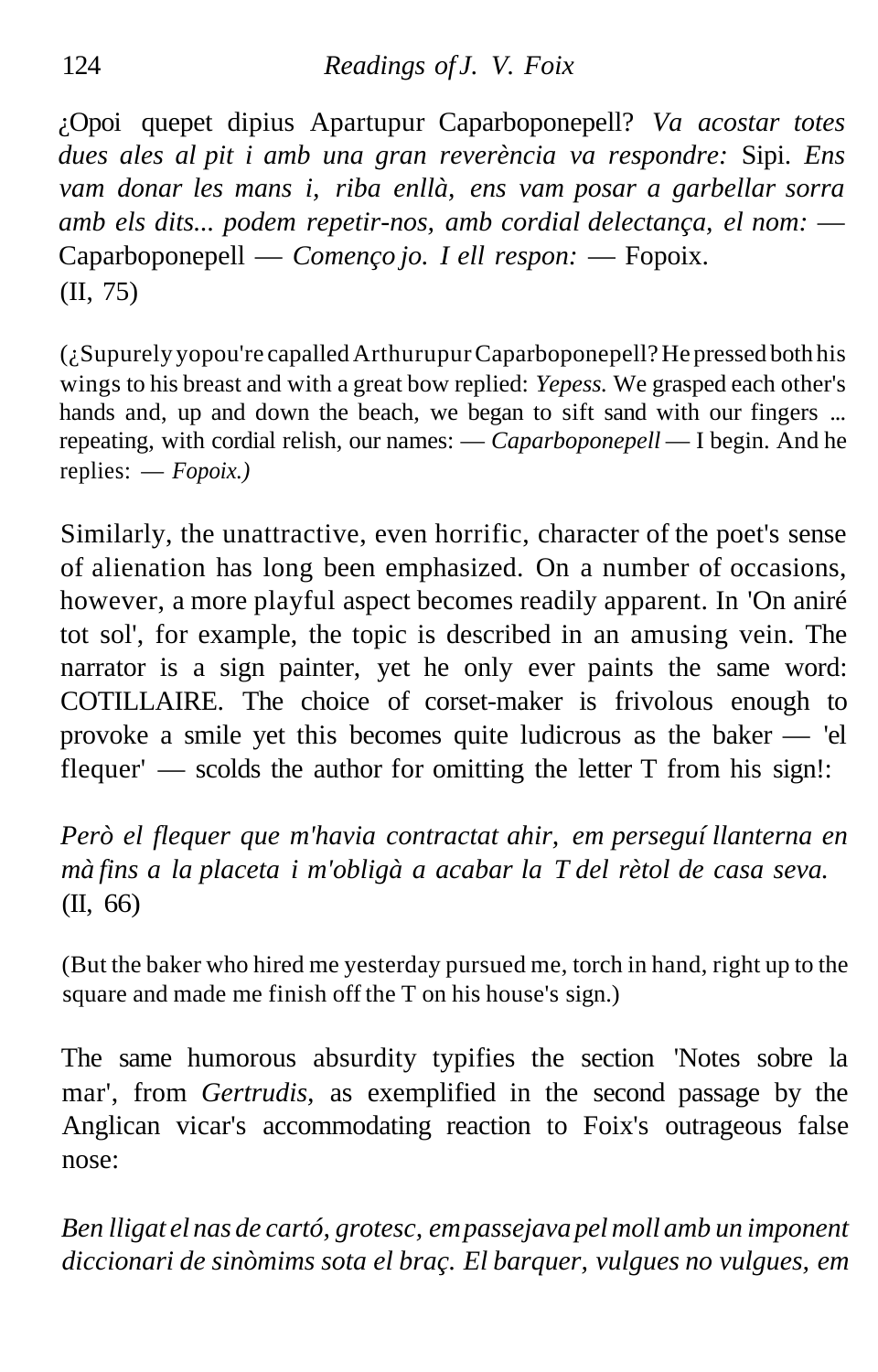*féu navegar mar endins. Era un pastor anglicà, i em volia demostrar com els miracles més bells s'han esdevingut a la mar. En adonar-se, però, del meu nas arbitrari, tingué la polidesa de calar-se el seu.* (II, 37)

(With my grotesque cardboard nose firmly affixed, I strolled up and down the quay with an imposing dictionary of synonyms under my arm. The boatman, willy-nilly, made me sail out to sea. He was an anglican pastor and he wanted to show me how the most beautiful miracles have taken place at sea. However, on noticing my arbitrary nose, he was courteous enough to append his own.)

Clearly, the courteous and conscientious ecclesiastic carries a spare false nose around with him for just this type of eventuality. As far as the early work is concerned, then, the light-heartedness of these and many more passages demonstrates that the world of *Gertrudis* and *KRTU* is not exclusively violent or terrifying as has been generally proposed.

This creative playfulness, however, is much more central to the actual mechanics of Foix's art, and this becomes more apparent as his work progresses. The ludic effect stems from an implicit tension in the poetry between the simplicity of the author's insight and the stylistic complexity of the expression. If our initial reaction to Foix's work is one of bafflement in the face of its apparent indecipherability, the same cannot be said about the poetic vision itself. The perception of the fundamental unity behind the diversity of creation, the *U clar ós,* is quite straightforward, as has been described by Arthur Terry:

*Es tracta, evidentment, d'una teoria que pressuposa la idea d'un ordre transcendental, d'un univers divinament estructurat en el qual tot objecte pot ésser una representació de la unitat fonamental.*<sup>10</sup>

(Clearly we are dealing with a theory which presupposes the idea of a transcendental order, a divinely structured universe in which every object can be a representation of its fundamental unity.)

Castellet and Molas have in turn related the significance of this transcendental order to the actual stylistic direction adopted: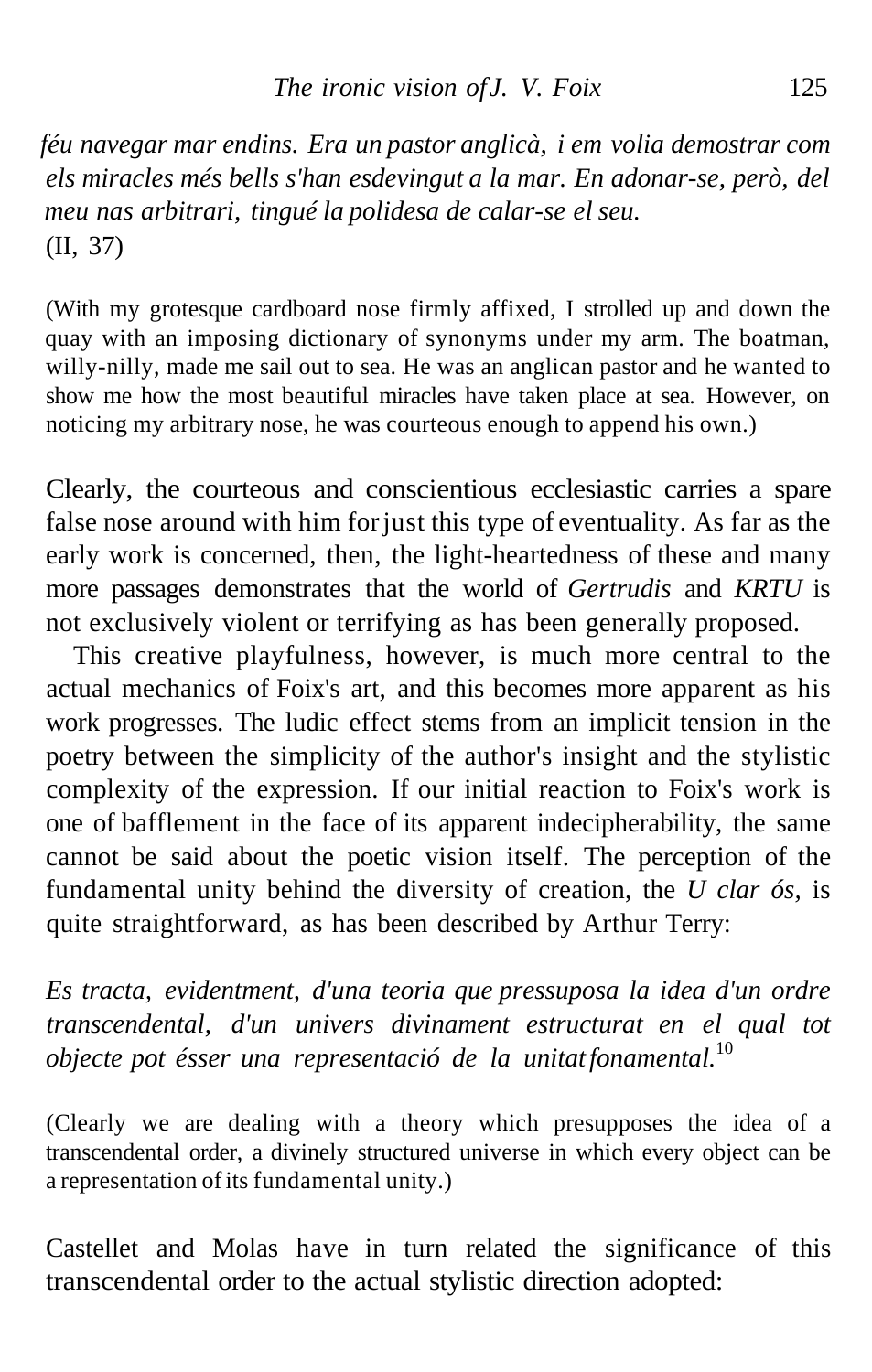*La Natura no és sinó un complex caòtic d'aparences contradictòries... però a la base del qual hi ha un tot* — *un U* — *irreductible que, etern, li dona sentit... la seva obra lírica... e's un desplegament, prodigiós i optimista* — *més esportiu* — *d'aquesta Natura i alhora, de l'esforç d'ordenar-la intel·lectualment i de descobrir-ne la Unitat i l'Eternitat últimes... Les concretacions solen concretar-se... en diversos jocs d'opòsits: Raó - Follia, Voluntat - Indolència... Realitat - Ficció.* "

(Nature is merely a chaotic complex of contradictory appearances ... but which has as its basis an irreducible whole — a oneness — which, being eternal, gives it sense ... His lyrical work ... is a prodigious, optimistic unravelling — one might even call it sportive — of this Nature and, at the same time, an effort to impose an intellectual order and uncover its ultimate Unity and Perpetuity. The concepts tend to gell playfully around various sets of opposites: Reason - Folly, Volition - Indolence, Reality - Fiction.)

One can readily appreciate the reason why in this excellent definition the commentators centre on the question of *esportivitat.* The 'jocs d'opòsits' they correctly infer to be the nexus of Foix's output, reveal an underlying and implicit conceit in the expression of the poetic vision. If the total diversity of creation shares the same essence, then even independent and opposing elements are never disparate but basically similar. The juxtaposition of superficially unrelated concepts will not, therefore, manifest their difference but will rather accentuate their identity. The poet is thus afforded the opportunity to employ the most random or senseless of associations to convey a message which is simple and coherent. In this way, at the heart of Foix's creativity there is a certain playfulness stemming from tension between the uncomplicated nature of the poetic vision and the complexity of its expression.

Foix has reflected in a similar vein on the character of poetry and has referred to it as 'el joc etern'.<sup>12</sup> In a sonnet from *Sol, i de dol* (1947), he describes his own artistic process as 'el meu càlid joc'. That is not to imply that the poet is in any way a mere dabbler. In the case of Foix, we have a dedicated commitment to a creative philosophy and idiom to which he has consistently remained faithful. In this he differs radically from, say, Junoy and Sanchez-Juan who, as recorded by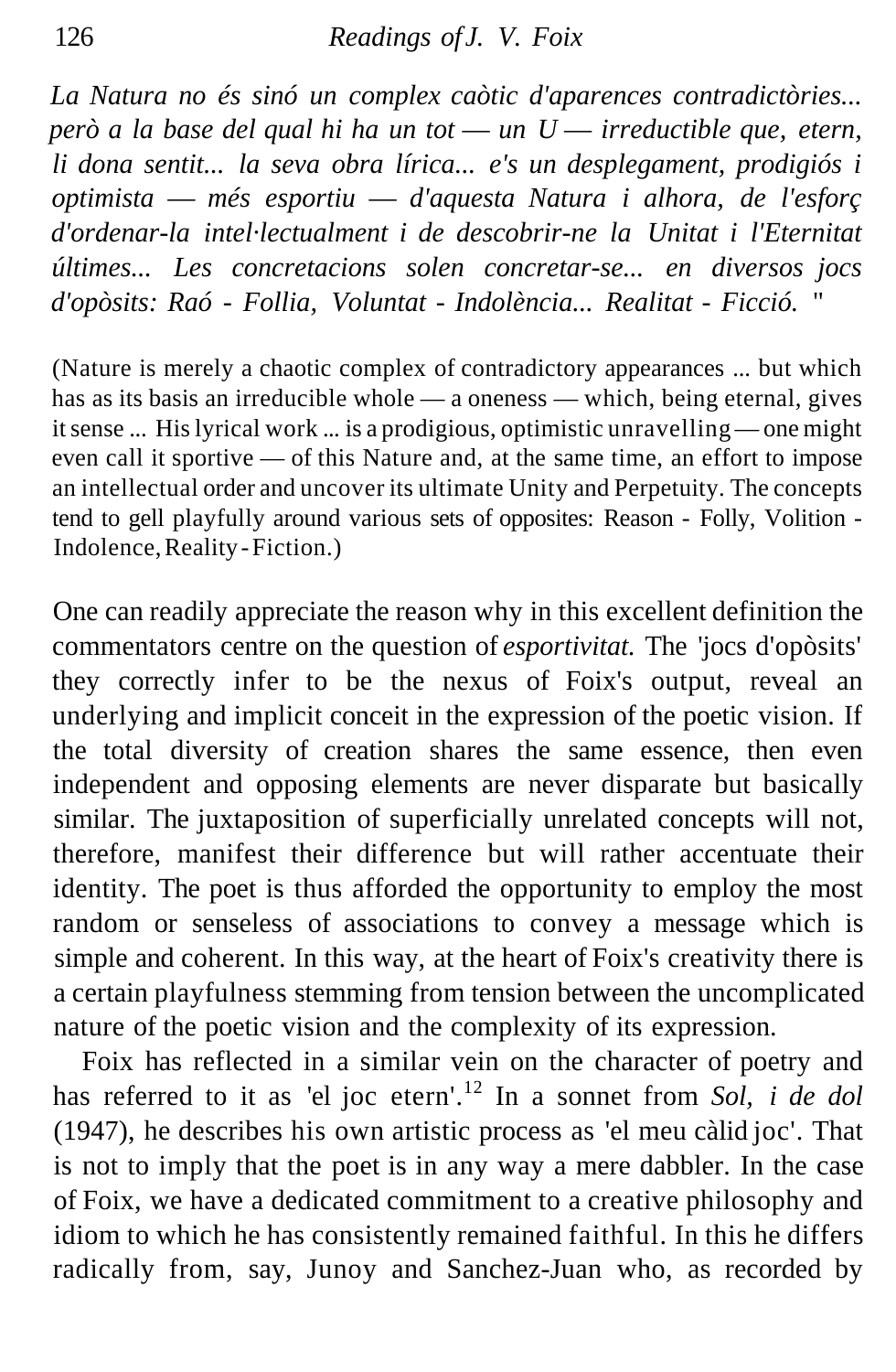Castellet and Molas, merely contributed to the Vanguard artistic experience for reasons of 'mimesi i esnobisme'.<sup>13</sup> This playfulness at the centre of Foix's expression is most effective when it is used as an organic reflection of the basic poetic vision. The combination of opposites provides a terse metaphor describing the unity and perenniality of creation, as brought out in the motifs of the fusion of light and dark in *Les irreals omegues* (1949); age and youth, birth and death, etc., throughout the work.

It is upon this tension that much of Foix's best work is built. On occasions, however, the poet becomes too random in his selection of elements, the metaphor loses its coherence, and the whole thing drifts into mere verbal flourish. The relationship between the referents in various poems from *Desa aquests llibres al calaix de baix* (1964), for example, especially in the long titles, is often tenuous. This detracts from the expressive force which makes the piece seem merely decorative and ornate. The extravagant verbal display, however, is of extreme significance in the context of the function of the poet in society.

Throughout most of his work Foix achieves a mood of haunting intensity and mystery which is frequently accompanied by an element of sanctity. It had been an ancient convention, one resurrected by the Romantics, to view the poet as a type of mystagogue — a man apart with a gifted perspective and sacred message. This approach was duly adopted by the Avant-garde and Foix has chosen to cast himself repeatedly in this role:

> *Jo só l'orat, segrest, amb vesta d'ungles . . . Qui, si no jo, n 'és Sacerdot Suprem ? (I*, 243)

(I am the madman, abducted, with a tunic of claws ... Who, if not myself, is Priest most High?)

he intones in *On he deixat les claus* (1953). The figure is projected with all the antiquity of his pristine counterpart including, as seen in *Les irreals omegues,* the elaboration of an oracular idiom: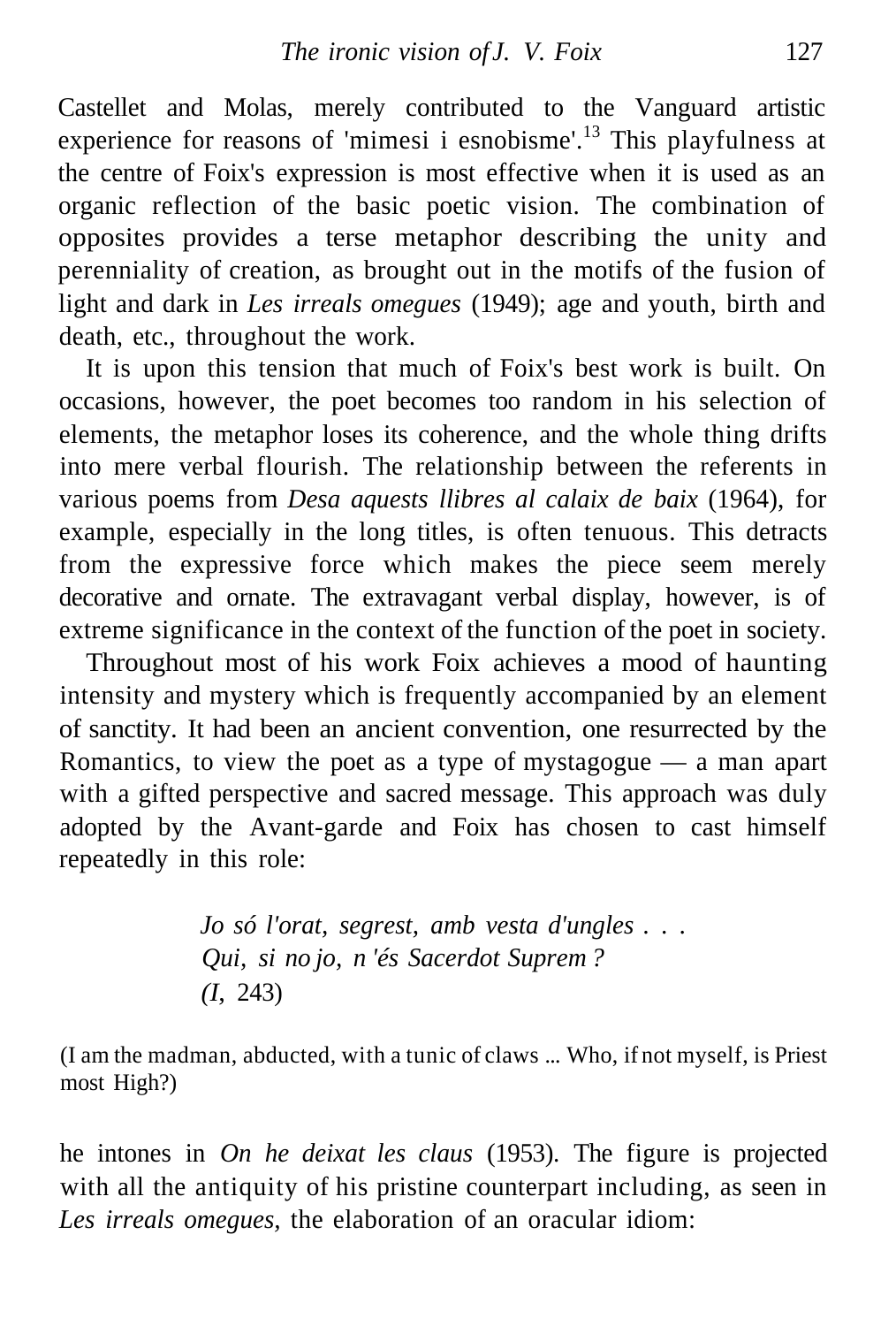*Cantaré sol per orris i calelles El cant de tots amb aire antic i plors.* (I, 215-16)

(I will sing, alone, in sheep-pastures and coves the song of all with ancient melodies and lament.)

Foix clearly aspires to the archaic function of the primeval seer and pursues this policy with a conscious atavism:

*Amo, però, com mai, els poetes d'avui, els qui creuen encara i per* sempre en la permanència de la deessa, delf oc i de les vestals... I, més *que cap els qui en veu baixa, tonada lleugera i a cau d'orella, narren... de la por del misteri i de la fredor de l'alba tants de divins secrets com la Natura lliura als elegits que creuen en la màgia de la seva presencia.*<sup>14</sup>

(I love more than ever those poets of today who still believe, now and forever, in the permanence of the Goddess, the fire and the vestals ... And more than all others, those who in a low voice, soft tone and in private, relate ... those divine secrets of the fear of mystery and the cold of dawn which Nature releases to the chosen few who believe in the magic of her presence.)

What is more intriguing about the treatment of this topic is the element of humour implicit in what might be expected to be a serious matter. Two passages from *Del 'Diari 1918'* (1956) exemplify this aspect of what may be termed 'sacred diversion'. The last line of 'si venteja, corro, adelerat...' reads cryptically: 'I prego a Déu, i ric' (II, 110). More revealing in this respect is 'Quan he sabut que el meu oncle'. In this much cited poem we have the narrator returning to the toponymic region of his forebears on the event of his uncle's death and, inspired by a heathen shepherd, assuming the ancient hierophantic role of his ancestors. The playful tone is set immediately by the poetically just but extraordinary manner of his mischievous uncle's demise: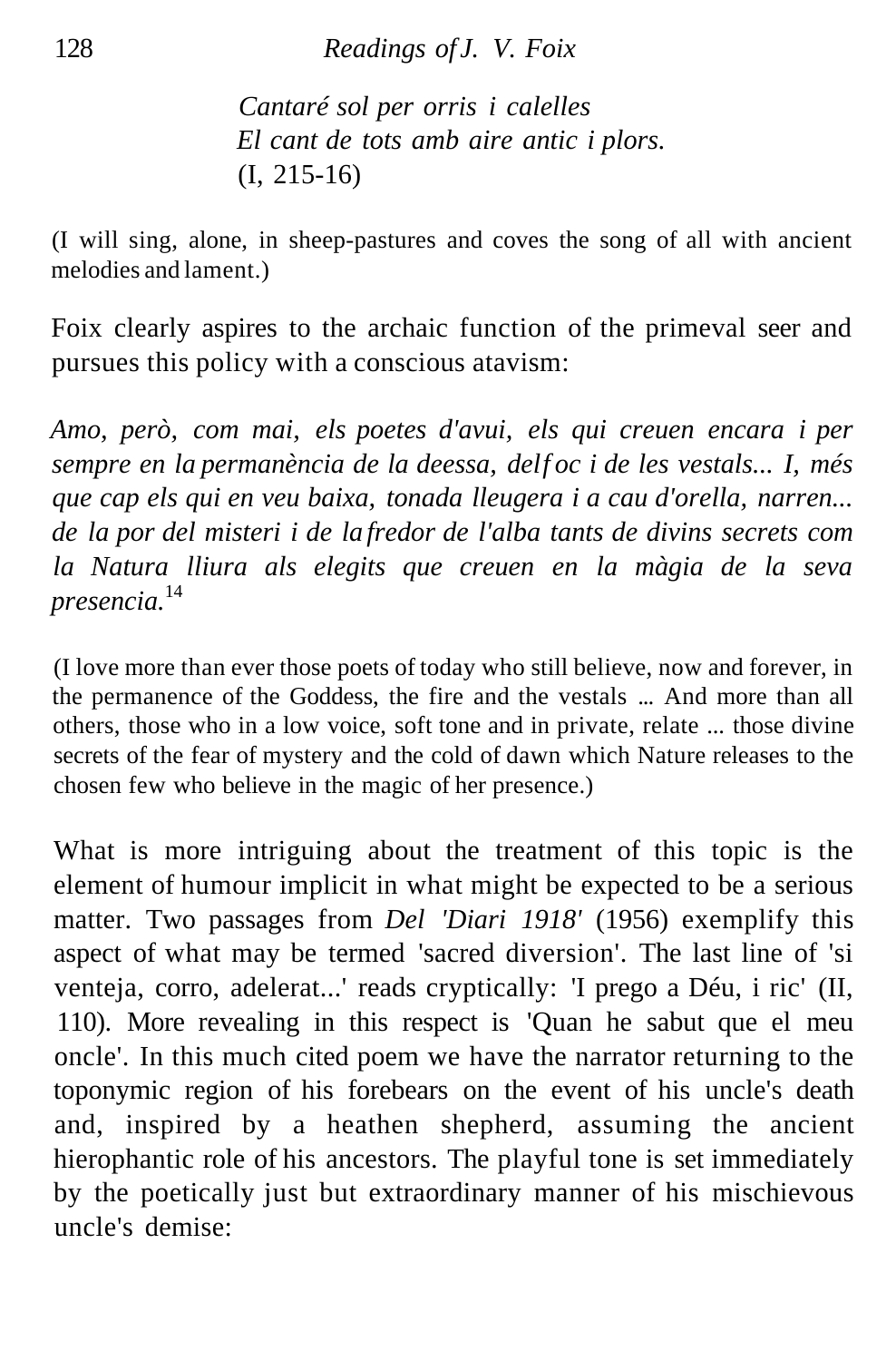*Quan he sabut que el meu oncle havia mort d'una guitza de mula* — *li donava terrossos per farratge* (II,111)

(When I found out that my uncle had been killed by a kick from a mule — he was giving it turf for forage)

which in turn is accentuated by the colloquial vitality of the earthy description and register of the heretical shepherd:

*M'ha assenyalat, amb un ditàs d'on brollaven herbes nodrides amb fang adobat, un paràgraf on el meu nom es repetia, amb insolent prestigi, a cada ratlla.* — *Tot això, ha dit, és d'un tal Foix, hereu d'una nissaga morta i que ningú sap on ronca.* (II,111)

(He pointed out, with a thick finger from which there sprung herbs nurtured with seasoned mire, a paragraph wherein my name was repeated, with insolent prestige, on every line. — *All this,* he said, *belongs to some or other Foix, heir of a lost line; and no-one knows his hang out.)*

The whole piece is crowned by that ludicrous, quixotic image of the author, crook in hand and draped in recently acquired shepherd's clothing, running amok in his new role of heathen pastor, amidst flocks of emaciated goats and oxen:

*bastó en mà, recorro dia i nit, amb bous magres i cabres deslletades, el vell reialme del Cardoner on, durant segles, els meus han plantat l'ullastre.* (II, 111)

(crook in hand, I roam day and night, with emaciated bulls and weaned goats, around the old realm of the Cardoner where, for centuries, my family have planted the wild olive.)

The relevance of humour to the original function of the seer demonstrates a much deeper significance in Foix's work than that of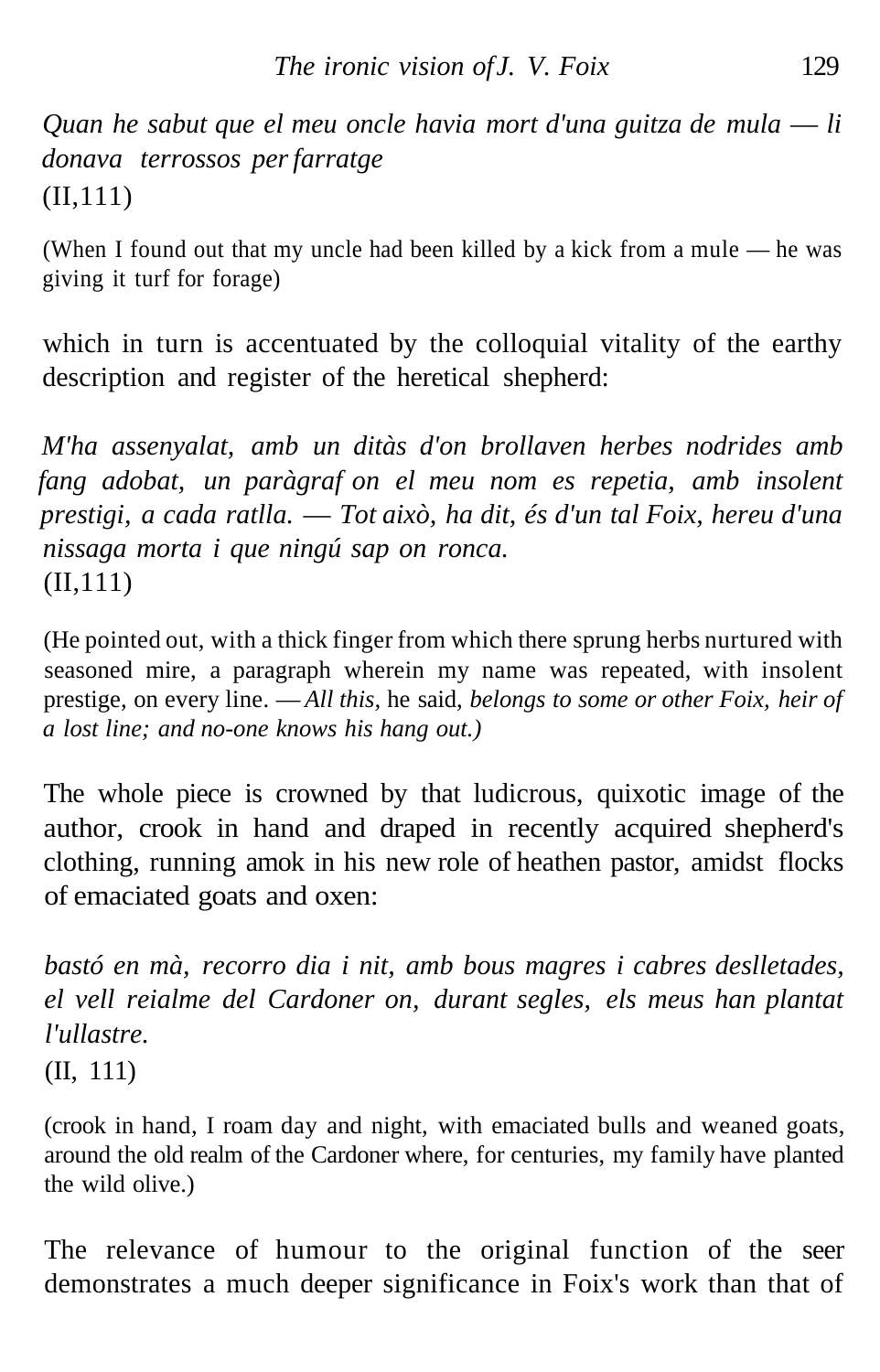mere *esportivitat:* 'All antique poetry', Huizinga explains in *Homo Ludens,*

*is at one and the same time ritual, entertainment, artistry, riddle making... sorcery... [the archaic poet's] function was at all times both sacred and literary. But sacred or profane, his function is always rooted in a form of play... sacred play no doubt, but always in its sanctity, verging on gay abandon, mirth and jollity.<sup>15</sup>*

The hermetic use of language and complexity of expression, so typical of Foix, is also relevant to this tradition: 'Archaic thought', Huizinga continues,

*brooding in rapture on the mysteries of Being, is hovering here over the borderline between sacred poetry, profoundest wisdom, mysticism and sheer verbal mystification... For archaic man... the orderly progression of things was safeguarded by nothing more potently than by the knowledge of holy things, their secret names and the origin of the world... This art-language, differs from ordinary speech in that it employs special terms, images, figures etc., which not everybody will understand.<sup>16</sup>*

The inspired view of the permanence and unity of creation — l *'U claws* — expressed through a mysterious esoteric medium is thus in total compliance with the ancient convention. In this way the relationship between Foix's difficult style and his poetic vocation may be more fully understood. The 'secret names' and 'art language' of this tradition are present in the enigma of Foix's creativity and crystallized in the repeated reference to the 'altre alfabet' from which two collections derive their titles: *Les irreals omegues* and *KRTU.* In the passage 'KRTU' from the eponymous volume we have a further account of that verbal mysticism with an accompanying mirthfulness — here as the ridiculous sound of the name — which was so typical of the ancient hierophant:

*quatre homes... carregats cadascun d'ells amb una feixuga lletra diversa de l'alfabet, la lectura conjunta de les quals donava el nom*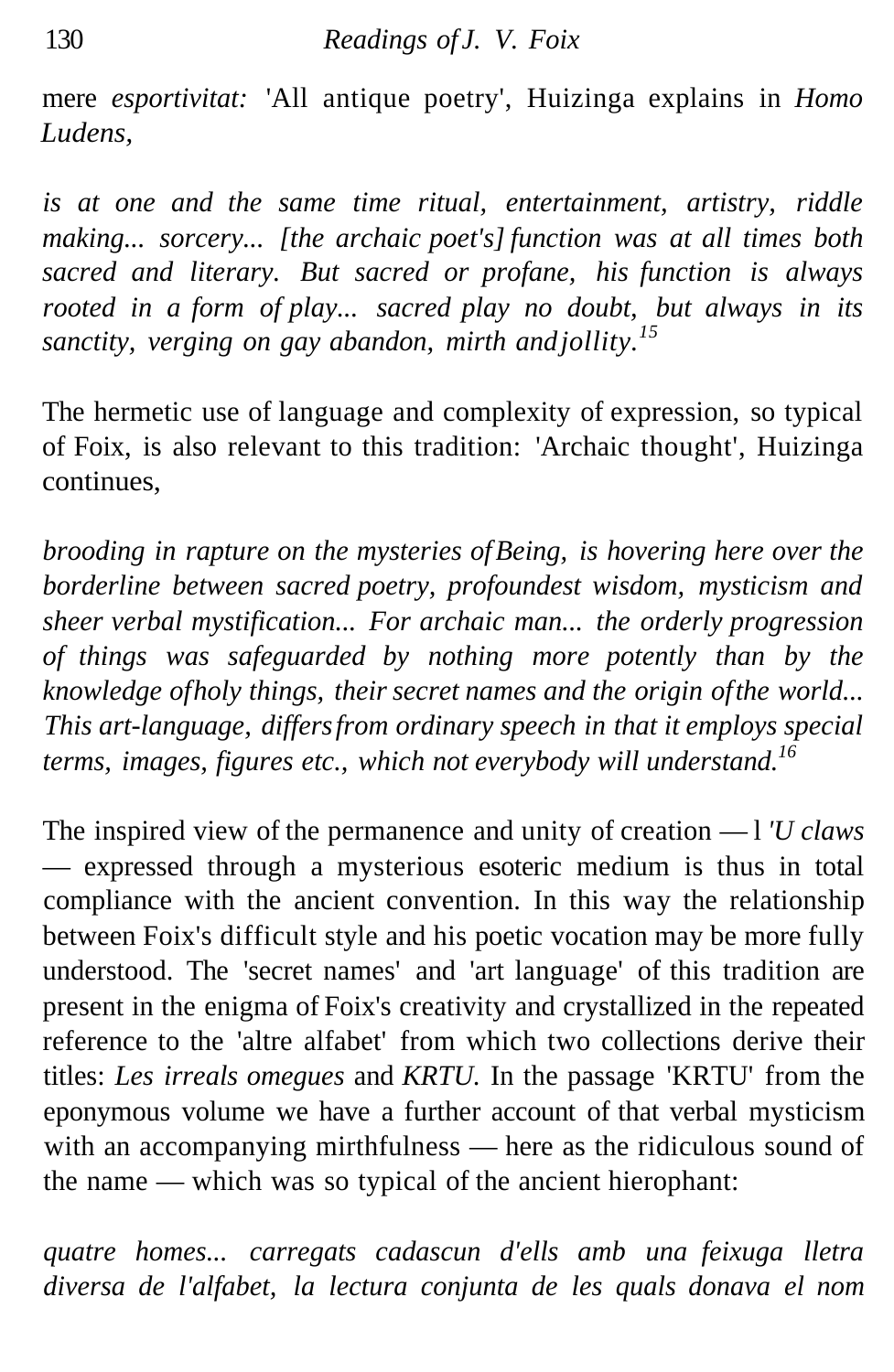*misteriós; KURT, URKT, TRUK, UKRT, TURK, KRUT...* — *del personatge central dels meus somnis.* (II, 64)

(Four men ... each one of them laden with a weighty, di verse letter of the alphabet, the combined reading of which gave a mysterious name; KURT, URKT, TRUK, UKRT, TURK, KRUT ... — of the central character of my dreams.)

Humour and playfulness are thus at the very centre of Foix's expression and extend stylistically in the work to the numerous 'jocs d'opòsits' which convey the basic insight. The amusement involved also allows us to see more clearly the more joyous aspect of the poetic reality which counterbalances that exclusive view of the tension, violence, and hostility which are also present.

Foix, however, is not being blindly retrospective in his fulfilling of this pristine role. The boost given to the subliminal impulse of psychoanalysis by both Freud and Jung greatly enriched the possibilities of this hermetic idiom, as seen with Surrealism, allowing it a truly modern dimension. 'Modern schools of lyric', Huizinga concludes,

*which move and have their being in realms not generally accessible and are fond of wrapping the scene in an enigmatic word, are thus remaining true to the essence of their art. "*

Similarly, with Foix, we have the same mysterious and compelling marriage of the primeval and the present, whose exhilarating force is summed up by the poet's own maxim 'M'exalta el nou i m'enamora el vell', (I, 49) but at the basis of which there is an implicit and constant playfulness. An awareness of the full relevance of humour to Foix's work becomes, therefore, essential if we are to appreciate fully the intricacy of the poetic expression and also the writer's own view of what he has to offer as a consciously modern, creative artist.

## **Notes**

<sup>1. &#</sup>x27;La literatura catalana i els moviments d'avantguarda', *L'Avenç* (September 1979), 18-20.